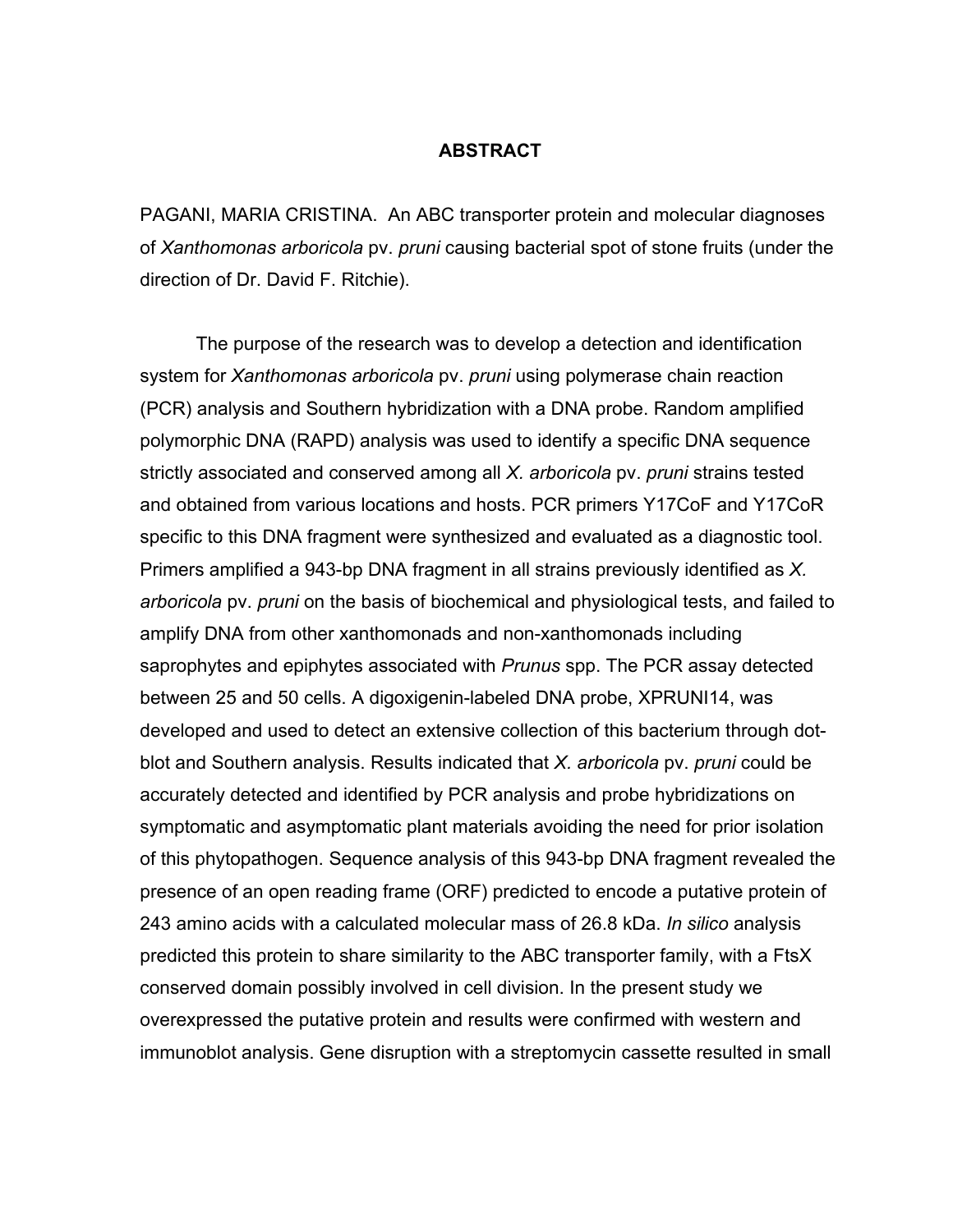colony phenotype, with no evidence of bacterial mass increase suggestive of impaired division that led them to cell death.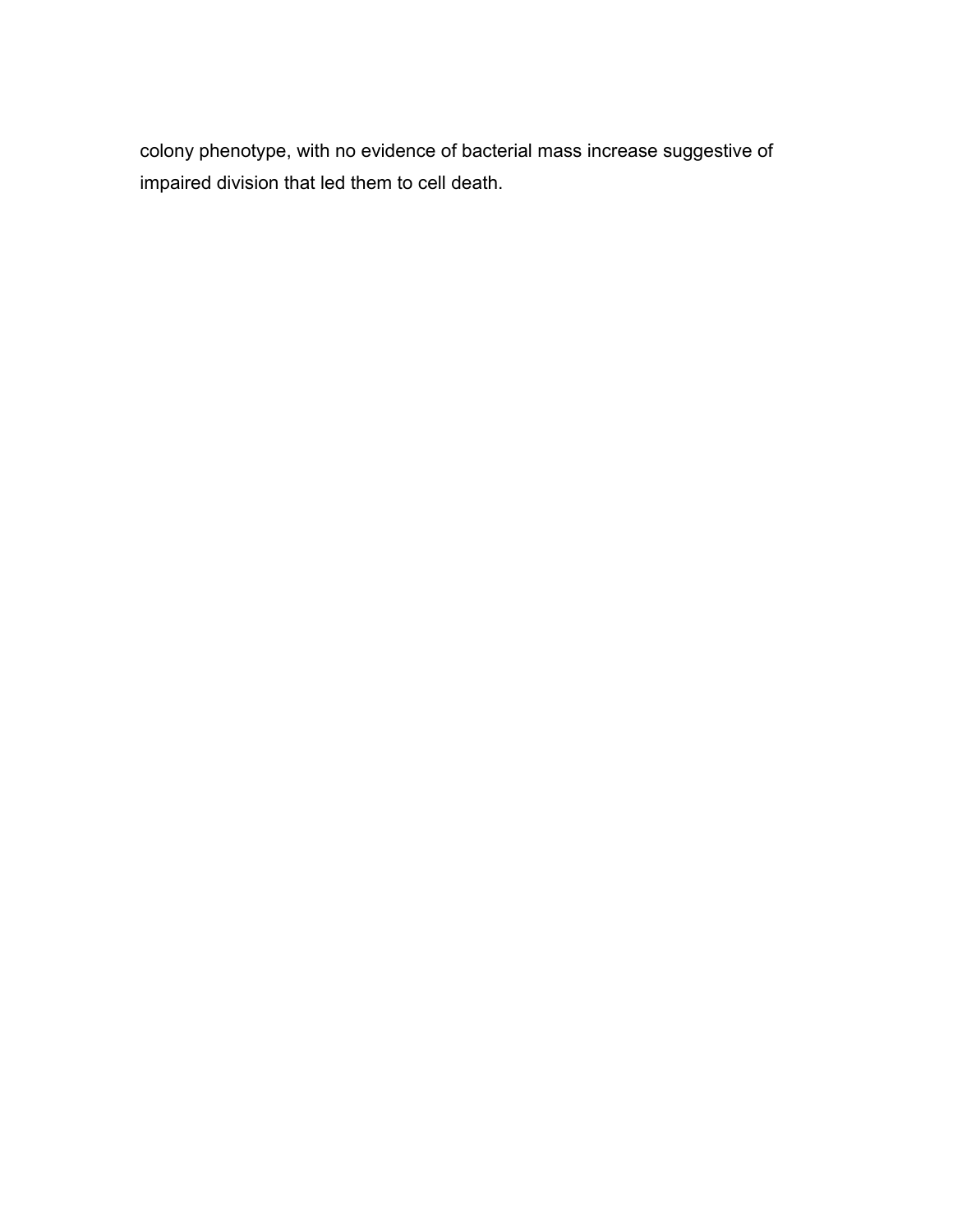# **AN ABC TRANSPORTER PROTEIN AND MOLECULAR DIAGNOSES OF**  *XANTHOMONAS ARBORICOLA* **PV***. PRUNI* **CAUSING BACTERIAL SPOT OF STONE FRUITS**

by

## **MARIA CRISTINA PAGANI**

A dissertation submitted to the graduate faculty of

North Carolina State University

in partial fulfillment of the

requirements for the Degree of

Doctor of Philosophy

## **PLANT PATHOLOGY**

Raleigh

2004

## **APPROVED BY:**

\_\_\_\_\_\_\_\_\_\_\_\_\_\_\_\_\_\_\_\_\_\_\_\_\_\_\_\_\_\_ \_\_\_\_\_\_\_\_\_\_\_\_\_\_\_\_\_\_\_\_\_\_\_\_\_\_\_\_\_

Dr. Peter B. Lindgren Dr. Turner B. Sutton

\_\_\_\_\_\_\_\_\_\_\_\_\_\_\_\_\_\_\_\_\_\_\_\_\_\_\_\_\_\_ \_\_\_\_\_\_\_\_\_\_\_\_\_\_\_\_\_\_\_\_\_\_\_\_\_\_\_\_\_ Dr. Eric L. Davis **Dr. David F. Ritchie** Chair of Advisory Committee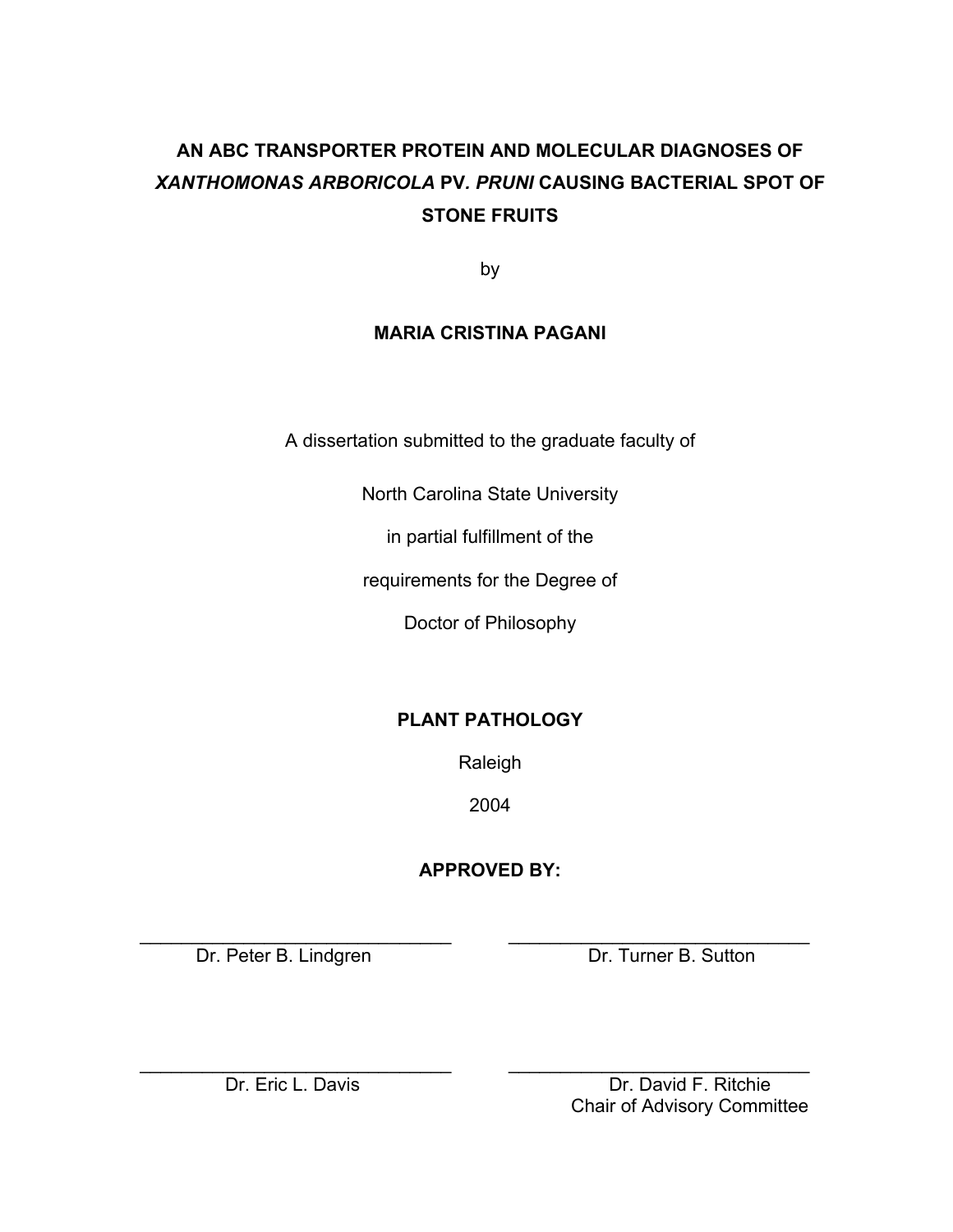#### **BIOGRAPHY**

 Maria Cristina Pagani was born and raised in Montevideo, Uruguay and received a BS in Agronomy from the University of Uruguay. After graduating, she worked for the National Institute of Agricultural Research (INIA) as a researcher in Bacteriology. In 1994 she received her Master's Degree from the Department of Plant Pathology at North Carolina State University working on genetic variability of *Xanthomonas arboricola* pv. *pruni* under the direction of Dr. David F. Ritchie. After completing her Master's Degree in 1994, she returned to Uruguay and continued working at INIA "Las Brujas" Experimental Station on basic and applied research providing strategies to improve integrated pest management practices for farmers growing temperate fruits and vegetables. She participated and served as liaison in several international collaborative projects, particularly with Japan and Spain. In 2001 she began pursuing a doctoral degree in the department of Plant Pathology at North Carolina State University working on the development of a molecular detection system, involving PCR, a DNA-probe and the expression and characterization of a putative protein of *Xanthomonas arboricola* pv. *pruni* under the guidance of the same advisor.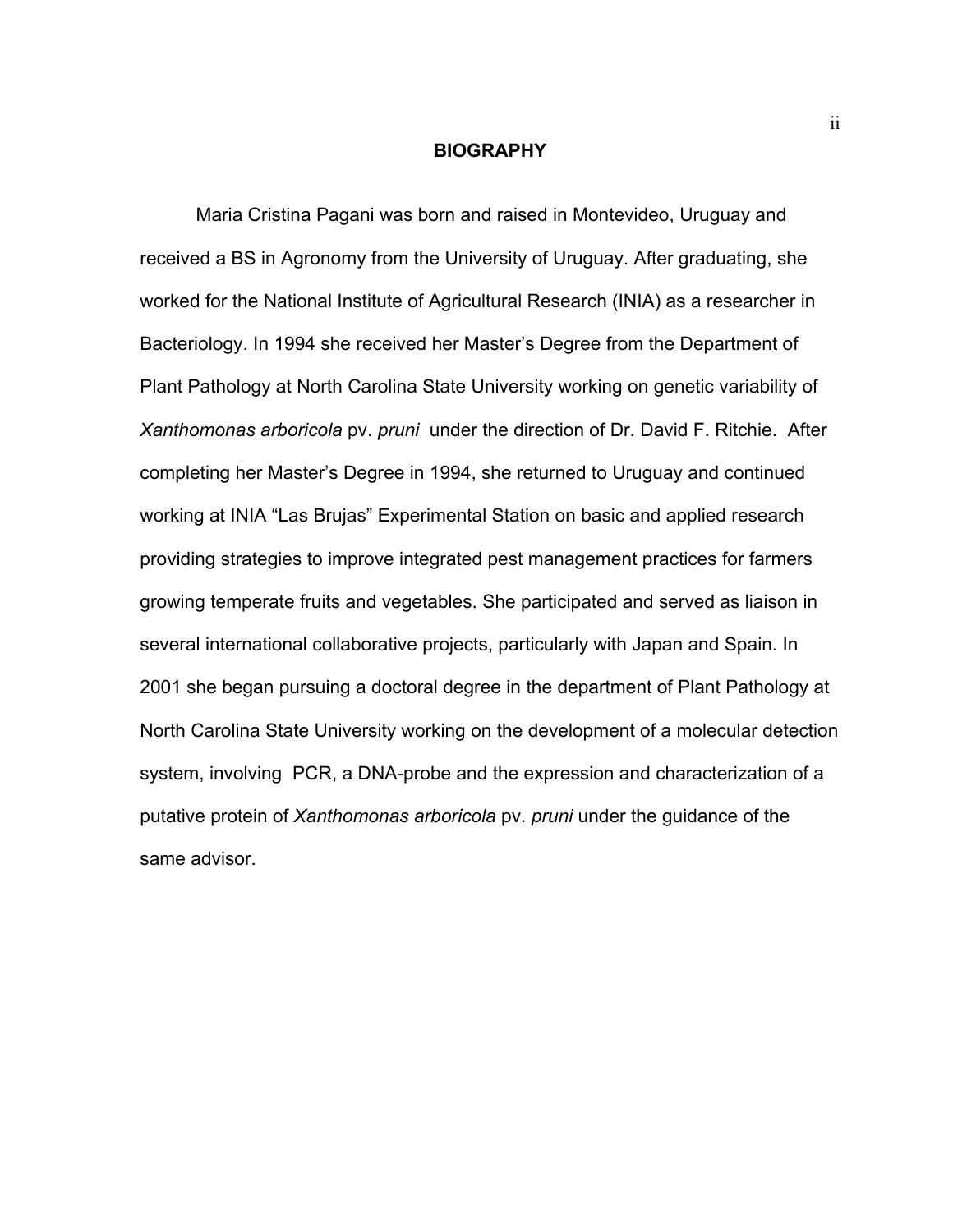### **ACKNOWLEDGEMENTS**

 This dissertation research was supported in part with funds from North Carolina Agricultural Research Service, the South Carolina Peach Council and the United States Department of Agriculture and Animal Plant Health Inspection Service (APHIS) Plant Protection and Quarantine (PPQ).

 I wish to thank my major advisor, Dr. David F. Ritchie and the members of my advisory committee, Drs. Peter B. Lindgren, Turner B. Sutton, Eric L. Davis and technical consultant Dr. Susan Carson for their encouragement and support during this research. I take the opportunity to express my gratitude to all the many members of this department for their efforts in instruction, scientific support, general helpfulness and friendship. Finally, I wish to thank my husband for his unlimited support, encouragement and love.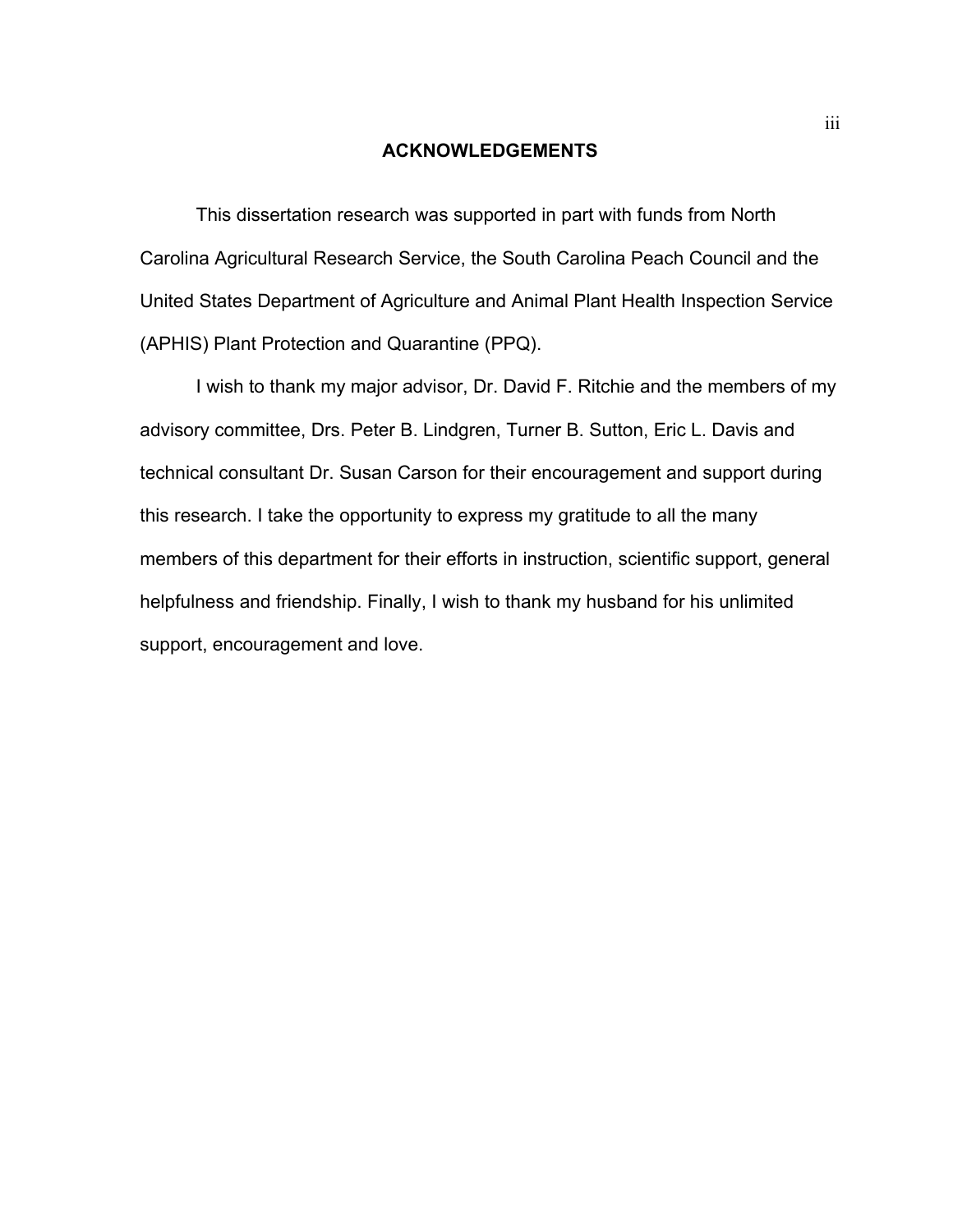### **TABLE OF CONTENTS**

| <b>LIST OF TABLES</b> | .<br>VIII |
|-----------------------|-----------|
| LIST OF FIGURES       |           |

**AN ABC TRANSPORTER PROTEIN AND MOLECULAR DIAGNOSES OF**  *XANTHOMONAS ARBORICOLA* **PV***. PRUNI* **CAUSING BACTERIAL SPOT OF STONE FRUITS.**  INTRODUCTION 2012 12:00:00 12:00:00 12:00:00 12:00:00 12:00:00 12:00:00 12:00:00 12:00:00 12:00:00 1 LITERATURE CITED 5

### **CHAPTER 1**

**Development and evaluation of a molecular detection system involving PCR primers and a DNA-probe for detection of bacteria causing bacterial spot of stone fruits.** 

| <b>ABSTRACT</b>                                          | 8               |
|----------------------------------------------------------|-----------------|
| <b>INTRODUCTION</b>                                      | 9               |
| <b>MATERIALS AND METHODS</b>                             | 11              |
| Bacterial strains and culture conditions                 | 11              |
| DNA extraction and sample preparation                    | 11              |
| RAPD analysis and separation of bands                    | 12 <sup>°</sup> |
| DNA cloning, sequence and primer design                  | 12              |
| PCR assays of microbial populations                      | 13 <sup>2</sup> |
| DIG-Probe construction and hybridization analysis        | 13              |
| Restriction fragment length polymorphism (RFLP) analysis | 14              |
| Estimation of limits of detection                        | 14              |
| <b>RESULTS</b>                                           | 15              |
| <b>RAPD</b> amplification                                | 15 <sub>1</sub> |
| <b>PCR</b> amplification                                 | 15 <sub>1</sub> |
| Specificity of the 943-bp DNA fragment                   | 15              |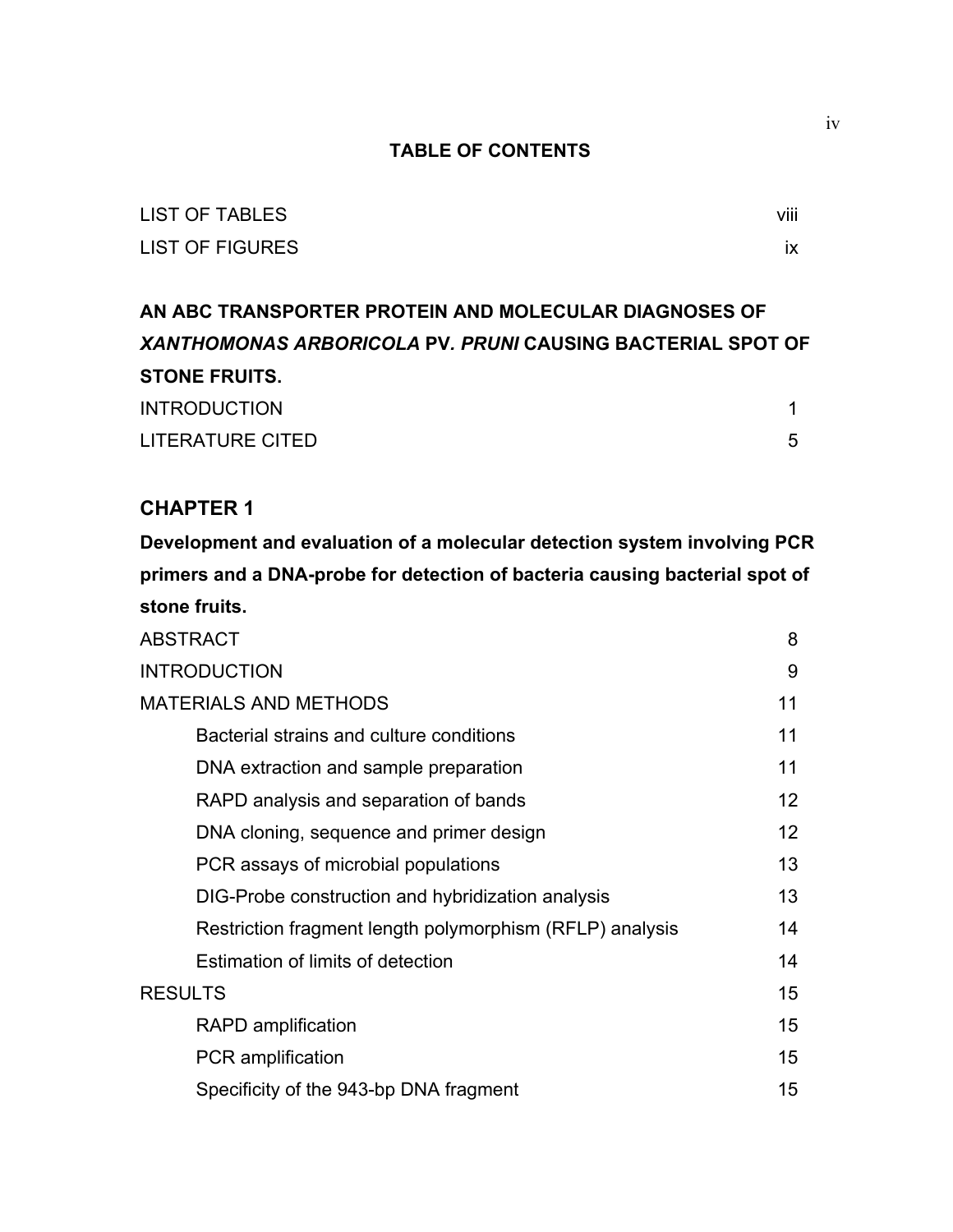| Sensitivity of PCR and dot blot assays                            | 16 |
|-------------------------------------------------------------------|----|
| Detection of Xanthomonas arboricola pv. pruni in infected leaves, |    |
| twigs, buds and fruits                                            | 16 |
| <b>DISCUSSION</b>                                                 | 22 |
| <b>LITERATURE CITED</b>                                           | 26 |

## **CHAPTER 2**

| In silico identification and characterization of a putative protein in |    |
|------------------------------------------------------------------------|----|
| Xanthomonas arboricola pv. pruni with similarity to the ABC            |    |
| (ATP-binding cassette) system.                                         |    |
| <b>ABSTRACT</b>                                                        | 28 |
| <b>INTRODUCTION</b>                                                    | 29 |
| <b>MATERIALS AND METHODS</b>                                           | 33 |
| <b>ORF</b> prediction                                                  | 33 |
| BLAST, domain searches and sequence alignment                          | 33 |
| Phylogenetic analysis                                                  | 33 |
| Identification of ABC transporter motifs, signal                       |    |
| sequences and protein localization                                     | 34 |
| Location of transmembrane helices                                      | 34 |
| Protein characteristics prediction                                     | 34 |
| <b>RESULTS</b>                                                         | 35 |
| <b>ORF</b> prediction                                                  | 35 |
| BLAST, domain searches and sequence alignment                          | 35 |
| Phylogenetic analysis                                                  | 36 |
| Identification of ABC transporter motifs, signal                       |    |
| sequences and protein localization                                     | 36 |
| Location of transmembrane helices                                      | 36 |
| Predicted protein characteristics                                      | 37 |
| <b>DISCUSSION</b>                                                      | 53 |
| <b>LITERATURE CITED</b>                                                | 58 |

v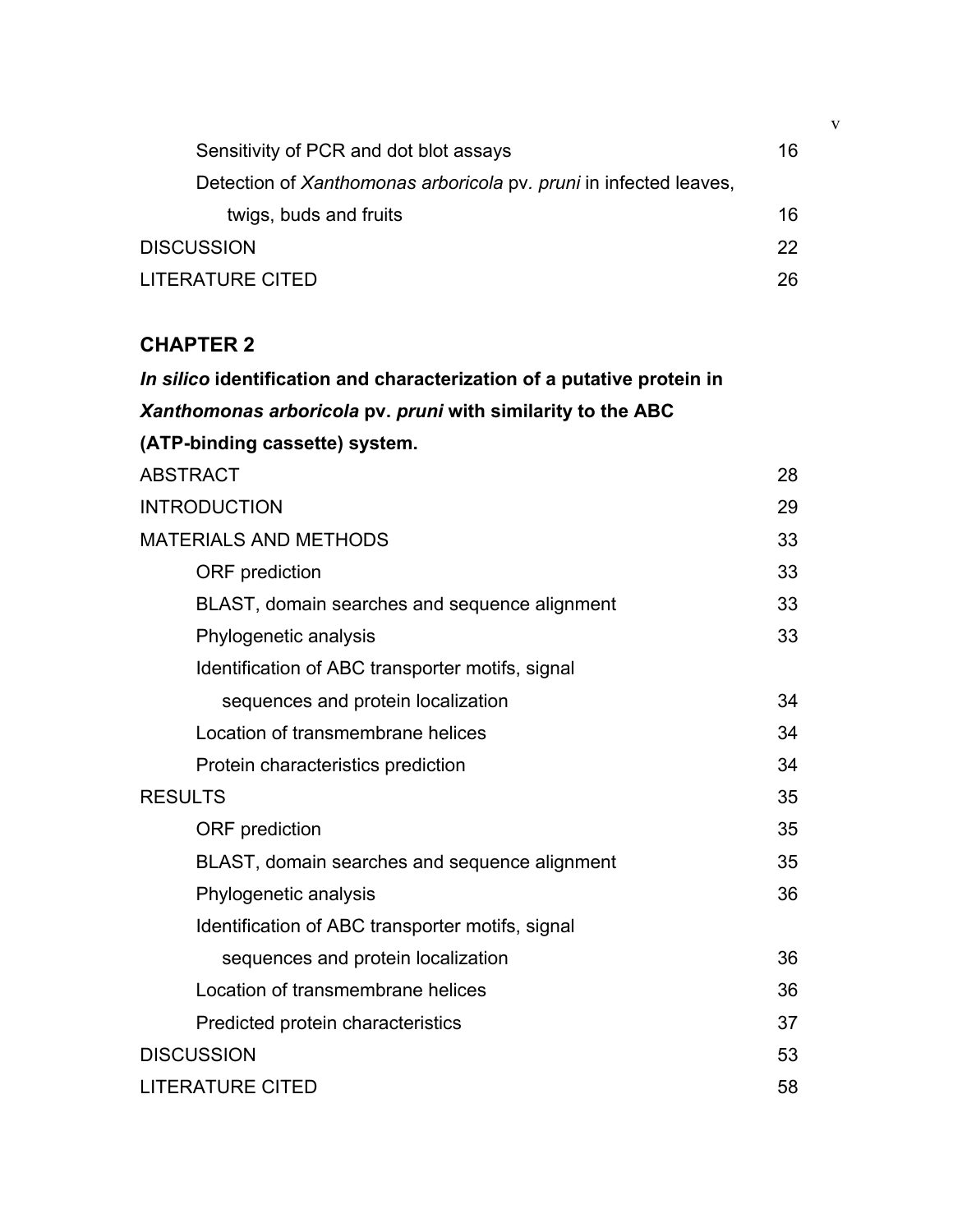## **CHAPTER 3**

**In vitro expression of a putative protein and insertional mutagenesis of a predicted ORF in** *Xanthomonas arboricola* **pv.** *pruni* **with similarity to the ABC (ATP-binding cassette) system.** 

| <b>ABSTRACT</b>                                                     | 64 |
|---------------------------------------------------------------------|----|
| <b>INTRODUCTION</b>                                                 | 65 |
| <b>MATERIALS AND METHODS</b>                                        | 68 |
| Strains, media and bacterial growth                                 | 68 |
| <b>General methods</b>                                              | 68 |
| Restriction fragment length polymorphism (RFLP) analysis            | 69 |
| Ligations                                                           | 69 |
| Construction of Xanthomonas arboricola pv. pruni knockout mutants   | 69 |
| Electroporation of Xanthomonas arboricola pv. pruni cells           | 70 |
| Viability assay                                                     | 70 |
| Expression of the Xanthomonas arboricola pv. pruni putative protein |    |
| in a pET System (Novagen, Inc.)                                     | 70 |
| Induction of protein expression                                     | 71 |
| Polyacrylamide gel electrophoresis                                  | 71 |
| Western blotting and immunostaining                                 | 71 |
| Expression of the Xanthomonas arboricola pv. pruni putative protein |    |
| with Expressway™ Plus Expression System (Invitrogen)                | 72 |
| <b>RESULTS</b>                                                      | 73 |
| Estimation of the XapftsX-like sequence copy number                 | 73 |
| Construction of a knockout mutant                                   | 73 |
| Viability assay                                                     | 74 |
| Expression of the Xanthomonas arboricola pv. pruni putative         |    |
| protein in a pET System                                             | 74 |
| Expression of the Xanthomonas arboricola pv. pruni putative         |    |
| protein with Expressway™ Plus Expression System                     | 74 |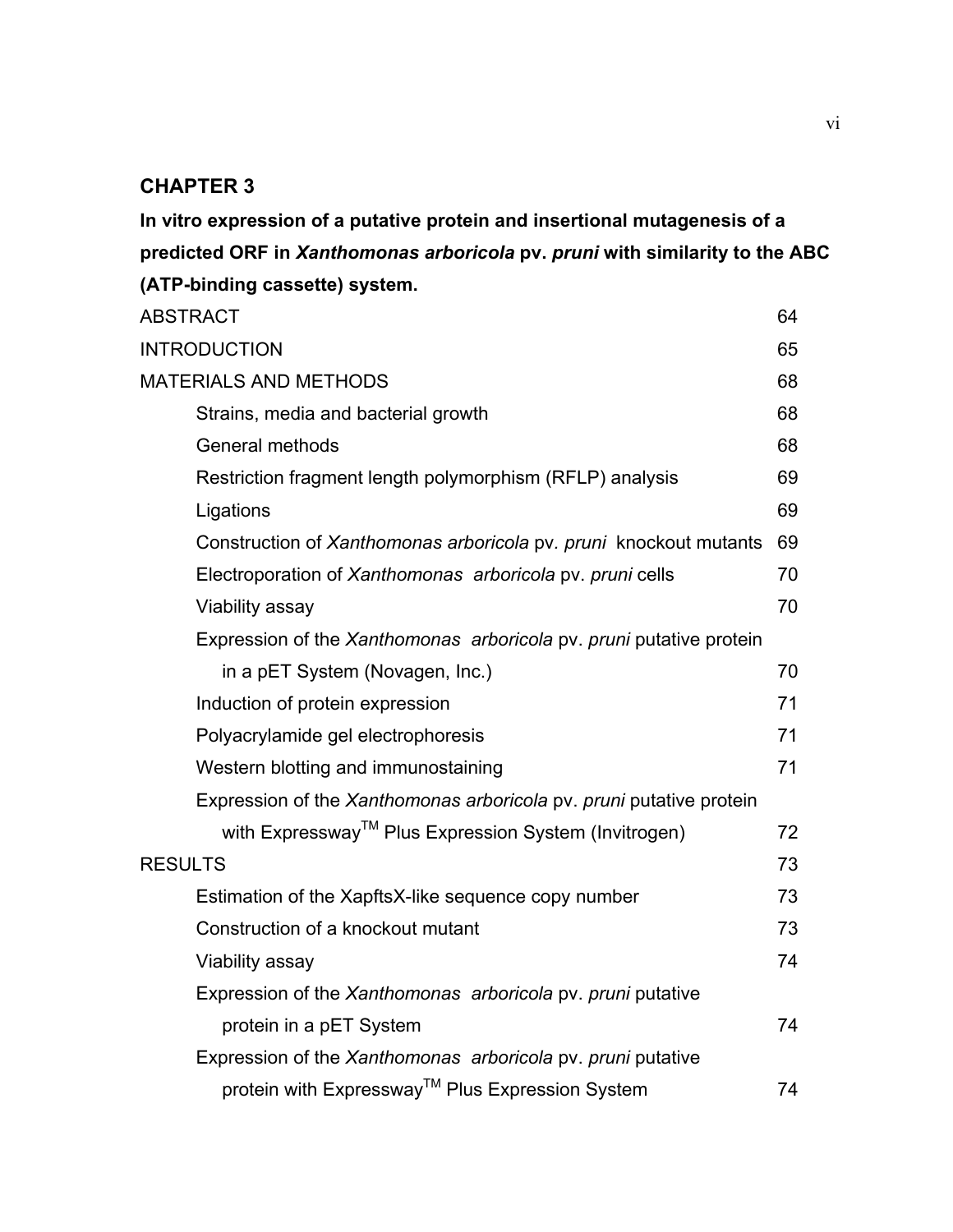| <b>DISCUSSION</b>                                                | 80 |
|------------------------------------------------------------------|----|
| LITERATURE CITED                                                 | 83 |
| <b>APPENDICES</b>                                                | 86 |
| Appendix A. Distribution map of Xanthomonas arboricola pv. pruni | 86 |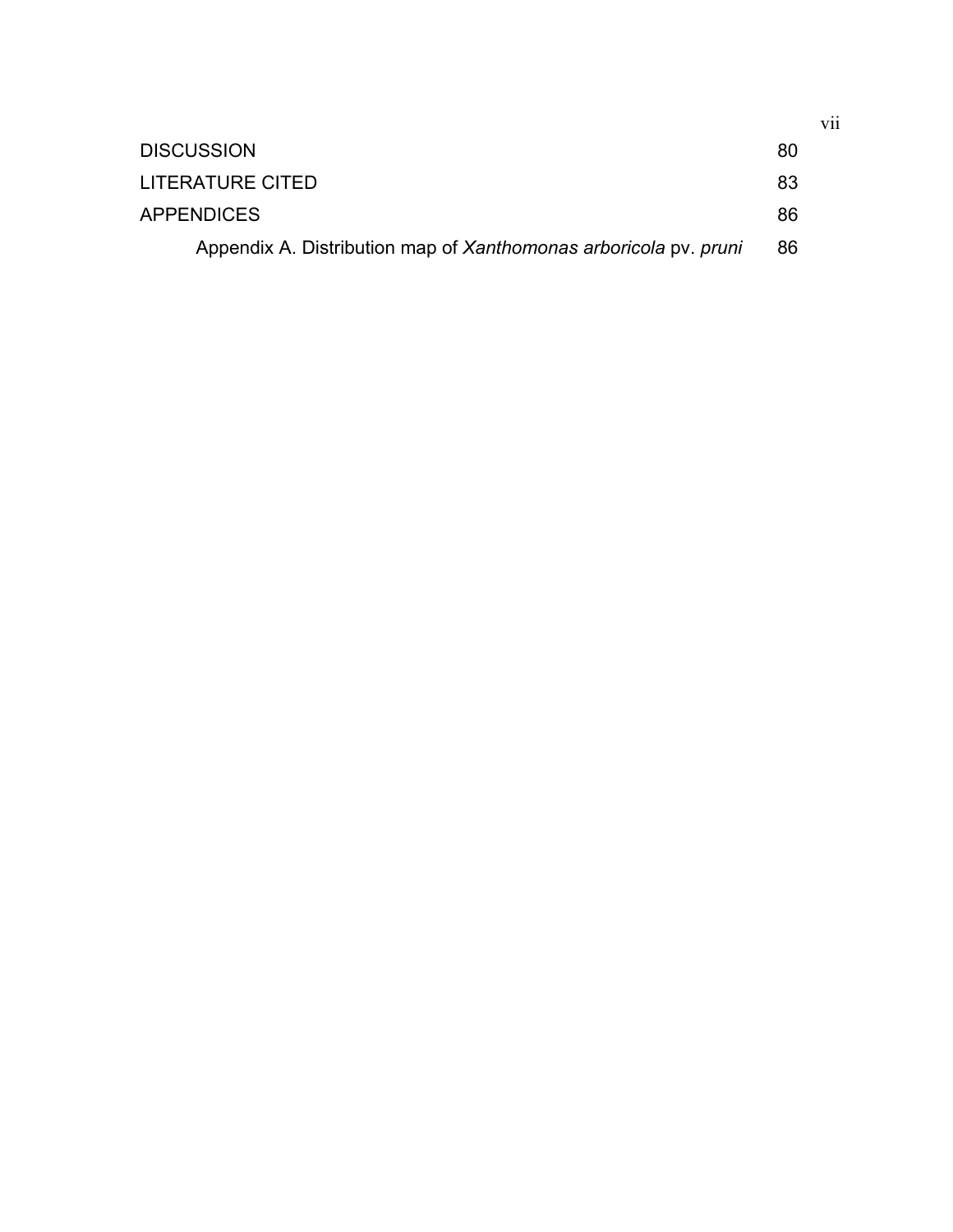## **LIST OF TABLES**

## **Chapter 1**

|                  | List of Xanthomonas arboricola pv. pruni strains or DNA<br>used in this study. |    |
|------------------|--------------------------------------------------------------------------------|----|
| 2                | List of non-Xanthomonas arboricola pv. pruni strains used<br>in this study.    | 18 |
| <b>Chapter 2</b> |                                                                                |    |

| $\mathbf{1}$ | Predicted protein characteristics - ProtParam tool-<br>Xanthomonas arboricola pv. pruni putative protein. | 38 |
|--------------|-----------------------------------------------------------------------------------------------------------|----|
| $2_{-}$      | Predicted protein characteristics - ProtParam tool-<br>Xanthomonas axonopodis pv. citri AE012014 protein. | 39 |

viii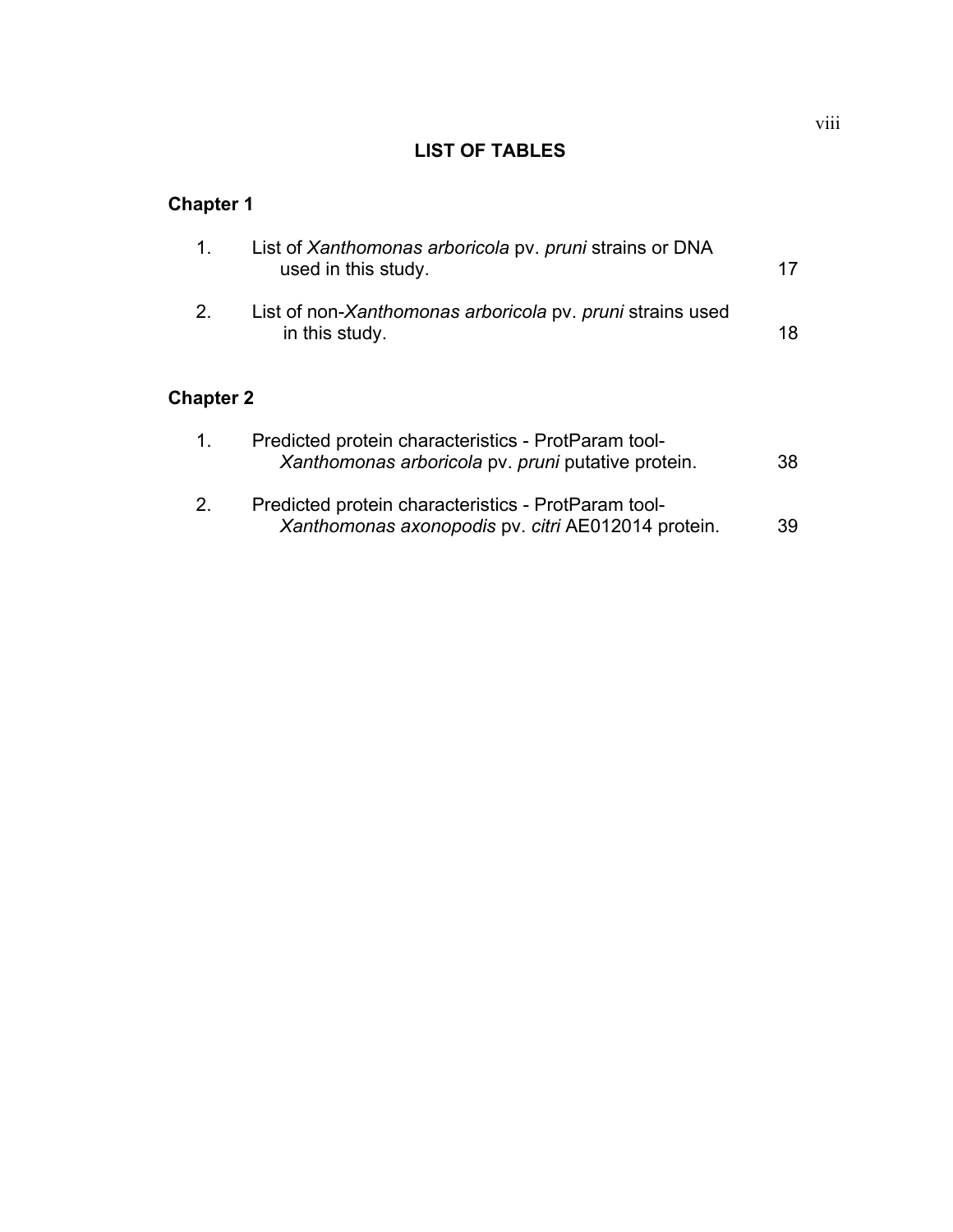## **LIST OF FIGURES**

# **Chapter 1**

|                  | 1. A. Ethidium bromide-stained agarose gel of RAPD-DNA<br>products amplified with primer Y17.                                                                       | 19 |
|------------------|---------------------------------------------------------------------------------------------------------------------------------------------------------------------|----|
|                  | 1. B. Southern blot of the gel in panel A, hybridized with the<br>digoxigenin-11-dUTP XPRUNI14 probe.                                                               | 19 |
| 2.               | Ethidium bromide-stained agarose gel of RAPD-DNA<br>products amplified with primer Y17 from different<br>Xanthomonas arboricola pv. pruni isolates.                 | 20 |
| 3.               | Detection of Xanthomonas arboricola pv. pruni by PCR<br>with primers Y17CoF and Y17CoR from infected<br>peach cankers.                                              | 20 |
|                  | 4. A. Dot blot hybridization with the DIG-labeled probe<br>XPRUNI14.                                                                                                | 21 |
|                  | 4. B. Southern hybridization with the DIG-labeled probe<br>XPRUNI14.                                                                                                | 21 |
|                  | 5. A. Detection limit of the Xanthomonas arboricola pv. pruni-<br>specific DNA primers and PCR.                                                                     | 21 |
|                  | 5. B. Dot blot hybridizations of ten-fold serial dilutions of<br>Xanthomonas arboricola pv. pruni strain Xap14 cells<br>probed with the DIG labeled probe XPRUNI14. | 21 |
| <b>Chapter 2</b> |                                                                                                                                                                     |    |
| 1.               | Nucleotide sequence generated with primers Y17CoF<br>and Y17CoR.                                                                                                    | 41 |
| 2.               | Prediction of ORFs with ORF (Open Reading Frame Finder)<br>NCBI.                                                                                                    | 42 |
| 3.               | BLASTP search (NCBI) with Xanthomonas arboricola pv.<br>pruni ORF sequence.                                                                                         | 43 |
| 4.               | Alignment of ABC transporter proteins (Clustal W).                                                                                                                  | 44 |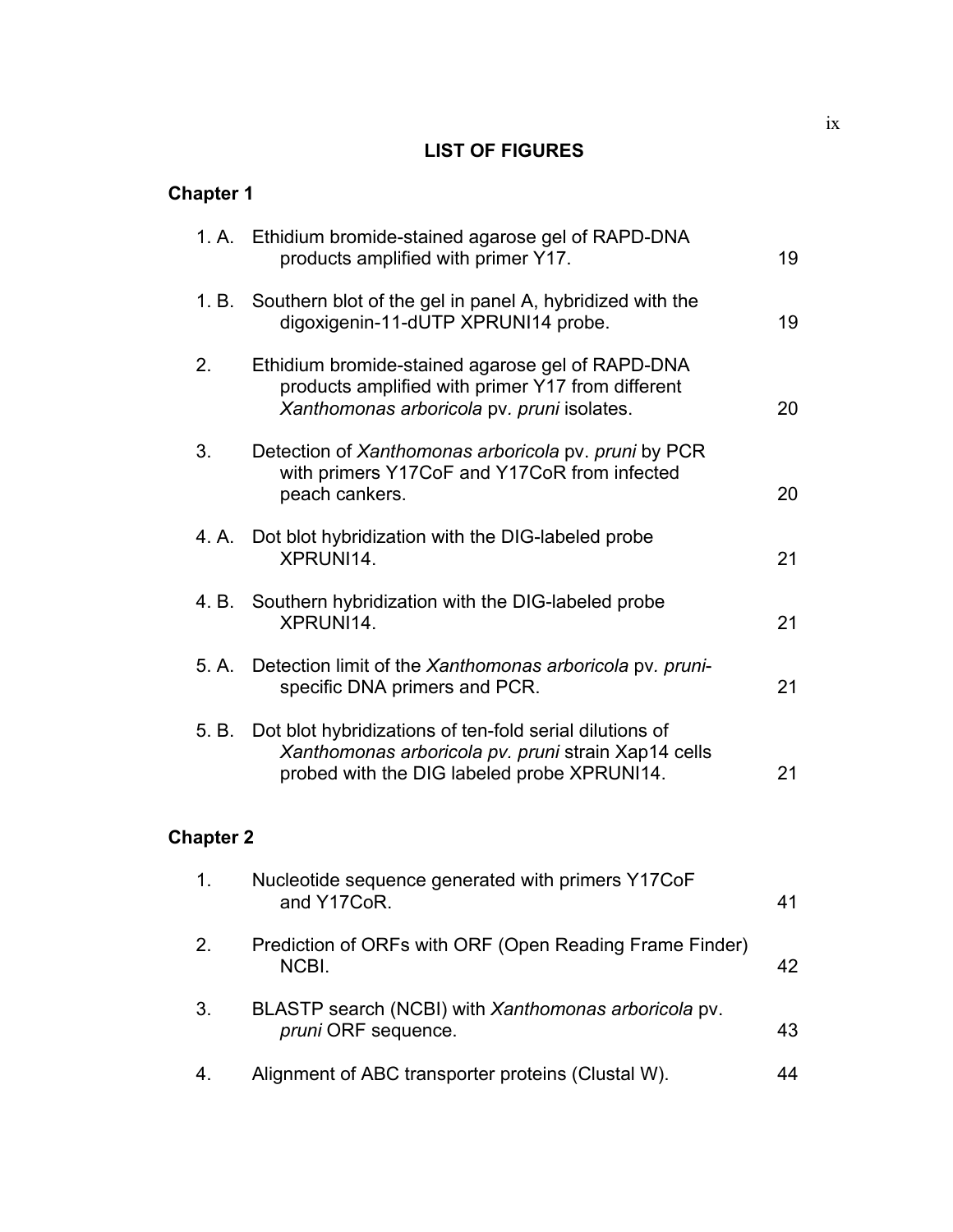| 5. A             | Conserved domain FtsX pfam 02687 identified in the<br>Xanthomonas arboricola pv. pruni putative protein<br>sequence (BLASTP, NCBI).          | 45 |
|------------------|----------------------------------------------------------------------------------------------------------------------------------------------|----|
| 5. B             | Alignment of FtsX pfam 02687 domain with the<br>Xanthomonas arboricola pv. pruni putative protein<br>sequence.                               | 45 |
| 6.               | Alignment of the FtsX amino acid sequence with the<br>Xanthomonas arboricola pv. pruni putative protein<br>(Pfam:Swiss/PROT).                | 46 |
| 7.               | Conserved domain SalY identified in the Xanthomonas<br>axonopodis pv. citri AE012014 protein (BLASTP, NCBI).                                 | 47 |
| 8.               | Phylogenetic Tree of several ABC transporter proteins with<br>similarity to the identified Xanthomonas arboricola pv.<br>pruni ORF (PHYLIP). | 47 |
| 9.               | Predictions of signal peptides (SignalP Server 3.0) in the<br>Xanthomonas arboricola pv. pruni ORF.                                          | 48 |
| 10.              | Prediction of the Xanthomonas arboricola pv. pruni putative<br>protein localization (PSORT-B v.2.0).                                         | 49 |
| 11.              | Predictions of signal sequences (SignalP Server 3.0) in the<br>Xanthomonas axonopodis pv. citri AE012014 protein.                            | 50 |
| 12.              | Prediction of transmembrane helices (TMHMM Server v.2.0)<br>in the Xanthomonas arboricola pv. pruni ORF.                                     | 51 |
| 13.              | Prediction of secondary structures in the Xanthomonas<br>arboricola pv. pruni putative protein with SOSUI program.                           | 52 |
| <b>Chapter 3</b> |                                                                                                                                              |    |
| 1.               | Digestion of total DNA, strains Xap14 and Xap40.                                                                                             | 76 |
| 2.               | Southern transfer and hybridization with digoxigenin-labeled<br>DNA-Probe XPRUNI14.                                                          | 76 |
|                  |                                                                                                                                              |    |

3. PCR amplification of strain Xap14 with primers Y17CoF and Y17CoR. 2012 12:00:00 12:00:00 12:00:00 12:00:00 12:00:00 12:00:00 12:00:00 12:00:00 12:00:00 12:00:00 12:00:0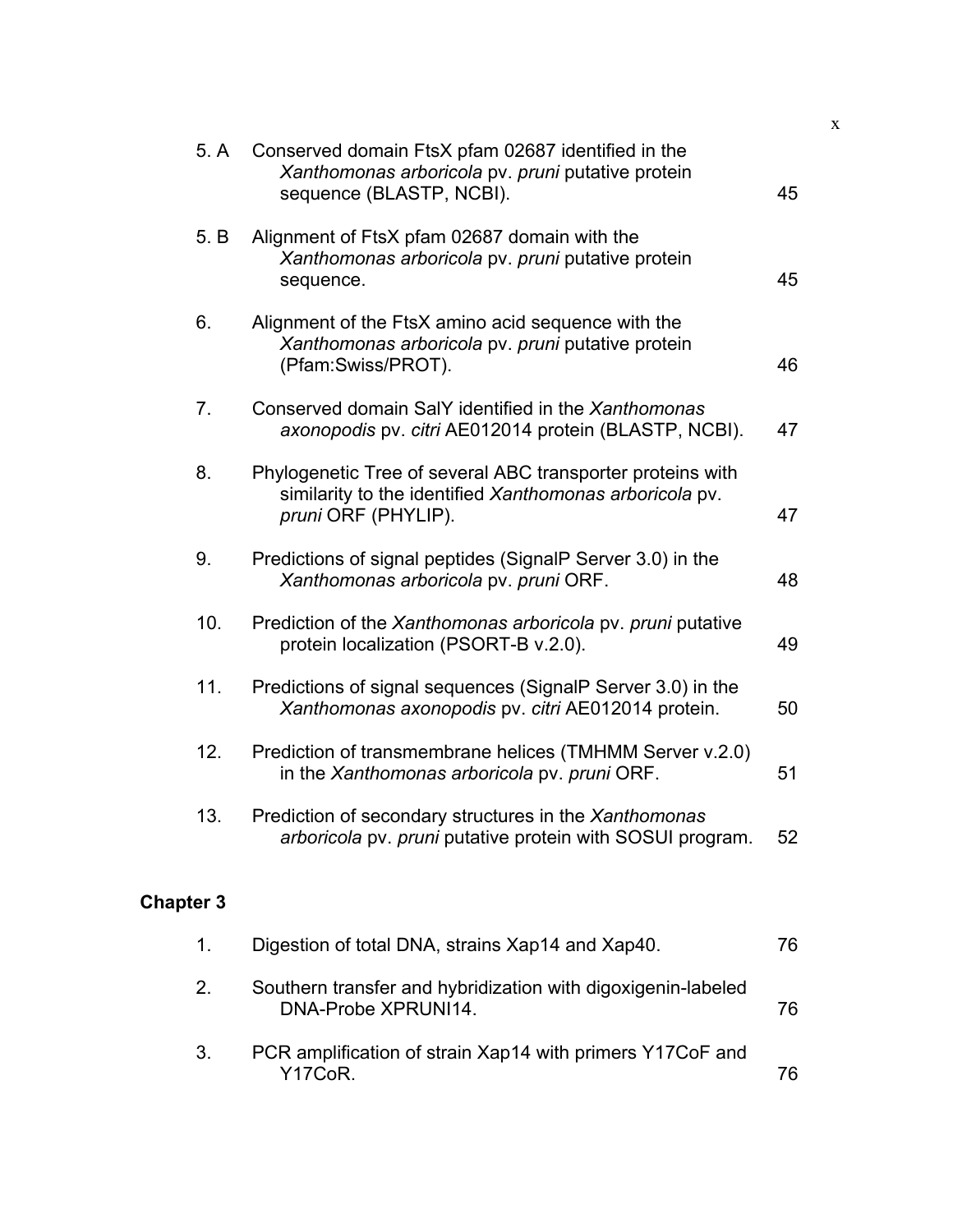| 4.  | Sall digestion of plasmid pXap.                                                                                              | 76 |
|-----|------------------------------------------------------------------------------------------------------------------------------|----|
| 5.  | HindIII and EcoRI digestion of $pXa/Sall/KI/\Omega$ .                                                                        | 77 |
| 6.  | PCR amplification of knockout mutants with primers Y17CoF<br>and Y17CoR.                                                     | 77 |
| 7.  | PCR amplification of the predicted ORF in Xanthomonas<br>arboricola pv. pruni, with adaptor primers pETBamHI<br>and pETXhol. | 77 |
| 8.  | Recombinants amplified by PCR with primers pETF and<br>pETR confirming presence of the insert.                               | 77 |
| 9.  | Expression of the Xanthomonas arboricola pv. pruni putative<br>protein in SDS-PAGE.                                          | 78 |
| 10. | Growth curves of BL21(DE3) not induced and induced with<br>1 mM IPTG.                                                        | 78 |
| 11. | Detection of the 26 kDa protein by Western blotting with<br>anti-His tag antibody.                                           | 79 |

xi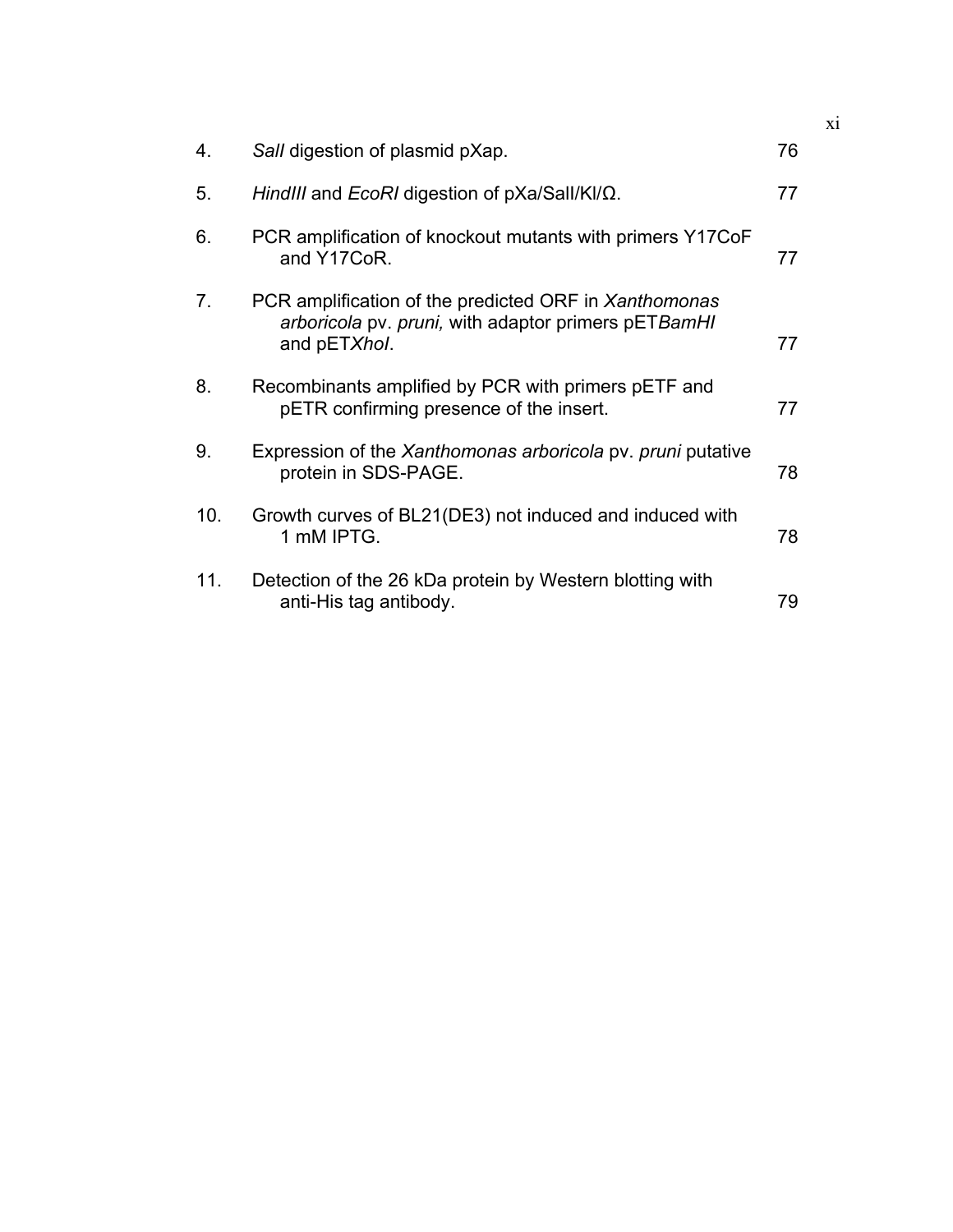### **INTRODUCTION**

 *Xanthomonas arboricola* pv. *pruni* (Vauterin *et al*., 1995, syn. *X. campestris* pv. *pruni* [Smith]) is a gamma, gram-negative plant pathogenic bacterium that causes bacterial spot disease on *Prunus* spp. such as peach, nectarine, apricot, plum and cherry (Ritchie, 1995). This is a serious economic disease described for the first time by Erwin Smith in 1903 on Japanese plums from Michigan (Smith, 1903). Since then, bacterial spot has been reported to occur in almost all major stone fruit producing areas of the world (Appendix 1). This disease is a serious threat for susceptible cultivars grown in warm, humid areas of the eastern United States and other countries. In the European Union *X. arboricola* pv*. pruni* is subject to phytosanitary legislation through the EEC Directive no.92/103 (S.I. Nº 219, 2003) because of its establishment and recent appearance in several countries of that region (OEPP/EPPO, 2003).

Symptoms occur on leaves, fruits and twigs, ranging from necrotic angular lesions on leaves and sunken lesions on fruits to cankers on twigs. *X. arboricola* pv*. pruni* can be very damaging in years when severe infections occur on fruits of highly susceptible cultivars (Ritchie, 1999). Management of bacterial spot consists of the use of resistant cultivars if available and a limited number of chemicals, primarily copper and oxytetracycline, applied in a protective spray program or when symptoms appear, with often poor results (Ritchie, 1995).

 *X. arboricola* pv*. pruni* can persist and be transmitted in budwood, thus buds used in plant propagation can disperse the pathogen to areas or countries previously free of this disease (Goodman and Hattingh, 1986; Zaccardelli *et al.*, 1998). Traditional diagnosis of bacterial spot is based on techniques that usually lack the sensitivity required to detect latent infections (Lelliott and Stead, 1987; Schaad, 2001). The availability of a highly sensitive, accurate and specific assay for detecting *X. arboricola* pv*. pruni* had been lacking. Nucleic acid hybridization and polymerase chain reaction (PCR) offer a specific and highly sensitive approach for identification of *X. arboricola* pv*. pruni.* Both technologies could provide useful tools to clarify epidemiological aspects of bacterial spot necessary for disease management in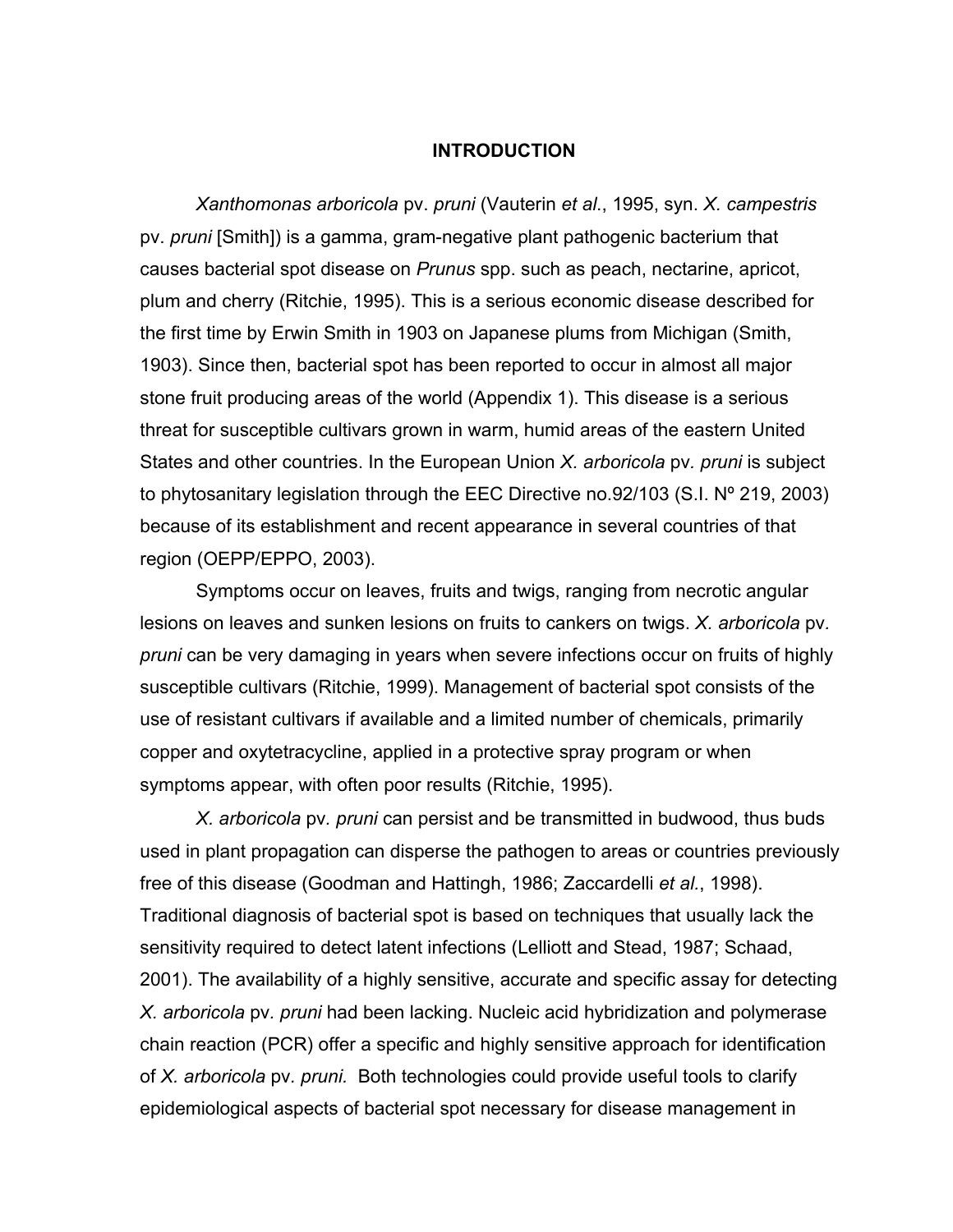integrated pest management (IPM) systems. They could also be used by regulatory agencies charged with the responsibility of detecting *X. arboricola* pv*. pruni* in interstate or international commerce reducing the risk of disseminating the pathogen into disease free regions. Thus, the first objective of this work was to identify a genetic marker specific to *X. arboricola* pv*. pruni* and to develop and apply a molecular detection system involving PCR primers and a DNA probe.

 In recent years, several bacterial genomes have been sequenced and informatic programs have been used to predict structural and functional properties of genes and the proteins they encode (Linton and Higgins, 1998; Marchal *et al*., 2004). Consequently, a vast number of predicted genes are initially known only by their putative amino acid sequence through comparative studies (Meidanis *et al*., 2002; Tekaia *et al*., 1999). Several computer programs perform genome-wide screening using all the completely sequenced genome species available (Altschul *et al*., 1997; Tusnády, 2001). Furthermore some of these programs focus specifically on the analysis of certain protein families (Ren *et al*., 2004). An example of one the most studied protein families, subjected to detailed characterization through bioinformatic tools is the ABC (ATP-binding cassette) transporter family (Holland *et al*., 2003). This is one of the most important protein families found in all phyla and it performs functions affecting processes as diverse as import or export of a wide range of solutes, cell division and regulation of metabolic processes among others (Bisbal *et al*., 2000; de Leeuw *et al*., 1999; Higgins, 1992). The majority of the ABC transporter proteins currently identified have been *in silico* characterized through sequence similarity (Zhao, 2001). Only some of them have been functionally analyzed, mainly in bacteria and mammals, and to some degree in yeast and other fungi (Bauer, 1999; de Leeuw *et al*., 1999; Silva *et al*., 2001; Tomii and Kanehisa, 1998). Even though considerable progress has been made in the past two decades in understanding structure and function of some ABC transporters, especially the ones that are involved in human diseases and multidrug resistance, little is known about the function of many members of this family (Allikmets *et al*., 1997; Klein, 1999).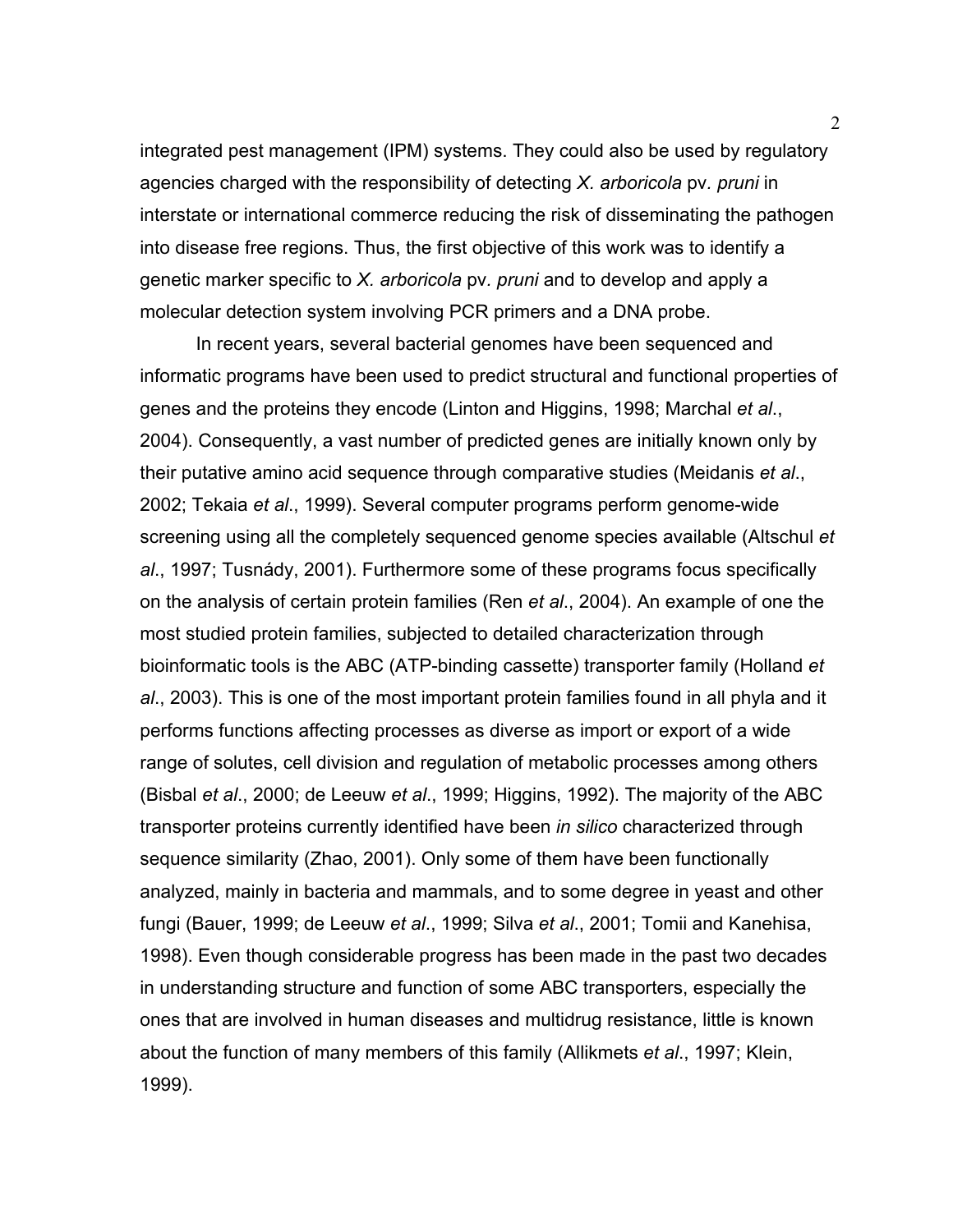With the complete sequence of several plant bacterial genomes, including two *Xanthomonas* species, the identification and characterization of numerous ABC transporters represent an essential contribution to the progress in this area (Meidanis *et al*., 2002). Although the genomes of various bacterial plant pathogens are now available, (da Silva *et al.*, 2002; Meidanis *et al*., 2002) little is known about the genome of *X. arboricola* pv*. pruni*, and to date, the whole genome of this bacterium is not available. However, we had previously identified a 943-bp DNA fragment, specific to *X. arboricola* pv*. pruni,* which contained a predicted open reading frame (ORF). As an initial step towards the elucidation of its possible function, the second aim of this study was to characterize the predicted *X. arboricola*  pv*. pruni* ORF through bioinformatic programs in order to glean initial information about its structure and function. *In silico* analysis of the 943-bp DNA fragment identified an ORF predicted to encode a putative protein with similarity to the ABC (ATP-binding cassette) family, with a conserved domain possibly implicated in bacterial cell division. The conserved domain predicted in the *X. arboricola* pv*. pruni* putative protein was found to share similarity to the FtsX membrane protein in *Escherichia coli.*

 One of the essential roles of ABC proteins is their involvement in cell division (de Leeuw *et al*., 1999; Schmidt *et al*., 2004). Cell division and DNA replication are processes central to life. Most rod-shaped bacteria divide symmetrically during normal growth, constricting at the middle by building a central septum across the middle of the cell (Bramhill, 1997). Cell division in *E. coli* involves the coordinated action of many proteins encoded by different clusters of genes (Gill *et al*., 1986). One of these clusters is the *fts*YEX operon, associated with the inner membrane, which encodes three proteins known to be required for cell division, FtsY, FtsE and FtsX. It is known that FtsX and FtsE interact and are co-transcribed, however their function in cell division it is not completely known. They may use the energy of ATP hydrolysis to complete cell separation but also they may act indirectly, translocating proteins involved in potassium transport and probably other proteins involved in cell division into the cytoplasmic membrane (Kempf and McBride, 2000). During the past

3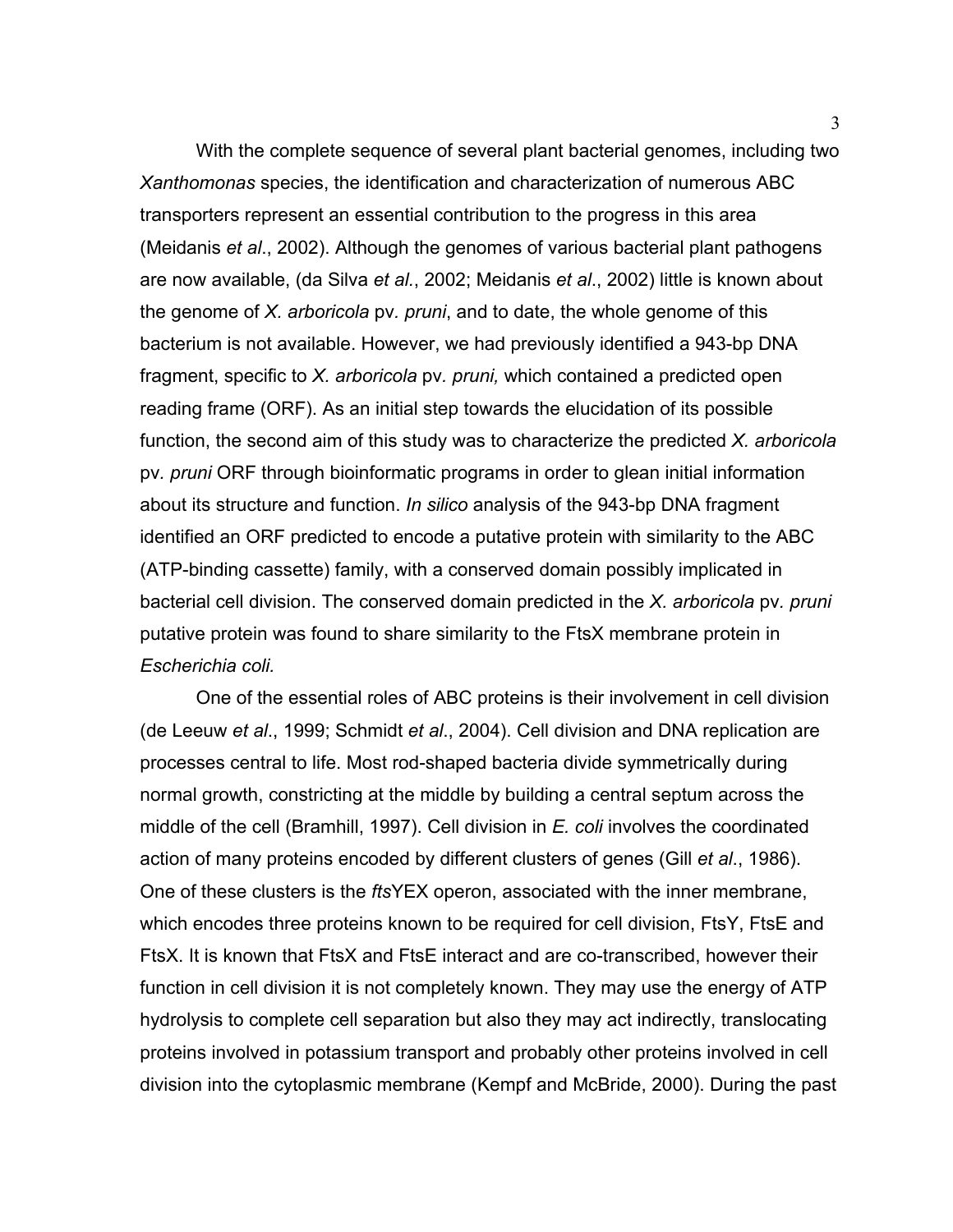10 years, FtsE and/or FtsX mutants have been reported in some organisms exhibiting morphological defects suggestive of impaired division (Kempf and McBride, 2000; Merino *et al*, 2001).

 Several experiments demonstrated restoration of viability of *fts*E and *fts*X mutants obtained by addition of high KCl concentrations (Ukai *et al*., 1998), or NaCl in the culture medium (Schmidt *et al*, 2004). The ability of salt to rescue division in FtsEX null mutants could be explained by its effect on folding, assembly and/or function of one or more of the downstream division proteins FtsK through FtsN.

 The last goal of the present study was to analyze an ORF in *X. arboricola* pv*. pruni* predicted to encode a putative protein with similarity to some members of the ABC (ATP-binding cassette) family and to a conserved domain of the cell division FtsX protein in *E. coli*. The expression of the *X. arboricola* pv*. pruni* putative protein was achieved and mutations in the corresponding gene were obtained by homologous recombination in order to understand how this previously undescribed ORF in *X. arboricola* pv*. pruni* contributes to the normal function of the cell.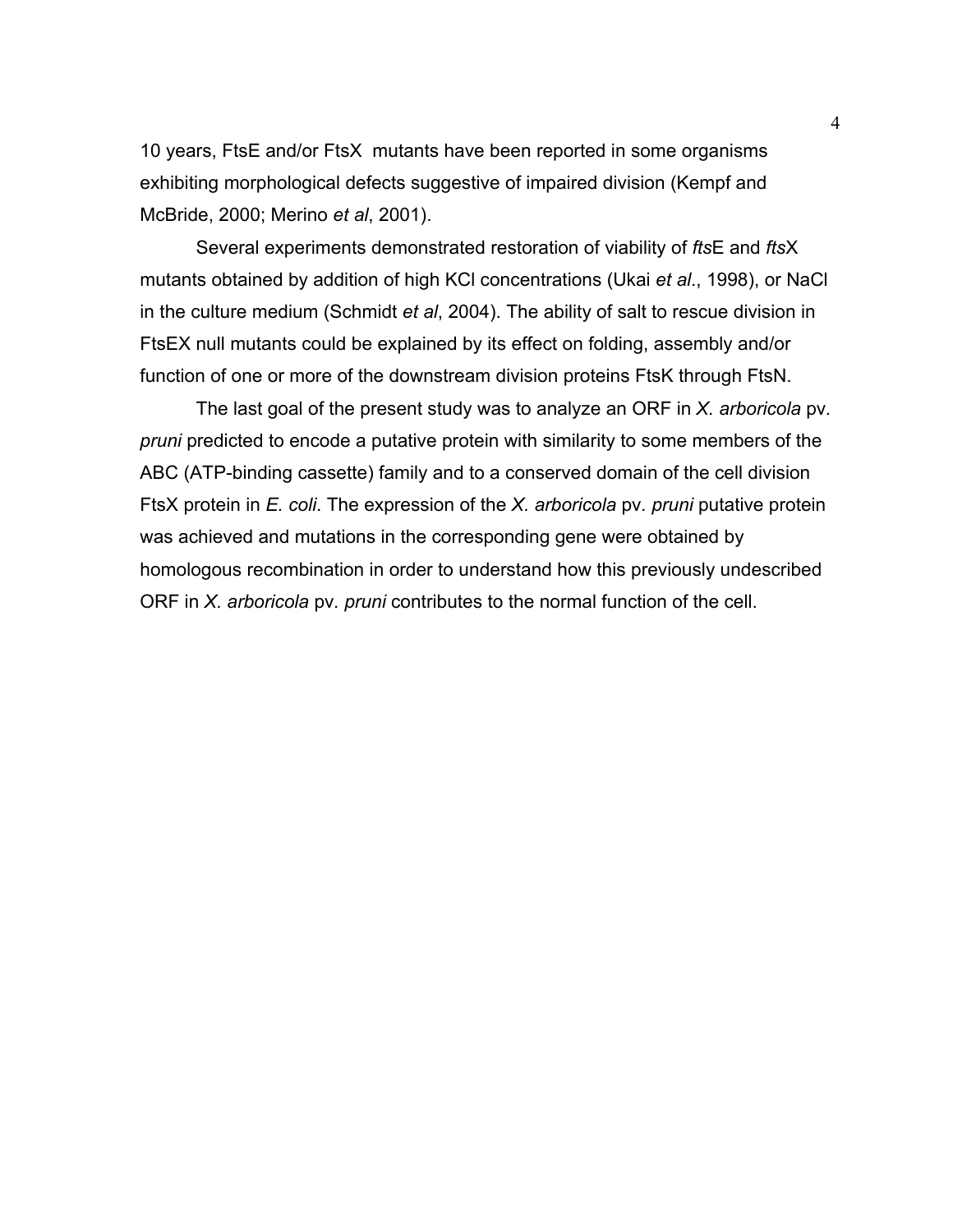### **LITERATURE CITED**

Allikmets, R., Shroyer, N. F., Singh, N., Seddon, J. M., Lewis, R. A., Bernstein, P. S., *et al*. 1997. Mutation of the Stargardt disease gene (ABCR) in age-related macular degeneration. Science 277: 1805-1807.

Altschul, S. F., Madden, T. L., Schäffer, A. A., Zheng Zhang, J. Z., Miller, W., and Lipman, D. J. 1997. Gapped BLAST and PSI-BLAST: a new generation of protein database search programs. Nucleic Acid Res. 25: 3389-3402.

Bauer, B. E., Wolfger, H., and Kuchler, K. 1999. Inventory and function of yeast ABC proteins: about sex, stress, pleiotropic drug and heavy metal resistance. Biochim. Biophys. Acta 1461: 217-236.

Bisbal, C., Silhol, M., Laubenthal, H., Kaluza, T., Carnac, G., Milligan, L., Le Roy, F., and Salehzada, T. 2000. The 2'-5' oligoadenylate/ RNase L/RNase L inhibitor pathway regulates both MyoD mRNA stability and muscle cell differentiation. Mol. Cell. Biol. 20: 4959-4969.

Bramhill, D. 1997. Bacterial cell division. Annu. Rev. Cell Dev. Biol. 13: 395-424.

da Silva, A., Ferro, J., Reinach, F., *et al*. 2002. Comparison of the genomes of two *Xanthomonas* pathogens with differing host specificities. Nature 417: 459-463.

de Leeuw, E., Graham, B., Phillips, G., tenHagen-Jongman, C., Oudega, B., and Luirink, J. 1999. Molecular characterization of *Escherichia coli* FtsE and FtsX. Mol. Microbiol. 31: 1-13.

Gill, D. R., Hatfull, G. F., and Salmond, G. P. 1986. A new cell division operon in *Escherichia coli*. Mol. Gen. Genet. 205: 134-145.

Goodman, C. A., and Hattingh, M. J. 1986. Transmission of *Xanthomonas campestris* pv. *pruni* in plum and apricot nursery trees by budding. HortScience 21: 995-996.

Higgins, C. F. 1992. ABC transporters: from microorganisms to man. Annu. Rev. Cell Biol. 8: 67-113.

Holland, I. B., Cole, S. P., Kuchler, K., and Higgins, C. F. 2003. ABC proteins. from bacteria to man. Acad. Press.

Kempf, M., and McBride, M. 2000. Transposon insertions in the *Flavobacterium johnsoniae ftsX* gene disrupt gliding motility and cell division. J. Bacteriol. 182: 1671- 1679.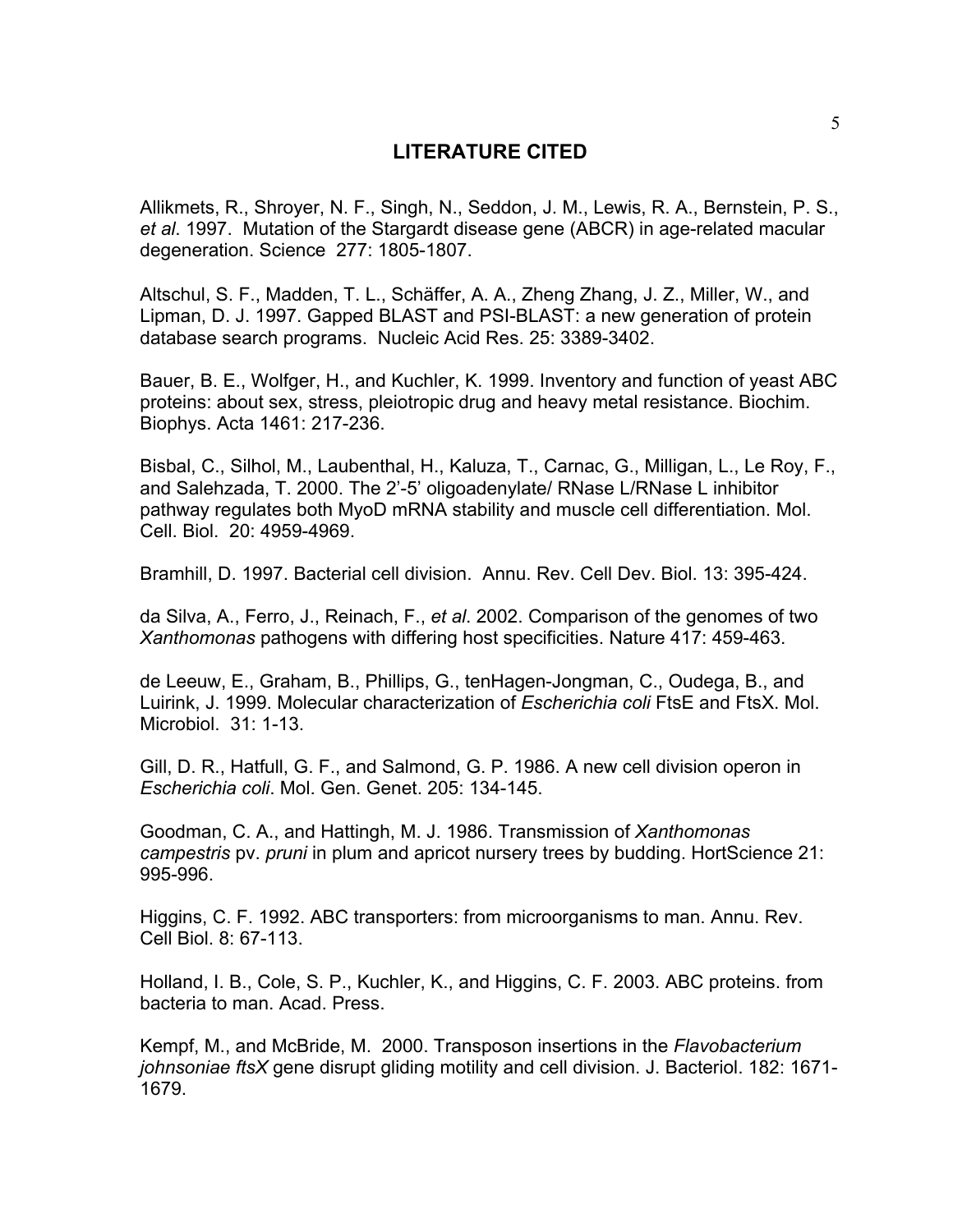Klein, I., Sarkadi, B., and Varadi, A. 1999. An inventory of the human ABC proteins. Biochim. Biophys. Acta 1461: 237-62.

Lelliott, R. A., and Stead, D. E. 1987. Methods for the Diagnosis of Bacterial Diseases of Plants. Blackwell Scientific Publications, Oxford, UK.

Linton, K., and Higgins, C. 1998. The *Escherichia coli* ATP-binding cassette (ABC) proteins. Mol. Microbiol. 28: 1-5.

Marchal, K., De Keersmaecker, S., Monsieurs, P., van Boxel, N., Lemmens, K., Thijs, G., Vanderleyden, J., and De Moor, B. 2004. *In silico* identification and experimental validation of PmrAB targets in *Salmonella typhimurium* by regulatory motif detection. Genome Biol. 5: R9. http://genomebiology.com/2004/5/2/R9.

Meidanis, J., Braga, M., and Verjovski-Almeida, S. 2002. Whole-genome analysis of transporters in the plant pathogen *Xylella fastidiosa*. Microbiol. Mol. Biol. Rev. 66: 272-299.

Merino, S., Altarriba, M., Gavin, R., Izquierdo, L., and Tomas, J.M. 2001. The cell division genes (*ftsE and X*) of *Aeromonas hydrophyla* and their relationship with opsonophagocytosis. FEMS Microbiol. Letters 198: 183-188.

OEPP/EPPO, 2003. Data sheets on quarantine organisms. *Xanthomonas arboricola*  pv. *pruni*. www.eppo.org/QUARANTINE/BACTERIA/Xanthomonas\_pruni/XANTPR\_ds.pdf

Ren, Q., Kang, K. H., and Paulsen, I. T. 2004. TransportDB: a relational database of cellular membrane transport systems. Nucleic Acids Res. 32 Database issue D284- D288.

Ritchie, D.F. 1995. Bacterial Spot. Pages 50-52 in: Compendium of Stone Fruit Diseases, Ogawa, J. M., Zehr, E. I., Bird, G. W., Ritchie, D. F., Uriu, K., and Uyemoto, J. K., eds. APS Press, St. Paul, MN.

Ritchie, D. F. 1999. Sprays for control of bacterial spot of peach cultivars having different levels of disease susceptibility, 1998. Fung. Nematic.Tests 54: 63.

Schaad, N. W. 2001. Laboratory Guide for Identification of Plant Pathogenic Bacteria. 3<sup>nd</sup>. Ed. APS Press, St. Paul, USA.

Schmidt, K., Peterson, N., Kustusch, R., Wissel, M., Graham, B., Phillips, G., and Weiss, D. 2004. A predicted ABC transporter, FtsEX, is needed for cell division in *Escherichia coli*. J. Bacteriol. 186: 785-793.

S.I. Nº 219, 2003. European Communities. Introduction of Organisms Harmful to Plants or Plant Products. Prohibition. Amendment Regulations 2003.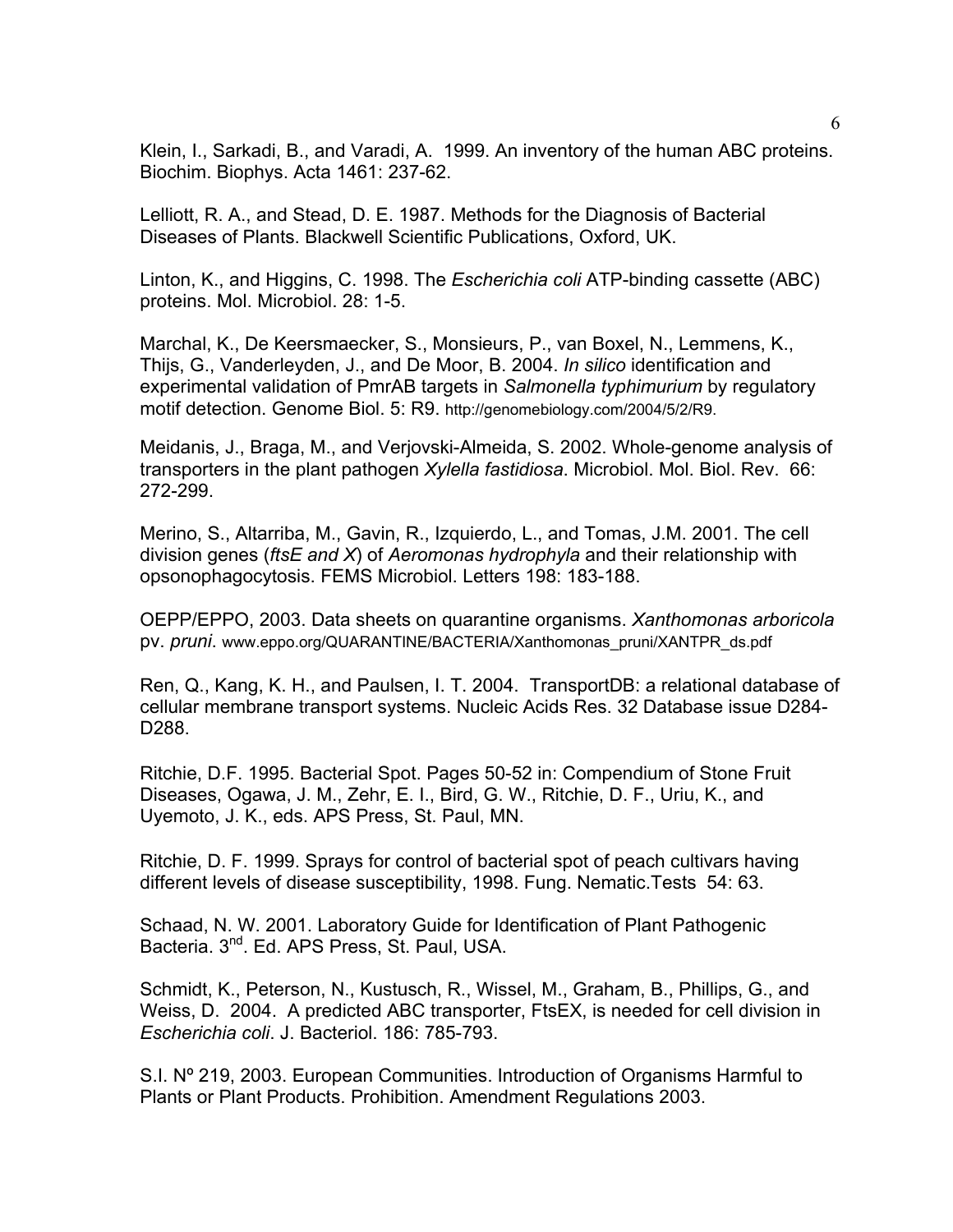http://www.agriculture.gov.ie/legislation/SI2003/S219-03F.pdf

Silva, P., Bigi, F., Santangelo, M., Romano, M., Martin, C., Cataldi, A., and Ainsa, J. 2001. Characterization of P55, a multidrug efflux pump in *Mycobacterium bovis* and *Mycobacterium tuberculosis*. Antimicrob. Agents Chemother. 3: 800-804.

Smith, E. 1903. Observations on a hitherto unreported bacterial disease, the cause of which enters the plant through ordinary stomata. Science 17: 456-457.

Tekaia, F., Gordon, S.V., Garnier, T., Brosch, R., Barrell, B.G., and Cole, S.T. 1999. Analysis of the proteome of *Mycobacterium tuberculosis in silico*. Tubercle Lung Dis. 79: 329-342.

Tomii, K., and Kanehisa, M. 1998. A comparative analysis of ABC transporters in complete microbial genomes. Genome Res. 8: 1048-1059.

Tusnády, G. E., and Simon, I. 2001. The HMMTOP transmembrane topology prediction server. Bioinformatics 17: 849-850.

Ukai, H., Matsuzawa, H., Ito, K., Yamada, M., and Nishimura, A. 1998. ftsE (Ts) affects translocation of K-pump proteins into the cytoplasmic membrane of *Escherichia coli*. J. Bacteriol. 180: 3663-3670.

Vauterin, L., Hoste, B., Kersters, K., and Swings, J. 1995. Reclassification of *Xanthomonas*. Int. J. Syst. Bacteriol. 45: 472-489.

Zaccardelli, M., Malaguti, S., and Bazzi, C. 1998. Biological and epidemiological aspects of *Xanthomonas arboricola* pv. *pruni* on peach in Italy. J. Plant Pathol. 80: 125-132.

Zhao, Z. 2001. ABC transporters: one of the largest protein families involved in various functions both in prokaryotes and eukaryotes ww.sfu.ca/"zyzhao/abc/review.html.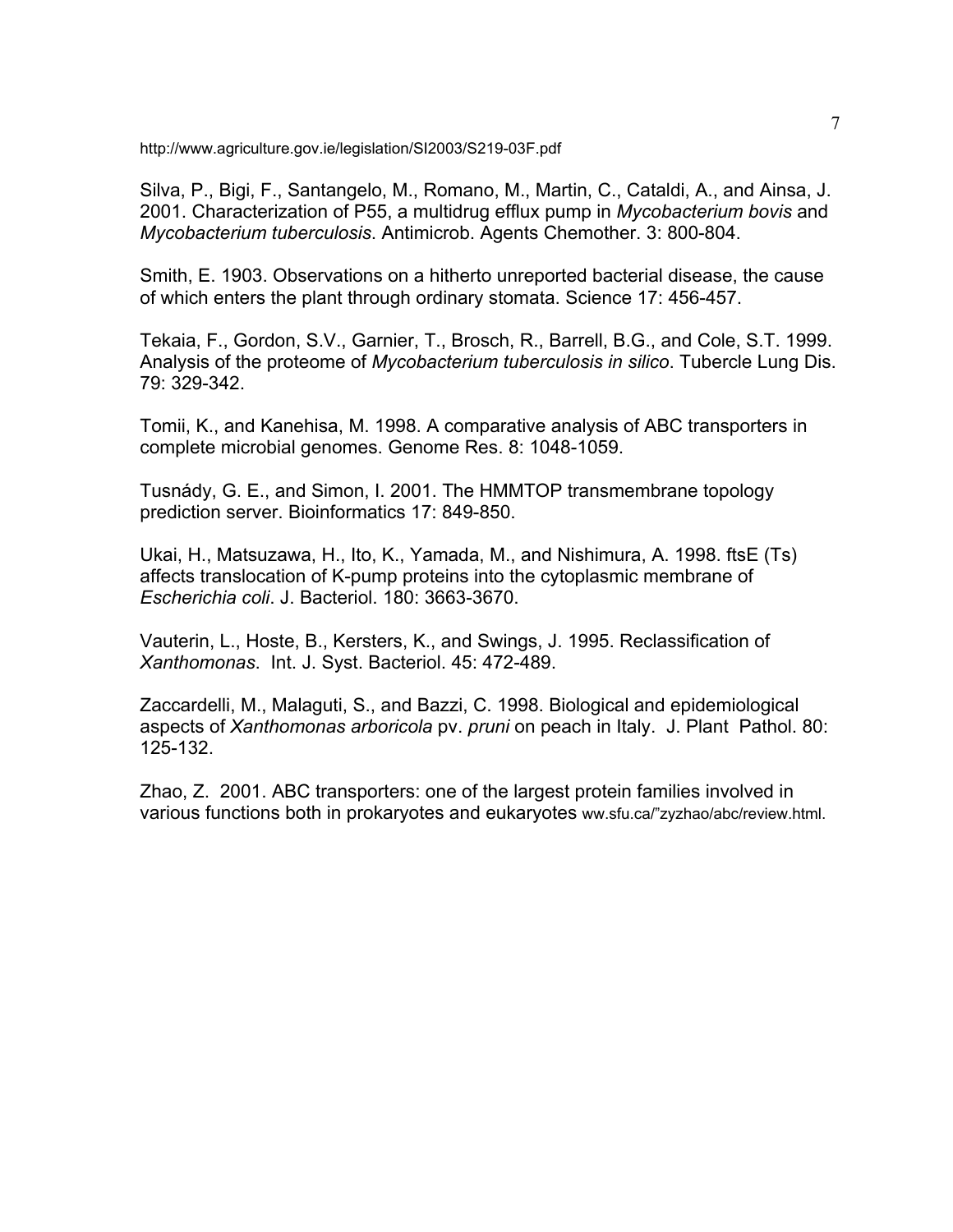# **Development and Evaluation of a Molecular Detection System Involving PCR Primers and a DNA Probe for Detection of Bacteria Causing Bacterial Spot of Stone Fruits**

### **ABSTRACT**

 *Xanthomonas arboricola* pv. *pruni* is the causal agent of bacterial spot on stone fruits. Specific detection and identification of this bacterial pathogen was possible using polymerase chain reaction (PCR) analysis and Southern hybridization with a DNA probe. Random amplified polymorphic DNA (RAPD) analysis was initially used to identify a specific DNA sequence strictly associated with *X. arboricola* pv. *pruni*. Among 61 arbitrarily chosen primers, primer Y17 revealed a unique DNA fragment conserved among 50 *X. arboricola* pv. *pruni* strains obtained from various locations and hosts including peaches, plums, nectarines and apricots. This DNA fragment was cloned, sequenced and specific PCR primers were designed for the detection of the pathogen. Primers Y17CoF and Y17CoR amplified a 943-bp DNA fragment in all strains previously identified as *X. arboricola* pv. *pruni* on the basis of biochemical and physiological tests, and failed to amplify DNA from other xanthomonads and non-xanthomonads including saprophytes and epiphytes associated with *Prunus* spp. The PCR assay detected between 25 and 50 cells of *X. arboricola* pv. *pruni*. A digoxigenin-labeled DNA probe, XPRUNI14, was developed and used to assay a collection of 167 non-*X. arboricola* pv. *pruni* strains and 138 strains of *X. arboricola* pv. *pruni* through dot-blot and Southern analysis. Results indicated that *X. arboricola* pv. *pruni* could be accurately detected and identified by PCR analysis and Southern hybridizations on symptomatic and asymptomatic plant materials avoiding the need for prior isolation of this phytopathogen.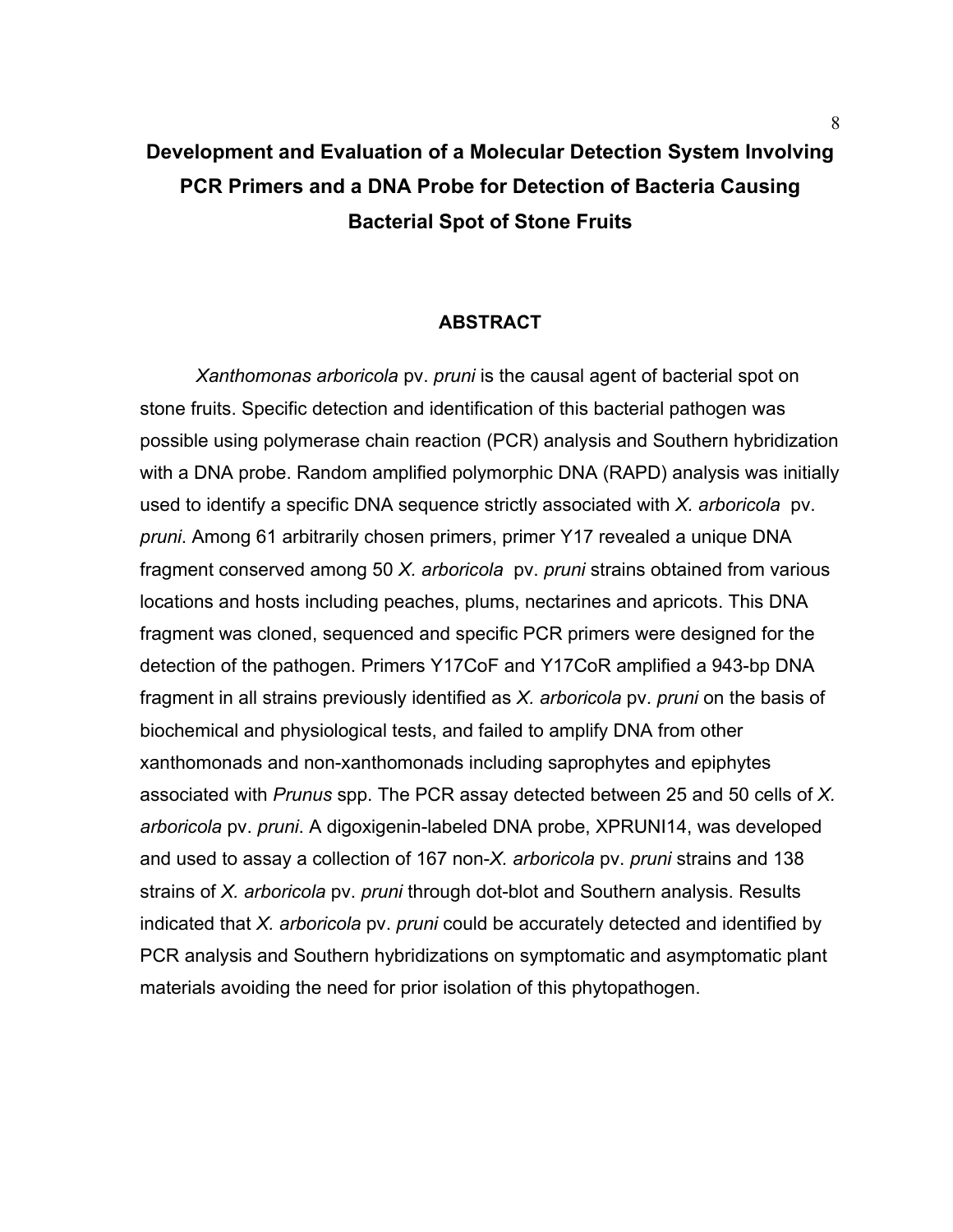### **INTRODUCTION**

 Bacterial spot on stone fruits caused by *Xanthomonas arboricola* pv. *pruni* (Vauterin *et al*., 1995, syn. *X. campestris* pv. *pruni* [Smith]) has become an increasingly important problem in almost all-major stone fruit producing areas of the world. In years when bacterial spot is severe, losses on highly susceptible cultivars can approach 100% of the fruit (Ritchie, 1999). Current controls consist of the use of resistant cultivars if available and the application of a limited number of chemicals which are often ineffective and costly. The absence of resistant cultivars when environmental conditions are highly conducive for the disease, and the desire by consumers for some susceptible cultivars make the management of this disease very difficult once the bacterium is established in an orchard (Ritchie, 1995; Werner and Ritchie, 1986).

*X. arboricola* pv*. pruni* can persist on stems and buds of peach and plum trees through the entire year (Ritchie, 1995; Shepard and Zehr, 1994). Contaminated buds used in plant propagation can disperse the pathogen to areas or countries free of this disease (Goodman and Hattingh, 1986; Zaccardelli *et al.*, 1998). Therefore, exclusion of the pathogen from a region by use of disease or pathogen-free plant material is important (Ritchie, 1995). In addition, early detection on fruits, buds and leaves before symptoms develop early in the growing season would be advantageous to speed regulatory actions in areas free of the disease and to time the application of bactericides in regions where *X. arboricola* pv*. pruni* is already present.

This implies the need for a rapid, specific and highly sensitive assay to detect *X. arboricola* pv*. pruni* on colonized plant material*.* Traditional diagnosis of bacterial spot is based on attempts to isolate the pathogen on conventional (Schaad, 2001), semi-selective (Dhanvantari *et al*., 1978), or selective media (Civerolo *et al.,* 1982), and following purification, to characterize it by biochemical, physiological and pathogenicity tests (Lelliott and Stead, 1987; Randhawa and Civerolo, 1985; Vauterin *et al*., 1990). This process is laborious and time-consuming. Furthermore,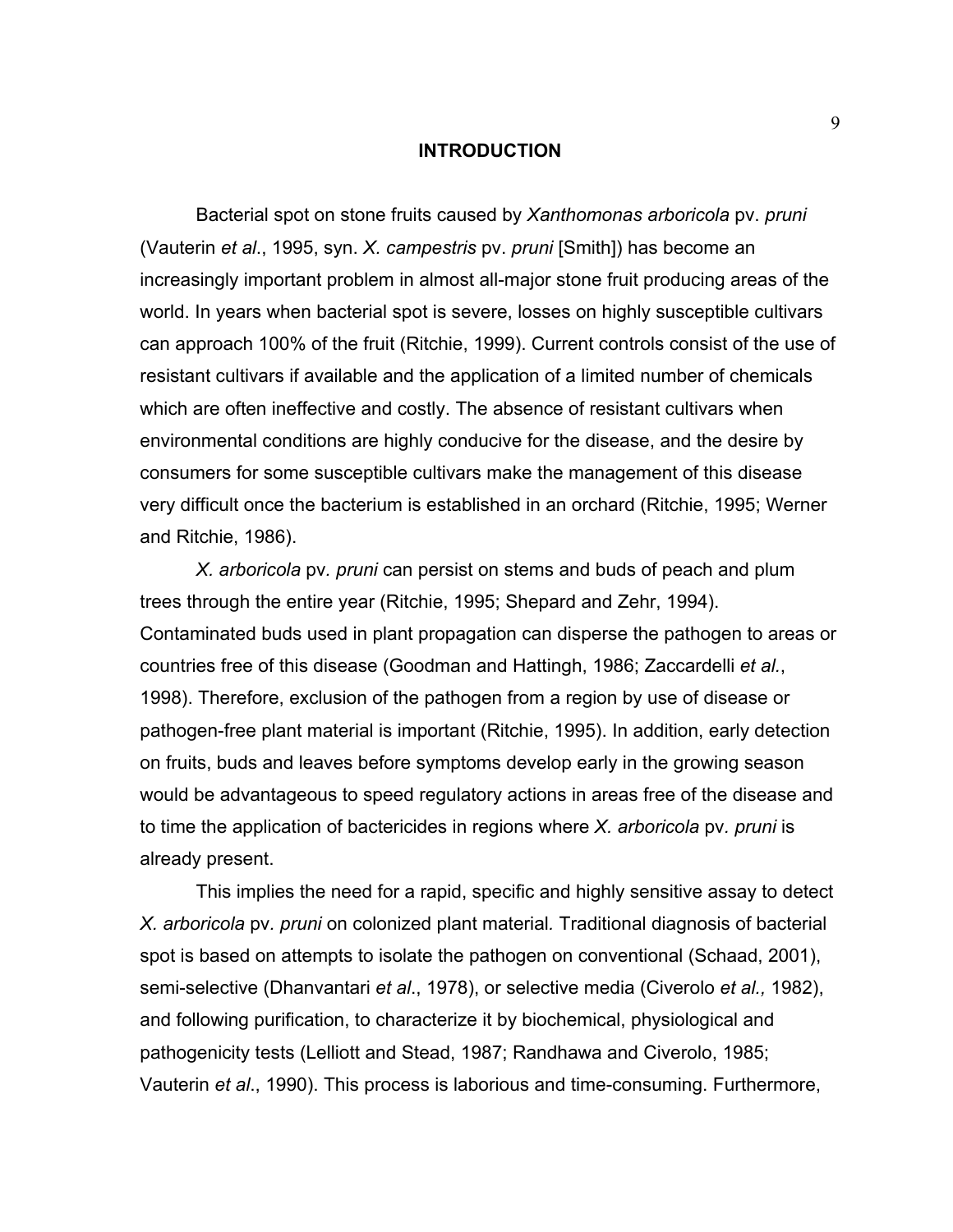bacterial populations can be present in numbers well below the detection levels of these techniques. Although amplified fragment length polymorphism (AFLP) fingerprints have been applied to distinguish *X. arboricola* pv*. pruni* strains from those of *X. arboricola* pv*. juglandis* and other *Xanthomonas* spp., its reliability has not been assessed when compared to a wider collection of pathovars and species in addition to saprophytic and epiphytic strains associated with stone fruits (Zaccardelli *et al*. 1999). While a commercial serological test is currently available for *X. arboricola* pv*. pruni* it does not ensure the detection of this pathogen when the population is low.

 Here we report the development of a DNA probe and a set of PCR primers that allow the rapid, sensitive and specific detection and identification of *X. arboricola* pv*. pruni* in culture and in colonized plant tissue.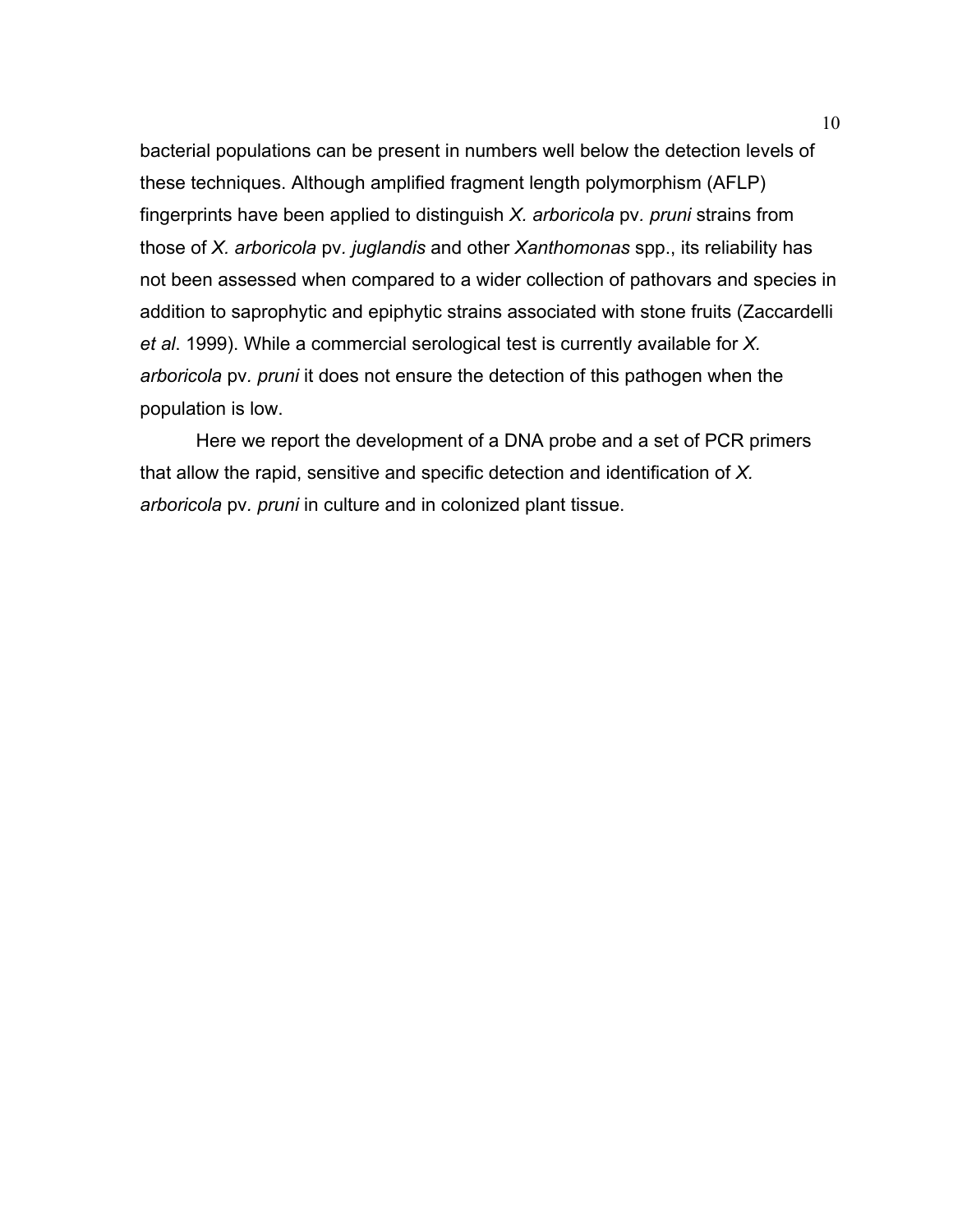### **MATERIALS AND METHODS**

 **Bacterial strains and culture conditions**. *X. arboricola* pv*. pruni* strains and genomic DNA, together with other non-*X. arboricola* pv*. pruni* strains (names according to Vauterin *et al*., 1995) used in this study, are listed in Tables 1 and 2 respectively. All strains except *Escherichia coli* were routinely cultured on sucrosepeptone-agar medium (SPA) containing 20 g of sucrose, 5 g of peptone, 0.5 g of  $K_2$ HPO<sub>4</sub>, 0.25 g MgSO<sub>4</sub> and 15 g of agar per liter. Strains were grown at 28<sup>o</sup>C and stored at -80°C in 20% glycerol. *E. coli* was cultured on Luria-Bertani medium (Sambrook *et al*., 1989) at 37°C. In order to isolate naturally occurring saprophytic and epiphytic bacteria associated with *Prunus* plants, leaves, fruits, buds and twigs from peaches and plums were cultured and shaken for 2 h in sterile distilled water, the supernatant centrifuged, and the pellet resuspended in 0.5 ml of sterile water. Samples (50 µl) were spread using an L-shaped glass rod over the surface of SPA agar dishes and incubated for 2 to 3 days at 28°C. Individual colonies were isolated, tested for hypersensitivity reaction in tobacco leaves, labeled and stored at -80°C for further studies.

 **DNA extraction and sample preparation.** RAPD and PCR amplifications were performed using extracted genomic DNA from pure cultures and naturally infected plant tissues, and intact bacterial cells as direct templates, collected from agar media or from infected plant material. Total genomic DNA from pure bacterial cultures was extracted by the method of Ausubel *et al*. 1994. In order to extract total genomic DNA from naturally infected samples, small portions of infected leaves, buds, twigs and fruits were collected in microfuge tubes, immersed in liquid nitrogen to freeze them and ground to a fine powder. A simple procedure for extracting nucleic acids from woody hosts was used based on the cetyltrimethylammonium bromide (CTAB) method (Zhang *et al.* 1998). For direct detection of *X. arboricola* pv*. pruni* from plant parts, small pieces of infected tissues were shaken in distilled water for 2 h, supernatants were centrifuged, pellets resuspended in 100 µl of sterile distilled water, and 5 µl of the resultant suspensions were added to PCR mixtures. For direct identification of *X. arboricola* pv*. pruni* cells from pure cultures, a loopful of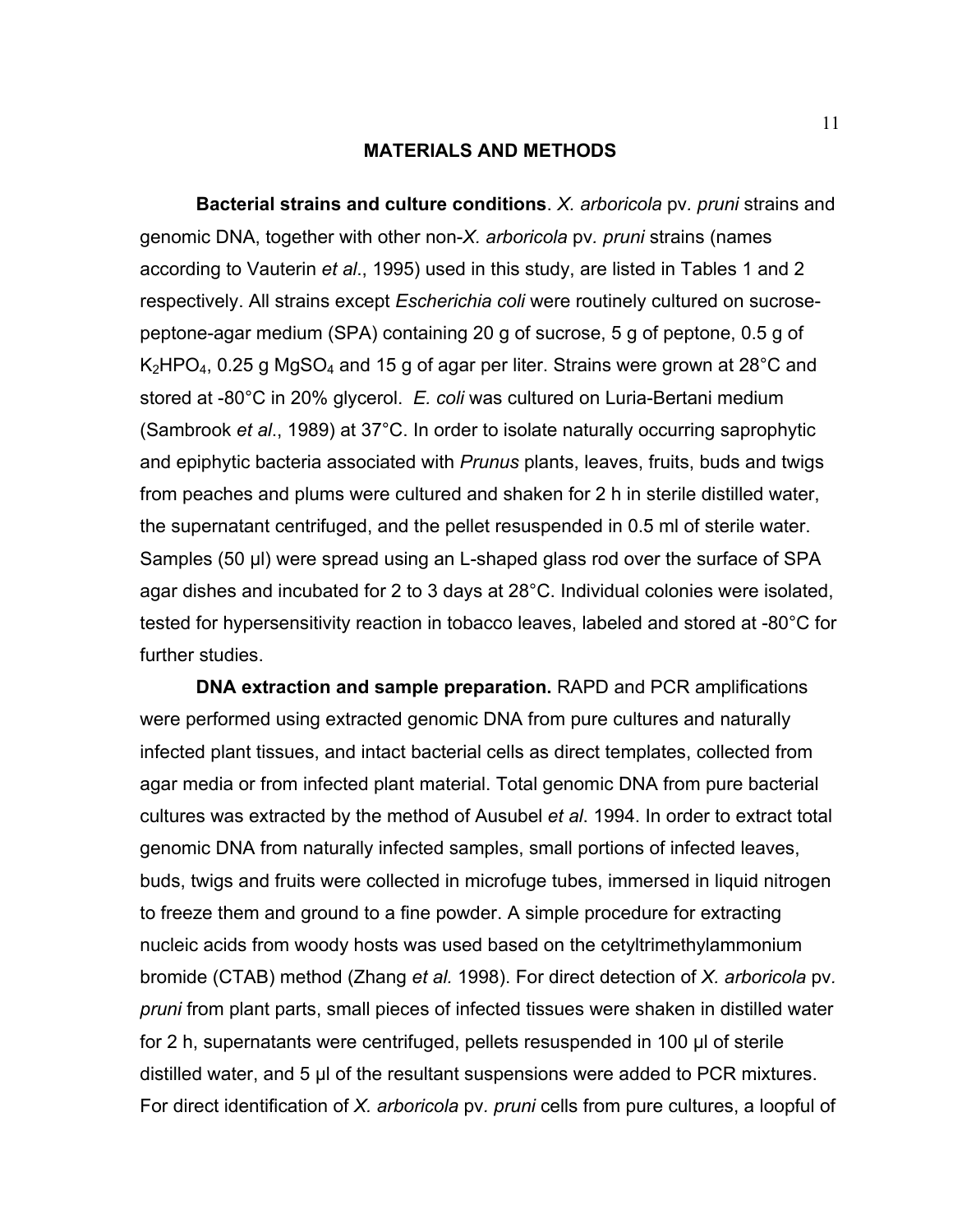bacteria from single colonies was resuspended in 100 µl of sterile distilled water and 5 µl added to the PCR mixture without further treatment.

 **RAPD analysis and separation of bands.** For RAPD analysis, a set of 61 10-base oligonucleotide arbitrary primers was screened against strains Xap14 (from Georgia), Xap40 (from North Carolina) and Xap70 (from Brazil). This technique used direct assay of whole bacteria cells as described above, collected from 24 to 48 hold cultures grown on solid media and used as direct templates. Amplifications were carried out in a total volume of 25 µl containing 25-50 ng of genomic DNA, 2.5 mM MgCl<sub>2</sub>, 100 µg of bovine serum albumin per ml, 0.2 µM primer, 1.2 U of *Taq* DNA polymerase (Boehringer-Mannheim), 0.2 mM (each) dNTP's (Boehringer-Mannheim) in 10 mM Tris-HCl (pH 8.3) and 50 mM KCl. A DNA thermal cycler (Perkin-Elmer Cetus) was used, programmed for 40 cycles of 2 min at 95°C, 1 min at 92 °C, 1 min at 35 °C, 2 min at 72°C and a final extension period of 5 min at 72°C. Aliquots (10 µl) of PCR products were analyzed by electrophoresis in 1.2% agarose gels in 1 x TBE buffer (8.9 mM Tris, 0.25 mM Na<sub>2</sub>EDTA, 0.89 mM boric acid [pH8.3]) at 75 V for 2 h, stained with ethidium bromide. Fingerprint profiles generated with all primers were visually assessed on the basis of migration patterns of the amplified products. Primer Y17 (5'-GACGTGGTGA ) was selected due to its ability to amplify a distinctive 943-bp DNA fragment specific to *X. arboricola* pv*. pruni*, subsequently confirmed in further studies.

 **DNA cloning, sequence and primer design.** The specific DNA fragment generated by RAPD analysis (band 3 Fig. 1A and 2) was gel extracted with a QIAquick Gel extraction kit (QIAGEN, Valencia, CA) and cloned into a pCR4-TOPO vector using a TOPO TA Cloning kit (Invitrogen, Carlsbac, CA) according to the manufacturer's instructions. The nucleotide sequence of the fragment was determined with a Cycle Sequencing Ready Reaction kit on an ABI PRISM® 377 DNA automatic sequencer (Applied Biosystems, Foster City, CA). Two oligonucleotides, Y17CoF (5'-GACGTGGTGATCAGCGAGTCATTC-3') and Y17CoR (5'-GACGTGGTGATGATGATCTGC-3'), located near the 3' and 5' end of the Y17 fragment were designed and synthesized (Invitrogen, USA) for specific amplification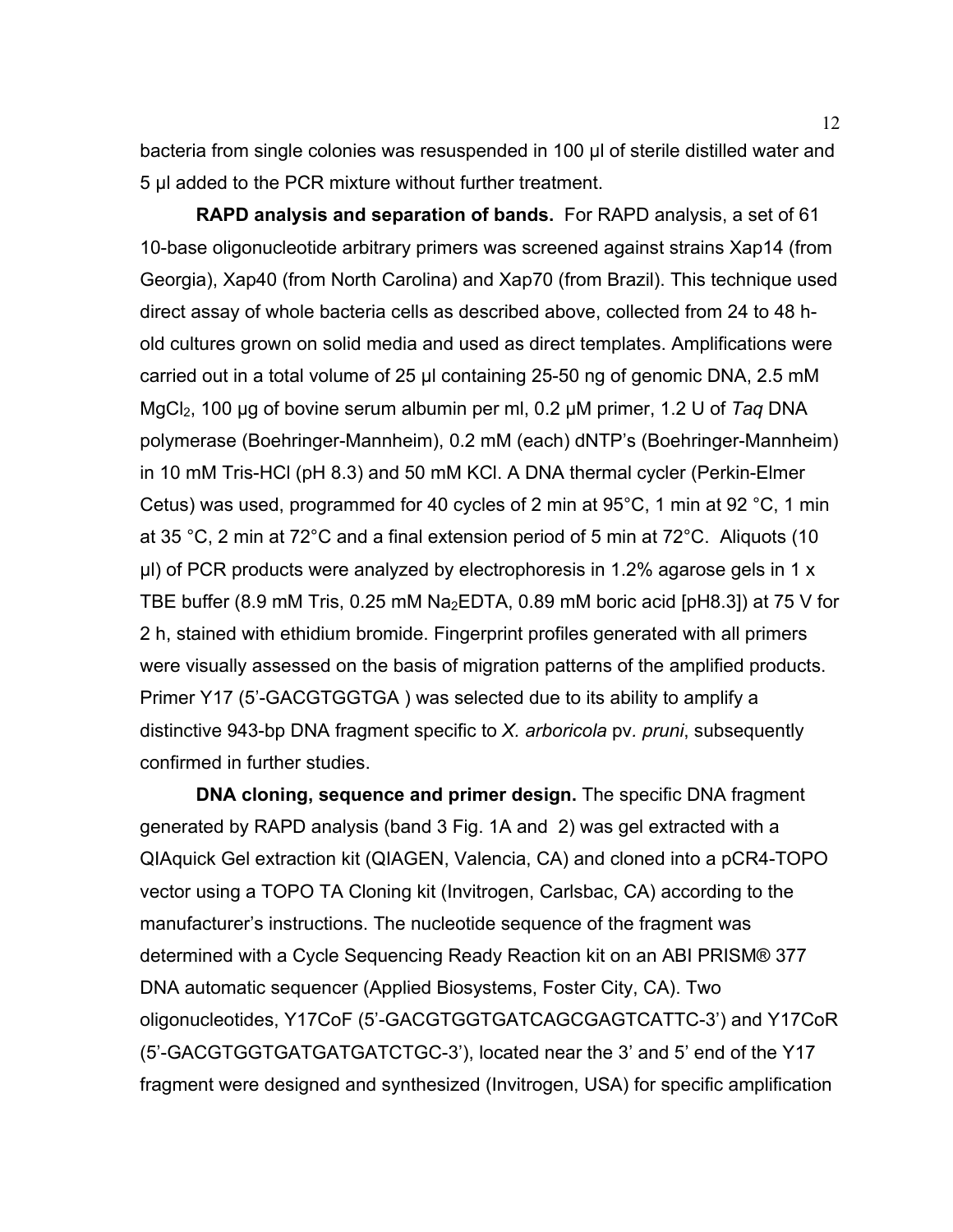of *X. arboricola* pv*. pruni* by PCR analysis. The nucleotide sequence generated with primers Y17CoF and Y17CoR is shown in Chapter 2, Fig.1.

 **PCR assays of microbial populations.** Polymerase chain reactions were conducted using total DNA of the bacterial strains listed in Tables 1 and 2. DNA templates (approximately 50 ng) were included in a 25 µl reaction volume containing 0.2 mM (each) dNTP's (Boehringer-Mannheim), 1.2 U of Fast start Taq polymerase (Roche Diagnostics GmbH), 1  $\mu$ M primers, 2 mM MgCl<sub>2</sub>, 4% dimethyl sulfoxide, 5% glycerol in 10 mM Tris-HCl (pH 8.3) and 50 mM KCl. Amplifications were performed with a DNA thermal cycler (Perkin-Elmer Cetus) programmed for one cycle of 4 min at 95°C to ensure complete denaturation of the template DNA, and 30 cycles of 1 min at 92°C, 1 min at 53°C, 2 min at 72°C and a final extension period of 5 min at 72°C. After PCR amplification, DNA samples were electrophoresed in 1% agarose gels in 1x TBE buffer (8.9 mM Tris, 0.25 mM  $Na<sub>2</sub>EDTA$ , 0.89 mM boric acid [pH8.3]) stained with ethidium bromide, and photographed.

 **DIG-Probe construction and hybridization analysis.** A DNA probe, XPRUNI14, was constructed with the 943-bp PCR-amplified fragment specific for *X. arboricola* pv*. pruni*. The fragment was recovered and purified from agarose gel by using the Geneclean kit (Bio 102, Inc.San Diego, Calif.), and randomly labeled with digoxigenin-11-dUTP (DIG-dUTP) according to the manufacturer's instructions (Boehringer-Mannheim). Prehybridization, hybridization and washings for Southern hybridization were performed at 65°C. Resolution was done by colorimetric detection with NBT and BCIP following the manufacturer's recommendations (Boehringer-Mannheim). Amplified RAPD products were transferred from agarose gels to nitrocellulose membranes (Micron Separations Inc., MA) by Southern blot as previously described (Sambrook *et al*., 1989). Dot blots were prepared with plant lesion extracts and with dilutions of bacterial cultures adjusted to an optical density of 0.3 absorbance at 600 nm approximately 4 x10<sup>8</sup> CFU/ml. A sample of 1µl of each dilution was spotted on nitrocellulose membranes and allowed to air-dry. Cell dots were lysed by placing the membranes on 1.5 M NaCl and 0.5 M NaOH for 15 min and neutralized for 15 min in 1.0 M Tris-HCl and 1.5 M NaCl. After neutralization,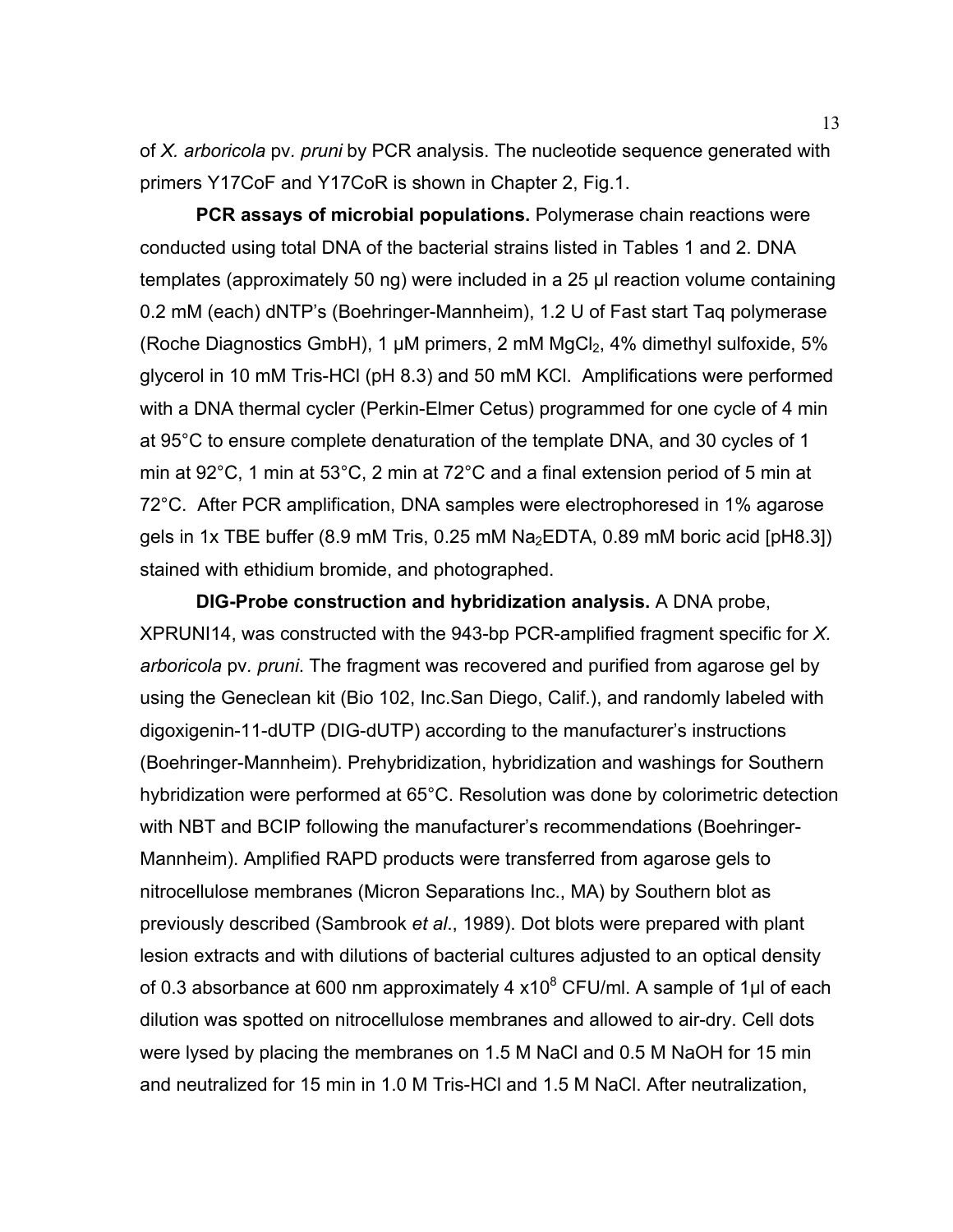membranes were air-dried and UV-cross-linked (Cross-linker model XL-1500 UV, Spectronics Corp.).

 **Restriction fragment length polymorphism (RFLP) analysis.** DNA fragments were generated by restriction enzyme digestion with *EcoR*I, according to the conditions defined by the manufacturer, using 5 U of enzyme per µg of DNA. *EcoR*I digested genomic DNA (2.5 µg per lane) from *X. arboricola* pv*. pruni* and non-*X. arboricola* pv*. pruni* strains were immobilized on nitrocellulose membranes (Micron Separations Inc., MA) by Southern analysis probed as above.

 **Estimation of limits of detection.** To determine the minimum number of bacterial cells detected by PCR and DNA hybridization, serial dilutions of *X. arboricola* pv*. pruni*, strain Xap14 were made in sterile distilled water and in plant extract fluids and assayed by PCR and dot blot analysis. Tests were repeated at least three times. Concentration of *X. arboricola* pv*. pruni* was determined by a standard plate count procedure on SPA medium to enumerate the number of CFU per reaction. A dilution series of total genomic DNA extracted from strain Xap14 was also prepared and assayed as described above to estimate the limit of detection for purified homologous DNA.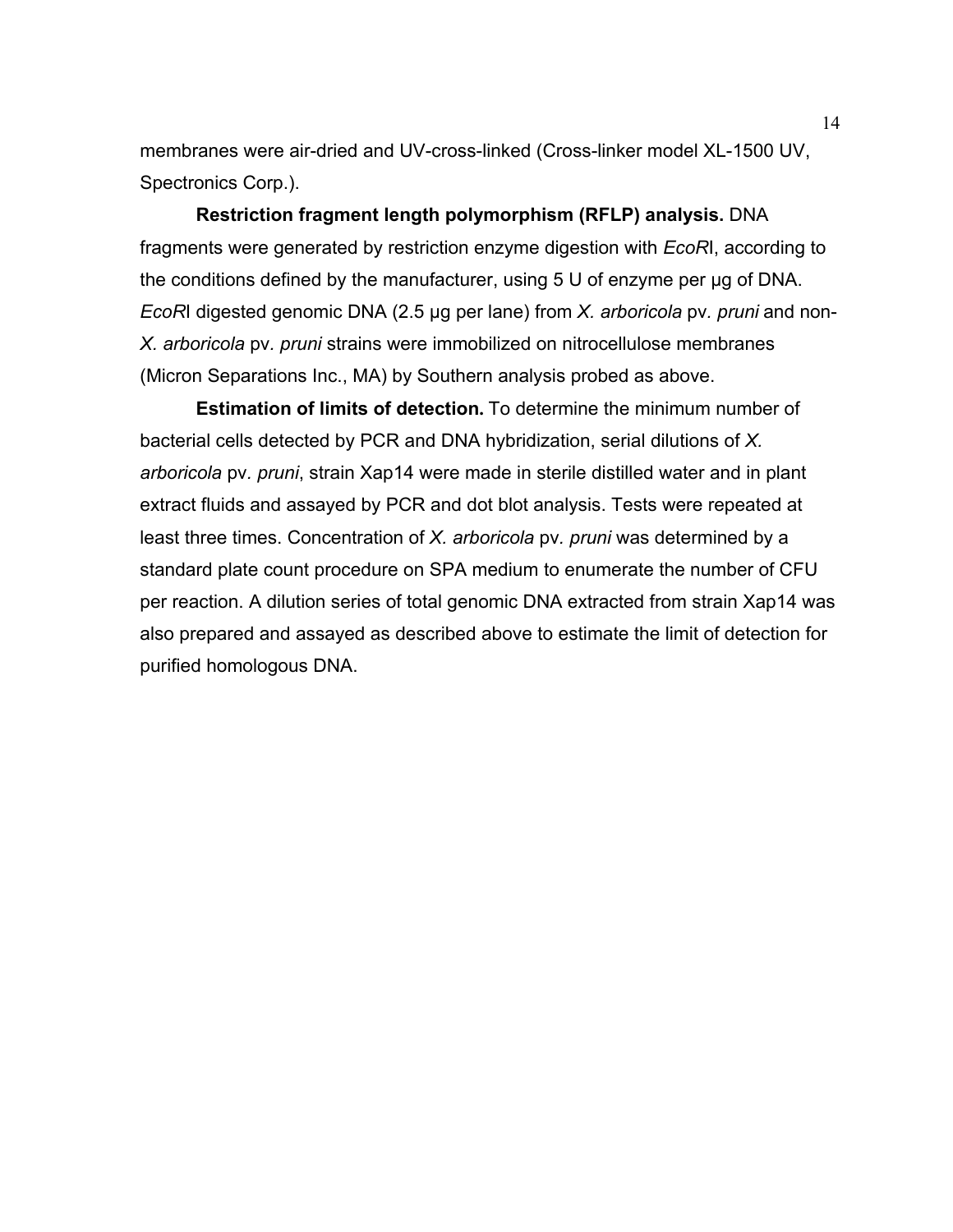#### **RESULTS**

 **RAPD amplification.** To identify primers that generate RAPD patterns distinctive to *X. arboricola* pv*. pruni*, 61 different 10-base arbitrary primers were tested with three strains of the pathogen. The DNA pattern generated with primer Y17 yielded three major bands of approximately 3.0, 1.5 and 0.98 Kb, designated bands 1, 2, and 3 respectively (Fig. 1A). Band 1 was only present in the *Erwinia*  strain, while band 2 was present in all the xanthomonad and pseudomonad strains tested. Band 3 however, was unique to the *X. arboricola* pv*. pruni* strains. Primer Y17 consistently generated 2 DNA fragments (bands 2 and 3) (Fig. 2) for all the 138 *X. arboricola* pv*. pruni* strains tested (Table 1). This revealed pattern was clearly distinguishable from those produced by the 167 other non- *X. arboricola* pv*. pruni* strains tested (Table 2).

 **PCR Amplification.** The DNA band unique to *X*. *arboricola* pv. *pruni* (band 3) was cloned and sequenced. Primers Y17CoF and Y17CoR were designed for the amplification of this 943-bp region. The applicability of this region in a specific detection system for *X. arboricola* pv*. pruni* was first analyzed by screening the 138 *X. arboricola* pv*. pruni* strains for the predicted size fragment through PCR analysis. All *X. arboricola* pv*. pruni* amplifications resulted in a single DNA fragment of 943 bp (Fig. 3).

 **Specificity of the 943-bp DNA fragment.** In order to determine whether the DNA in band 3 was specific to *X. arboricola* pv*. pruni*, a panel of 167 non- *X. arboricola* pv*. pruni* strains was screened by PCR analysis. No amplification products were observed when non-*X. arboricola* pv*. pruni* strains were screened (Fig. 3). The specificity of the reaction products was confirmed in all cases by the absence of a product in the negative controls, by the predicted product size, and by Southern blotting. To test the specificity of this DNA sequence, a DIG-labeled probe XPRUNI14 was constructed and hybridized to total *X. arboricola* pv*. pruni* DNA digested with *EcoR*I (data not shown) and to RAPD amplification products (Fig. 1B and 4B) of the panel of 138 *X. arboricola* pv*. pruni* representing different hosts and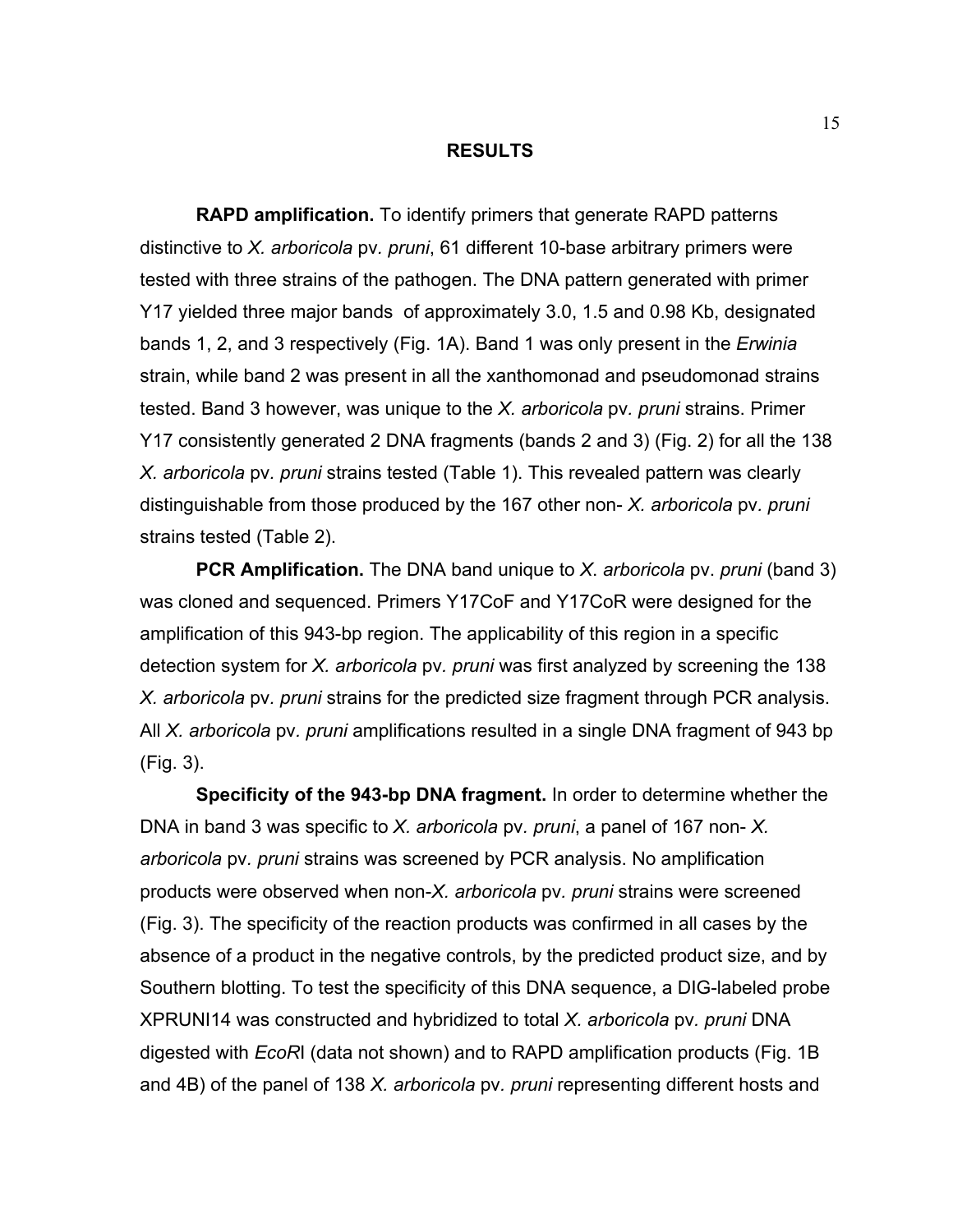geographical locations and to 167 non-*X. arboricola* pv*. pruni* strains. All *X. arboricola* pv*. pruni* strains listed in Table 1 gave a strong hybridization signal in Southern and dot blot hybridizations with the probe (Fig. 4A). The probe did not hybridize to any of the strains from other genera, species or pathovars.

 **Sensitivity of PCR and dot blot assays**. A dilution series of whole *X. arboricola* pv*. pruni* cells, strain Xap14, were directly assayed using Y17CoF and Y17CoR primers. The PCR amplification of the dilution series yielded a limit of detection between 25 and 50 CFU per reaction (Fig. 5A). Dilution series of genomic DNA of strain Xap14 were also prepared, and aliquots used as templates for PCR amplification. Aliquots that contained 15 ng of DNA were successfully detected after PCR analysis. An additional test of the sensitivity of the probe was determined by directly spotting aliquots of a dilution series of strain Xap14 cells onto hybridization membranes and probing with XPRUNI14 labeled DNA. It was possible to detect populations as low as  $4 \times 10^2$  CFU (Fig. 5B.).

 **Detection of** *Xap* **in infected leaves, twigs, buds and fruits**. The PCR assay was evaluated for detection of *X. arboricola* pv*. pruni* in infected plant tissues as would be required for routine diagnosis. DNA was extracted directly from woody tissue using the CTAB protocol of Zhang *et al*. (Zhang *et al.*, 1998). Specific amplification of target DNA was obtained when DNA preparations from plant homogenates containing 2 x 10<sup>8</sup> to 2 x 10<sup>1</sup> CFU per milliliter of strain Xap14 were tested. Aliquots that contained between 50 and 75 CFU per reaction were successfully detected with PCR analysis using Y17CoF and Y17CoR primers. Amplification products were not observed when extracts from healthy non-inoculated plant homogenates were assayed as controls. Naturally infected plant tissues were also used to determine the ability of the probe to detect *X. arboricola* pv*. pruni* cells and results were confirmed with traditional techniques (Fig. 3). Results showed that the presence of *X. arboricola* pv*. pruni* could be detected directly on *Prunus* tissues (leaves, buds, fruits and twigs) at a minimum number of 4 x  $10^2$  CFU when using membrane hybridization and up to 50 and 75 CFU when using PCR.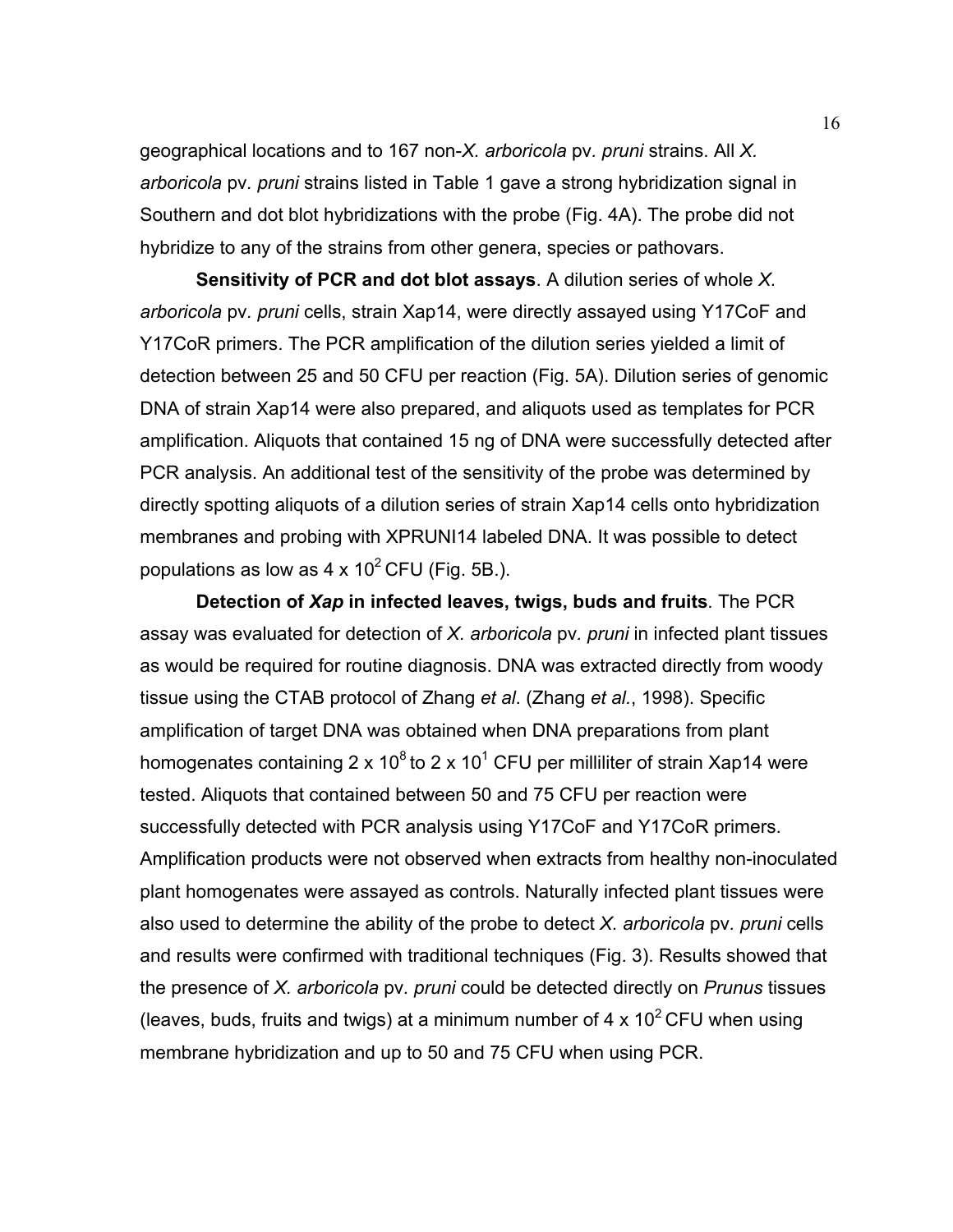| <b>Geographical Source</b> | <b>Host plant</b>                  | <b>Number of isolates</b>    |  |
|----------------------------|------------------------------------|------------------------------|--|
| <b>USA</b>                 |                                    |                              |  |
| North Carolina             | Prunus persica                     | 95                           |  |
|                            | Prunus persica [nectarine group]   | 4                            |  |
|                            | Prunus salicina                    | $\frac{3}{2}$                |  |
|                            | Prunus armeniaca                   |                              |  |
|                            | Prunus domestica                   | 1                            |  |
| South Carolina             | Prunus persica                     | $\overline{2}$               |  |
| Virginia                   | Prunus persica                     | 3                            |  |
| Georgia                    | Prunus persica                     | 2                            |  |
|                            | Prunus persica [nectarine group]   | 1                            |  |
| <b>BRAZIL</b>              | х<br>Prunus persica                | 3                            |  |
|                            | Prunus persica [nectarine group] x | 1                            |  |
|                            | Prunus salicina                    | 3                            |  |
| <b>URUGUAY</b>             | у<br>Prunus persica                | 2                            |  |
| <b>AUSTRALIA</b>           | z<br>Prunus persica                | 5                            |  |
|                            | Prunus persica [nectarine group]   | z<br>$\overline{\mathbf{c}}$ |  |
|                            | Prunus salicina                    | 9                            |  |

TABLE 1. List of *Xanthomonas arboricola* pv. *pruni* strains or DNA used in this study.

x , obtained from EMBRAPA (Empresa Brasileira de Pesquisa Agropecuária), Brazil; *<sup>y</sup>* ,obtained from INIA

(Instituto Nacional de Investigacion Agropecuaria) Las Brujas, Uruguay; *z ,* obtained as DNA samples.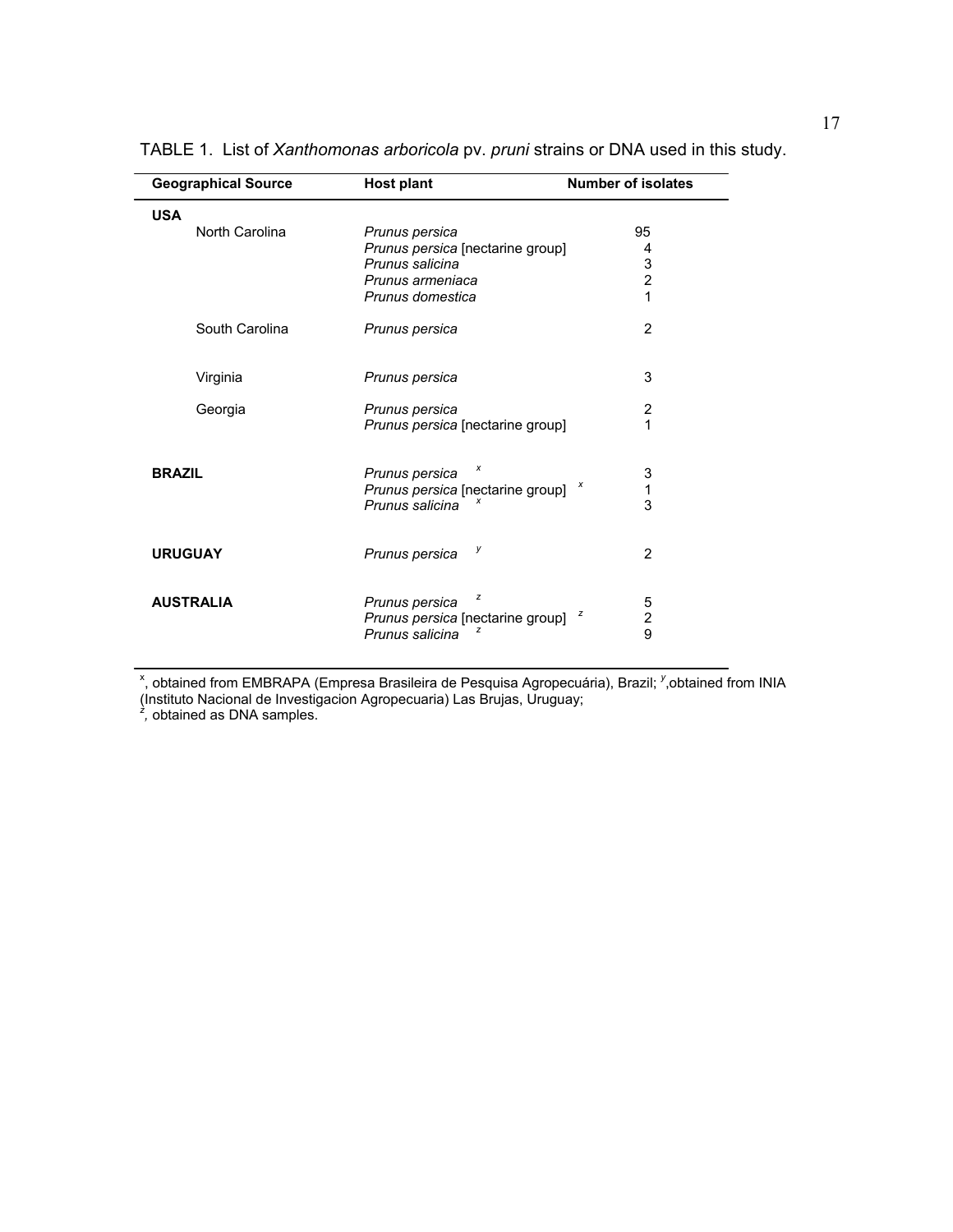| TABLE 2. List of non-Xanthomonas arboricola pv. pruni strains used in this study. |  |  |  |  |  |  |  |
|-----------------------------------------------------------------------------------|--|--|--|--|--|--|--|
|-----------------------------------------------------------------------------------|--|--|--|--|--|--|--|

| <b>Bacteria</b>                                                    | <b>Host plant</b> | <b>Number of isolates</b> |  |
|--------------------------------------------------------------------|-------------------|---------------------------|--|
| Agrobacterium tumefaciens                                          | Prunus sp.        | $\overline{2}$            |  |
| Clavibacter michiganensis subsp.<br>michiganensis                  | Lycopersicon sp.  | $\overline{2}$            |  |
| Escherichia coli                                                   |                   | $\overline{2}$            |  |
| Erwinia amylovora                                                  | Pyrus sp.         | 3                         |  |
| carotovora subsp atroseptica                                       | Solanum sp.       | $\overline{\mathbf{c}}$   |  |
| carotovora subsp carotovora                                        | Solanum sp.       | $\overline{7}$            |  |
| chrysantemi                                                        | Solanum sp.       | 3                         |  |
| Pseudomonas cichorii                                               | Lactuca sp.       | 3                         |  |
| corrugata                                                          | Lycopersicon sp.  | 1                         |  |
| syringae pv.phaseolicola                                           | Phaseolus sp.     | 3                         |  |
| syringae pv.syringae                                               | Prunus sp.        | $\,6$                     |  |
| syringae pv.tabaci                                                 | Nicotiana sp.     | 3                         |  |
| syringae pv.tomato                                                 | Lycopersicon sp.  | $\overline{2}$            |  |
| Xanthomonas axonopodis pv. begoniae                                | Begonia sp.       | 4                         |  |
| axonopodis pv.dieffenbachiae                                       | Dieffenbachia sp. | 4                         |  |
| axonopodis pv. vesicatoria                                         | Capsicum sp.      | 19                        |  |
| campestris pv.campestris                                           | Brassica sp.      | $\overline{7}$            |  |
| campestris pv.zinniae                                              | Zinnia sp.        | 8                         |  |
| fragariae                                                          | Fragaria sp.      | 6                         |  |
| hortorum pv.pelargonii                                             | Geranium sp.      | 9                         |  |
| oryzae                                                             | Oryza sp.         | 3                         |  |
|                                                                    |                   |                           |  |
| Saprophytic and epiphytic strains associated with<br>Prunus plants | Prunus sp.        | 68                        |  |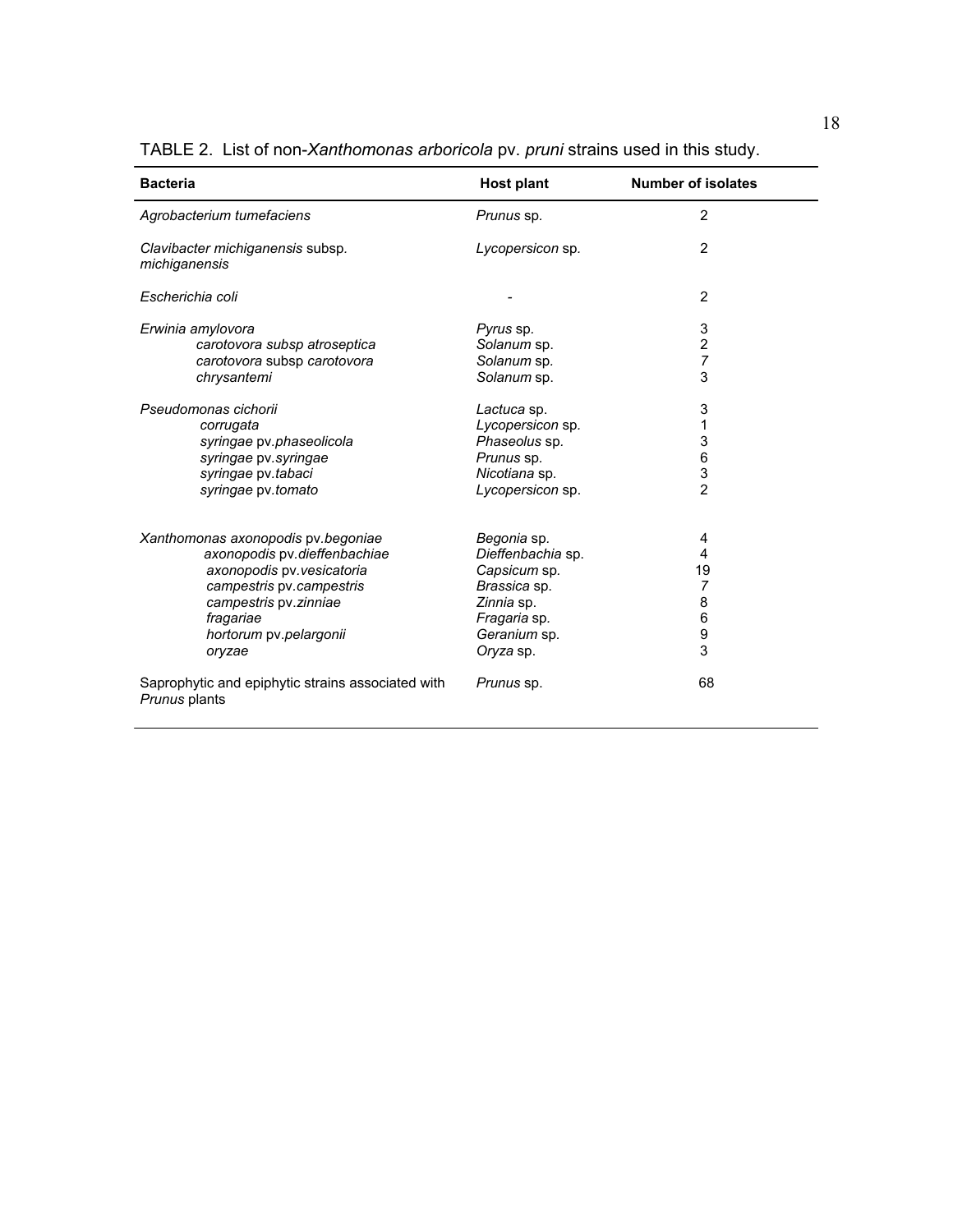

 **Fig. 1. A,** Ethidium bromide-stained agarose gel of RAPD-DNA products amplified with primer Y17. Lanes: 1 and 20, 1Kb DNA Ladder; 2, *Erwinia carotovora* pv. *carotovora*; 3, *Xanthomonas campestris* pv. *begoniae*; 4, *X. campestris* pv. *begoniae*; 5, *X. campestris* pv. *begoniae*; 6, *X. fragariae*; 7, *X. fragariae*; 8, *X. fragariae*; 9, *Pseudomonas cichorii*; 10, *X. arboricola* pv. *pruni*; 11, *X. campestris* pv.*oryzae*; 12, *X. campestris* pv. *campestris*; 13, *P. corrugata*; 14, *X. campestris* pv. *campestris*; 15, *X. campestris* pv. *campestris*; 16, *X. campestris* pv. *campestris*; 17, *X. campestris* pv. *zinniae*; 18, *X. campestris* pv. *zinniae*; 19, *X. campestris* pv. *zinniae*.  **B,** Southern blot of the gel in panel A, hybridized with the digoxigenin-11 dUTP XPRUNI14 probe (943 bp).The Band 3 show the specific 943-bp product and the hybridized band.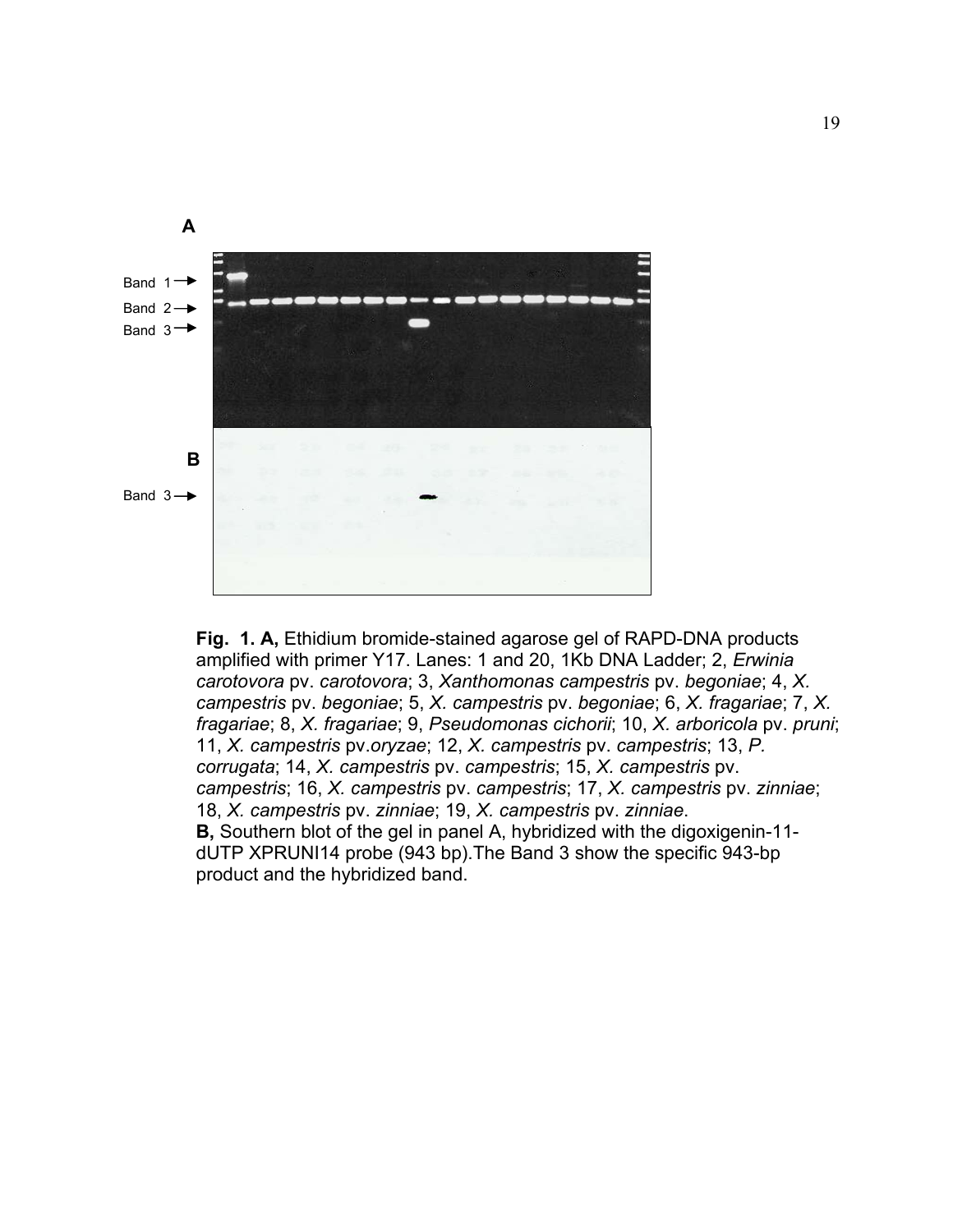

**Fig. 2.** Ethidium bromide-stained agarose gel of RAPD-DNA products amplified with primer Y17 from different *Xanthomonas arboricola* pv*. pruni* isolates. Lanes: 1 and 20, 1Kb DNA Ladder; lane 2,XapL1;lane 3,XapL2;lane 4,XapCLE2;lane 5,XapCLE5; lane 6,XapCLE7;lane 7,XapW1;lane 8,XapW3;lane 9,XapGJ1;lane 10,XapGJ2;lane 11,SenC2-1;lane 12,Xap19-1F-5;lane 13,Xap19-1F-7;lane 14,XapSH5;lane 15,XapSH7;lane 16,XapPlumB31;lane 17,XapOH-4-C2;lane 18,XapOH-7 and lane 19,XapR2-1.



**Fig. 3.** Detection of *Xanthomonas arboricola* pv. *pruni* by PCR with primers Y17CoF and Y17CoR from infected peach cankers. Lane1, 1Kb DNA Ladder; lane 2, positive control (Xap14); lane 3, negative control (*X. axonopodis* pv. *vesicatoria*); lanes 4-6: DNA extracted from peach canker samples; lane 7,DNA extracted from a non-infected peach-twig sample; Lane 8, negative control (distilled  $H_2O$ );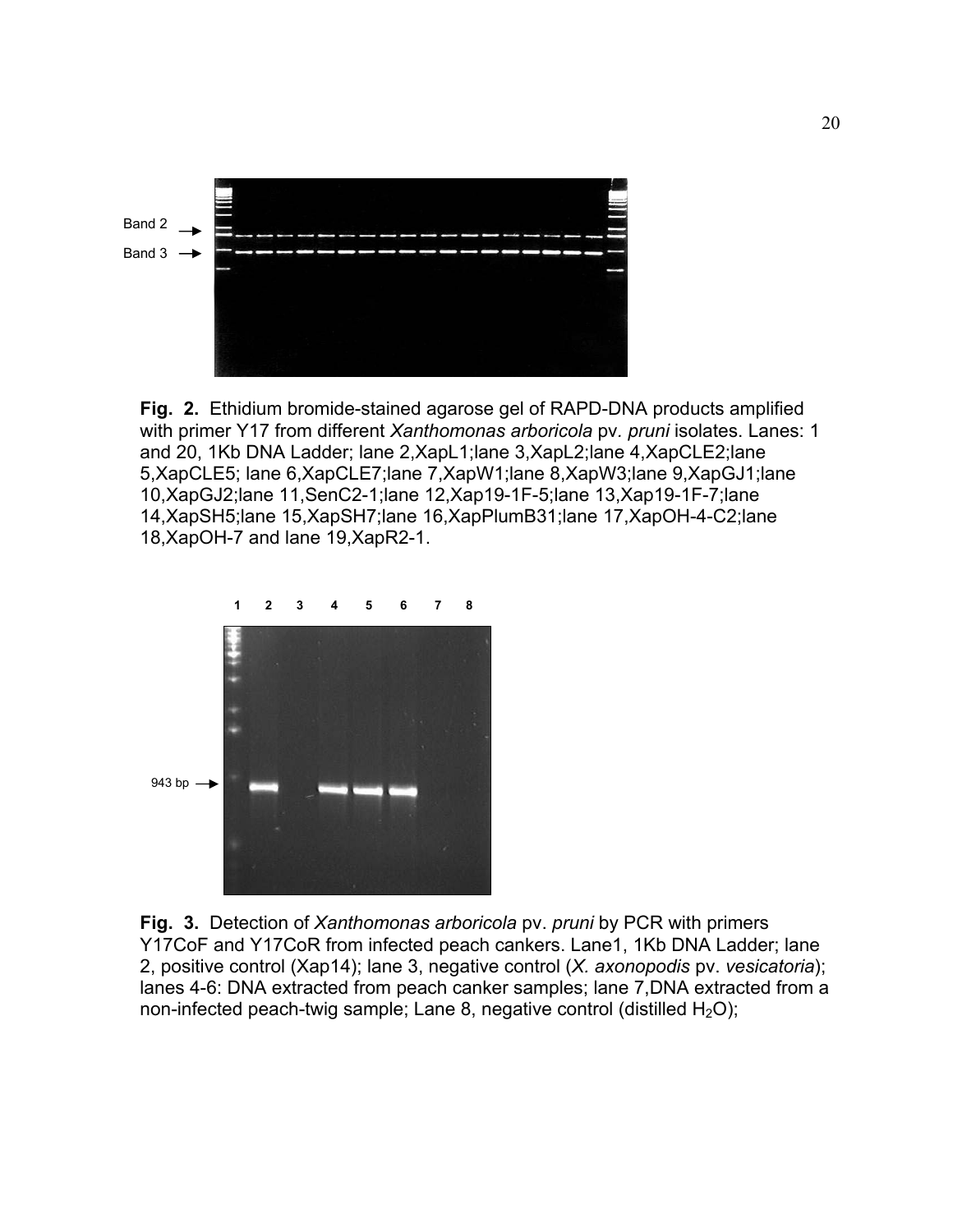

**Fig. 4**. **A,** Dot blot hybridization with the DIG-labeled probe XPRUNI14 Dots A1-12; B1-12; C1-12; D1-12;E1-12;F1-12;G1-12;H1-12;I12, represent different *Xanthomonas arboricola* pv*. pruni* strains. Dots I1-11 and J1-12 represent non-*X. arboricola*  pv. *pruni* strains. Approximately, 1 x10<sup>5</sup> cells were used for each dot. **B**, Southern hybridization with the DIG-labeled probe XPRUNI14. Lane 1, Xap54; lane 2,Xap56; lane 3,Xap61; lane 4,Xco1; lane 5,Xap63; lane 6,Xf49; lane 7,Xap70; lane 8,Xap72; lane 9,Xap73; lane 10,Xap74; lane 11, Xap75; lane 12,Xap77; lane 13,Xap78; lane 14, Xf50; lane 15,Xcb3; lane 16, Xf22 and lane 17 Xcc1.



**Fig. 5. A,** Detection limit of the *Xanthomonas arboricola* pv. *pruni*-specific DNA primers and PCR. Tenfold serial dilutions of *X. arboricola* pv*. pruni* strain Xap14 were used; 5 µl of each dilution was added directly to the PCR mixture. Lane1, 1Kb DNA Ladder; lane 2, 5 x10<sup>7</sup>; lane 3, 5 x10<sup>6</sup>; Lane 4, 5 x10<sup>5</sup>; lane 5, 5 x10<sup>4</sup>; lane 6, 5 x10<sup>3</sup>; lane 7, 5 x10<sup>2</sup> CFU of *X. arboricola* pv*. pruni* per ml.

**B,** Dot blot hybridizations of 10-fold serial dilutions of *X. arboricola* pv*. pruni* strain Xap14 cells probed with the DIG labeled probeXPRUNI14; 1 µl of each dilution was spotted directly to the membrane. Dots 1-5 contained respectively, 4 x10<sup>8</sup>; 4 x10<sup>7</sup>; 4 x10<sup>6</sup>; 4 x10<sup>5</sup>; 4 x10<sup>4</sup> CFU of *X. arboricola* pv*. pruni* per ml.

21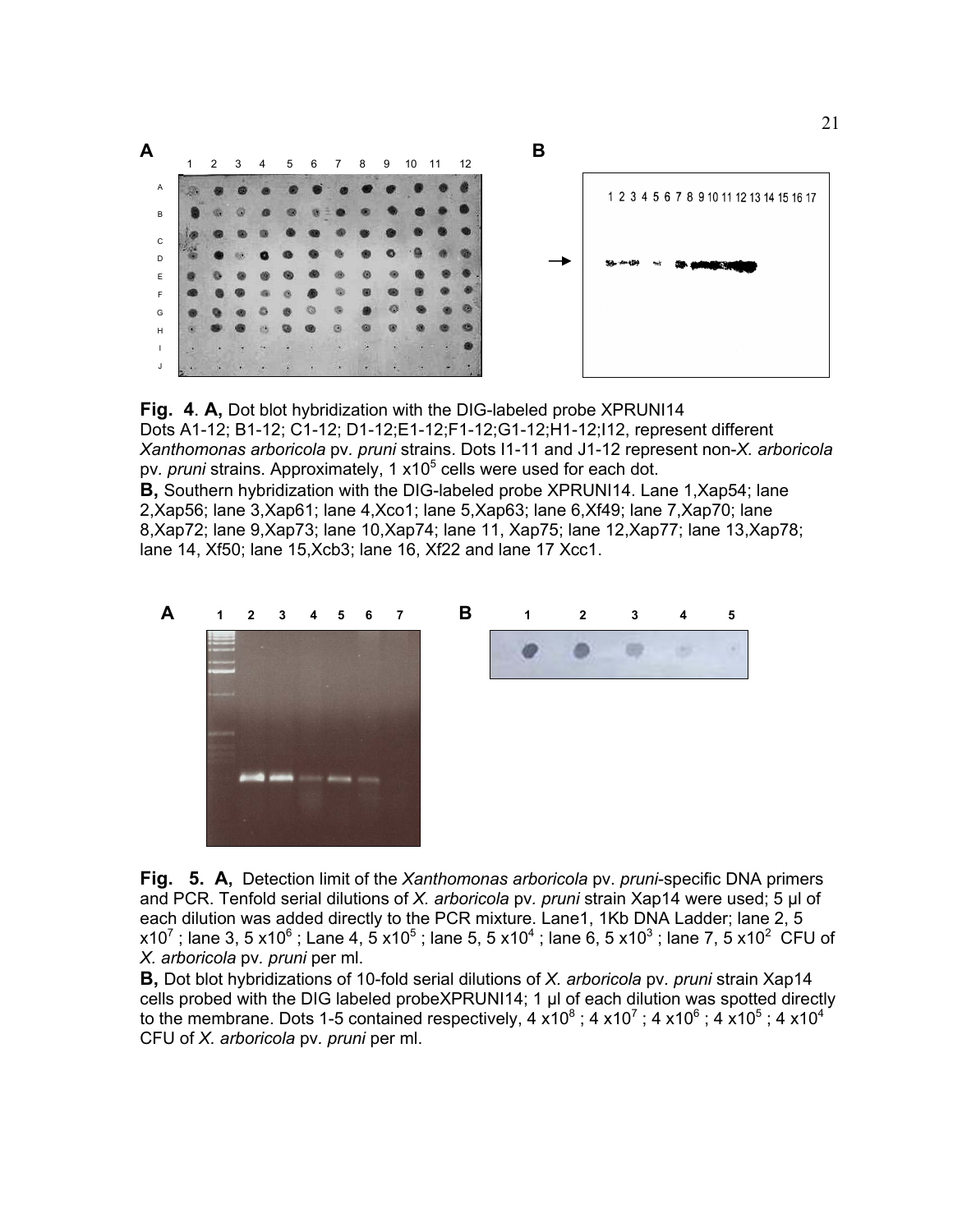#### **DISCUSSION**

 A specific 943-bp DNA fragment unique and conserved in all *X. arboricola* pv*. pruni* strains tested was identified using the RAPID method. This fragment was used as a DIG-probe and its DNA sequence provided the basis for the synthesis of specific oligonucleotide primers Y17CoR and Y17CoF useful as sensitive detection tools for *X. arboricola* pv*. pruni.* This is the first report describing a DNA probe and PCR primers specific for the detection and identification of *X. arboricola* pv*. pruni*. The use of these primers and hybridization with the XPRUNI14 probe should provide a powerful tool for phytosanitary agencies and epidemiological studies.

*X. arboricola* pv. *pruni* is considered of quarantine significance for the Inter-African Phytosanitary Council (IAPSC) as well as for many countries where this bacterium is absent or not yet established (OEPP/EPPO, 2003). The pathogen is listed as an A2 quarantine pest by the European and Mediterranean Plant Protection Organization (OEPP/EPPO, 1978) implying that although present in some areas, is not widely distributed and is subject to official control (OEPP/EPPO, 2003).

 Colonized buds have been suggested as one of the main vehicles for the spread of bacterial spot (Zaccardelli *et al*., 1998). For conducting effective quarantine measures as well as providing reasonable disease control, it is important to utilize a specific, rapid and sensitive detection system for *X. arboricola* pv*. pruni* in order to detect latent infections in propagation materials and to uncover possible new sources of inoculum of this bacterium. Many questions regarding the epidemiology of bacterial spot have remained unanswered partly because of the lack of sensitive and precise identification methods. Although dispersal of *X. arboricola*  pv*. pruni* by rain and wind is usually limited to neighboring areas, it can be carried long distances in international trade, such as in contaminated budwood (Zaccardelli *et al*., 1998). Therefore, exclusion of this pathogen from a region by use of disease or pathogen-free plant material is one of the most important phytosanitary measures (OEPP/EPPO, 2003).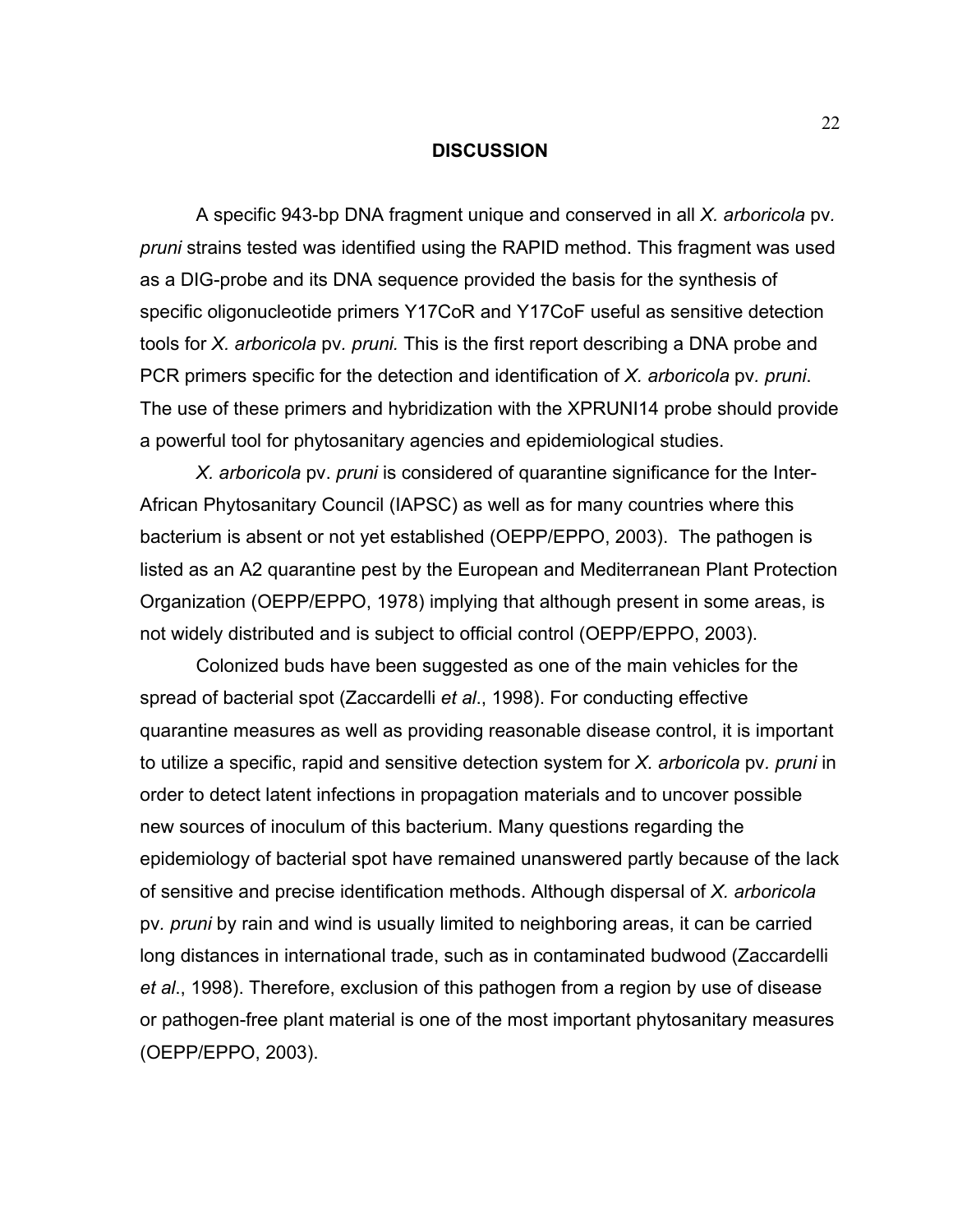DNA-based methods provide powerful tools to identify and detect microorganisms with high sensitivity and specificity. *X. arboricola* pv*. pruni* can be detected by traditional techniques involving a series of biochemical tests of purified colonies (Gitaitis *et al*., 1988; Schaad, 2001) and by selective media (Civerolo *et al*., 1982). In spite of allowing for high plating efficiency, selective media often fail to recover bacteria that enter in a non-culturable but viable state, not detectable with traditional techniques. Current serological techniques for diagnosis of *X. arboricola*  pv*. pruni* (ADGEN, Co), although considered reliable and reasonably rapid, may not be sensitive enough to detect low numbers of the pathogen particularly in buds or as latent infections. PCR and DNA probes on the other hand, are techniques that have been proven to rapidly and specifically detect very low numbers of bacteria in a sample without the need for prior cultivation or enrichment of the pathogen. The suitability of the use of DNA based techniques for *X. arboricola* pv*. pruni* is also validated by the fact that, despite studies reporting some differential virulence to *Prunus* spp. (Du Plessis, 1988), no major genetic diversity has been reported worldwide in strains of *X. arboricola* pv*. pruni*.

 The PCR primers designed in this study were shown to be specific to *X. arboricola* pv*. pruni* and able to detect small numbers of this bacterium in field samples and pure cultures. We detected as few as 25 to 50 cells in suspensions of pure culture, with 30 rounds of amplification. A slightly decreased sensitivity (between 50 to 75 cells) was observed when PCR was performed on inoculated plant homogenates possibly attributed to PCR-interfering compounds present in *Prunus* plants. Results exhibited clear differences between positive and negative samples (Fig. 3). Identical results were obtained when PCR was performed on naturally infected plant tissues. PCR applied to purified DNA or cells from other species or to extracts from healthy plants failed to generate products of any size. Primers Y17CoF and Y17CoR allowed the detection of *X. arboricola* pv*. pruni* in asymptomatic colonized buds located at different distances from a bacterial spot canker as a source of inoculum and revealed the presence of this bacterium in 40% of the buds situated at the closest proximity with the canker (data not shown).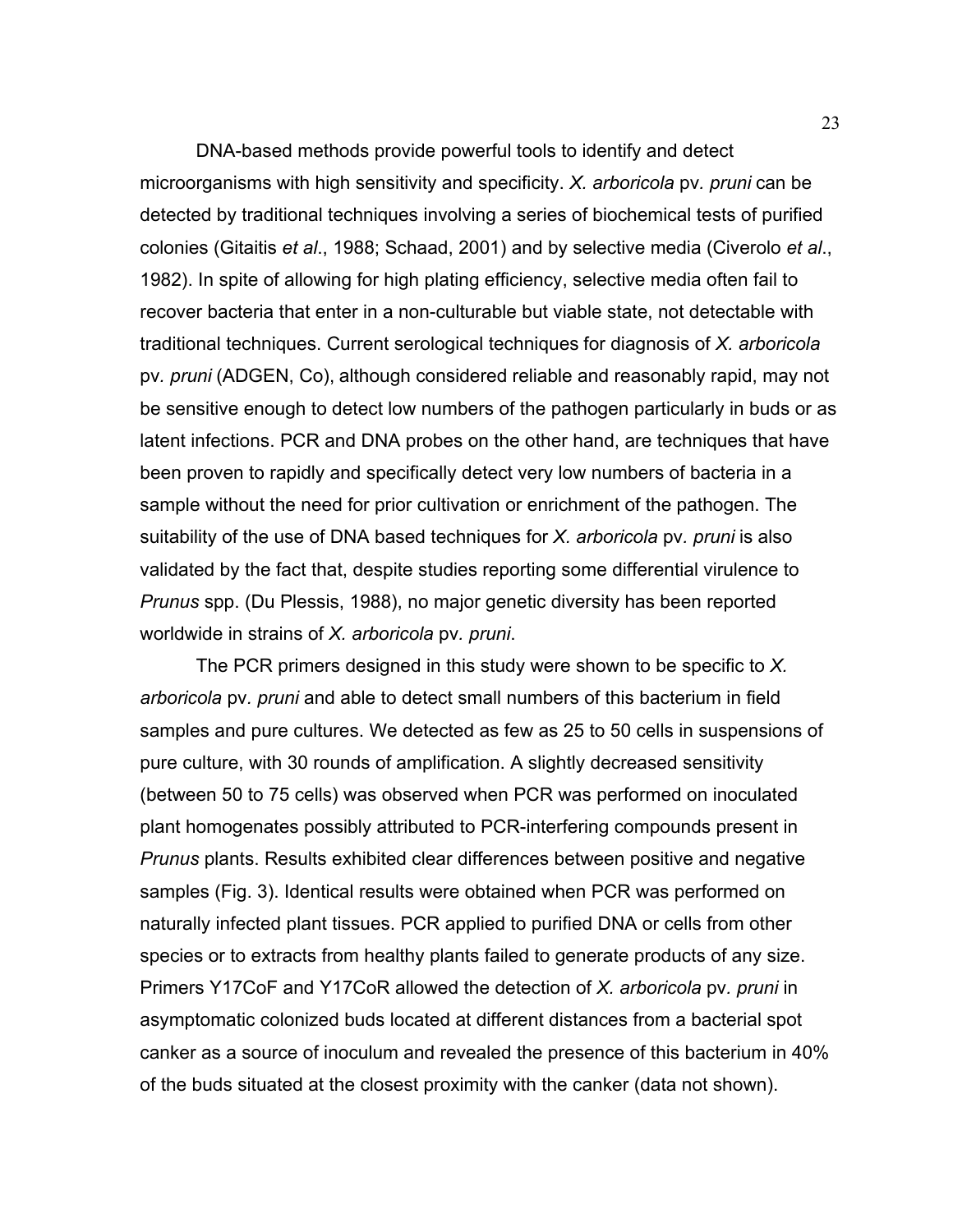Although the sensitivity obtained does not represent the detection of a single cell which is theoretically possible with the PCR technique, an enrichment step with a selective medium added before amplification or a second round of PCR could allow an even higher sensitivity possibly to one bacterial cell. A drawback associated with DNA tests applied on quarantine assays is that they do not provide information about the viability of the pathogen. This disadvantage could be circumvented with the amplification of mRNA template by reverse transcription PCR assuming that mRNA endures in live cells but quickly degrades after cell death.

 The specific 943-bp fragment labeled with DIG-probe was a sensitive detection tool for *X. arboricola* pv*. pruni*. Development of specific DNA probes for identification and detection of several bacterial pathogens has been previously reported (Kuflu *et al*, 1997; Schaad, 2001; Ward and De Boer, 1994). This is an easy technique for assaying large numbers of samples in a relatively short time providing an effective means for identifying field *X. arboricola* pv. *pruni* samples. In our studies, XPRUNI14 specifically hybridized to *X. arboricola* pv*. pruni* in dot blot assays containing as few as 4 x 10<sup>2</sup> bacteria. Although this sensitivity should be satisfactory for the detection of the pathogen in latently infected plants, it is not optimal for regulatory purposes. In our assays, dot blot hybridizations were detected using a colorimetric method. Although this method is quicker, less expensive and more suitable to routine assays, it is generally less sensitive than a chemiluminescent detection method. In a survey of field samples with bacterial spotlike symptoms (data not shown), dot blot assays identified 100% of presumptive bacterial spot lesions, which were later confirmed with traditional techniques. The signals obtained for these dot blots exhibited clear differences between positive and negative results.

 The lack of cross-reactions between *X. arboricola* pv*. pruni* and non-*X. arboricola* pv*. pruni* strains and the ability to identify all *X. arboricola* pv*. pruni* strains tested indicates that this fragment is a useful diagnostic tool for detecting this pathogen. Both methods of detection (PCR and labeled DNA probe) have the potential to circumvent many of the problems currently associated with a conclusive

24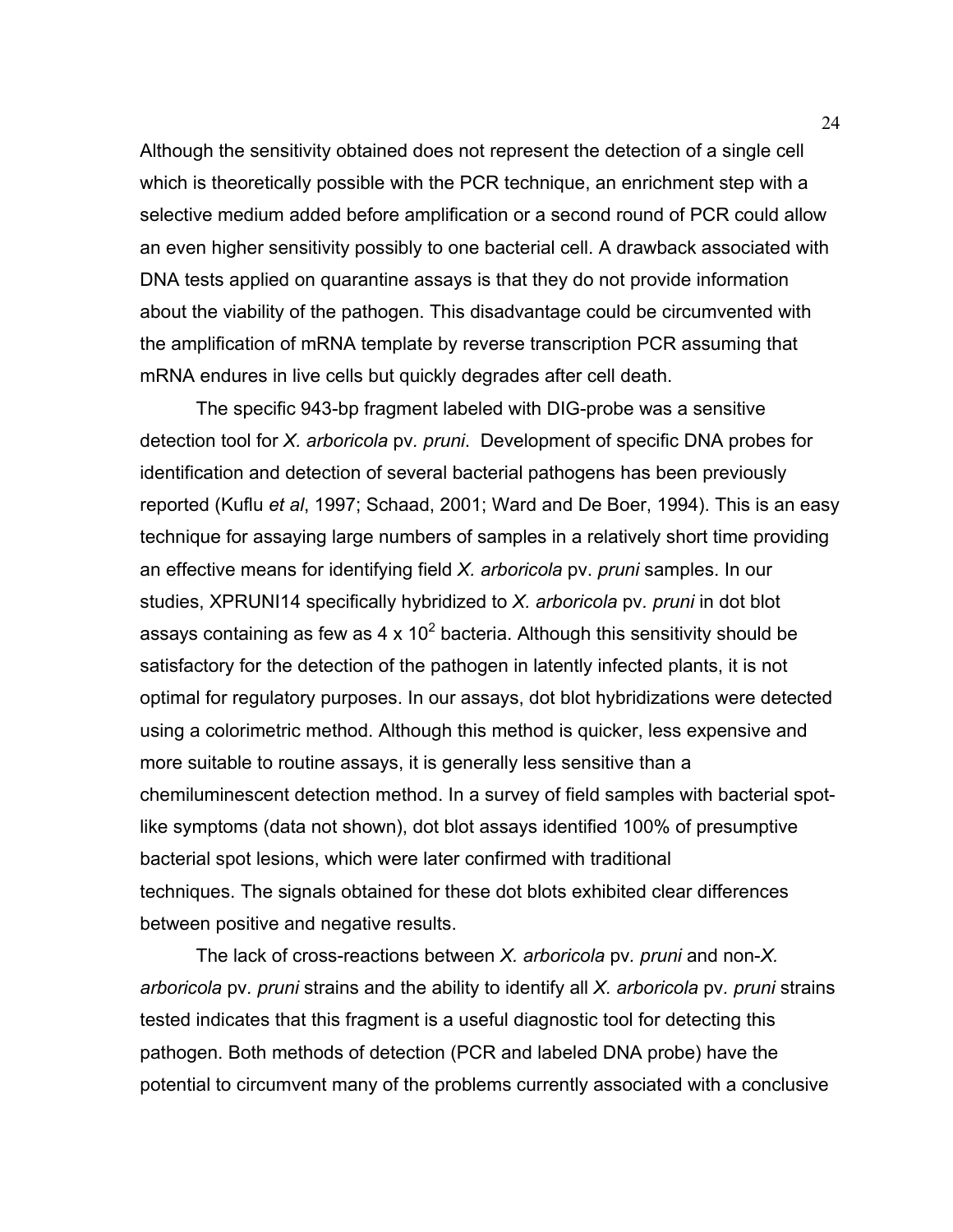detection and identification of this bacterium. It was possible to target and amplify a DNA sequence specific to *X. arboricola* pv. *pruni* even in the presence of plant extracts and without prior isolation of the pathogen from plant tissues. In addition to its sensitivity, this detection system ensures selectivity against non-target microorganisms that are usually associated with *Prunus* plants and plant parts.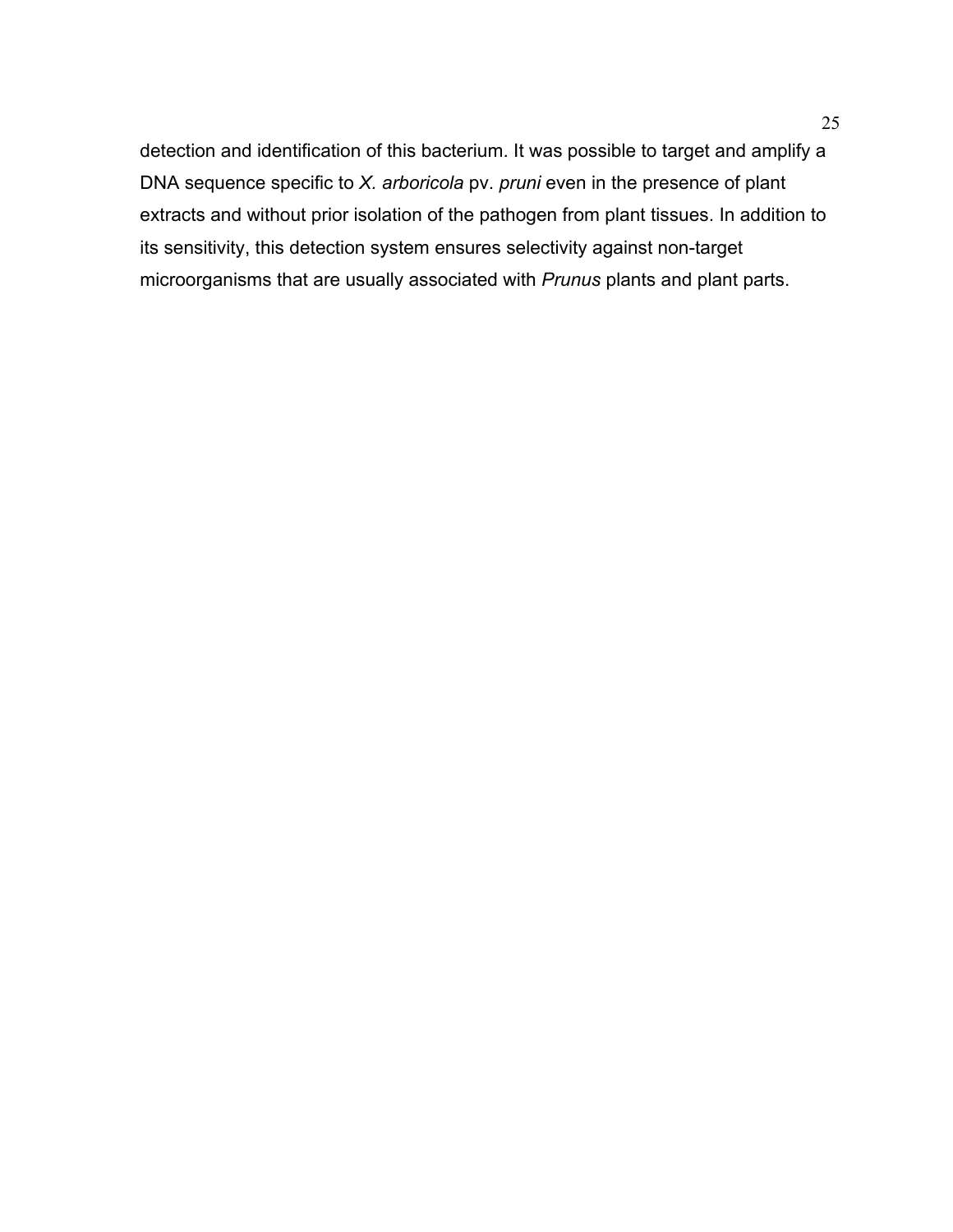# **LITERATURE CITED**

ADGEN, Co. http://www.adgen.Co.UK; http://www.shigematsu- bio.com/J/products/ research/infect/topic/adgen/identkit/bacteria.html.

Ausubel, F. M., Brent, R., Kingston, R. E., Moore, D. D., Seidman, J. G., Smith, J. A., and Struhl, K. 1992. Current protocols in molecular biology, vol.I. Greene Publishing Associates and Wiley-Intersceince, NY.

Civerolo, E. L., Sasser, M., Helkie, C., and Burbage, D. 1982. Selective medium for *Xanthomonas campestris* pv. *pruni*. Plant Dis. 66: 39-43. Dhanvantari, B. N., Dirks, V. A., and Brown, R. J. 1978. Effectiveness of antibiotics for control of bacterial spot of peach in southwestern Ontario. Can. J. Plant Sci. 58: 953-959.

du Plessis, H. J. 1988. Differential virulence of *Xanthomonas campestris* pv. *pruni* to peach, plum and apricot cultivars. Phytopathology 78: 1312-1315.

Gitaitis, R. D., Hamm, J. D., and Bertrand, P. F. 1988. Differentiation of *Xanthomonas campestris* pv. *pruni* from other yellow-pigmented bacteria by the refractive quality of bacterial colonies on an agar medium. Plant Dis. 72: 416-417.

Goodman, C. A., and Hattingh, M. J. 1986. Transmission of *Xanthomonas campestris* pv. *pruni* in plum and apricot nursery trees by budding. HortScience 21: 995-996.

Kuflu, K. M., and Cuppels, D. A. 1997. Development of a diagnostic DNA probe for Xanthomonads causing bacterial spot of peppers and tomatoes. Appl. Environ. Microbiol. 63: 4462-4470.

Lelliott, R. A., and Stead, D. E. 1987. Methods for the diagnosis of bacterial diseases of plants. Blackwell Scientific Publications, Oxford, UK.

OEPP/EPPO, 1978. Data sheets on quarantine organisms No.62, *Xanthomonas pruni*. Bulletin OEPP/EPPO Bulletin 8.

OEPP/EPPO, 2003. Data sheets on quarantine organisms. *Xanthomonas arboricola*  pv. *pruni*. www.eppo.org/QUARANTINE/BACTERIA/Xanthomonas\_pruni/XANTPR\_ds.pdf.

Randhawa, P. S., and Civerolo, E. 1985. A detached-leaf bioassay for *Xanthomonas campestris* pv. *pruni*. Phytopathology 75: 1050-1063.

Ritchie, D.F. 1995. Bacterial Spot. Pages 50-52 in: Compendium of Stone Fruit Diseases, Ogawa, J. M., Zehr, E. I., Bird, G. W., Ritchie, D. F., Uriu, K., and Uyemoto, J. K., eds. APS Press, St. Paul, MN.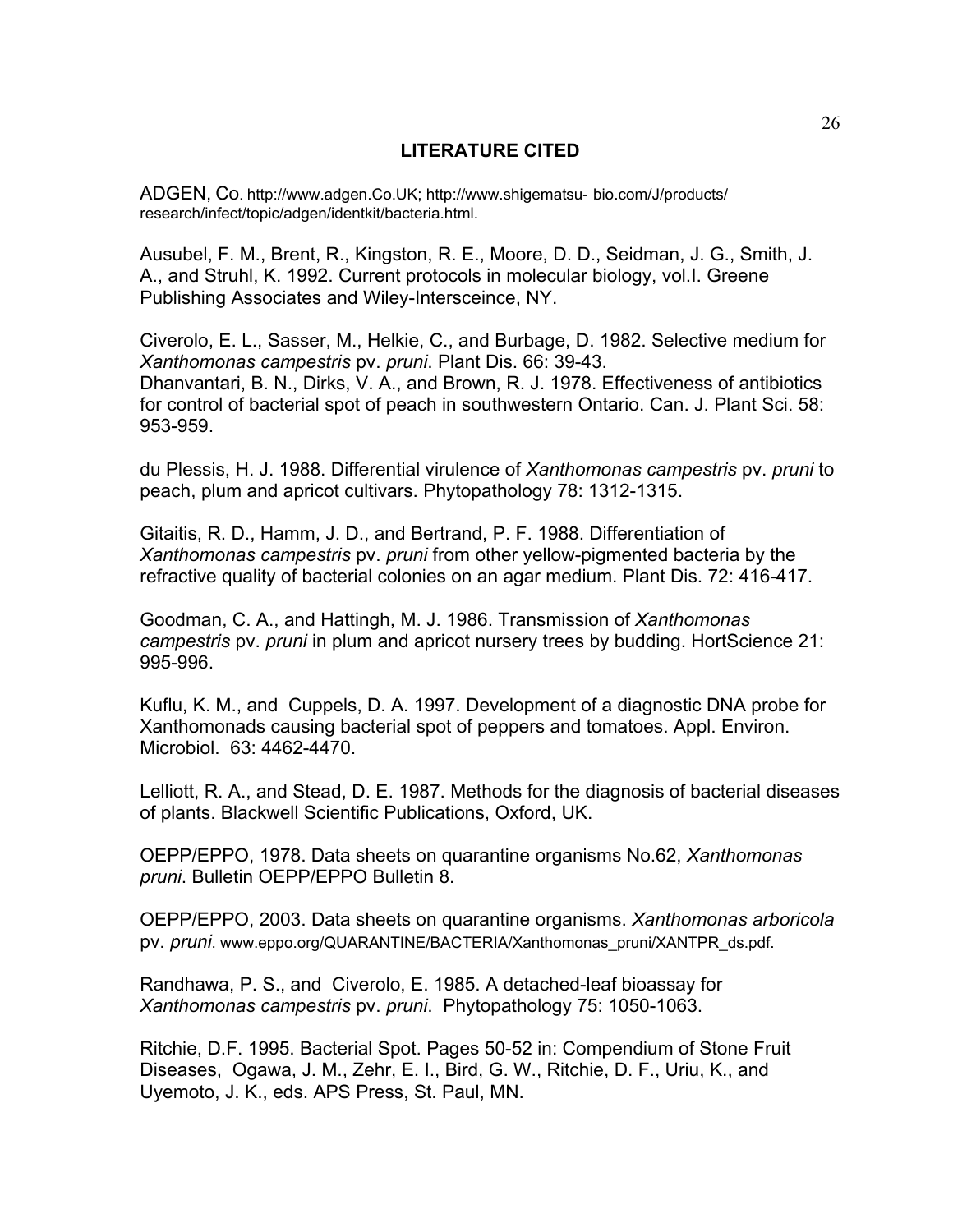Ritchie, D. F. 1999. Sprays for control of bacterial spot of peach cultivars having different levels of disease susceptibility, 1998. Fung.Nematic.Tests 54: 63.

Sambrook, J., Frisch, E. F., and Maniatis, T. 1989. Molecular cloning laboratory Manual. 2<sup>nd</sup>. Ed. Cold Spring Harbor Laboratory, Cold Harbor, NY.

Schaad, N. W. 2001. Laboratory guide for identification of plant pathogenic bacteria. 3<sup>nd</sup>. Ed. APS Press, St. Paul, USA.

Shepard, D. P., and Zehr, E. I. 1994. Epiphytic persistence *of Xanthomonas campestris* pv. *pruni* on peach and plum. Plant Dis. 78: 627-629.

Vauterin, L., Swings, J., Kersters, K., Gillis, M., Mew, T. W., Schroth, M. N., Palleroni, N. J, Hildebrand, D. C., Stead, D. E., Civerolo, E. L., Hayward, A. A. C., Maraite, H., Stall, E. E., Vidaver, A. K., and Bradbury, J. F. 1990. Towards an improved taxonomy of *Xanthomonas*. Int. J. Syst Bacteriol. 40: 312-316.

Vauterin, L., Hoste, B., Kersters, K., and Swings, J. 1995. Reclassification of *Xanthomonas*. Int. J. Syst. Bacteriol. 45: 472-489.

Ward, L. J., and De Boer, S. H. 1994. Specific detection of *Erwinia carotovora* subsp.*atroseptica* with a digoxigenin-labeled DNA probe. Phytopathology 84: 180- 186.

Werner, D. J., and Ritchie, D. F. 1986. Susceptibility of peaches and nectarines, plant introductions, and other *Prunus* species to bacterial spot. HortScience 21: 127- 130.

Zaccardelli, M., Ceroni, P., and Mazzucchi, U. 1999. Amplified fragment length polymorphism fingerprinting of *Xanthomonas arboricola* pv. *pruni*. J. Plant Pathol. 81: 173 -179.

Zaccardelli, M., Malaguti, S., and Bazzi, C. 1998. Biological and epidemiological aspects of *Xanthomonas arboricola* pv. *pruni* on peach in Italy. J. Plant Pathol. 80: 125-132.

Zhang, Y., Uyemoto, J. K., and Kirkpaatrick, B. C. 1998. A small-scale procedure for extracting nucleic acids from woody plants infected with various phytopathogens for PCR assay. J. Virol. Methods 71: 45-50.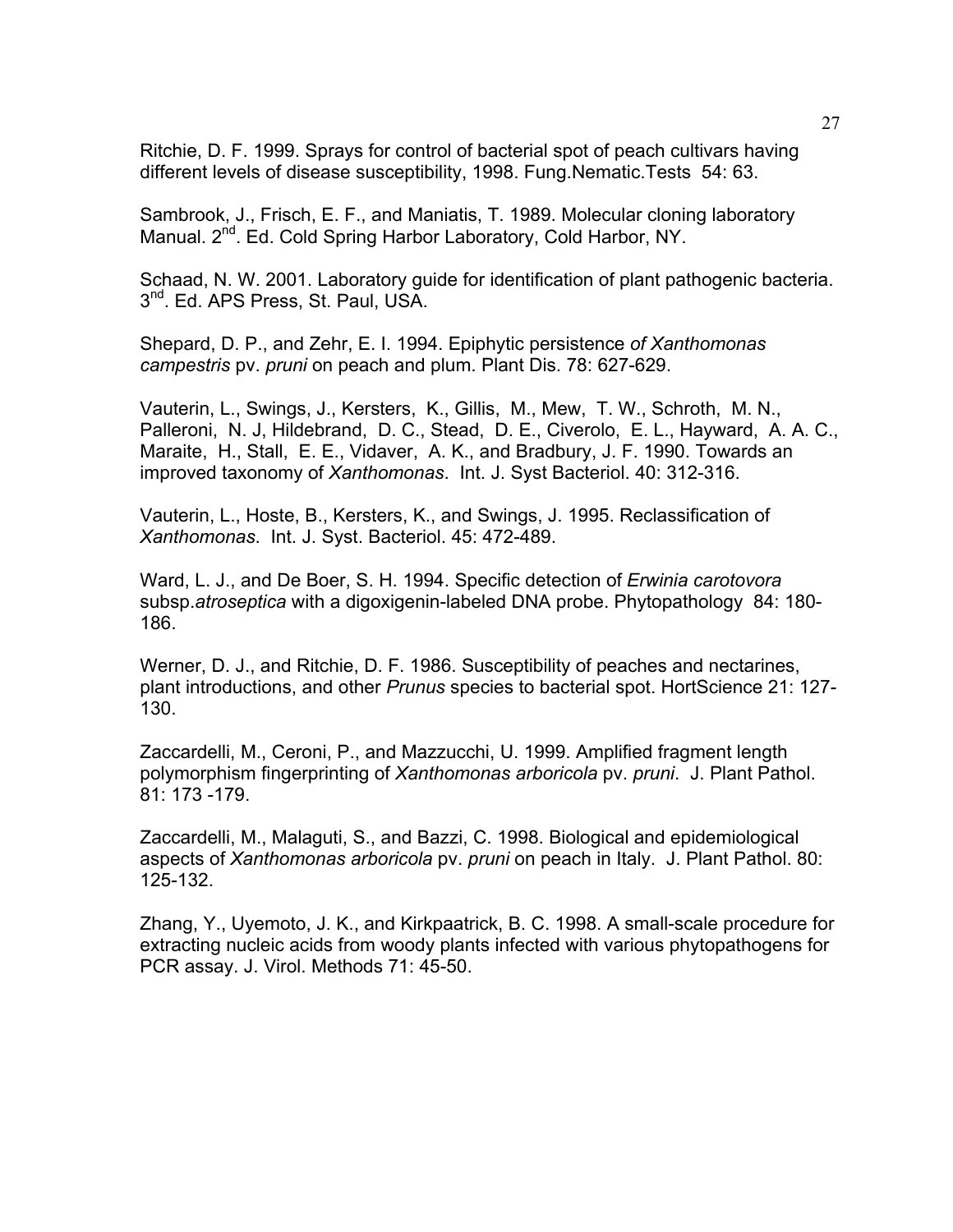# *In silico* **identification and characterization of a putative protein in**  *Xanthomonas arboricola* **pv.** *pruni* **with similarity to the ABC (ATP-binding cassette) system**

# **ABSTRACT**

 *Xanthomonas arboricola* pv. *pruni* (Vauterin *et al*., 1995, syn. *X. campestris* pv. *pruni* [Smith]) is a gamma, gram-negative plant pathogenic bacterium that causes bacterial spot disease on *Prunus* spp. Previously a 943-bp DNA fragment from *X. arboricola* pv*. pruni* was identified, cloned and sequenced and has proven to be a useful tool for detection and identification of this bacterium. Sequence analysis of the 943-bp DNA fragment revealed the presence of an open reading frame (ORF) encoding a putative protein of 243 amino acids with a calculated molecular mass of 26.8 kDa. BLAST searches revealed significant amino acid sequence similarity between the *X. arboricola* pv*. pruni* putative protein and other known proteins of the ABC transporter family. The highest similarity at the amino acid level was found with two proteins of the related phytopathogenic bacteria X*. axonopodis* pv*. citri* (39% identity) and *X. campestris* pv. *campestris* (32% identity). Bioinformatic programs for subcellular localization predicted the location of this protein to be at the cytoplasmic membrane. Additional programs suggested the presence of three transmembrane helices located at the carboxyl terminal region and the absence of signal peptide sequences. Database searches predicted a conserved domain in the *X. arboricola* pv. *pruni* putative protein, 25% identical and 67% similar to the FtsX permease in *Escherichia coli*. FtsX is a membrane protein and a member of a cell division operon (FtsE/FtsX) in *E. coli* considered essential for cell division. Results of the *in silico* analysis suggested the presence of an ORF in the *X. arboricola* pv. *pruni* DNA fragment encoding a putative protein with similarity to members of the ABC transporter family and possibly involved in cell division. The identification and potential characterization of this putative protein using bioinformatic tools represents only the beginning of the understanding of its function. In order to gain a better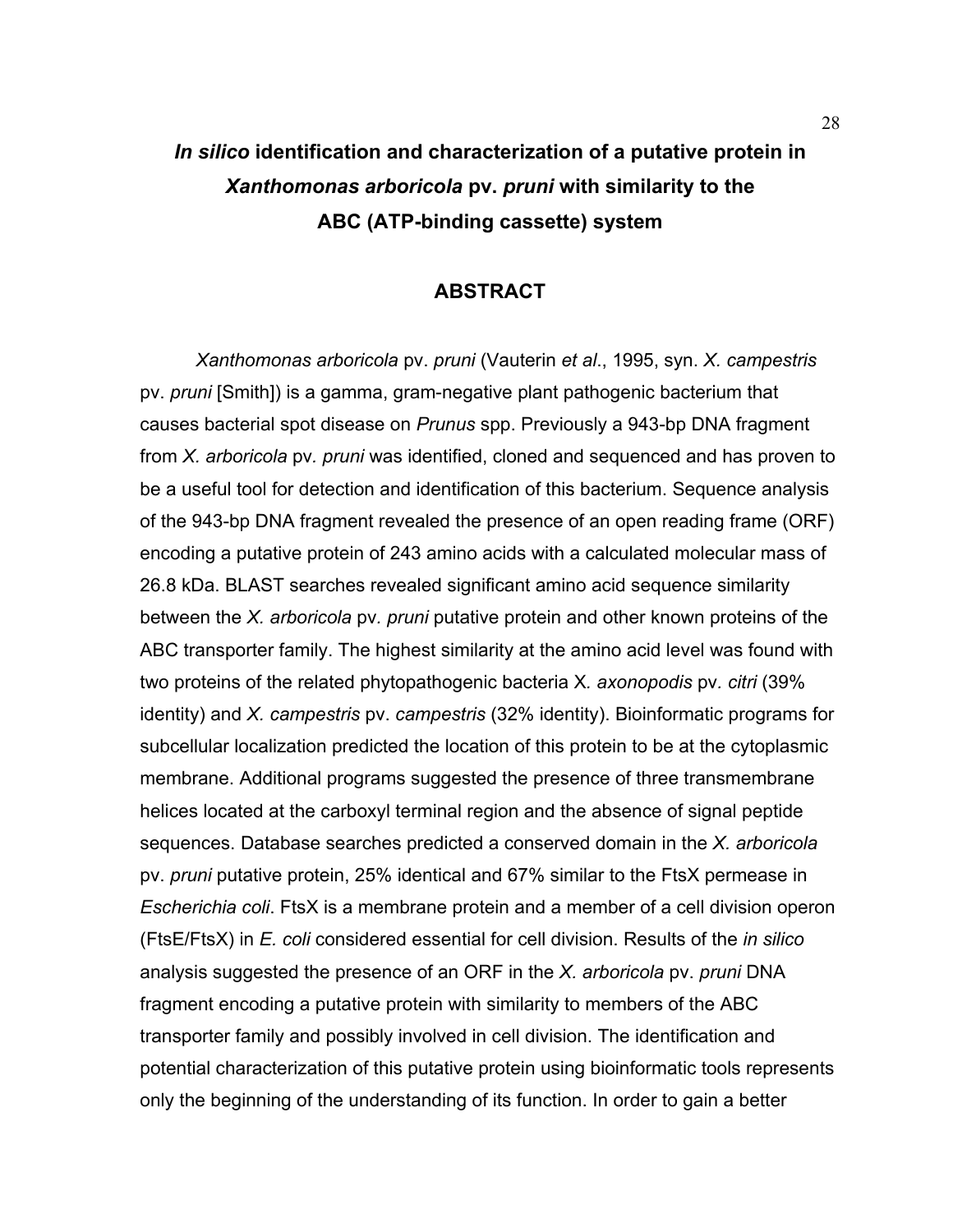knowledge of its possible biological function, further research was conducted in our laboratory with results that support the initial predictions.

# **INTRODUCTION**

 Several bacterial genomes have been sequenced recently and bioinformatic programs used to predict structural and functional properties of many genes and the proteins they encode (Mulder and Apweiler, 2001). Little is known however, about the genetics of *Xanthomonas arboricola* pv. *pruni* (Vauterin *et al*., 1995, syn. *X. campestris* pv. *pruni* [Smith]), the causal bacterium of bacterial spot of peach and other *Prunus* spp.

 Previously a 943-bp DNA fragment from *X. arboricola* pv*. pruni* was identified, cloned and sequenced and proven useful as a tool for detection and identification of this bacterium (Pagani and Ritchie, 2002). Sequence analysis revealed the presence of an open reading frame (ORF) with the potential to encode a protein of 243 amino acids. This predicted ORF was compared with protein sequences from several databases (Altschul *et al*., 1997; Gasteigen *et al.,* 2003). *In silico* analysis suggested the presence of a putative protein with significant similarity to the ABC (ATP-binding cassette) transporter system.

 ABC transporters represent one of the largest protein families, widely spread among prokaryotes and eukaryotes (Higgins, 1992). They use the hydrolysis of ATP to energize several physiological processes usually involved in the export and import of a wide variety of compounds, ranging from inorganic ions to large polypeptides (Higgins, 1992). These proteins are involved in preserving the dynamic stability of cells, and maintaining efficient communications with their environment (Holland *et al*., 2003). ABC transporter proteins are considered central to many biological functions, including the uptake of nutrients, export of antigenic products that are involved in infection of human cells, secretion of signaling molecules and multidrug resistance phenomenon (Abele and Tampe, 1999; Allignet *et al*., 1992; Gaudet and Wiley, 2001; Hyde *et al*., 1990). Furthermore, some human inheritable diseases, like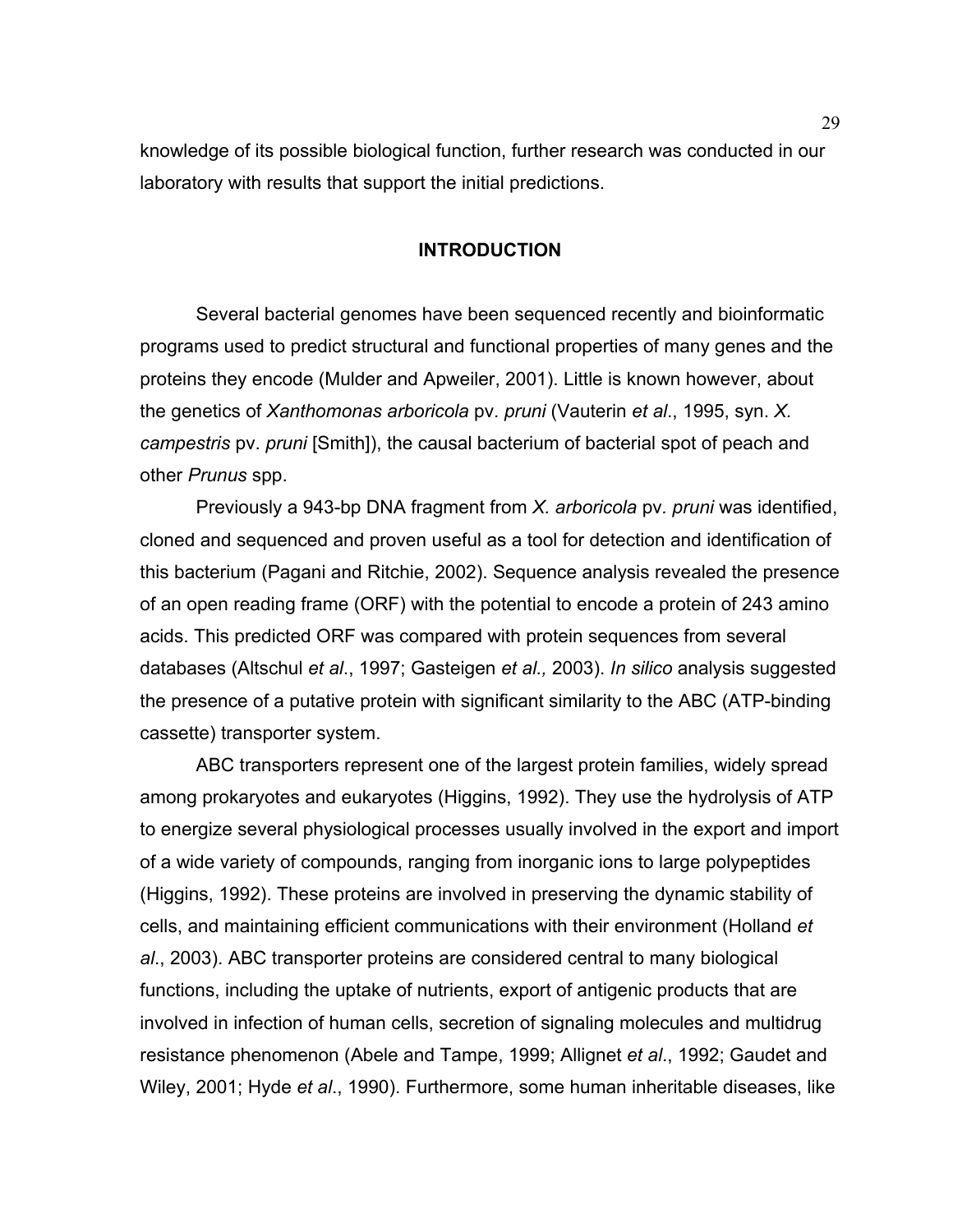cystic fibrosis, sitosterolemia, adrenoleukodystrophy and Stargardt's disease are also caused by defective ABC transport systems (Abele and Tampe, 1999; Allikmets *et al*., 1997; Klein *et al*., 1999; Quinton and Bijman, 1983; Salen *et al*., 1992).

 Records of the complete number of putative ABC transporters present in most sequenced genomes are now available (Holland *et al.,* 2003). *Saccharomyces cerevisiae* was the first eukaryotic organism to have its complete genome sequenced, revealing 30 genes encoding ABC proteins (Decottignies and Goffeau,1997). Some of these ABC proteins participate in cell functions such as development of drug resistance, in peroxisome biogenesis processes, mitochondrial functions and pheromone secretion (Bauer *et al*., 1999; Taglicht and Michaelis, 1998).

 In plant pathogenic fungi and bacteria, ABC transporters play an important role in several defense mechanisms. Exogenous toxic compounds that enter the pathogen can be pumped out of the cell by these membrane proteins in order to reduce the toxin concentration inside the cell. Numerous studies report the role of ABC transporters protecting pathogens against fungicides such as fenpiclonil and fludioxonil (Schoonbeek *et al*., 2001; Vermeulen *et al*., 2001), against the antibiotic phenazine-1-carboxamide (PCN) produced by *Pseudomonas* strains (Schoonbeek *et al*., 2002), or plant defense compounds (Fleissner *et al*., 2002).

 In bacteria, ABC transporters constitute the largest family of proteins. They include 5% of all proteins encoded by the *Escherichia coli* and *Bacillus subtilis* genomes (Blattner *et al*., 1997; Kunst, 1997). Recently two multidrug efflux pumps (AcrB and NorM) were identified in the plant pathogenic bacteria *Erwinia amylovora*. They were reported to play a role in the resistance of this bacterium to the antibiotic tetracycline, to an antibiotic produced by the biocontrol bacterium *Pantoea agglomerans,* and to phytoalexins produced by apple trees (Burse *et al*., 2004,a,b). Another ABC transporter in *Erwinia chrysanthemi*, *ybiT* was found to be essential for competitive fitness against endophytic bacteria during plant infection (Llama-Palacios *et al*., 2002).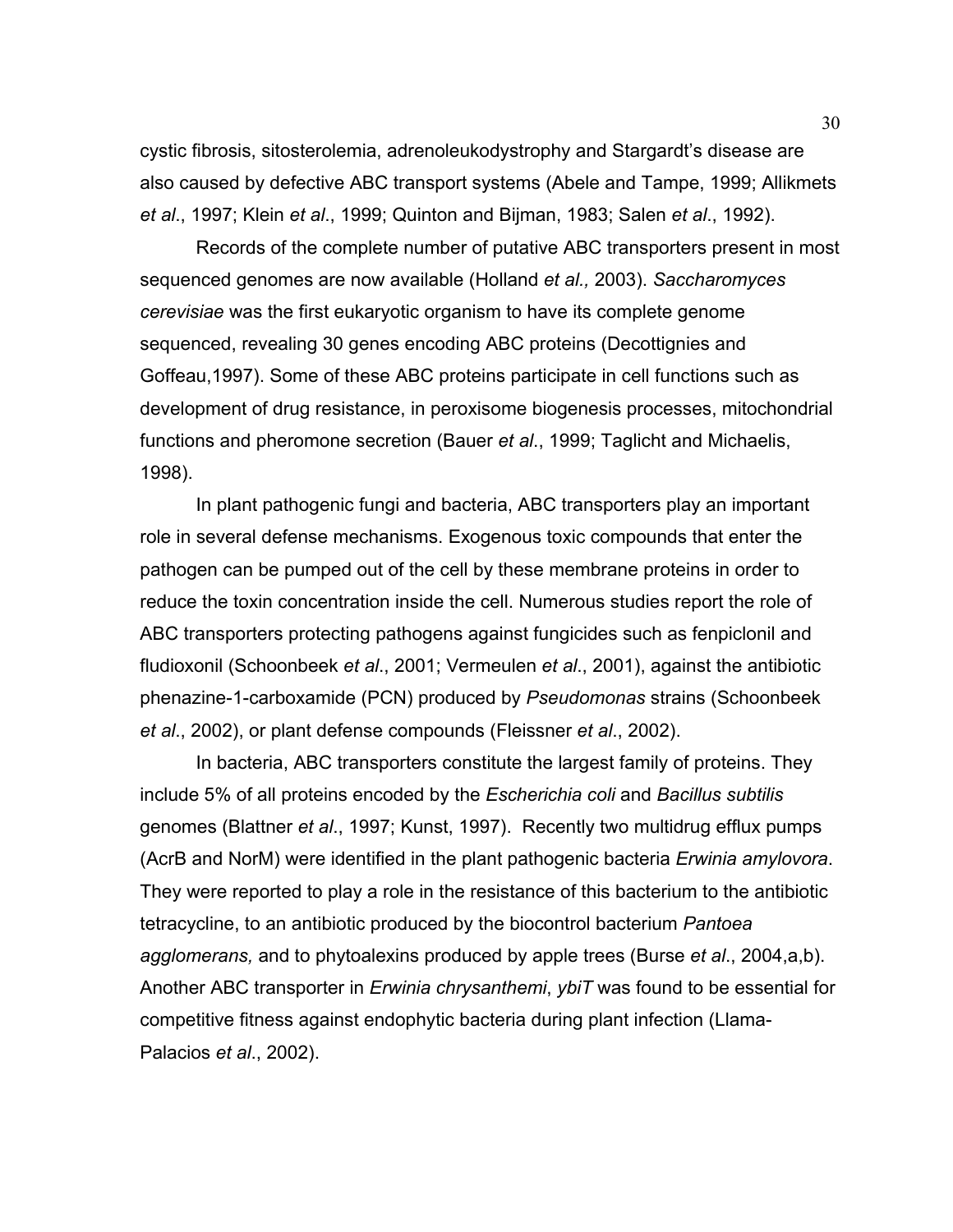Completion of the *E. coli* genome sequence revealed a total of 79 ABC transporter proteins (Linton and Higgins, 1998). They perform functions affecting diverse processes, involving the regulation of translation of polypeptides, control of cell volume in response to osmotic shock, cell surface integrity, export and import of solutes, osmoprotection, and cell division (Higgins, 1995; Holland *et al*., 2003). The number of ABC transporters present in different organisms varies according to species. Bacterial species requiring a greater level of adaptation to diverse environments like *E. coli*, possess considerably more ABC transporter proteins compared to other species that occupy more restricted niches (Holland *et al*., 2003). This is clearly evidenced by the number of major transport proteins per megabase of DNA present in different organisms. *E. coli*, *B. subtilis* and *Haemophilus influenzae*  are reported to have as many as twice the number of transport proteins compared to *Xylella fastidiosa* and other bacterial plant pathogens (Paulsen *et al*., 2000).

 A typical ABC transporter contains conserved domains known as nucleotide binding domains (NBDs) and several α-helical transmembrane domains (TMDs). The amino acid sequence of the NBDs usually has three major conserved motifs, the Walker A and Walker B motifs commonly found in ATPases together with a specific signature motif. The minimal structural requirement for an active ABC transporter seems to be two TMDs and two NBDs. ABC transporters in multicellular organisms are commonly duplicated and arranged as tandem paralogue clusters fused to yield a single polypeptide chain, whereas bacterial ABC transporters are built from individual subunits (Holland *et al*., 2003).

 Phylogenetic analyses of prokaryotic and eukaryotic genomes confirm the presence of conserved NBDs in ABC proteins suggesting a common evolutionary origin even in the likelihood of an independent evolutionary process (Holland *et al.*, 2003). Computer-assisted methods have been applied (Fath and Kolter, 1993; Higgins *et al*., 1986; Saurin *et al*., 1999) in an attempt to classify ABC systems. Phylogenetic studies place ABC proteins into three classes. Class 1 includes systems with fused NBDs and TMDs, which are involved in export; class 2 systems lack known TMDs and are involved with non-transport cellular processes and

31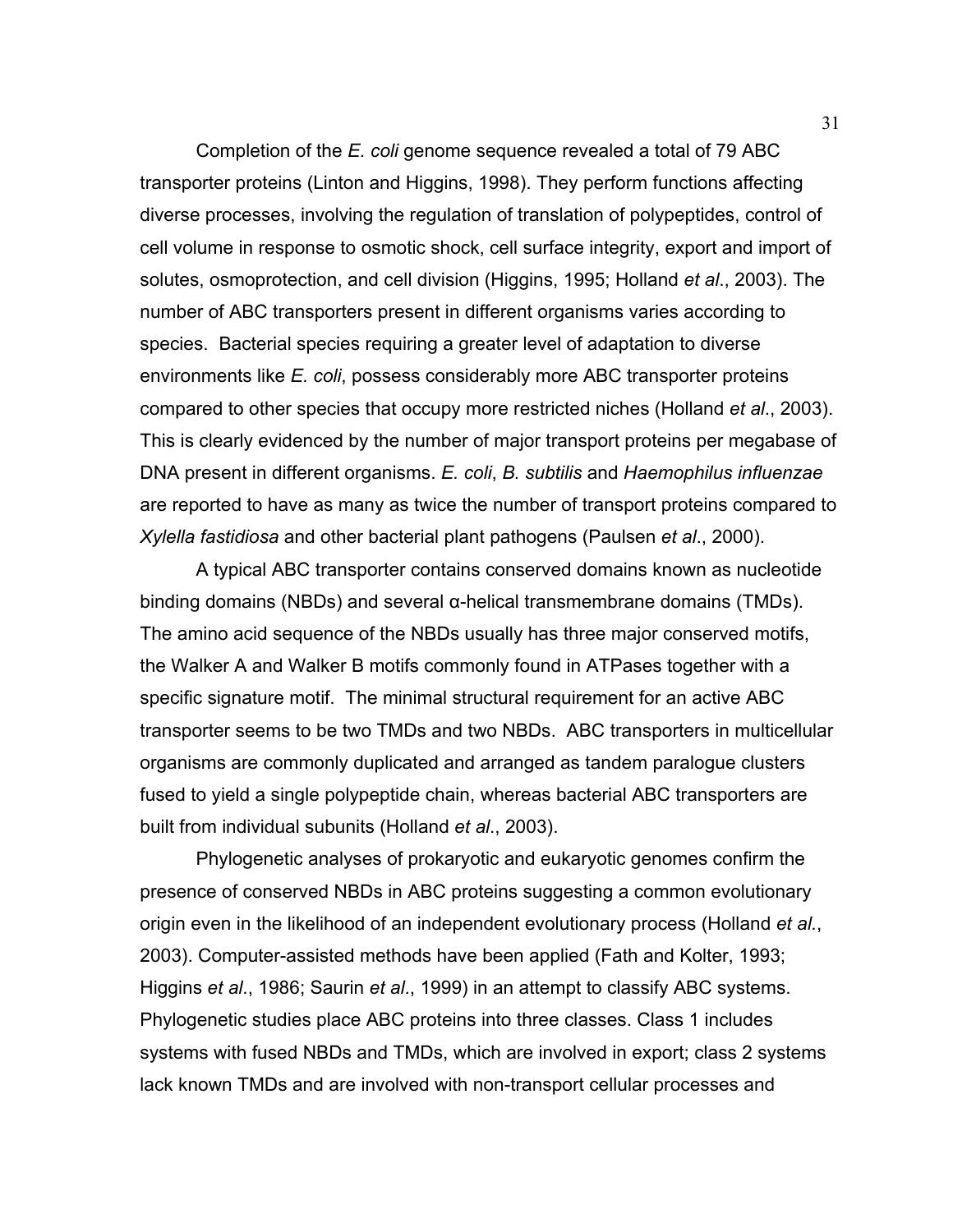antibiotic resistance, and class 3 are systems with unfused TMDs and ABC domains carried by independent polypeptide chains which involve substrate binding proteins and other systems not known to be importers (Dassa and Bouige, 2001; Holland *et al*. 2003).

 While ABC transporters can be easily identified by conserved motifs in the NBD eg, Walker A, and B, signature motif, their physiological function and the identity of the substrates they transport often are unknown (Schneider and Hunke, 1998). Most ABC transporters are associated with the transport of substrates across biological membranes, although there are several exceptions (Doolittle *et al*., 1986). Some proteins, like UvrA from *E. coli* and the elongation factor EF-3 of yeast, have been recognized as typical ABC proteins but they clearly serve functions other than transport (Chakraburtty, 1999; Goosen and Moolenaar, 2001).

 The objective of this research was to analyze and characterize a predicted *X. arboricola* pv*. pruni* ORF using an *in silico* approach with several bioinformatic programs as an initial step towards the elucidation of a possible biological function.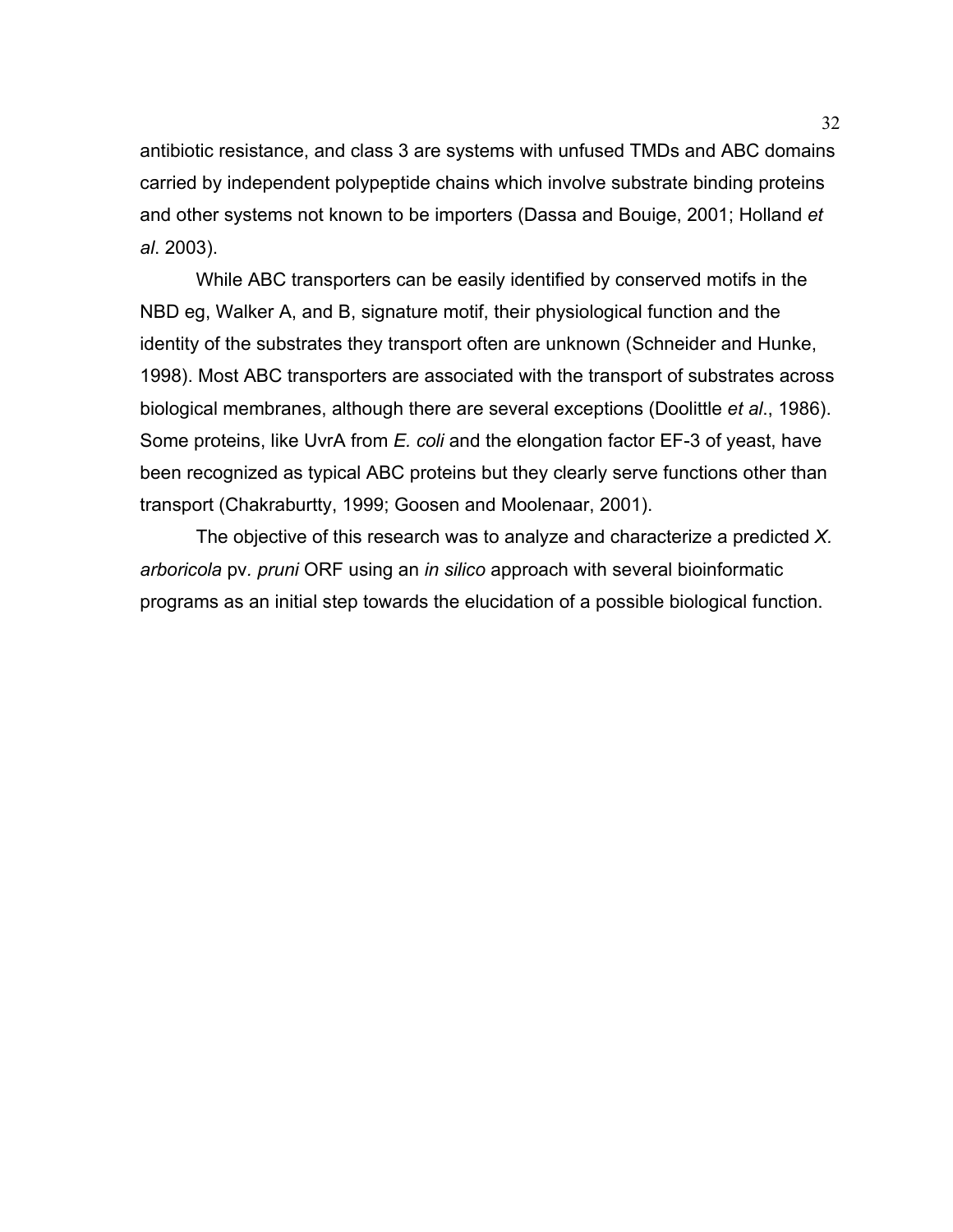### **MATERIALS AND METHODS**

 **ORF prediction.** The 943-bp nucleotide sequence (Fig. 1) generated with primers Y17CoR and Y17CoF was translated and analyzed with the Translator tool program (ExPASy, Export Protein Analysis System) Proteomics Server, of the Swiss Institute of Bioinformatics (Gasteiger *et al.,* 2003) and with the ORF Finder program (NCBI) (Altschul *et al*., 1997) to predict possible ORFs.

 **BLAST, domain searches and sequence alignment.** Comparisons were done using the *X. arboricola* pv. *pruni* predicted ORF as a query sequence against the National Center for Biotechnology Information (NCBI) database (GenBank). Sequence homologies to the predicted ORF were searched by using BLASTP which compares an amino acid query against a protein sequence database, and BLASTX program, which compares a nucleotide query sequence translated in all reading frames, against a protein sequence database with the best probability scores recorded (Altschul *et al*., 1997). The *X. arboricola* pv*. pruni* ORF sequence also was BLAST to a Membrane Transport System database, Transport DB, a specific database for cellular membrane transporter proteins (Ren *et al*., 2004). Among the bioinformatic programs offering multiple sequence alignment, the ClustalW multiple alignment program (Thompson *et al.,* 1994) was chosen to compare and align sequences with the highest similarity to the *X. arboricola* pv*. pruni* ORF. To identify conserved domains a search was performed with the BLASTP (NCBI) (Altschul *et al*., 1997) and the SMART (Simple Modular Architecture Research Tool) (Letunic *et al*., 2004) programs followed by an alignment with the Pfam: Swiss/PROT program (Bairoch and Apweiler, 1999).

 **Phylogenetic analysis.** A phylogenetic tree was created by amino acid sequence comparisons using scores derived from the BLASTP algorithm through the ClustalW program (Thompson *et al.,* 1994). The PHYLIP (PHYLogeny Inference Package) program (Felsenstein, 1993) was used to illustrate phylogenic distances between the *X. arboricola* pv*. pruni* putative protein and other ABC transporter proteins with homology to the queried protein.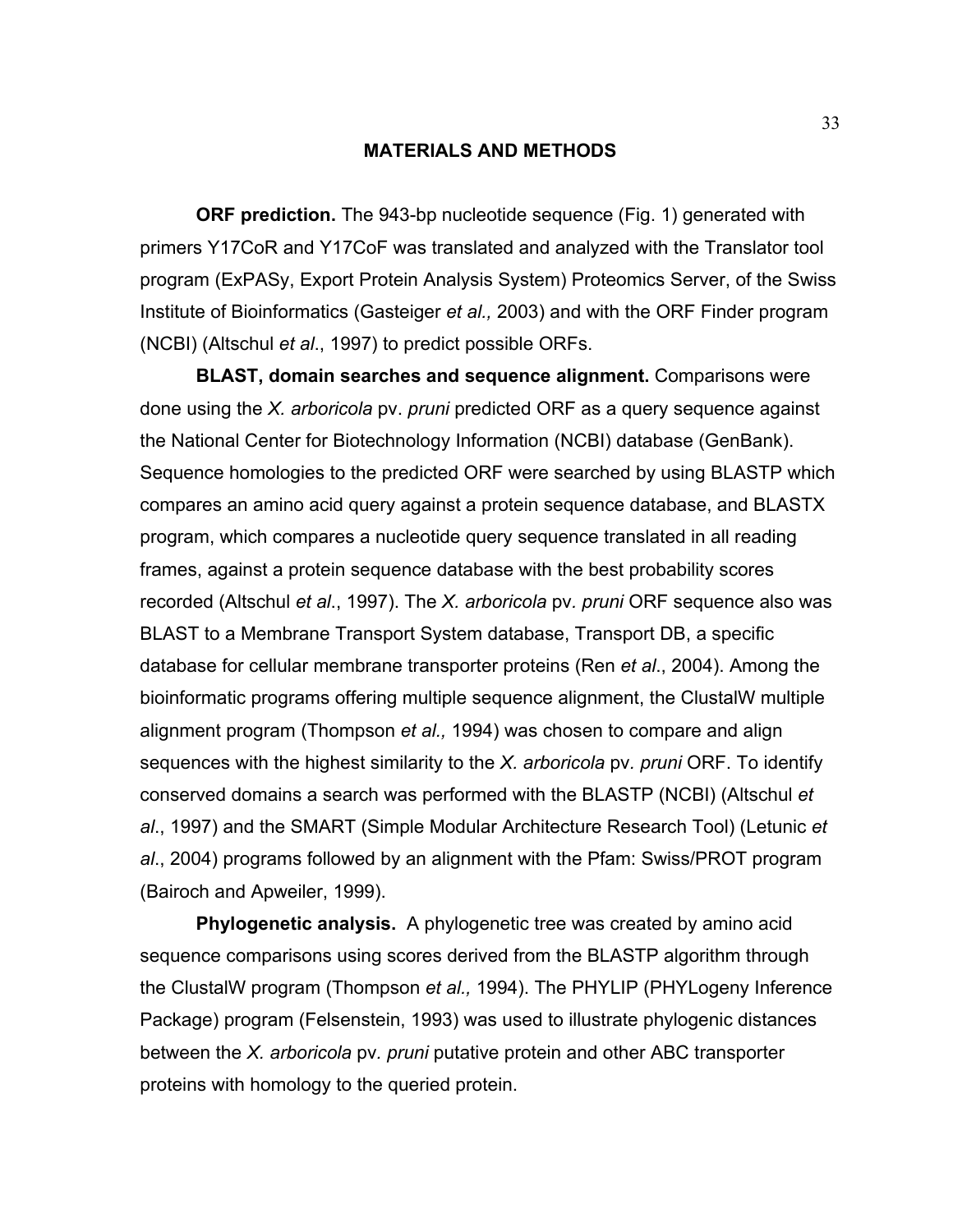**Identification of ABC transporter motifs, signal sequences and protein localization.** ABC transporter motifs were analyzed through the program PATTINPROT/IBCP (Combet *et al*., 2000). The SignalP 3.0 program (Center for Biological Sequence Analysis) (Bendtsen *et al*., 2004) was used to identify potential signal peptides in the predicted protein. This program predicts the location of signal peptides based on neural networks (NN) and hidden Markov models (HMM) trained on separate sets of prokaryotic and eukaryotic sequences. Neural networks and hidden Markov models trained on gram-negative bacteria were used in this study. In order to assess the likelihood of the predicted *X. arboricola pv. pruni* putative protein being located at a specific site in the cell, the PSORT-B v.2.0 program (Gardy *et al.,* 2003) was chosen for the prediction of localization of proteins in gram-negative bacteria.

 **Location of transmembrane helices.** The location of transmembrane helices can be predicted by analyzing the distribution of hydrophobic amino acids. The TMHMM Server v.2.0 program, Prediction of Transmembrane Helices in proteins allows for prediction of the location of transmembrane alpha helices and intervening loop regions (Tusnády and Simon, 2001). This program also will predict which loops are on the inside or outside of the cell or organelle. Prediction of secondary structure and transmembrane helices was also performed by the SOSUI program (Hirokawa *et al.,* 1998). This program has an accuracy of 99% for the classification of proteins and 97% for the corresponding value for the transmembrane helix prediction (Hirokawa *et al.,* 1998). Our results were also confirmed with the SMART program.

 **Protein characteristics prediction.** Various characteristics of the *X. arboricola pv. pruni* putative protein were estimated with program ProtParam (Expasy) (Gasteiger *et al.,* 2003). Some of the above prediction programs were also used to analyze and compare the *X. axonopodis* pv. *citri* AE012014 protein which shares the highest sequence similarity with the *X. arboricola* pv. *pruni* putative protein.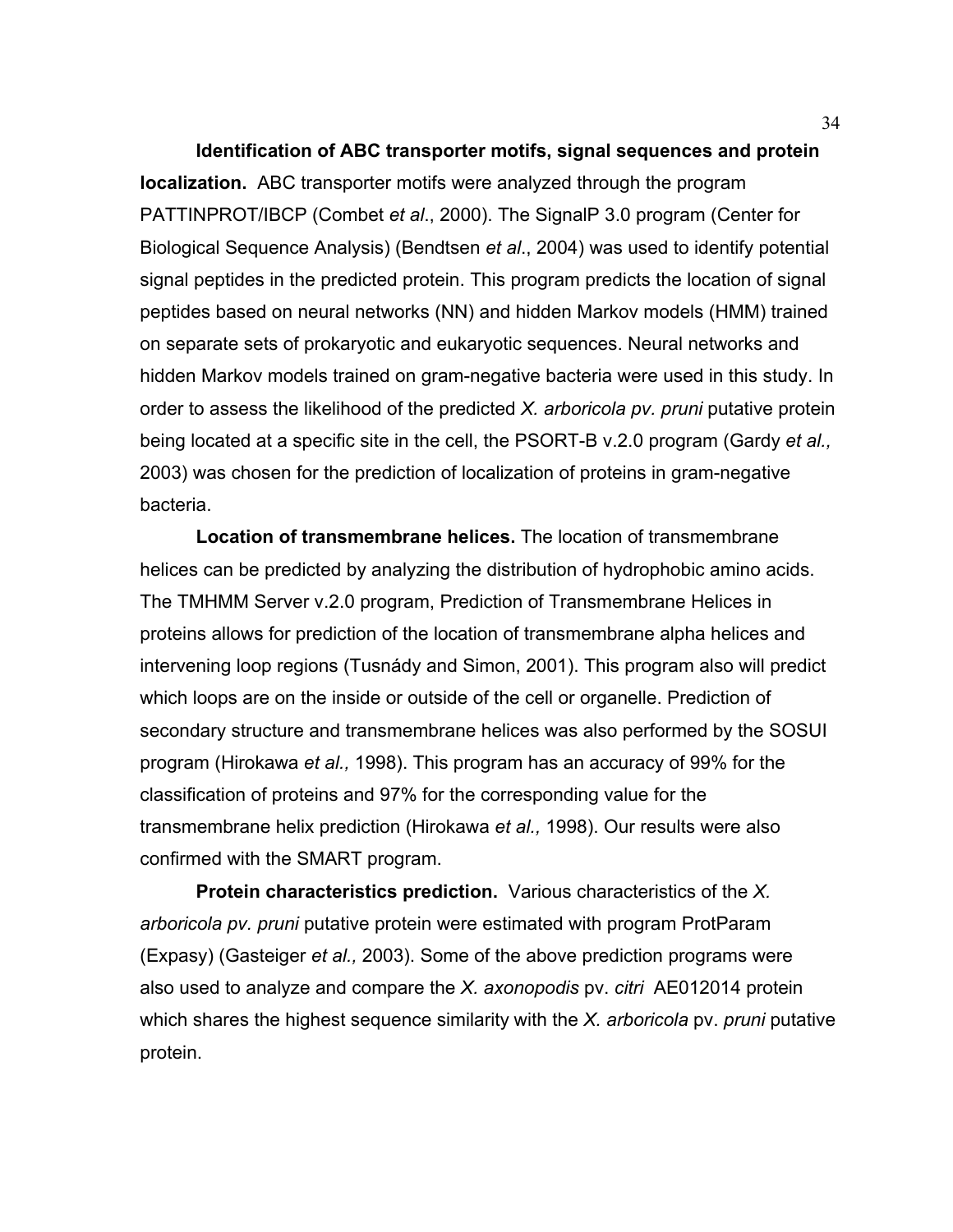#### **RESULTS**

 **ORF prediction.** Both prediction programs, the Translator tool (ExPASy) and the ORF Finder (NCBI), identified an ORF of 732 nucleotides in length with a start codon at nucleotide 121 and a stop codon at nucleotide 852 within the 943-bp DNA fragment (Fig. 2).

 **BLAST, domain searches and sequence alignment**. BLASP and BLASTX (NCBI) programs revealed significant similarity between the identified *X. arboricola*  pv*. pruni* ORF and three ABC transporter ATP-binding proteins (E values: 1e -32, 40% identity; 2e-19, 31% identity and 3e -11, 27% identity) from the bacteria: *Xanthomonas axonopodis* pv. *citri* strain 306; *X. campestris* pv. *campestris* strain ATCC 33913 and *Lysobacter lactamgenus* (Fig. 3). Alignments with the two proteins that presented the highest similarity scores are shown in Fig. 4. Searches also revealed the presence of a putative conserved domain (FtsX, pfam 02687) in the queried protein sequence (Fig. 5). Proteins that contain this domain often are predicted permeases and transmembrane proteins. Additional information provided by these programs described the presence of the FtsX, pfam 02687 domain in several ABC transporters involved in cell division (IPR004513) and chromosome partitioning (COG2177) (Altschul *et al*., 1997). BLAST to a Membrane Transporter System database (Transport DB) exhibited similar identity scores to the same proteins (Identities: 91/232; 39% to *X. axonopodis* pv. *citri* protein (AE012014) and 84/280; 30% to *X. campestris* pv. *campestris* protein *(AE012154)*. BLASTP (NCBI) showed the presence of a predicted permease domain (FtsX) located between amino acids 118 and 178 of the queried protein (Fig. 5). When the total FtsX protein sequence was compared to the *X. arboricola* pv*. pruni* amino acid sequence with the Pfam:Swiss/PROT program, the alignment revealed similarities to a more extended portion of the *X. arboricola* pv*. pruni* sequence (between amino acids 84 and 235), with 25% identity and an E value of 1.9 e-10 (Fig. 6). When the *X. axonopodis* pv. *citri* AE012014 protein was subjected to BLASTP searches, a conserved domain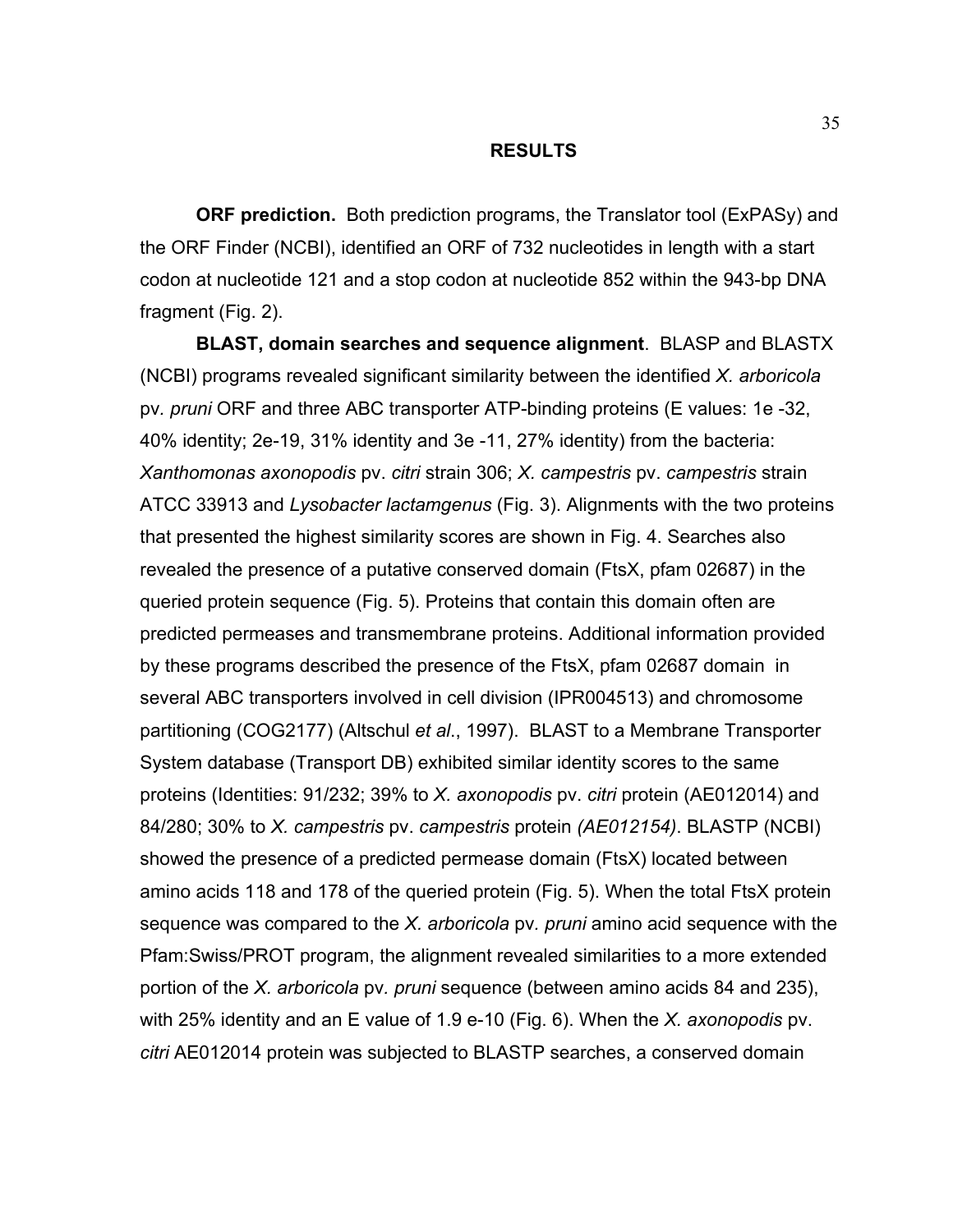was predicted (SalY). This domain is described as involved in an ABC-type antimicrobial peptide transport system (Fig. 7).

 **Phylogenetic analysis.** A phylogenic analysis of the ABC transporter proteins with the highest sequence similarities to the *X. arboricola* pv*. pruni* putative protein was performed. An evolutionary tree of aligned sequences calculated by ClustalW and PHYLIP showed molecular relationships between the putative *X. arboricola* pv. *pruni* protein and other ABC transporters (Fig. 8). Th*e X. arboricola*  pv*. pruni* putative protein grouped into the same cluster with ABC proteins of one saprophytic bacterial soil and several plant pathogenic bacterial proteins. The treefitting value was 0.30. According to normal standards  $(>1)$  =poor fit;  $<1$ = good fit) this is considered a good fitting value.

 **Identification of ABC transporter motifs, signal sequences and protein localization.** ABC motif prediction programs identified the presence of a Walker A motif located between amino acids 75 and 85, with a similarity of 50%; a Walker B motif was identified between amino acids 92 and 96, with a 53% similarity and between amino acids 231 and 235, with a similarity of 54%. A signature motif was identified between amino acids 69 and 74, with a 52% similarity. Results of the SignalP program indicated that the putative *X. arboricola pv. pruni* protein is a nonsecretory protein. There was no evidence for a signal peptide since the signal peptide probability was zero (Fig. 9). The absence of signal peptides also was confirmed by PSORT B v.2.0 program (Fig. 10). The PSORT B. v.2.0 program predicted the localization of the *X. arboricola* pv*.pruni* putative protein at the cytoplasmic membrane with a score of 9.46 (Fig. 10). The analysis of the *X. axonopodis* pv. *citri* AE012014 protein with program SignalP suggested a signal peptide with 0.993 probability (Fig. 11).

 **Location of transmembrane helices.** The TMHMM program indicated the presence of three transmembrane helices located in the C-terminal domain, in the amino acid positions: 119-141; 168-190 and 205-227 (Fig. 12). Similar results were obtained with the SOSUI program locating three transmembranes helices at amino acid positions: 117-139; 158-180 and 208-230 (Fig. 13). The SOSUI program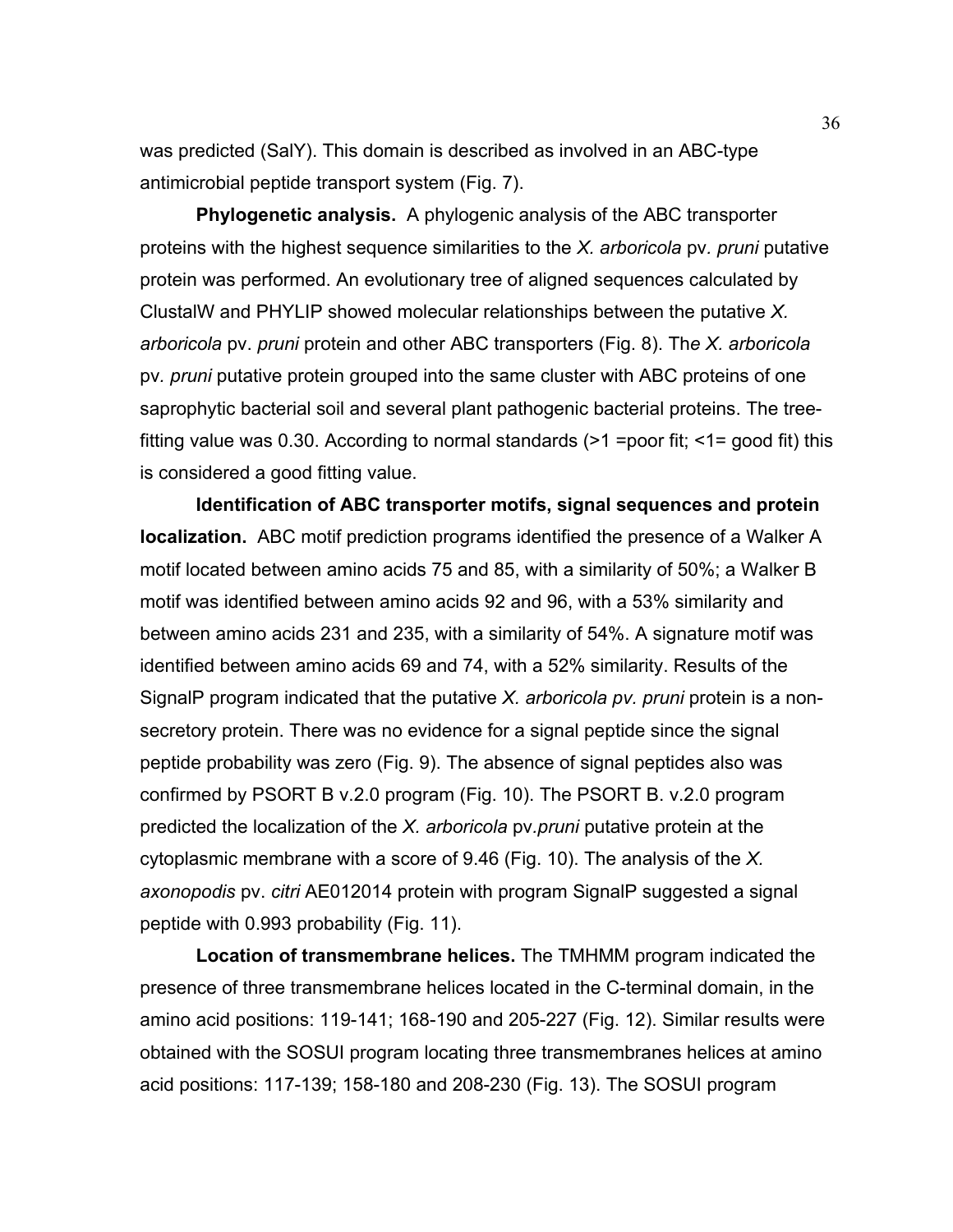predicted the putative *X. arboricola* pv*. pruni* protein to be a membrane protein (Fig. 13). A graphical representation of the secondary structures of the *X. arboricola pv. pruni* putative protein is also shown in Fig. 13.

 **Predicted protein characteristics.** The ProtParam program estimated the molecular weight of the *X. arboricola* pv. *pruni* putative protein as 26,816.8 ; the theoretical isoelectric point 5.98; the total number of negatively charged residues (Asp + Glu): 27, and the total number of positively charged residues (Arg + Lys): 24. The instability index (II) was computed to be 56.13. This classifies the protein as unstable (Table 1). The analysis of the *X. axonopodis* pv. *citri* AE012014 protein with the same program predicted a 47,835 molecular weight, an isolelectric point of 9.01; the total number of negatively charged residues (Asp + Glu): 39 and the total number of positively charged residues (Arg + Lys): 45. The instability index (II) was computed to be 35.59, classifying this protein as stable (Table 2).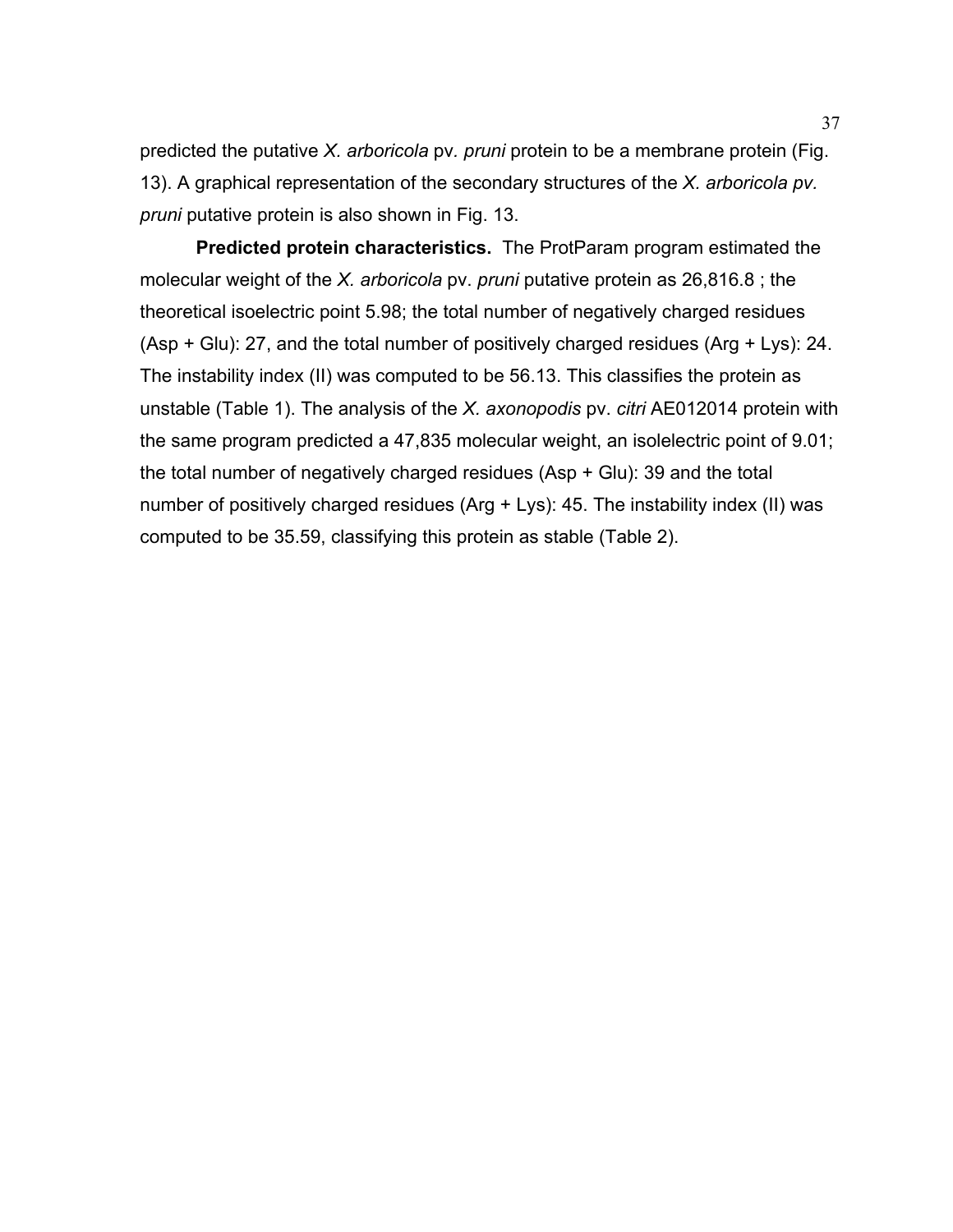### TABLE 1 **. Predicted protein characteristics - ProtParam tool -**

 *Xanthomonas arboricola* pv. *pruni* putative protein.

|             |                | Number of amino acids: 243<br>Molecular weight: 26816.8<br>Theoretical pI: 5.98 |
|-------------|----------------|---------------------------------------------------------------------------------|
|             |                | Amino acid composition:                                                         |
| Ala (A) 28  |                | 11.5%                                                                           |
| Arq (R)     | 18             | 7.4%                                                                            |
|             | $\mathbf 2$    | 0.8%                                                                            |
| Asn (N)     |                |                                                                                 |
|             | Asp (D) 15     | 6.2%                                                                            |
|             | $Cys$ (C) 5    | 2.1%                                                                            |
| Gln (Q)     | 14             | 5.8%                                                                            |
|             | Glu $(E)$ 12   | 4.9%                                                                            |
| Gly (G)     | 18             | 7.4%                                                                            |
| His (H) 5   |                | 2.1%                                                                            |
| Ile (I)     | 11             | 4.5%                                                                            |
| Leu (L)     | 29             | 11.9%                                                                           |
| Lys (K)     | 6              | 2.5%                                                                            |
| Met (M)     | 8              | 3.3%                                                                            |
| Phe (F)     | 11             | 4.5%                                                                            |
| Pro (P)     | $\overline{7}$ | 2.9%                                                                            |
|             | Ser (S) 16     | 6.6%                                                                            |
| Thr (T)     | 11             | 4.5%                                                                            |
| Trp (W)     | 3              | 1.2%                                                                            |
| Tyr (Y)     | 6              | 2.5%                                                                            |
| Val (V)     | 18             | 7.4%                                                                            |
| Asx (B)     | 0              | 0.0%                                                                            |
| $GLX$ $(Z)$ | 0              | 0.0%                                                                            |
| Xaa (X)     | 0              | 0.0%                                                                            |

**Total number of negatively charged residues (Asp + Glu):** 27 **Total number of positively charged residues (Arg + Lys):** 24

#### **Atomic composition:**

| Carbon   | C  | 1190 |
|----------|----|------|
| Hydrogen | н  | 1890 |
| Nitrogen | Ν  | 332  |
| Oxygen   | () | 347  |
| Sulfur   | S  | 13   |

**Formula:** C1190H1890N332O347S13 **Total number of atoms:** 3772

#### **Extinction coefficients:**

Conditions: 6.0 M guanidium hydrochloride 0.02 M phosphate buffer pH 6.5

Extinction coefficients are in units of  $M^{-1}$  cm<sup>-1</sup>. The first table lists values computed assuming ALL Cys residues appear as half cystines, whereas the second table assumes that NONE do.

| $\sim$ $ \sim$<br>$\sim$ | $\sim$ $\sim$ $\sim$<br>1 × | 27 Q        | つRA | , , , |
|--------------------------|-----------------------------|-------------|-----|-------|
| nm                       | nm<br>-----                 | nm<br>----- | nm  | nm    |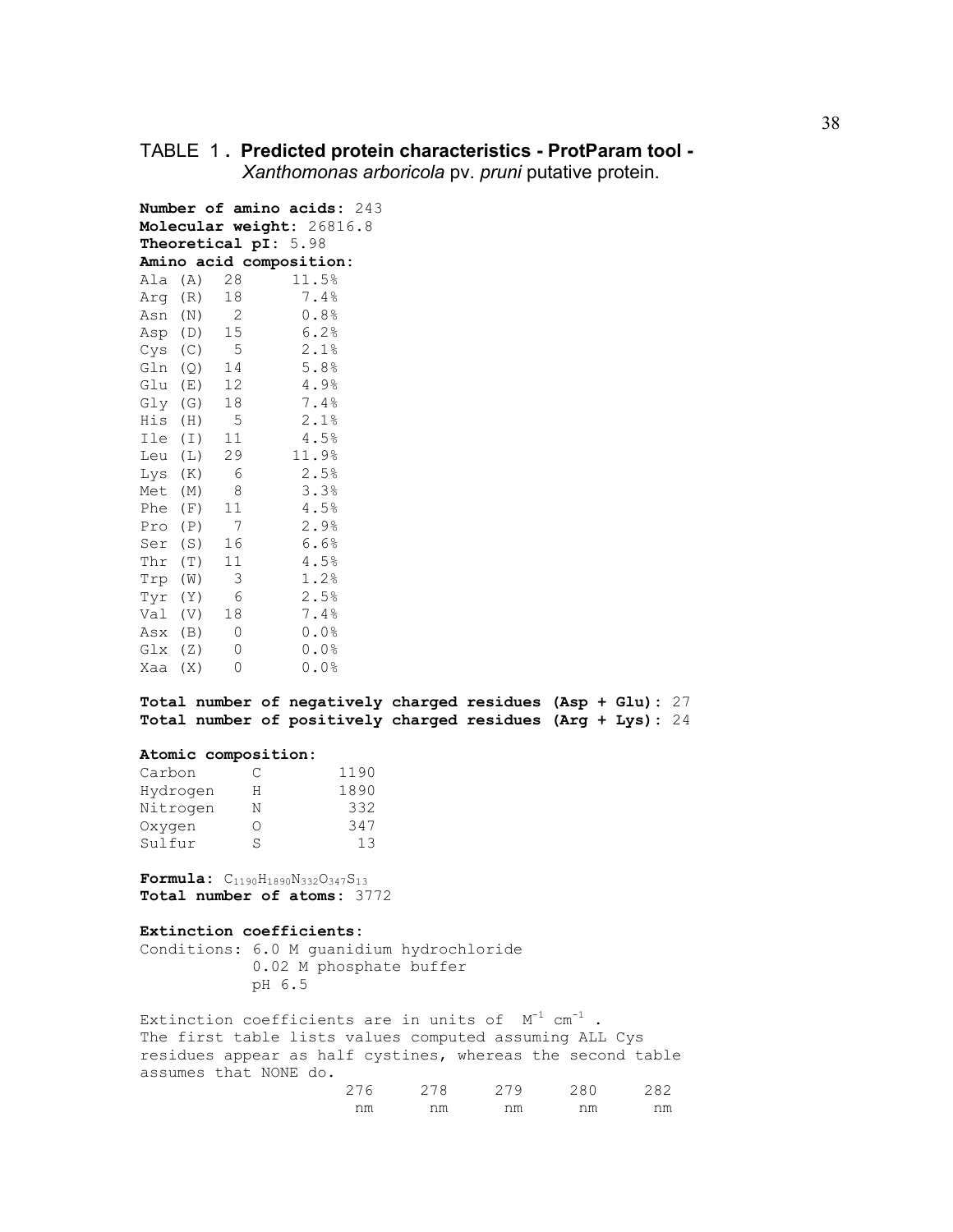| Ext. coefficient 25190 25454 25290 24990 24240  |    |    |    |                               |    |
|-------------------------------------------------|----|----|----|-------------------------------|----|
| Abs 0.1% (=1 q/1) 0.939 0.949 0.943 0.932 0.904 |    |    |    |                               |    |
|                                                 |    |    |    |                               |    |
|                                                 |    |    |    | 276 278 279 280 282           |    |
|                                                 | nm | nm | nm | nm n                          | nm |
| Ext. coefficient                                |    |    |    | 24900 25200 25050 24750 24000 |    |
| Abs 0.1% (=1 q/1) 0.929 0.940 0.934 0.923 0.895 |    |    |    |                               |    |

#### **Estimated half-life:**

The N-terminal of the sequence considered is M (Met). The estimated half-life is: 30 hours (mammalian reticulocytes, in vitro). >20 hours (yeast, in vivo). >10 hours (Escherichia coli, in vivo).

#### **Instability index:**

The instability index (II) is computed to be 56.13 This classifies the protein as unstable.

**Aliphatic index:** 97.20 **Grand average of hydropathicity (GRAVY):** 0.098

# TABLE 2 **. Predicted protein characteristics - ProtParam tool -**   *Xanthomonas axonopodis* pv. citri AE012014 protein.

**Number of amino acids:** 433 **Molecular weight:** 47835.0 **Theoretical pI:** 9.01

#### **Amino acid composition:**

| Ala | (A) | 46 | 10.6%            |
|-----|-----|----|------------------|
| Arq | (R) | 29 | $6.7\%$          |
| Asn | (N) | 16 | 3.7%             |
| Asp | (D) | 23 | 5.3%             |
| Cys | (C) | 4  | $0.9$ $^{\circ}$ |
| Gln | (Q) | 19 | 4.4%             |
| Glu | (E) | 16 | 3.7%             |
| Gly | (G) | 36 | 8.3%             |
| His | (H) | 4  | $0.9$ $^{\circ}$ |
| Ile | (I) | 17 | 3.9%             |
| Leu | (L) | 53 | 12.2%            |
| Lys | (K) | 16 | 3.7%             |
| Met | (M) | 11 | 2.5%             |
| Phe | (F) | 20 | 4.6%             |
| Pro | (P) | 16 | 3.7%             |
| Ser | (S) | 28 | 6.5%             |
| Thr | (T) | 20 | 4.6%             |
| Trp | (W) | 9  | 2.1%             |
| Tyr | (Y) | 16 | 3.7%             |
| Val | (V) | 34 | 7.9%             |
| Asx | (B) | 0  | $0.0$ %          |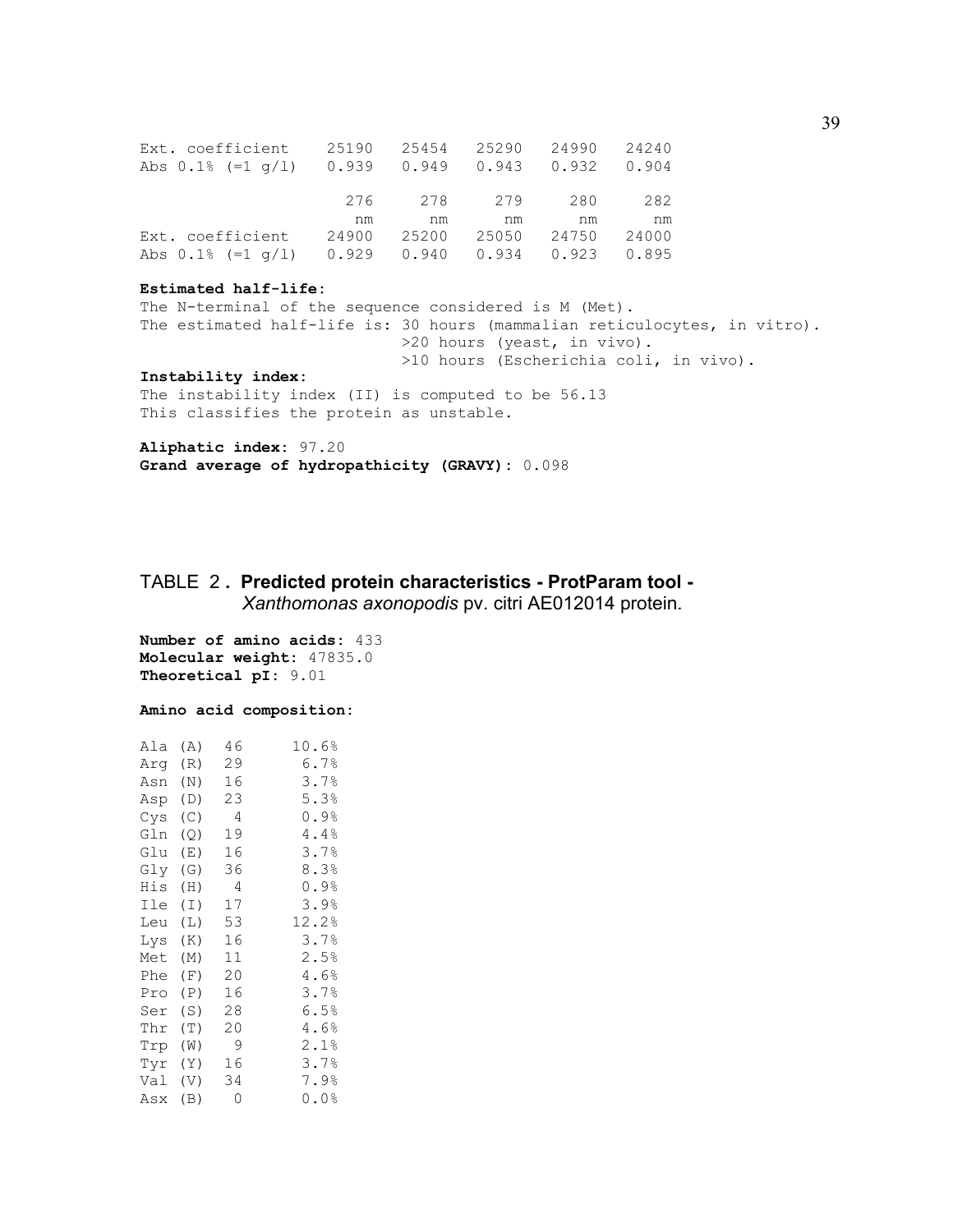| $GLX$ $(Z)$ | $\cup$   | 0.0% |
|-------------|----------|------|
| Xaa (X)     | $\Omega$ | 0.0% |

**Total number of negatively charged residues (Asp + Glu):** 39 **Total number of positively charged residues (Arg + Lys):** 45

#### **Atomic composition:**

| Carbon   | C               | 2159 |
|----------|-----------------|------|
| Hydrogen | н               | 3384 |
| Nitrogen | Ν               | 588  |
| Oxvgen   | $\left(\right)$ | 611  |
| Sulfur   | S               | 15   |
|          |                 |      |

**Formula:**  $C_{2159}H_{3384}N_{588}O_{611}S_{15}$ **Total number of atoms:** 6757

#### **Extinction coefficients:**

Conditions: 6.0 M guanidium hydrochloride 0.02 M phosphate buffer pH 6.5

Extinction coefficients are in units of  $M^{-1}$  cm<sup>-1</sup> .

The first table lists values computed assuming ALL Cys residues appear as half cystines, whereas the second table assumes that NONE do.

|                                                    | 276 | 278 | 279 | 280                           | 282 |
|----------------------------------------------------|-----|-----|-----|-------------------------------|-----|
|                                                    | nm  | nm  | nm  | nm                            | nm  |
| Ext. coefficient                                   |     |     |     | 72090 73054 72700 71930 69840 |     |
| Abs 0.1% (=1 $q/1$ ) 1.507 1.527 1.520 1.504 1.460 |     |     |     |                               |     |

|                                                      |    | 276 278 |    | 279 280                       | 282 |
|------------------------------------------------------|----|---------|----|-------------------------------|-----|
|                                                      | nm | nm      | nm | nm                            | nm  |
| Ext. coefficient                                     |    |         |    | 71800 72800 72460 71690 69600 |     |
| Abs 0.1% (=1 q/l)  1.501  1.522  1.515  1.499  1.455 |    |         |    |                               |     |

#### **Estimated half-life:**

The N-terminal of the sequence considered is M (Met).

The estimated half-life is: 30 hours (mammalian reticulocytes, in vitro). >20 hours (yeast, in vivo). >10 hours (Escherichia coli, in vivo). **Instability index:**

The instability index (II) is computed to be 35.59 This classifies the protein as stable. **Aliphatic index:** 96.44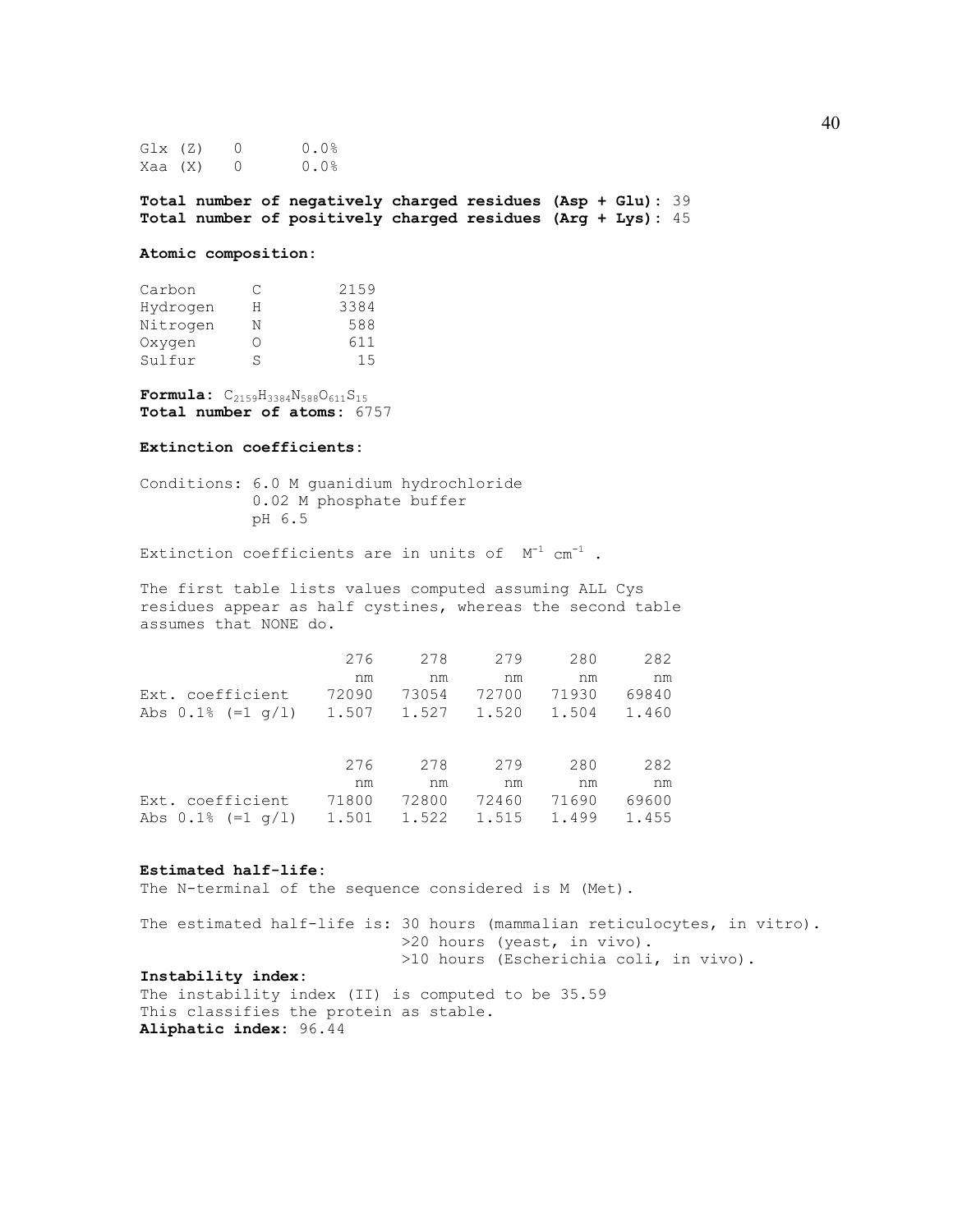| GACGTGGTGA | TCAGCGAGTC | ATTCTAGAGA        | CGTCTAGGGC | AAGCCGGCGA            | GGTCGGGCGA             |
|------------|------------|-------------------|------------|-----------------------|------------------------|
| CAACTTCAAC | TTGGTCCAAG | AGTTTTCAAA        | ATCATTGGCA | TTGCTAGAGA            | TTGGGCCCCC             |
| ATGCCTCGTT | TCCACACCGA | TTTGCAGAAG        | GATACCTTCA | AAGGACAAGA            | CGACTTTTAC             |
| ATCCCGCTAC | ACACTGCGAT | TGACTCACGT        | CTCAGCGTCA | GTTCTAGCAT            | GTTCTCGTGG             |
| GGGCAAGGGG | GTGACGCAAA | CAAGATGGAA        | AGTCCCTCCA | CCGCTTGGCT            | GCAGCTTTGG             |
| GTTTATCTCG | AAGATCATGC | TGAGCAAGGG        | CGTTATGCCG | AGCAGCTTCA            | AAGTTATGTC             |
| GACCAGCAAG | CAGACACGGG | TCGCTTCGAG        | CGACGGAGTC | CTGTCCGTTT            | GGAGGGACTT             |
| GAAGATTATT | TGATCCGCCG | TCAGGTGGTT        | CCAGATGATG | TGAAGCTAGA            | ACTTGCTCTG             |
| GCAATTGGCT | TCCTGACTGT | TTGCATGGTC        | AATATCTGTG | CGTTGCTGTT            |                        |
| CTCACGATTC | ATCAAGCGAA | CCCACGAAGT        | GGCGGTAAGG | CGTGCGTTGG            | GCGCTCGCAG             |
| AGTCGATATC | CTGGCCCAGC | TGTGCACGGA        | ATCGCTCCTG | ATCGGCGTGT            | TCGGTGGATT             |
| GGGCGCACTA | ATCGTATGCC | AGGTTGGATT        | GTCGATGATC | CGGGGGCAGC            | CGGAAGACTA             |
| CGCCGCATTA | GCACATATGG | ATGTGACCAT        | GGGTGCAGGC | ACCTTGGCCT            | TCGCCTGCCT             |
| ATCAAGTCTT | GCTGCTGCCG | CGCTACCGGC        | ATTCCGCACA | GCTTCTGGTC            | GCGTGGCTAT             |
| GCAGATCAAG | GTGGCAGAAT | <b>GAGTGTCTCG</b> | CAGATeeegg | <del>TTATTGCGCG</del> | <del>AAGCCTGA</del> AA |
| CGGCATCGGT | TGATTTCAGC | AGTCTTCCTA        | TTGCAGATCA | TCATCACCAC            | GTC                    |

**Fig . 1.** Nucleotide sequence generated with primers Y17CoF and Y17CoR. Primer locations are shown on yellow.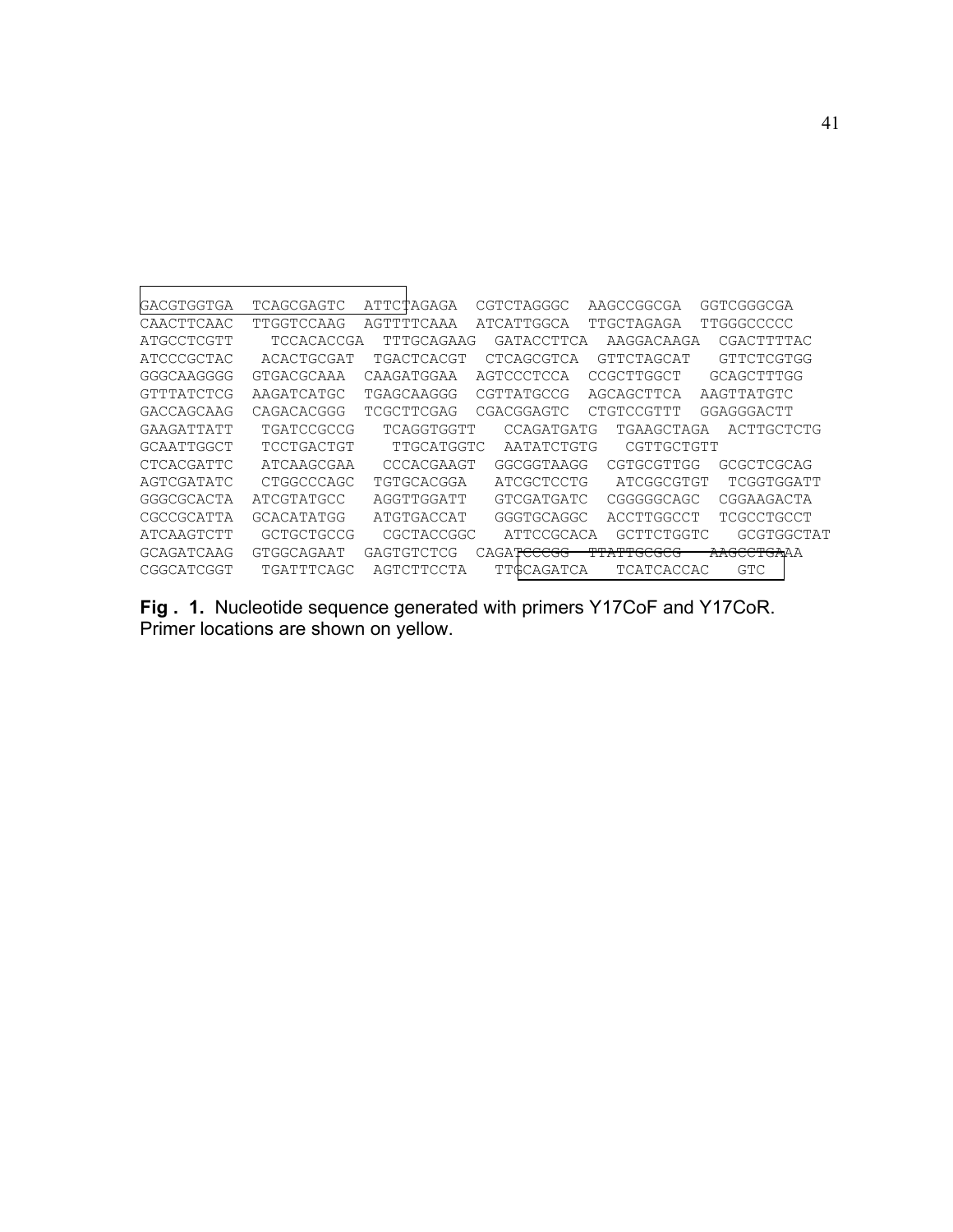| NCBI              | Finder) |              |             | ORF Finder (Open Reading Frame |                  |
|-------------------|---------|--------------|-------------|--------------------------------|------------------|
| PubMed            | Entrez  | <b>BLAST</b> | <b>OMIM</b> | Taxonomy                       | <b>Structure</b> |
| <b>Anonymous</b>  |         |              |             |                                |                  |
| View<br>1 GenBank | Redraw  | 100          | SixFrames   | Frame from to Length           |                  |
|                   |         |              |             | $+1$ 0 121.852                 | 732              |
|                   |         |              |             | $+3$ 0 501.942                 | 443              |
|                   |         |              |             | $-1$ 342.802                   | 261              |
|                   |         |              |             | $-3$ 0708.896                  | 189              |
|                   |         |              |             | $+2$ 0779.942                  | 165              |
|                   |         |              |             | $+2$ 0 317.433                 | 117              |
|                   |         |              |             | $-2$ 0205.318                  | 114              |
|                   |         |              |             | $+3$<br>3.107<br>п             | 105              |
|                   |         |              |             | $-3$<br>$\Box$ 441.542         | 102              |

**Fig . 2.** Prediction of ORFs with ORF Finder (Open Reading Frame Finder) NCBI.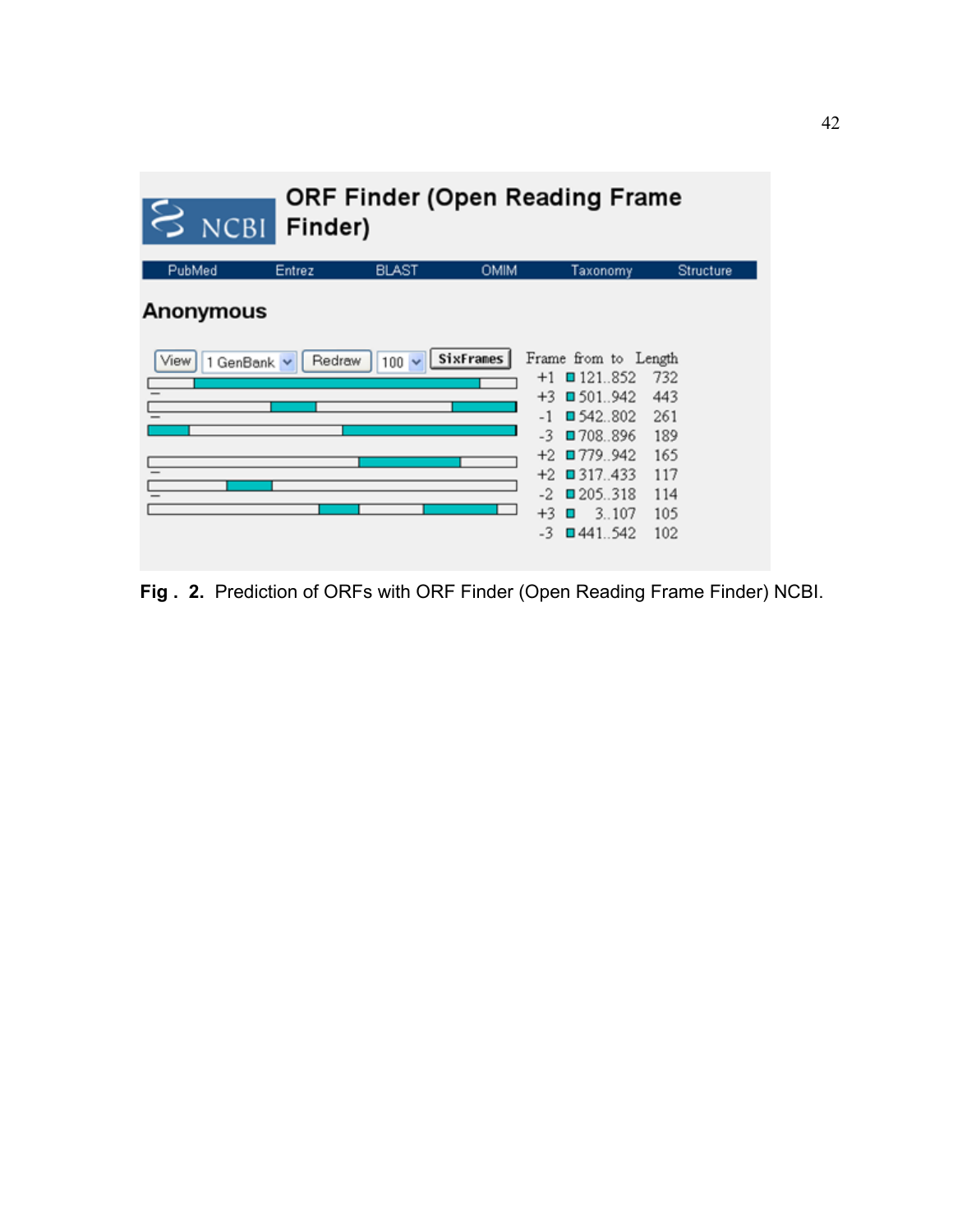

| Sequences producing significant alignments: |                                  |        | (bits) Value |
|---------------------------------------------|----------------------------------|--------|--------------|
| ai 21110022  ab AAM38483.1                  | ABC transporter ATP-binding prot | -141   | le-32        |
| qi 21111562 qb AAM39882.1                   | ABC transporter ATP-binding prot | 98.    | 2e-19        |
| ai  13272378  ab  AAK17128.1                | putative membrane transporter pr | - 71 - | 3e-ll        |

**Fig . 3.** BLASTP search (NCBI) with *Xanthomonas arboricola* pv. *pruni* ORF sequence.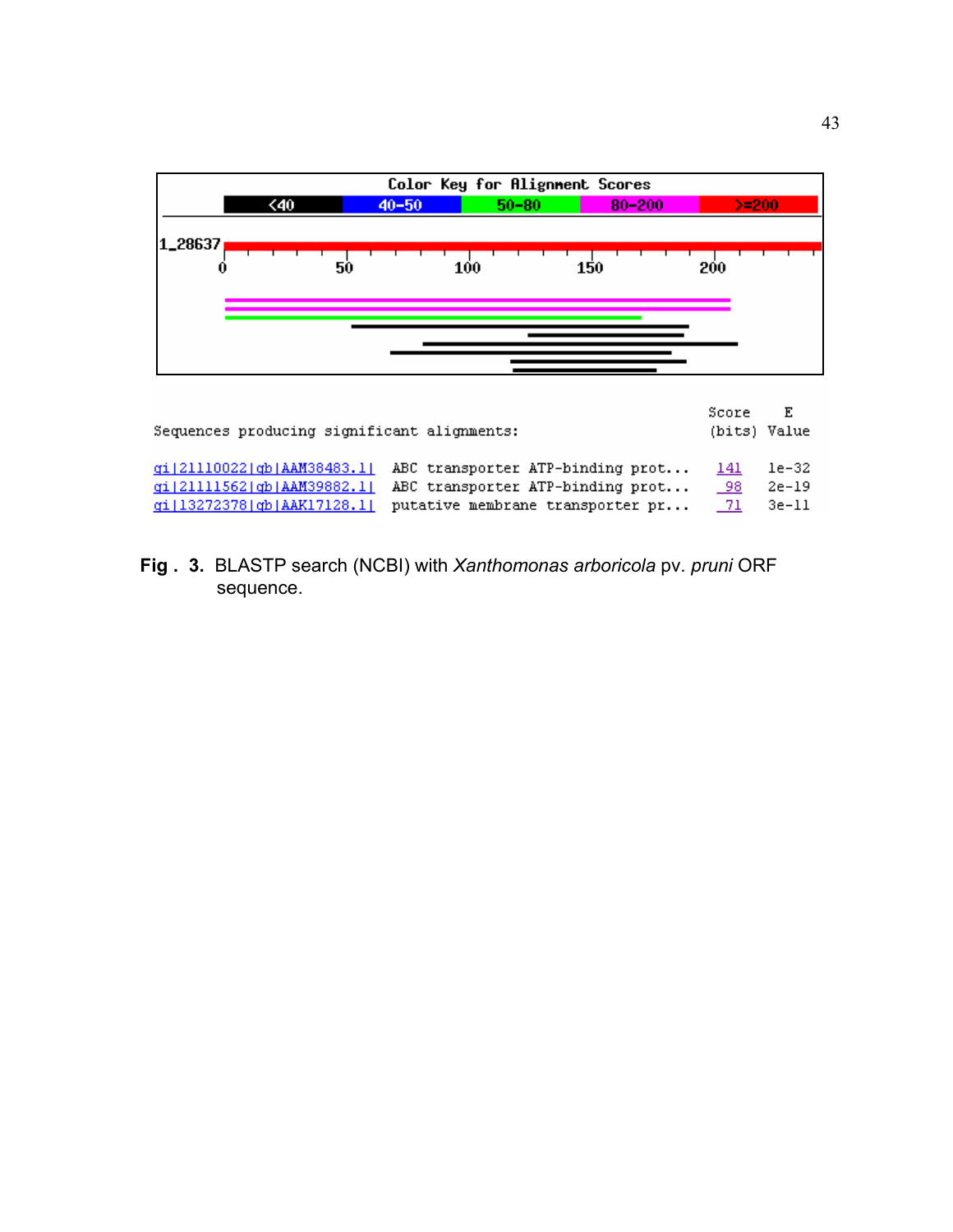

#### **Fig . 4.** Alignment of ABC transporter proteins (Clustal W).

 1= ORF sequence of *Xanthomonas arboricola* pv. *pruni*; 2= *Xanthomonas axonopodis* pv. *citri*, ABC protein (AE012014) and 3= *Xanthomonas campestris* pv. *campestris,* ABC protein *(AE012154)*.Red color shows perfect identity and blue color shows similarity.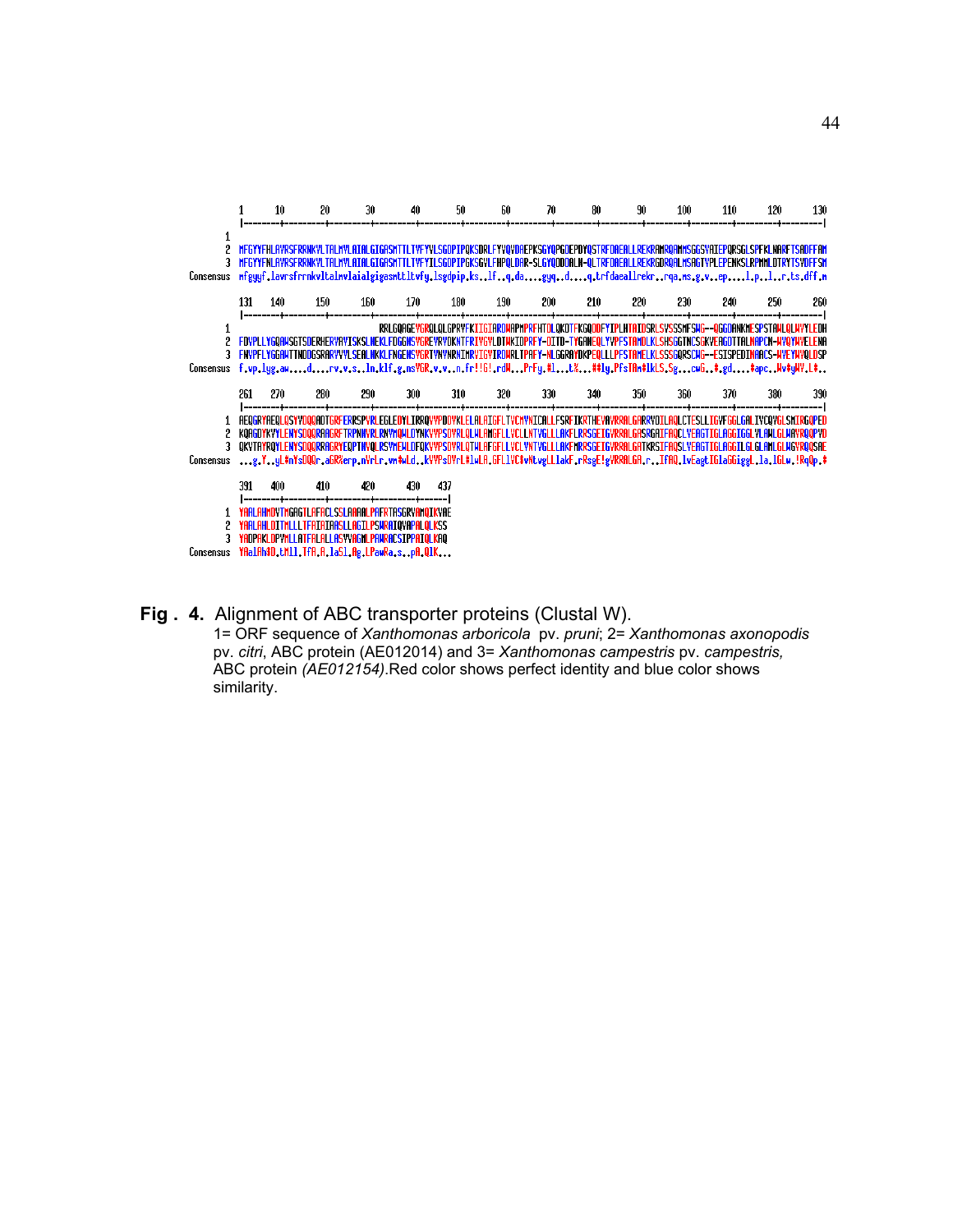

# **B**

**A** 

gnlCDD[25940, pfam02687, FtsX, Predicted permease. This is a family of predicted permeases and hypothetical transmembrane proteins. One member has been shown to transport lipids targeted to the outer membrane across the inner membrane. Two members have been shown to require ATP.

```
CD-Length = 172 residues, only 47.1<sup>*</sup> aligned
             Score = 38.8 bits (90), Expect = 5e-04Query: 118 LALAIGFLTVCMVNICALLFSRFIKRTHEVAVRRALGARKVDILAQLCTESLLIGVFGGL 177
Sbjct: 52 ILIAVLILLVAALGIGNTLLLSVAERRREIGILKALGASRRQILRIFLLEGLLLGLLGGL 111
Query: 178 GALIVCQVGLSMIRGQPEDYA 198
Sbjct: 112 LGLLLGYLLAYLLLLVALSYF 132
```
**Fig . 5. A,** Conserved domain FtsX pfam 02687 identified in the *Xanthomonas arboricola pv.pruni* putative protein sequence (BLASTP, NCBI). **B,** Alignment of FtsX pfam 02687 domain with the *Xanthomonas arboricola* pv*.pruni* putative protein sequence.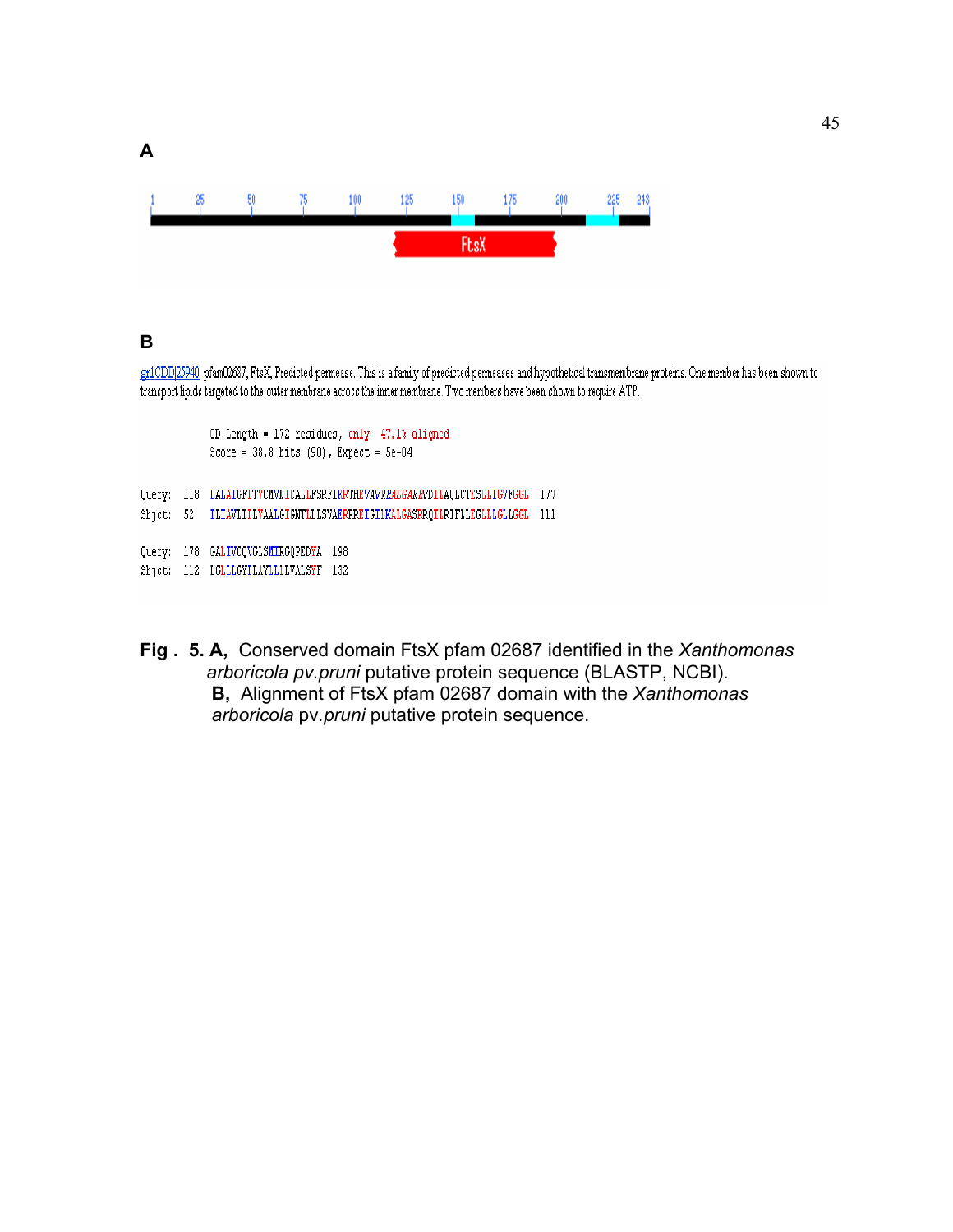**Pfam HMM search results**. **Pfam 15.0.**

|              |        | Model Seq-from Seq-to HMM-from HMM-to Score E-value |  | <b>Description</b>                  |  |
|--------------|--------|-----------------------------------------------------|--|-------------------------------------|--|
| $!!$ Fts $X$ | 84 235 |                                                     |  | 167 45.2 1.9e-10 Predicted permease |  |

# **Alignments of top-scoring domains:**

|  | FtsX: 1 of 1, from 84 to 235: score 45.2, $E = 1.9e-10$      |
|--|--------------------------------------------------------------|
|  | *->vtaivvkakdpanvdalakklekleilelfsalssiktllgliamvi           |
|  |                                                              |
|  | PRUNI 84 ADTGRFERRSPVRLEGLEDYLIRR------OVVPDDVKLELALA-IG     |
|  |                                                              |
|  | sllvaalgigntllmsvteRtrEIgiLrAlGAsrrgIlriFllEglllgl           |
|  |                                                              |
|  | 1 v+ ++i +1 ++ Rt+E++++rAlGA+r +Il+++ +E+ll+q+               |
|  | PRUNI 124 FLTVCMVNICALLFSRFIKRTHEVAVRRALGARRVDILAOLCTESLLIGV |
|  |                                                              |
|  | 1Gq11G111G11an1t1if1ay1111alsyf1st1p1s1sp.av11a111           |
|  |                                                              |
|  |                                                              |
|  | PRUNI 174 FGGLGALIVCOV-------GLSMI--RGOPEDYAALAHMDVtMGAGTLAF |
|  |                                                              |
|  | alligllagllParrAarldP<-*                                     |
|  | $a$ 1 + 1 a + + 1 Pa $r$ a +                                 |
|  | PRUNI 215 ACLSSLAAAALPAFRTASGRV 235                          |

**Fig. 6.** Alignment of the FtsX amino acid sequence with the *Xanthomonas arboricola* pv*.pruni* putative protein (Pfam:Swiss/PROT).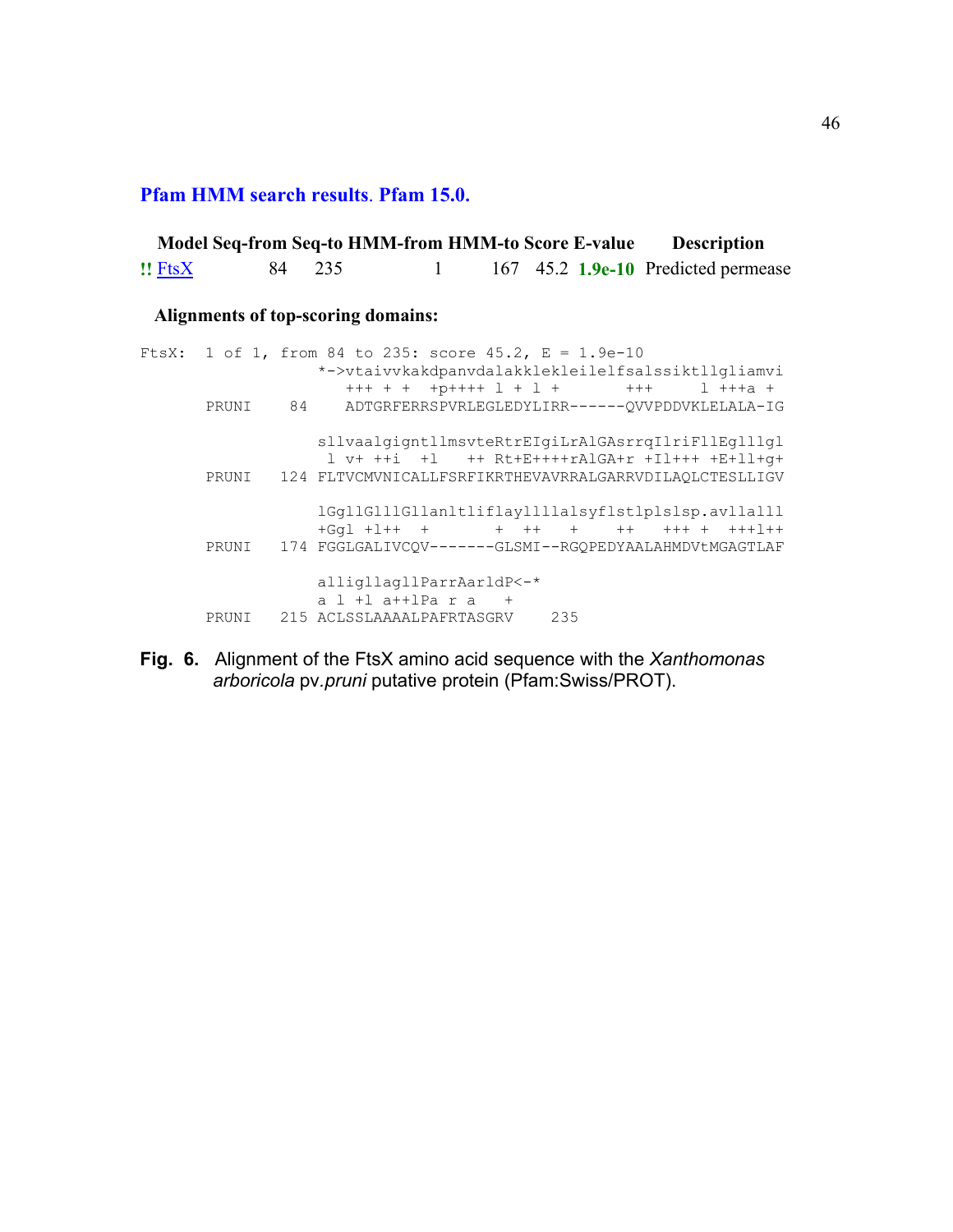

**Fig . 7 .** Conserved domain SalY identified in the *Xanthomonas axonopodis* pv*.citri* AE012014 protein (BLASTP, NCBI).



**Fig . 8 .** Phylogenetic Tree, of several ABC transporter proteins with similarity to the identified *Xanthomonas arboricola pv. pruni* ORF (PHYLIP). Lysobacter*: Lysobacter lactamgenus* (AF315510); pruni: *X. arboricola* pv. *pruni* (putative protein); citri: *X. axonopodis* pv. *citri* (AE012014); Xanthomonas: *X. campestris* pv. *campestris* (AE012154); Desulfitobacterium: *Desulfitobacterium hafniense* (gi23120215); Methanosarcina: *Methanosarcina acetivorans* (AE010705); Nostoc: *Nostoc punctiforme* (gi 23128707); Bacteroides: *Bacteroides thetaiotaomicron* (29346625); Sulfolobus: *Sulfolobus solfataricus* (AE006695)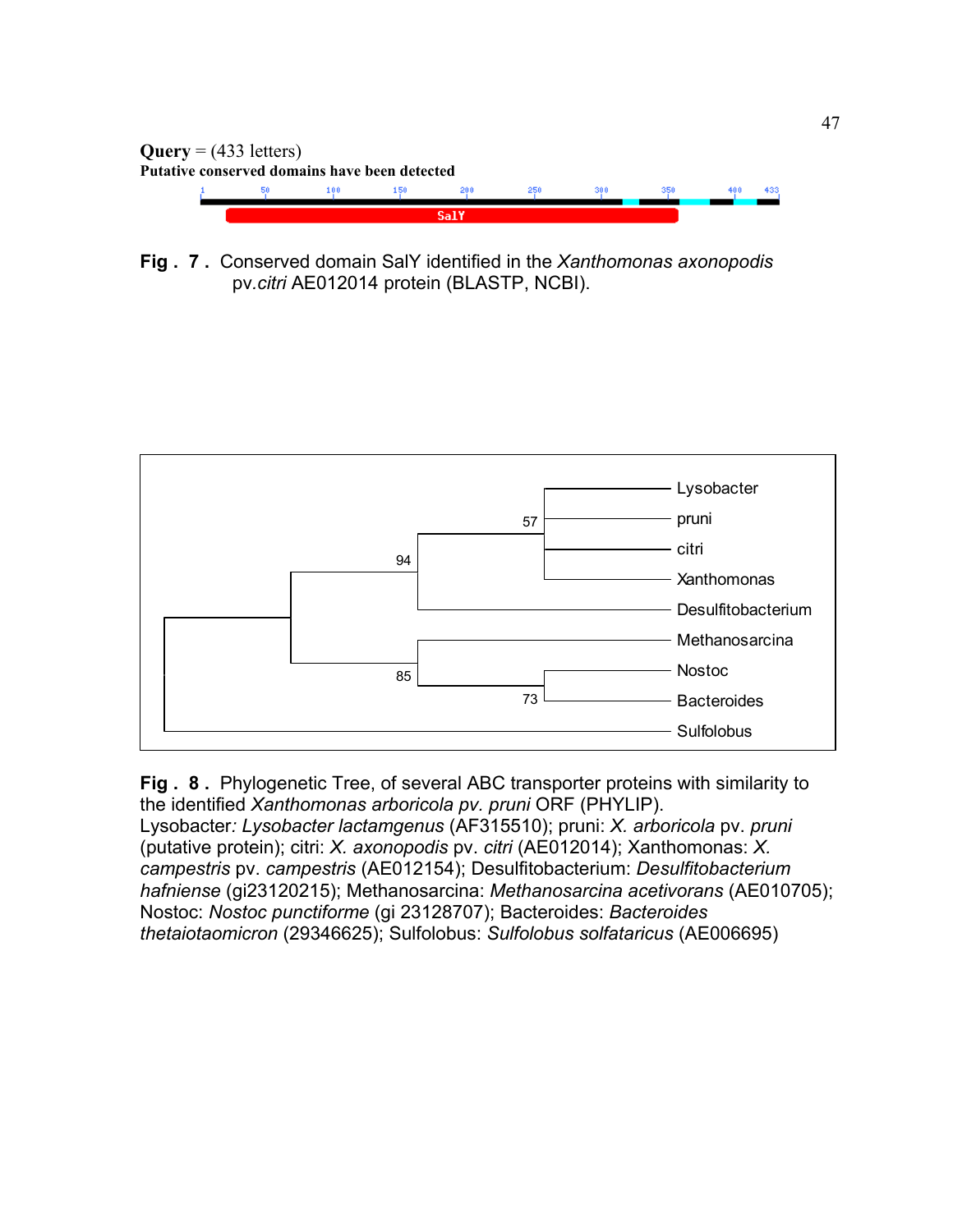# **SignalP 3.0 Server**

# **SignalP-NN result**

| # Measure | Position | Value        | Cutoff | signal peptide? |
|-----------|----------|--------------|--------|-----------------|
| max. C    | 26       | 0.046        | 0.52   | <b>NO</b>       |
| max. Y    | 42       | 0.068        | 0.33   | NΟ              |
| max. S    |          | 0.457        | በ 92   | NΟ              |
| mean S    | $1 - 41$ | 0.129        | በ 49   | NΟ              |
| mean D    | $1 - 41$ | <u>በ በ99</u> | በ 44   | חמ              |

# **SignalP-HMM result:**

 Prediction: Non-secretory protein Signal peptide probability: 0.000 Max cleavage site probability: 0.000 between pos. 41 and 42.



**Fig . 9 .** Predictions of signal sequences (SignalP Server 3.0) in the *Xanthomonas arboricola* pv. *pruni* ORF.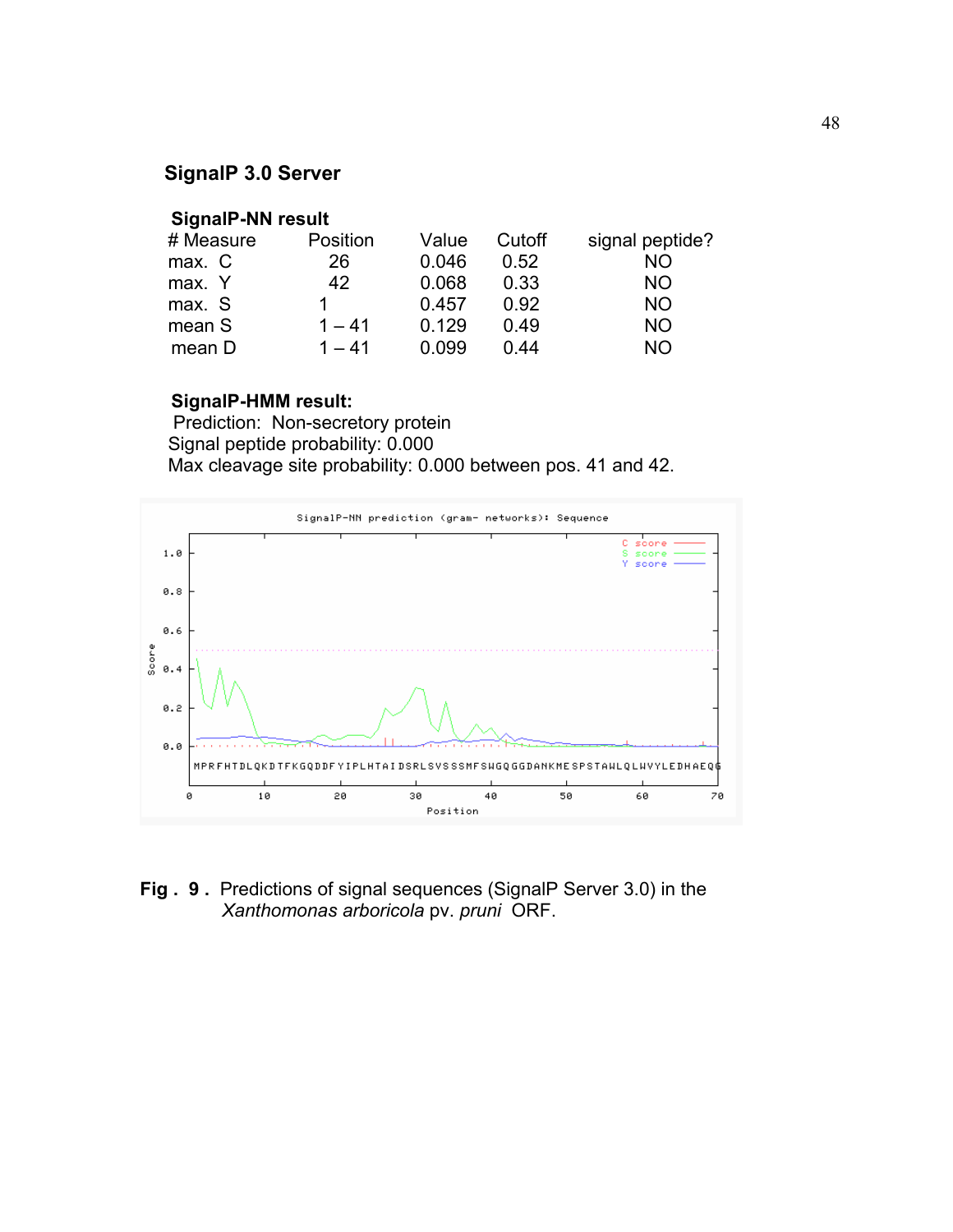

**Fig . 10 .** Prediction of the *Xanthomonas arboricola* pv*.pruni* putative protein localization (PSORT-B v.2.0).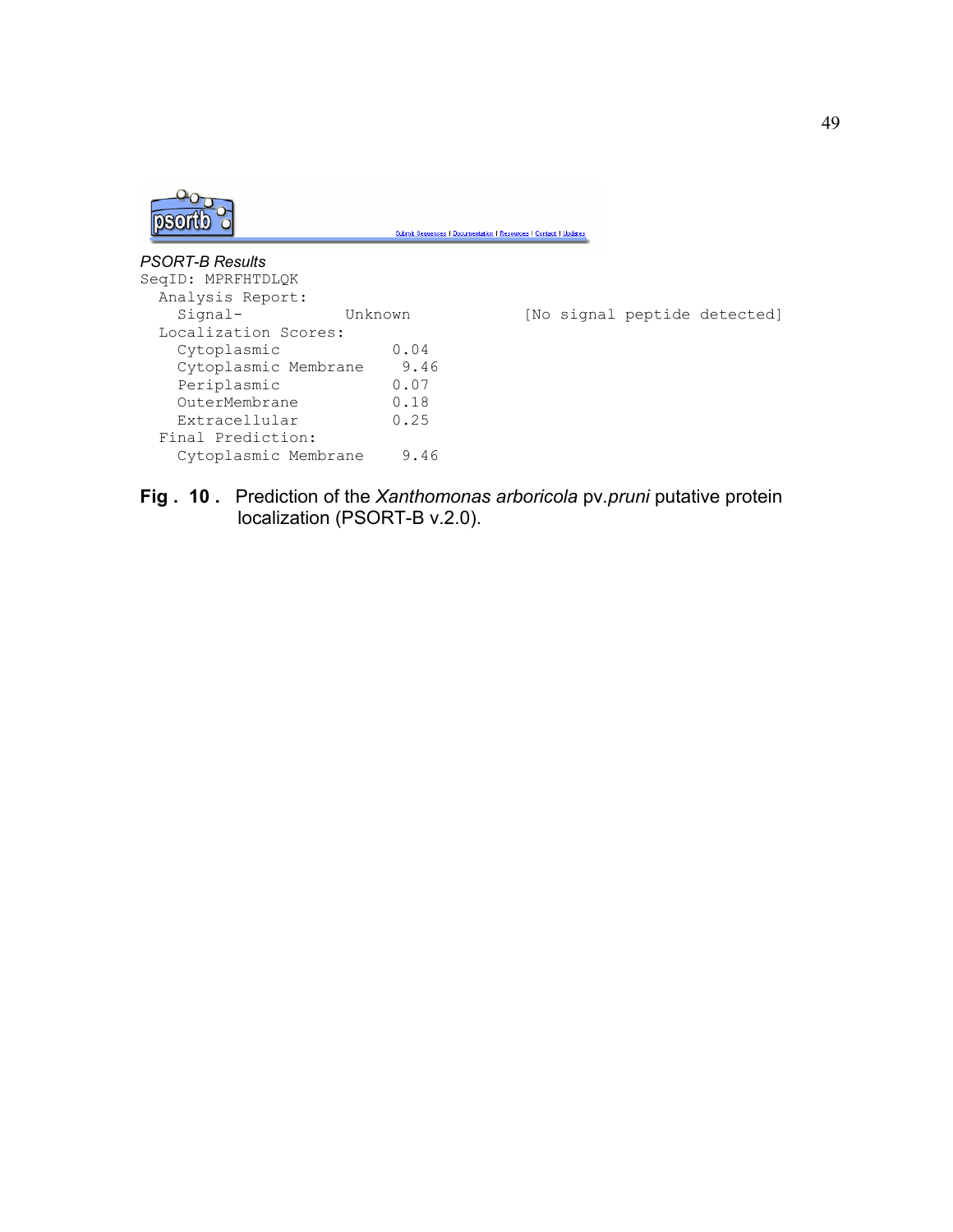# **SignalP 3.0 Server**

# **SignalP-NN result:**

| >Sequence                                                  |  |       |      | # Measure Position Value Cutoff signal peptide? |  |
|------------------------------------------------------------|--|-------|------|-------------------------------------------------|--|
| max. C 27                                                  |  | 0.045 | 0.52 | <b>NO</b>                                       |  |
| max. Y 29                                                  |  | 0.130 | 0.33 | <b>NO</b>                                       |  |
| max. S 26                                                  |  | 0.988 | 0.92 | <b>YES</b>                                      |  |
| mean $S$ 1-28                                              |  | 0.725 | 0.49 | <b>YES</b>                                      |  |
| mean $D$ 1-28                                              |  | 0.428 | 0.44 | NO.                                             |  |
| # Most likely cleavage site between pos. 28 and 29: AIA-LG |  |       |      |                                                 |  |

# **SignalP-HMM result:**

>Sequence Prediction: Signal peptide Signal peptide probability: 0.993 Max cleavage site probability: 0.686 between pos. 45 and 46



**Fig . 11.** Predictions of signal sequences (SignalP Server 3.0) in the *Xanthomonas axonopodis* pv*. citri* AE012014 protein*.*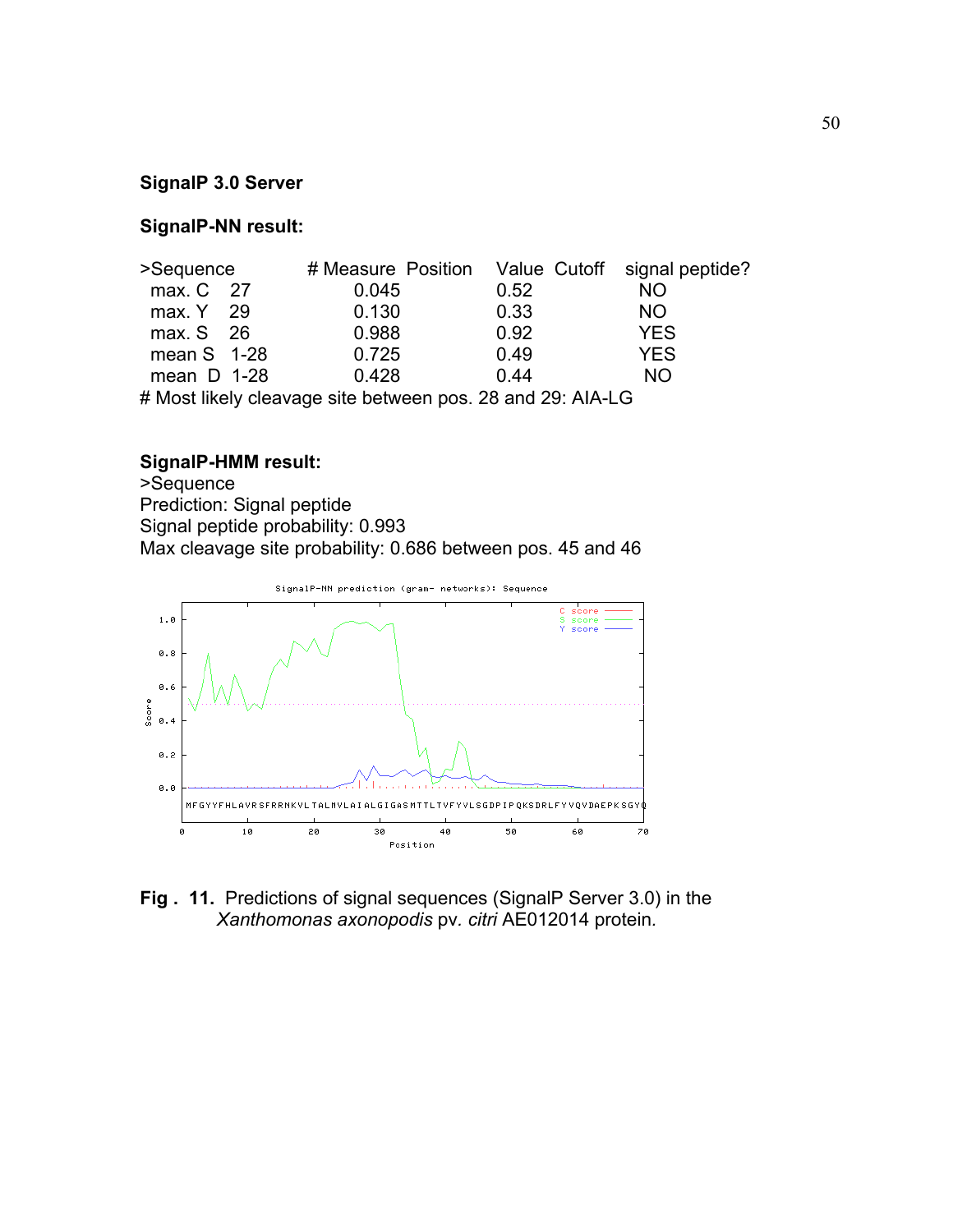# **TMHMM result**

# Sequence Length: 243



**Fig . 12 .** Prediction of transmembrane helices (TMHMM Server v.2.0) in the *Xanthomonas arboricola* pv.*pruni* ORF.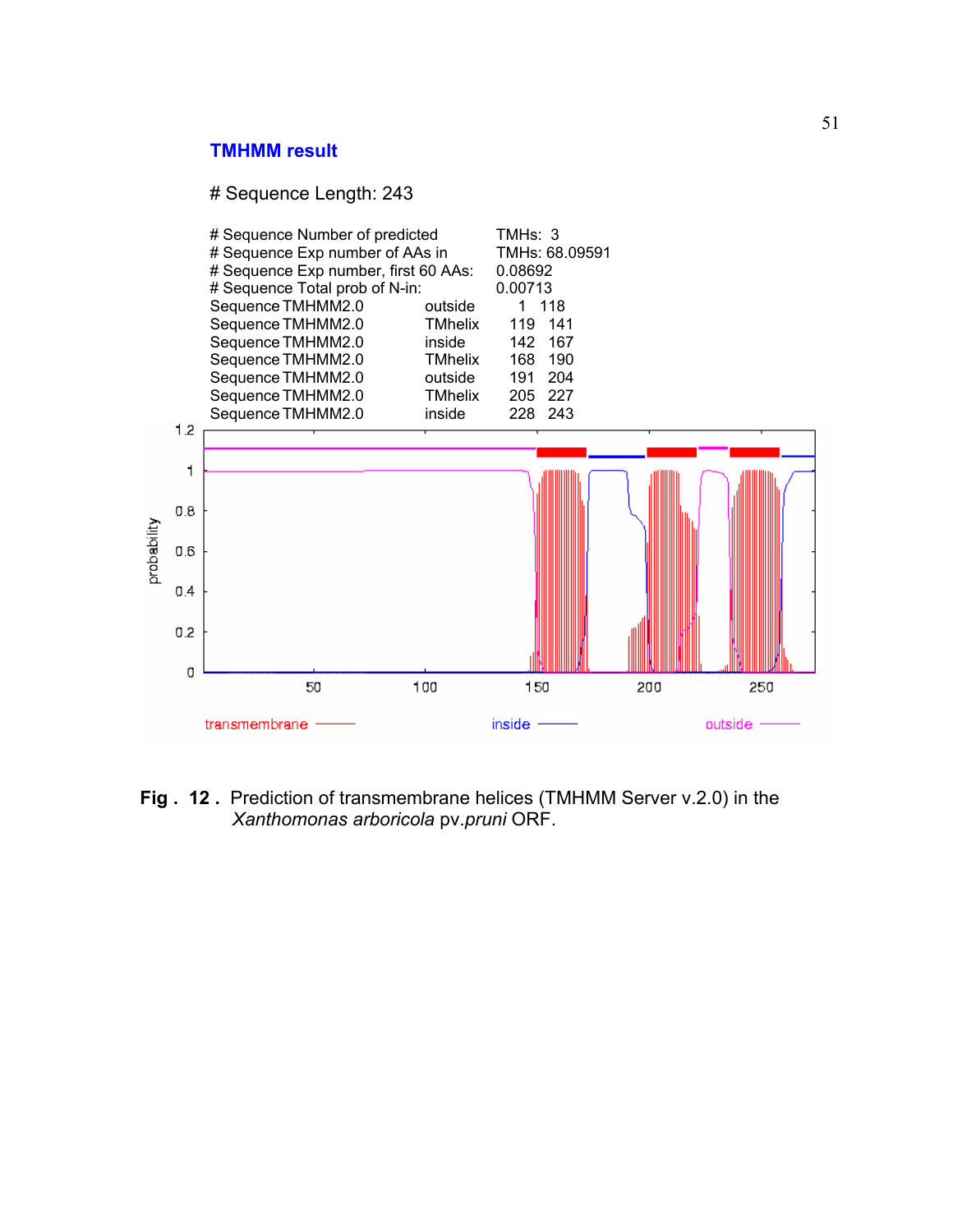# **SOSUI Result**

Total length : 243 A. A. Average of hydrophobicity : 0.098354

### *This amino acid sequence is of a MEMBRANE PROTEIN which have 3 transmembrane helices.*

| $\vert\vert$ No. $\vert\vert$ N terminal $\vert\vert$ | transmembrane region           | $ C \text{ terminal} $ | type             | $\ $ length |
|-------------------------------------------------------|--------------------------------|------------------------|------------------|-------------|
| 117                                                   | <b>ELALAIGFLTVCMVNICALLFSR</b> | 139                    | <b>PRIMARY</b>   | 23          |
| 158                                                   | VDILAQLCTESLLIGVFGGLGAL        | 180                    | <b>SECONDARY</b> | 23          |
| 208                                                   | GAGTLAFACLSSLAAAALPAFRT        | 230                    | <b>SECONDARY</b> |             |



**Fig. 13**. Prediction of secondary structures in the *Xanthomonas arboricola* pv*. pruni* putative protein with SOSUI program.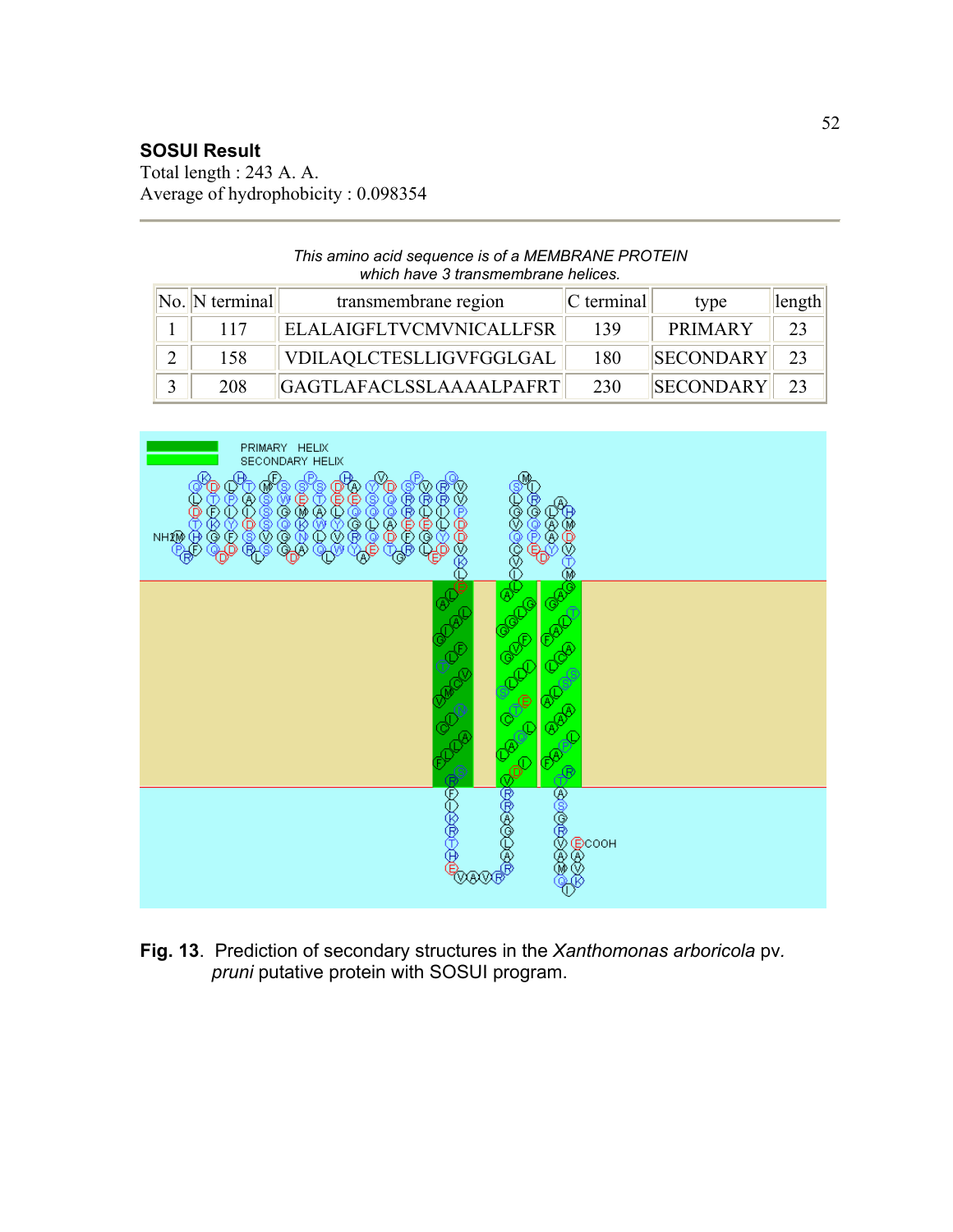### **DISCUSSION**

 Recently, bioinformatic programs have provided the tools to explore protein structures and to predict putative functions (Altschul *et al*., 1997; Ren *et al*., 2004). They provide the features to examine in detail specific domains and motifs and to make comparisons with other proteins. Predictive methods also allow an understanding of the possible structure and function of proteins whose existence is only hypothesized based on genomic sequence data (Bairoch and Apweiler, 1999).

 The aim of this work was to analyze a DNA sequence identified in *X. arboricola* pv*. pruni* through the use of bioinformatic programs to glean information about its possible function. In this study we *in silico* identified and characterized an ORF found in a 943-bp DNA fragment of the genome of this bacterium. The characterization of this ORF was an initial step towards understanding its biological function. Results of the *in silico* analysis suggested the presence of an ORF in the *X. arboricola* pv. *pruni* DNA fragment with the potential to encode a protein with similarity to members of the ABC transporter family and possibly involved in cell division.

 So far, several bacterial transport systems have been found to contain integral membrane proteins with similar sequences (Reizer *et al*, 1992). The ABC transporter system is one of the active transport systems in the cells, capable of using the hydrolysis of ATP to energize diverse functions. ABC transporter proteins of bacterial origin appear to perform functions affecting processes as diverse as the export and import of a wide variety of solutes, cell division and regulation of translation of peptides. Initially, members of this family were solely considered ATPases with a distinct role in the export or import of solutes (Holland *et al*. 2003). Since 1989, several new members of this family have been discovered, increasing the knowledge of the diversity of the functions they perform. There are now well documented examples of ABC transporters involved in a varied range of functions such as osmoprotection, cell division, control of cell volume in response to osmotic shock, (Fe/S) cluster assembly, among some (Booth, I., 1992; Garland *et al*., 1999;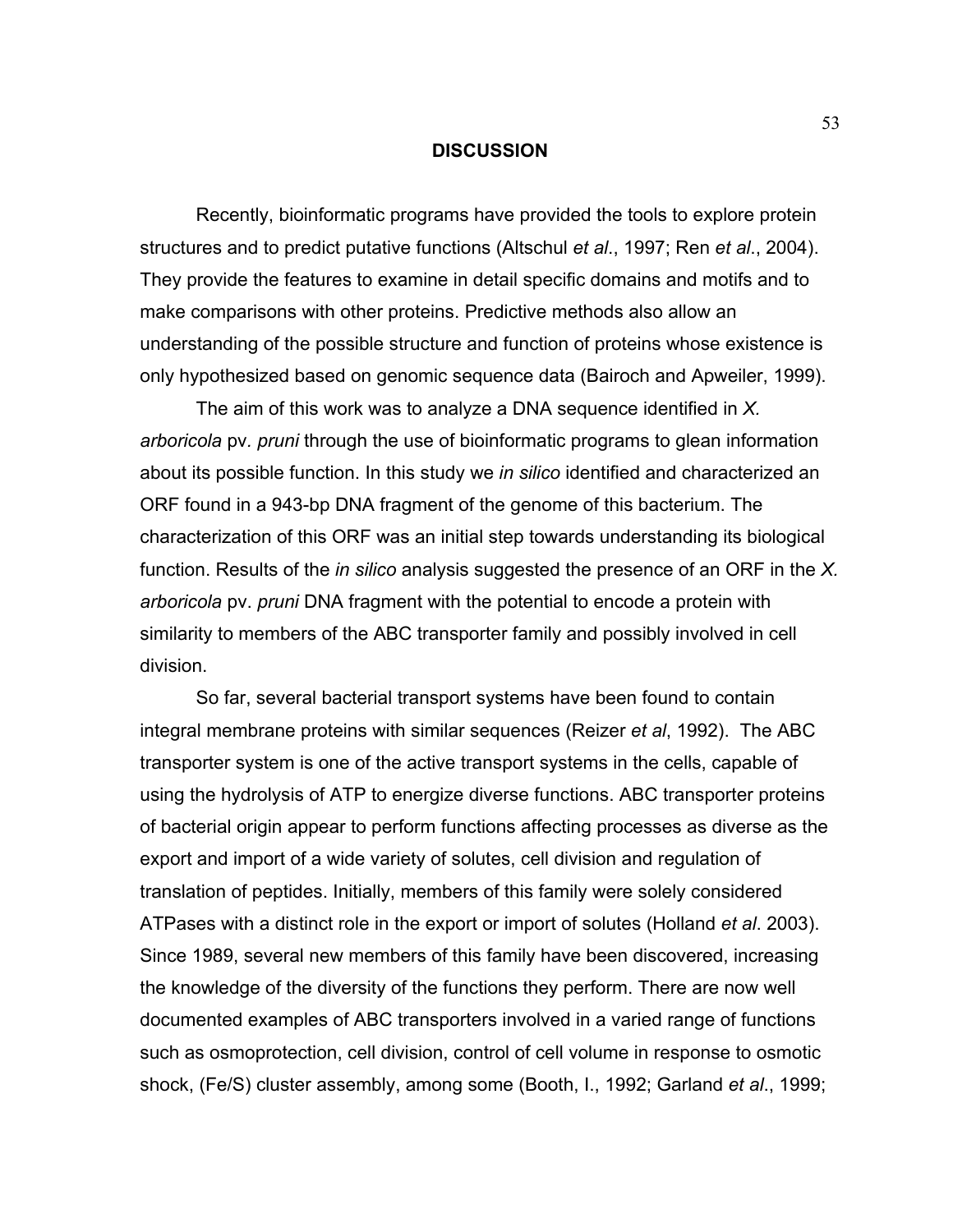Schmidt *et al*., 2004). However, there are still examples of numerous ABC proteins where their functions remain unknown (Holland *et al.,* 2003).

 The comparisons with amino acid sequences available at the time of the search (August, 2004), indicated that the putative *X. arboricola* pv*. pruni* protein shares similarity (39% and 32% amino acid identity) with two ABC transporter ATP binding proteins from the closely related plant pathogens *X. axonopodis* pv. *citri* and *X. campestris* pv. *campestris,* respectively. These two ABC transporters were described as membrane components with an ATP-binding function. They are putative proteins predicted to be components of the ABC-type antimicrobial peptide transport system (NCBI, CDART). The functional prediction of these putative proteins remains to be confirmed since it has been inferred from informatics and was not subjected to functional experimentation.

 The role of bioinformatics and computational biology in proteomics research is frequently challenged with the presence of functional diversity in closely related proteins (Wu *et al*., 2004). Conversely, often the reaction chemistry that determines the functional role of a sequence remains conserved even when sequences diverge almost beyond recognition. This fact emphasis the need for an integrated approach for the functional assignment of predicted ORFs considering simultaneously the whole protein sequence and the domain information (Wu *et al.,* 2004).

 In our studies, the *X. arboricola* pv. *pruni* putative protein based on sequence alignment analysis was found to share the highest similarity with the *X. axonopodis* pv*. citri* AE012014 protein of the ABC transporter family, even though, further characterization and comparisons between both proteins showed potential divergence in their functions.

 A fundamental distinction between secretory and non-secretory proteins is the presence of a cleavable N-terminal sorting signal in secretory peptides predicted by the SignalP program. Signal peptides are peptide sequences that direct the proteins from the cytosol to different destinations. They typically serve as signals for entering the secretory pathway. Because of the high probability of protein AE012014 of presenting a signal peptide (Fig. 11), it is likely to be considered a secretory protein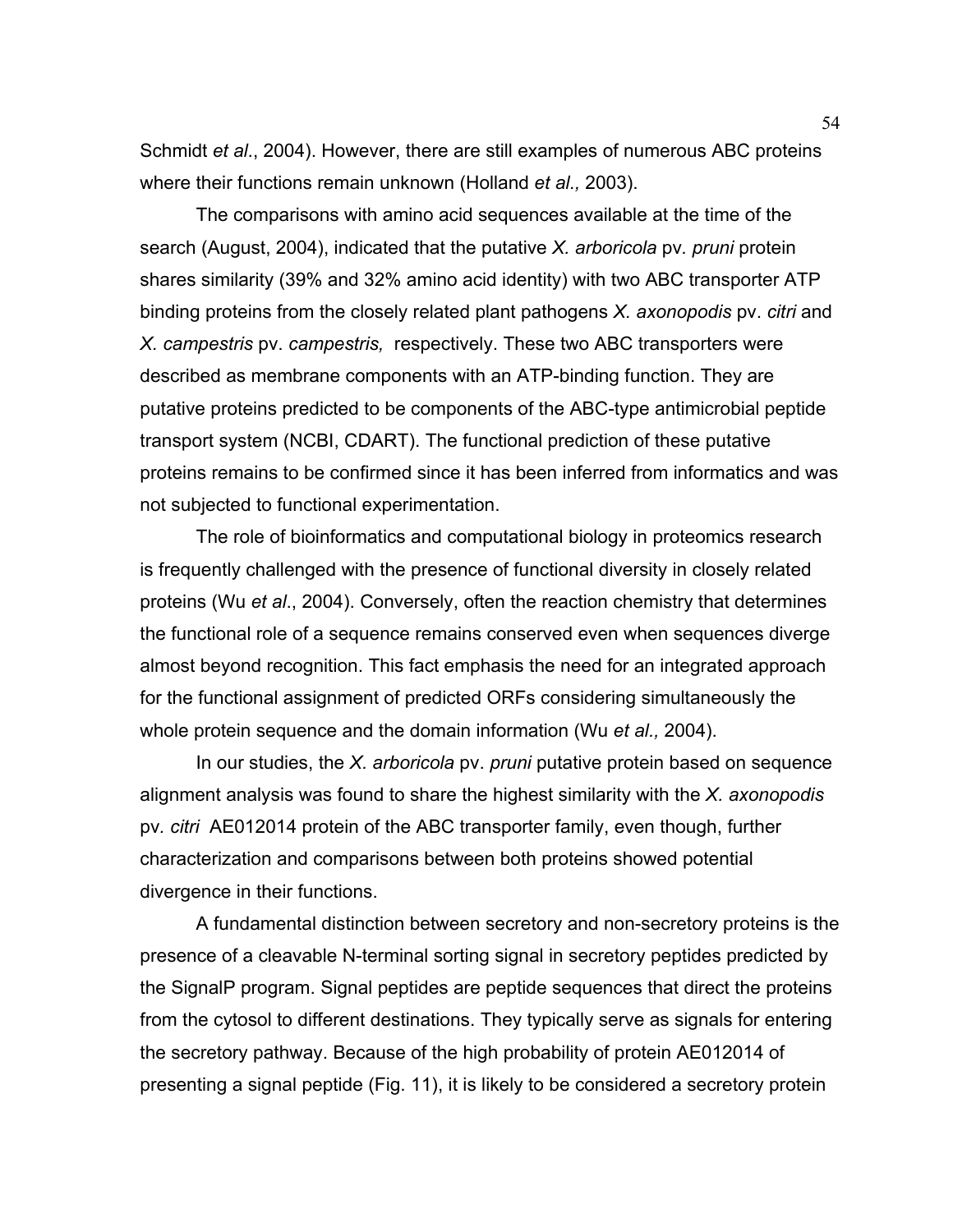or in plasmalemma. In the case of the *X. arboricola* pv. *pruni* putative protein this probability is predicted as zero (Fig. 9), suggesting a functional difference between both.

 The BLASTP and Pfam programs predicted the presence of the putative conserved domain FtsX, pfam 02687 in the *X. arboricola* pv. *pruni* protein sequence. FtsX is an ABC transporter, transmembrane protein only found in eubacteria and belonging to the class 3 system (ABC proteins which apparently are not involved in import) and to the CDI familiy involved in cell division (Holland *et al*., 2003; Schmidt *et al*, 2004). This class of ABC proteins appears to be involved in cellular processes like DNA repair or cell division, rather than in transport. The FtsX protein, homodimerizes with another protein (FtsE) in order to form an essential operon (FtsE/FtsX) directly involved according to numerous studies in the processes of cell division and in the assembly and stability of a septum at the middle of the cell (Schmidt *et al*., 2004). In contrast, protein AE012014 presented a conserved domain SalY involved in the transport of antimicrobial peptides (Fig. 7) essential in competitive fitness against other bacteria.

 By protein sequence comparison using scores derived from the BLAST algorithm, we constructed a phylogenetic tree with amino acid sequences from organisms that exhibit the highest similarity scores with the *X. arboricola pv. pruni* putative protein. Recent comparative analysis of ABC transporters in microbial genomes (Tommi and Kanehisa, 1998) suggest that ancestral ABC transporter operons may have arisen early in evolution before the speciation of bacteria and archae. This is not perceived in our analysis, where the putative *X. arboricola* pv*. pruni* protein is clustered in the same clade with other related gram-negative plant pathogenic bacterium (*X. axonopodis* pv. *citri* and *X. campestris* pv. *campestris*) and one gram-negative soil bacteria (*Lysobacter lactamgenus*) (Fig. 8). Correspondingly, members of archae (*Sulfolobus solfataricus*, and *Methanosarcina acetivorans*) and cyanobacteria (blue green algae) (*Nostoc punctiforme*) all share a different clade.

 Additional information was inferred through the alignment of the *X. arboricola*  pv*. pruni* putative protein with conserved consensus domains of the ABC protein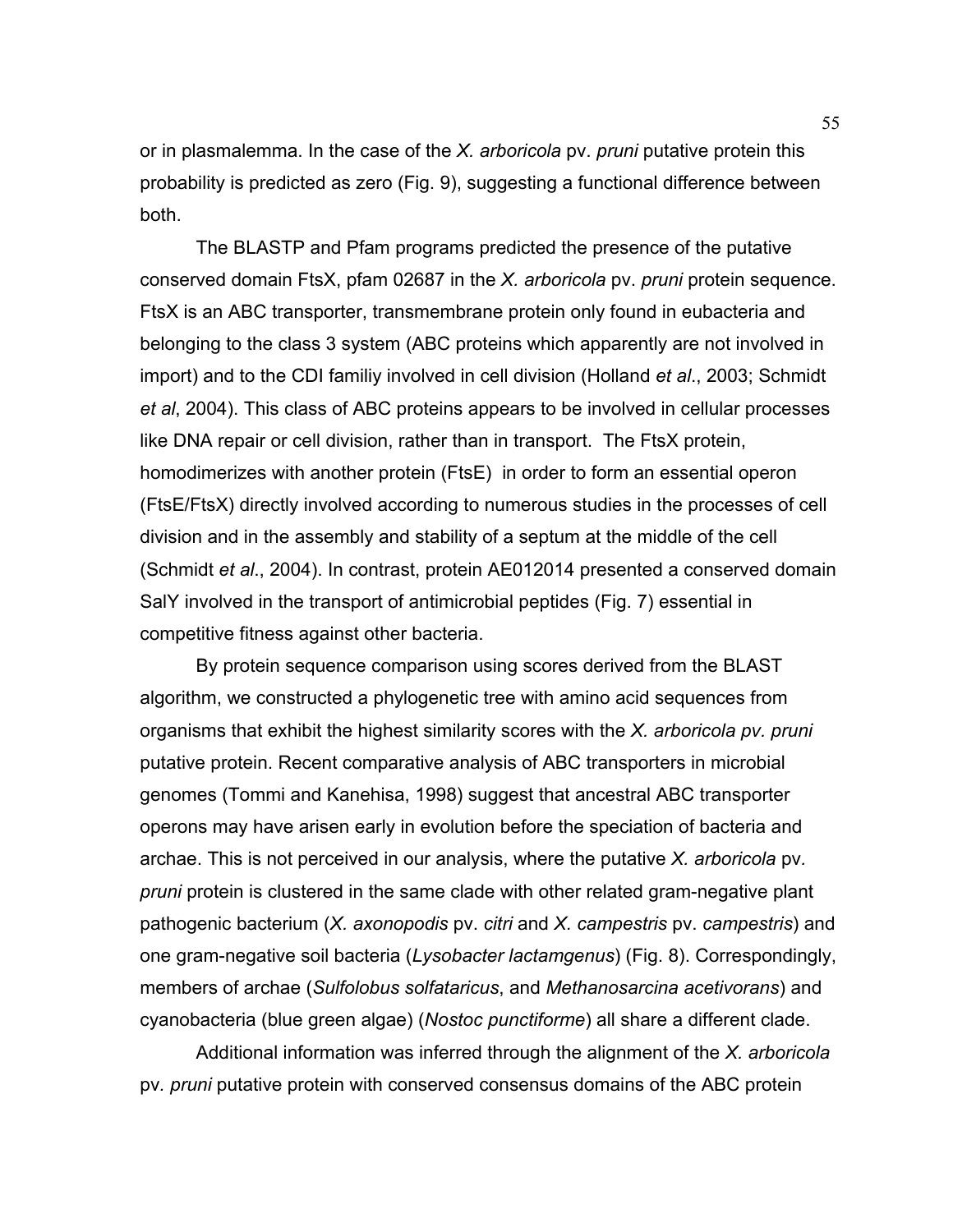family. Even though the conserved motifs Walker A, Walker B and signature motif, which characterize this family were identified in this putative protein, they did not present significant values. Our results are in agreement with functional predictions made by Tommi and Kanehisa, 1998, which show that although most of the membrane proteins in the class 3 possess conserved regions, their similarity is somewhat weak. According to these authors, the class 3 cellular division (CDI) family contains the largest number of ATP-binding proteins having unknown functions.

 Studies conducted by Conti and others, 1998 (Conti *et al*., 1998) demonstrated that some proteins have intrinsic signals that govern their transport and localization in the cell. One of the crucial properties of a protein is its subcellular location and prediction of protein sorting is an important question in bioinformatics. Analysis of the *X. arboricola* pv*. pruni* putative protein localization with the PSORT B program revealed with high confidence that this putative protein is located at the cytoplasmic membrane (Fig. 10).

 A remarkable similarity on the content of leucine, alanine and valine as the three most abundant amino acids was found between the putative *X. arboricola* pv*. pruni* protein and FtsX in *E. coli*. The content of these three amino acids represent 30.8% and 31% of the total protein, respectively (Blattner *et al*, 1997).

 Prediction of transmembrane helices with TMHMM and SOSUI programs clearly show the location of three transmembrane helices mapping in the C-terminal hydrophobic domain (Fig. 13). Interestingly, protein FtsX in *E. coli* and in *M. tuberculosis*, however containing four transmembrane helices, three of them are located in the C-terminal hydrophobic domain. These proteins were also found in the same cellular location as the *X. arboricola* pv*. pruni* putative protein (Tekaia *et al*., 1999 and Tyagi *et al.*,1996)

 Secondary structure predictions for most ABC transporters typically estimate six transmembrane α-helices per monomer (Holland *et al*., 2003). However, several exceptions have been found in the literature that provide evidence that exceptions to this rule in ABC transporters might be more common than previously thought.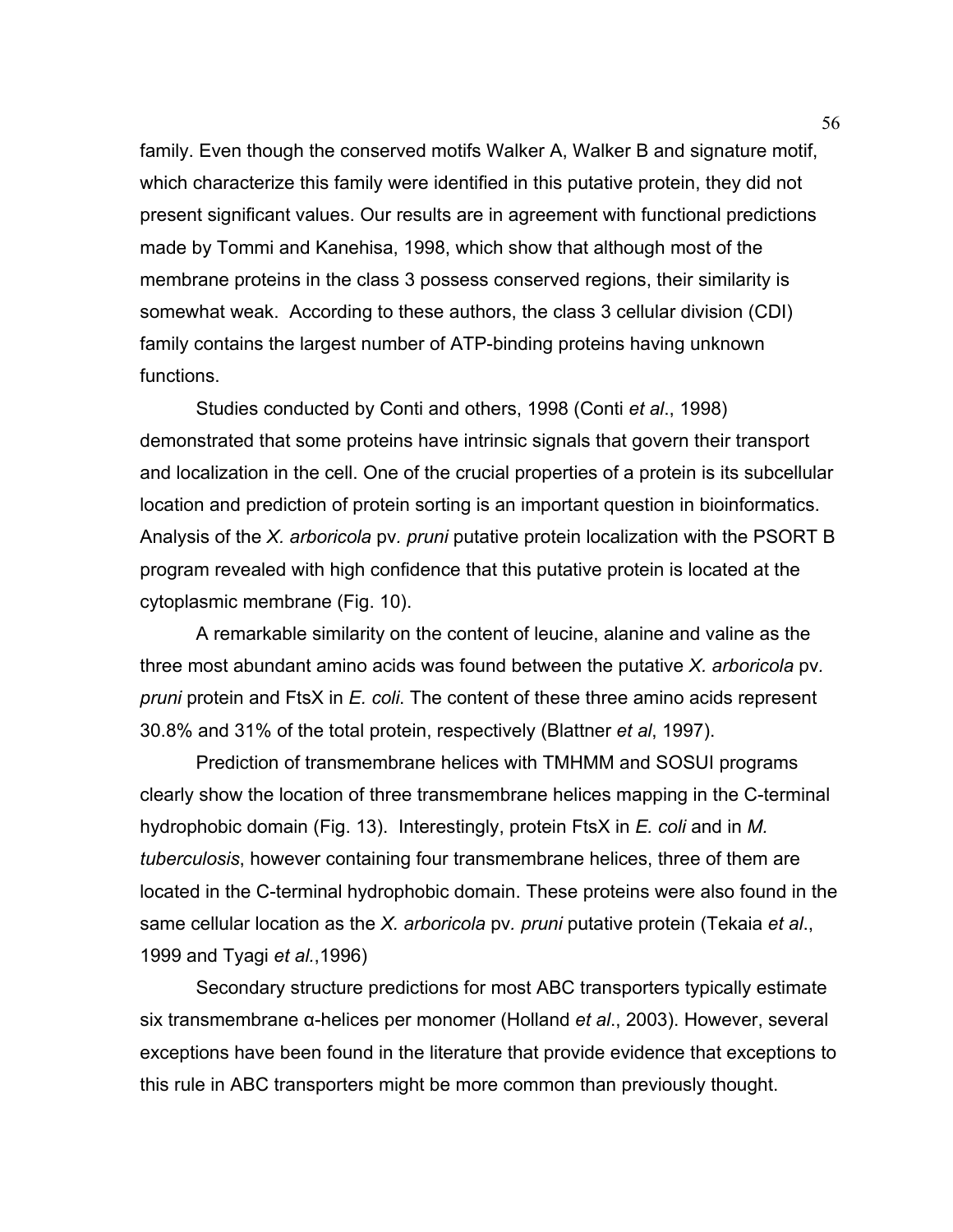Recent studies show that ABC proteins that belong to the cell division family have usually four transmembrane segments rather than six (Tomii and Kanehisa, 1998). Molecular analysis on the xylose ABC transporter protein XylH in *Thermoanaerobacter ethanolicus* show the presence of 11 and 12 transmembrane segments, although XylH protein in *E. coli* presents 10 and 11 (Erbeznik *et al*. 2004). Differences in the number of transmembrane segments are also present between transporters with broad and narrow solute-specificity. General amino acid permeases usually have eight or nine transmembrane segments, whereas integral membrane proteins with narrow-solute specificity are typically predicted to have five. (Walshaw *et al*.,1997). One potential explanation of the divergence between the prevalent numbers of transmembrane segments found in the vast majority of ABC proteins and our results is the possibility that the *X. arboricola* pv. *pruni* putative protein sequence does not comprise in fact the entire protein, and the stop codon predicted could be the result of an error in the sequenced fragment. The fact that this is a new family and there is not yet much understanding about its organization and structure, leaves an open question about this point. Even though it is possible to have a prediction of the structure and function of this protein from its sequence analysis, the adaptable nature of ABC transporters ensures that exceptions will certainly challenge our expectations.

 The data gathered here from a number of prediction programs agree on several points. All provide persuasive evidence to postulate that the predicted *X. arboricola* pv. *pruni* putative protein is an integral membrane protein with similarity to the ABC (ATP-Binding cassette) system and with a domain related to the cell division family. It remains to be determined whether this protein is indeed functional under normal growth conditions and whether it does in fact participate in cellular division processes.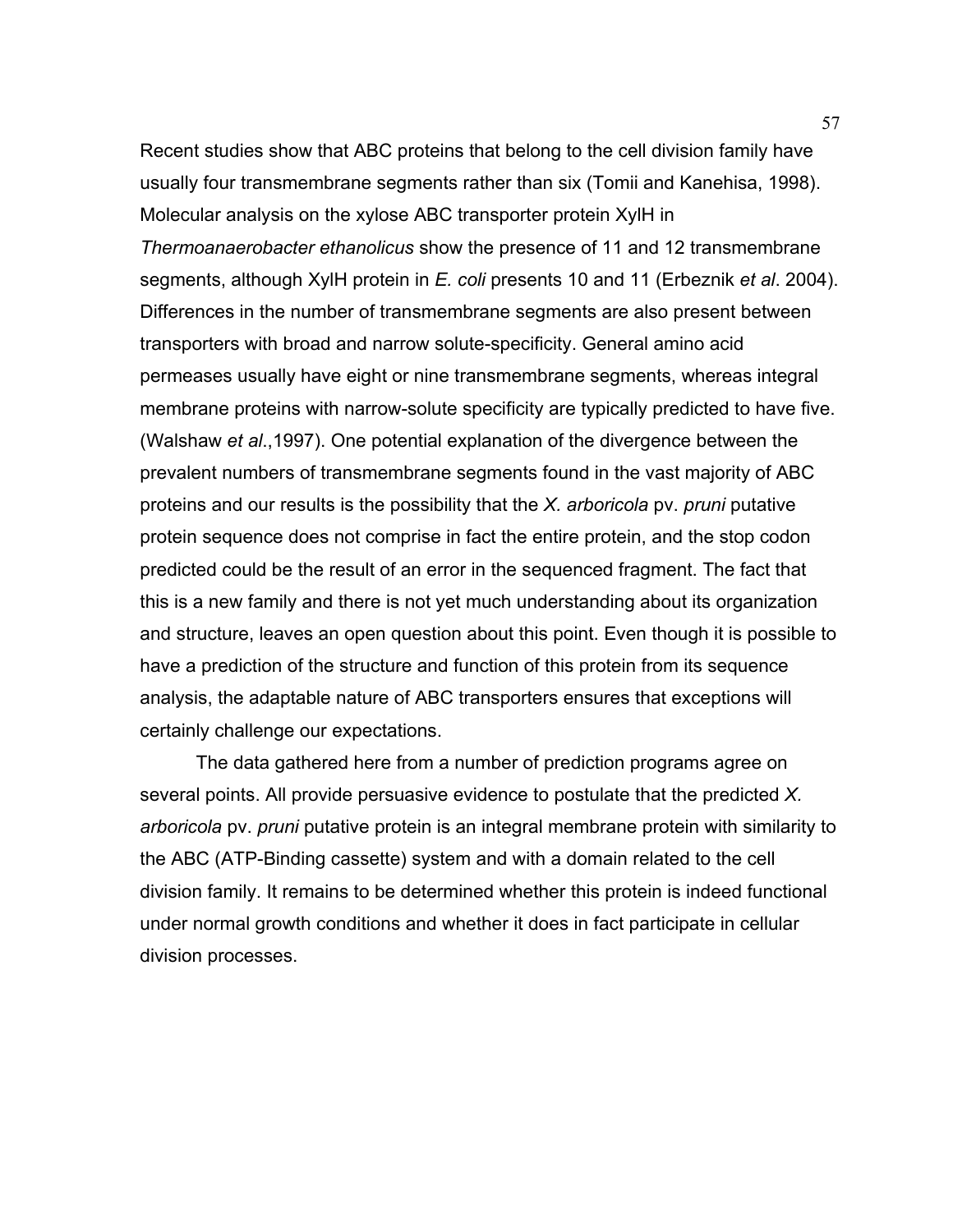# **LITERATURE CITED**

Abele, R., and Tampe, R. 1999. Function of the transport complex ATP in cellular immune recognition. Biochim. Biophys. Acta 1461: 405-419.

Allignet, J., Loncle, V., and El Solh, N. 1992. Sequence of a staphylococcal plasmid gene, *vga*, encoding a putative ATP-binding protein involved in resistance to virginiamycin A-like antibiotics. Gene 117: 45-51.

Allikmets, R., Shroyer, N. F., Singh, N., Seddon, J. M., Lewis, R. A., Bernstein, P. S., *et al*. 1997. Mutation of the Stargardt disease gene (ABCR) in age-related macular degeneration. Science 277: 1805-1807.

Altschul, S. F., Madden, T. L., Schäffer, A. A., Zheng Zhang, J. Z., Miller, W., and Lipman, D. J. 1997. Gapped BLAST and PSI-BLAST: a new generation of protein database search programs. Nucleic Acid Res. 25: 3389-3402.

Bairoch, A., and Apweiler, R. 1999. The SWISS-PROT protein sequence data bank and its supplement TrEMBL. Nucleic Acid Res. 27: 49-54.

Bauer, B. E., Wolfger, H., and Kuchler, K. 1999. Inventory and function of yeast ABC proteins: about sex, stress, pleiotropic drug and heavy metal resistance. Biochim. Biophys. Acta 1461: 217-236.

Bendtsen, J.D., Nielsen, H., von Heijne, G., and Brunak, S*.* 2004. Improved prediction of signal peptides: SignalP 3.0. J. Mol. Biol. 340: 783-795.

Blattner, F. R., Plunkett, G. I., Bloch, C. A. Perna, N. T., Burland, V., Riley, M. *et al.* 1997. The complete genome sequence of *Escherichia coli* K12. Science 28: 1453- 1462.

Booth, I.R. 1992. Regulation of gene expression during osmoregulation: the role of potassium glutamate as a secondary signal of osmotic stress. Pages: 205-224 *in*: Alkali Cation Transport Systems in Prokayotes (ed.Bakker). CRC Press.

Burse, A., Weingart, H., and Ullrich, M. 2004 a. NorM, an *Erwinia amylovora* multidrug efflux pump involved in in vitro competition with other epiphytic bacteria. Appl. Environ. Microbiol. 70: 693–703

Burse, A., Weingart, H., and Ullrich, M.S. 2004 b. The phytoalexin-inducible multidrug efflux pump AcrAB contributes to virulence in the fire blight pathogen, *Erwinia amylovora*. Mol. Plant-Microbe Interact. 17: 43-54.

Chakraburtty, K. 1999. Functional interaction of yeast elongation factor 3 with yeast ribosomes. Int. J. Biochem. Cell Biol. 31: 163-173.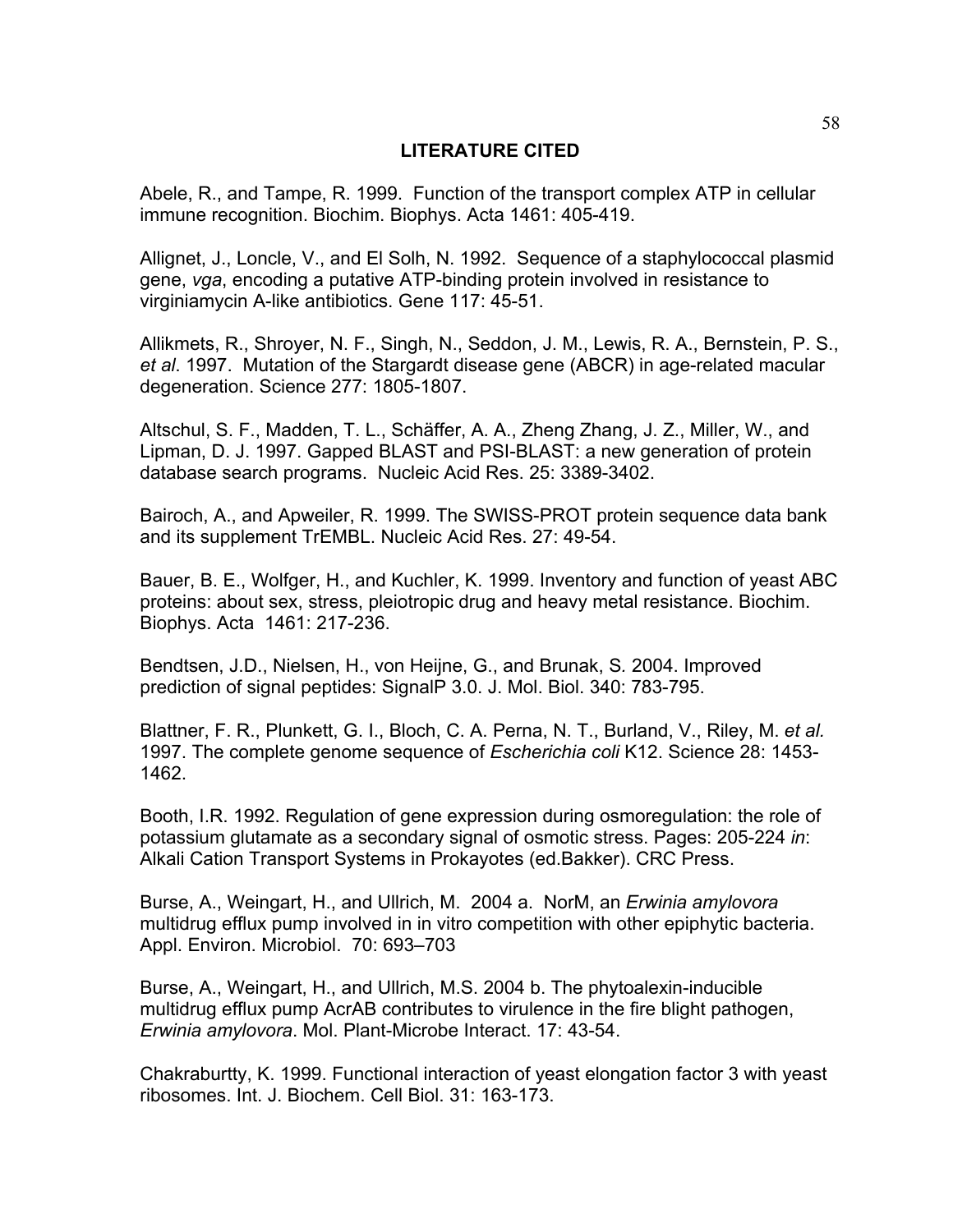Combet, C., Blanchet, C., Geourjon, C., and Deleage, G. 2000. NPS@: Network Protein Sequence Analysis TIBS 25. 291: 147-150.

Conti, E., Uy, M., Leighton, L., Blobel, G., and Kuriyan, J. 1998. Crystallographic analysis of the recognition of a nuclear localization signal by the nuclear import factor karyopherin alpha. Cell 94: 193-204.

Dassa, E., and Bouige, P. 2001. The ABC of ABCs: a phylogenetic and functional classification of ABC systems in living organisms. Res. Microbiol. 152: 211-229.

Decottignies, A., and Goffeau, A. 1997. Complete inventory of the yeast ABC proteins. Nature Genetics. 15:137-145.

Doolittle, R. F., Johnson, M. S., Husain, I., Van, H. B., Thomas, D. C.,and Sancar, A. 1986. Domainal evolution of a prokaryotic DNA repair protein and its relationship to active-transport proteins. Nature 28: 451-453.

Erbeznik, M., Hudson, S., Herrman, A., and Strobel, H. 2004. Molecular analysis of the xyIFGH Operon, coding for xylose ABC transport in *Thermoanaerobacter ehtanolicus*. Curr. Microbiol. 48: 295-299.

Fath, M. J., and Kolter, R. 1993. ABC transporters - bacterial exporters. Microbiol. Rev. 57: 995-1017.

Felsenstein, J. 1993. PHYLIP Version 3.c. Dept. of Genetics. University of Washington, Seattle.

Fleissner, A., Sopalla, C., and Weltring, K. 2002. An ATP-binding cassette multidrugresistance transporter is necessary for tolerance of *Gibberella pulicaris* to phytoalexins and virulence on potato tubers. Mol. Plant-Microbe Interact. 15: 102- 108.

Gardy, J., Spencer, C., Wang, K., Ester, M., Tusnády, G. E., Simon, I. *et al*. 2003. PSORT-B: improving protein sub cellular localization prediction for Gram-negative bacteria. Nucleic Acid Res. 31: 3613-3617.

Garland, S.A., Hoff, K., Vickery, L.E., and Culotta, V.C. 1999. *Saccharomyces cerevisiae* ISUI and ISU2: members of a well conserved gene family for iron-sulfur cluster assembly. J. Mol. Biol. 294: 897-907.

Gasteiger, E., Gattiker, A., Hoogland, C., Ivanyi, I., Appel, R. D., and Bairoch, A. 2003. *ExPASy: the proteomics server for in-depth protein knowledge and analysis*. Nucleic Acid Res. 31: 3784-3788.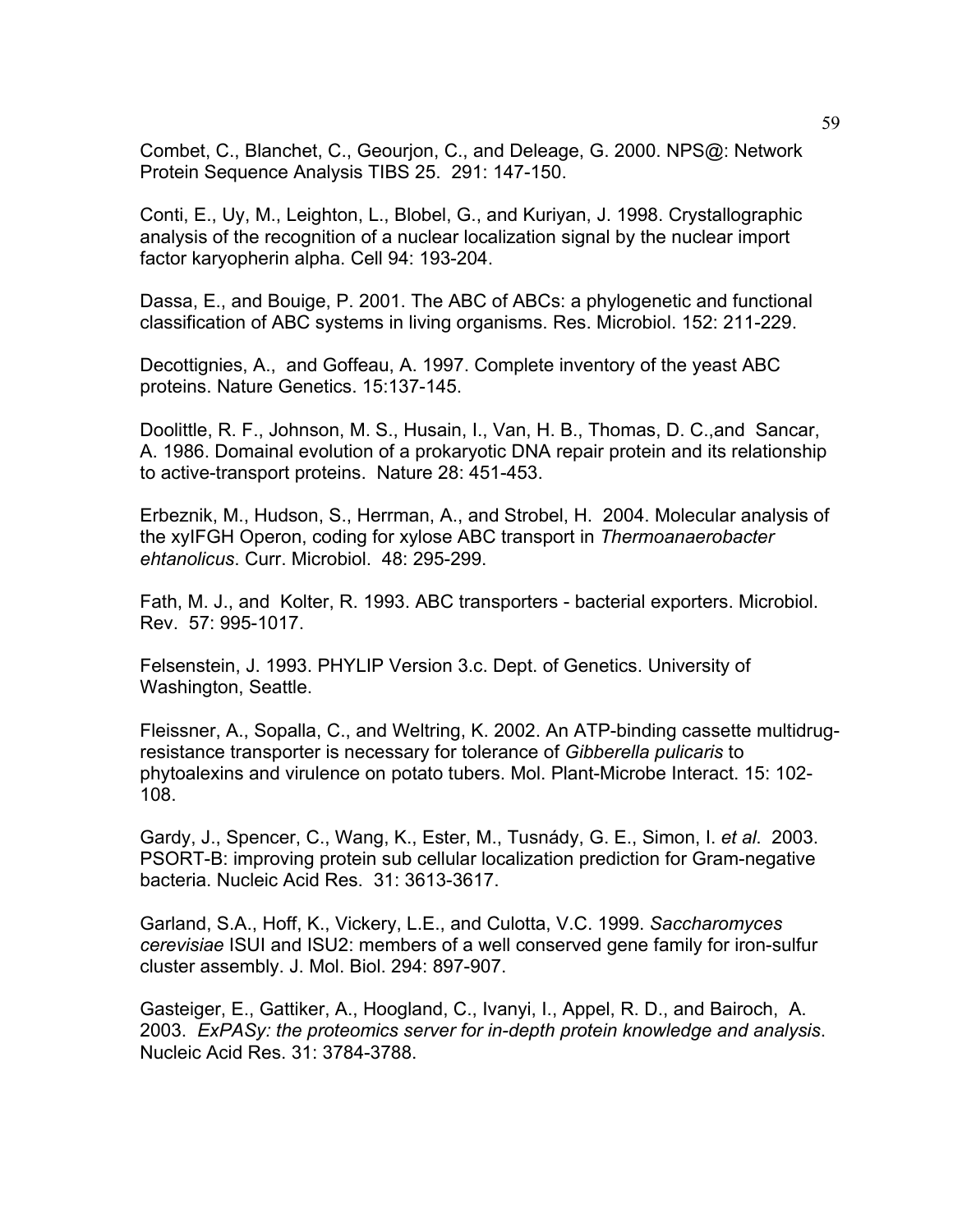Gaudet, R., and Wiley, D.C. 2001. Structure of the ABC ATPase domain of human TAP1, the transporter associated with antigen processing. EMBO J. 20: 4964-4972.

Goosen, N., and Moolenaar, G. F. 2001. Role of ATP hydrolysis by UvrA and UvrB during nucleotide excision repair. Res. Microbiol. 152: 401-409.

Higgins, C. F., Hiles, I. D., Salmond, G. P., Gill, D. R., Downie, J. A., Evans, .I J., Holland, I. B., Gray, L., Buckel, S. D., Bell, A. W., *et al*. 1986. A family of related ATP-binding subunits coupled to many distinct biological processes in bacteria. Nature 323: 448-450.

Higgins, C. F. 1992. ABC transporters: from microorganisms to man. Annu. Rev. Cell Biol. 8: 67-113.

Higgins, C.F. 1995. P-glycoprotein and cell volume-activated chloride channels. J. Bioenerg. Biomembr. 27: 63-70.

Hirokawa, T., Boon-Chieng, S., and Mitaku, S. 1998. SOSUI: classification and secondary structure prediction system for membrane proteins. Bioinformatics. 14(4): 378-379.

Holland, I. B., Cole, S. P., Kuchler, K., and Higgins, C. F. 2003. ABC proteins. From Bacteria to Man. Acad.Press.

Hyde, S. C., Emsley, P., Hartshorn, M. J., Mimmack, M. M., Gileadi, U., Pearce, S. R*. et al*. 1990. Structural model of ATP-binding proteins associated with cystic fibrosis, multidrug resistance and bacterial transport. Nature 28: 362-365.

Klein, I., Sarkadi, B., and Varadi, A. 1999. An inventory of the human ABC proteins. Biochim. Biophys. Acta. 1461: 237-262.

Kunst, F., Ogasawara, N., Moszer, I., Albertini, A.M., Alloni, G., Azevedo, V., Bertero, M.G., Bessieres, P., Bolotin, A., Borchert, S., Borriss, R., Boursier, L., Brans, A., Braun, M., Brignel,l S.C., Bron, S., Brouillet, S., Bruschi, C.V., Caldwell, B., Capuano, V., Carter, N.M., Choi, S.K., Codani, J.J., Connerton, I.F., Danchin, A., *et al*. 1997. The complete genome sequence of the gram-positive bacterium *Bacillus subtilis*. Nature. 390: 237-238.

Letunic,I., Copley, R., Schmidt, S., Ciccarelli,F. D., Doerks, T., Schultz, J., Ponting, C. P., and Bork, P. 2004. SMART 4.0: towards genomic data integration. Nucleic Acid Res. Vol. 32 Database issue D142-D144. Linton, K. J., and Higgins, C. F. 1998. The *Escherichia coli* ATP-binding cassette (ABC) proteins. Mol. Microbiol. 28: 5-13.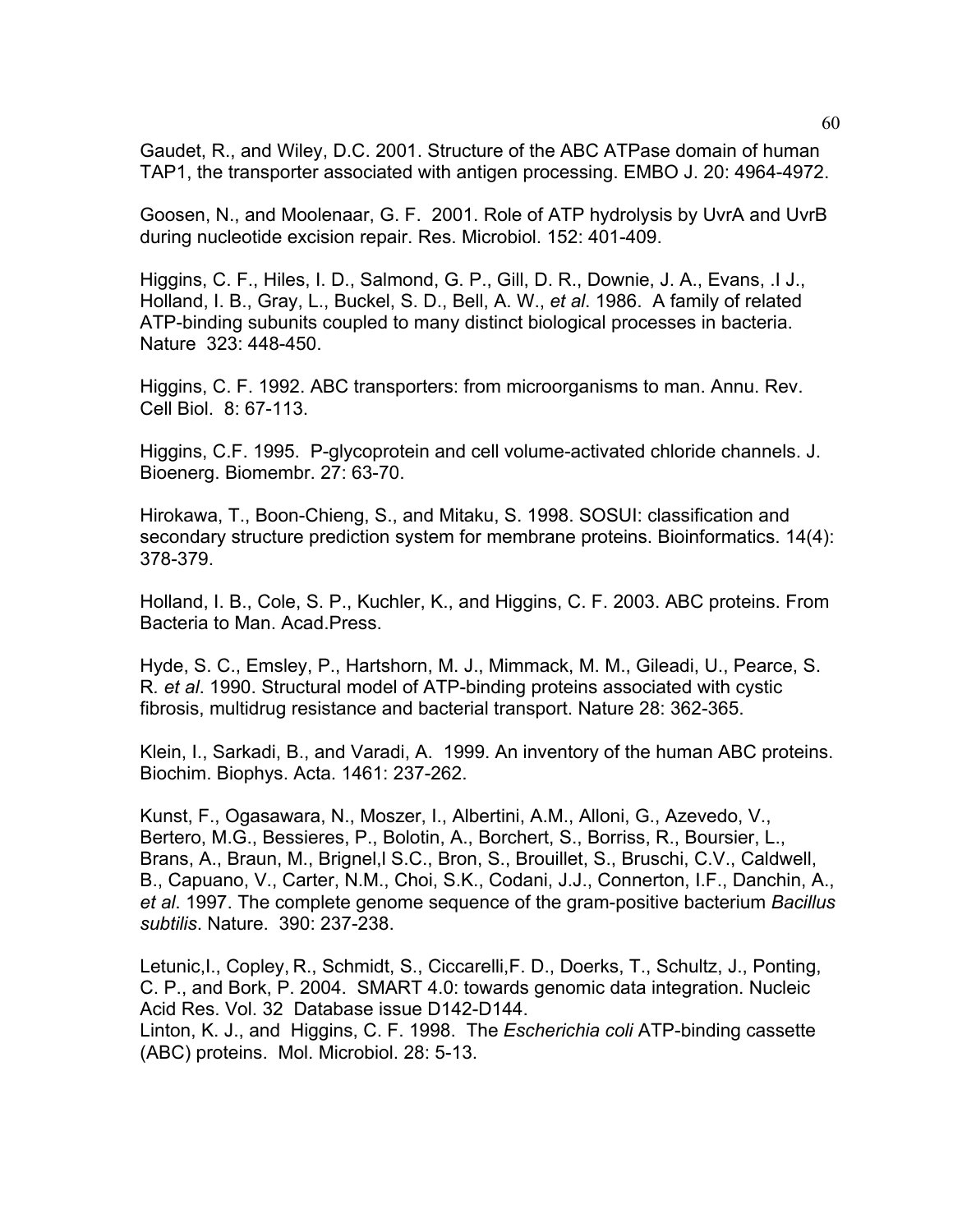Llama-Palacios, A., Lopez-Solanilla, E., and Rodriguez-Palenzuela, P. 2002. The *ybiT* gene of *Erwinia chrysanthemi* codes for a putative ABC transporter and is involved in competitiveness against endophytic bacteria during infection. Appl. Environ. Microbiol. 68: 1624-1630.

Mulder, N.J., and Apweiler, R. 2001. Tools and resources for identifying protein families, domains and motifs. Genome Biol. 3(1) www.pubmedcentral.nih.gov/articlerender.

Nielsen, H., Engelbrecht, J., Brunak, S., and von Heijne, G. 1997. Identification of prokaryotic and eukaryotic signal peptides and prediction of their cleavage sites. Protein Engineering. 10: 1-6.

Pagani, M.C., and Ritchie, D.F. 2002. Detection of *Xanthomonas arboricola* pv. *pruni*  with a PCR primer set and a digoxigenin-labeled DNA probe. (Abst.) Phytopathology 92:S62.

Paulsen, I.T., Nguyen, L., Sliwinski, M. K., Rabus, R., and Saier, M. H. 2000. Microbial genome analyses: comparative transport capabilities in eighteen prokaryotes. J. Mol. Biol. 301: 75-100.

Quinton, P. M., and Bijman, J., 1983. Higher bioelectric potentials due to decreased chloride absorption in the sweat glands of patients with cystic fibrosis. N. Engl. J. Med. 308: 1185-1189.

Reizer, J., Reizer, A., and Saier, M. 1992. A new subfamily of bacterial ABC-type transport systems catalyzing export of drugs and carbohydrates. Protein Sci. 1: 1326-1332.

Ren, Q., Kang, K. H., and Paulsen, I. T. 2004. TransportDB: a relational database of cellular membrane transport systems. Nucleic Acid Res. Vol. 32, Database issue D284-D288.

Salen, G., Shefer, S., Nguyen, L. Ness, G. C., Tint, G. S., and Shore, V. 1992. Sitosterolemia. J. Lipid Res. 33: 945-955.

Saurin, W., Hofnung, M., and Dassa, E. 1999. Getting in or out: early segregation between importers and exporters in the evolution of ATP-binding cassette (ABC) transporters. J. Mol. Evol. 48: 22-41.

Schmidt, K., Peterson, N., Kustusch, R., Wissel, M., Graham, B., Phillips, G., and Weiss, D. 2004. A predicted ABC transporter, FtsEX, is needed for cell division in *Escherichia coli*. J. Bacteriol. 186: 785-793.

Schneider, E., and Hunke, S. 1998. ATP-binding-cassette (ABC) transport systems: Functional and structural aspects of the ATP-hydrolyzing subunits/domains. FEMS Microbiol. Rev. 22: 1-20.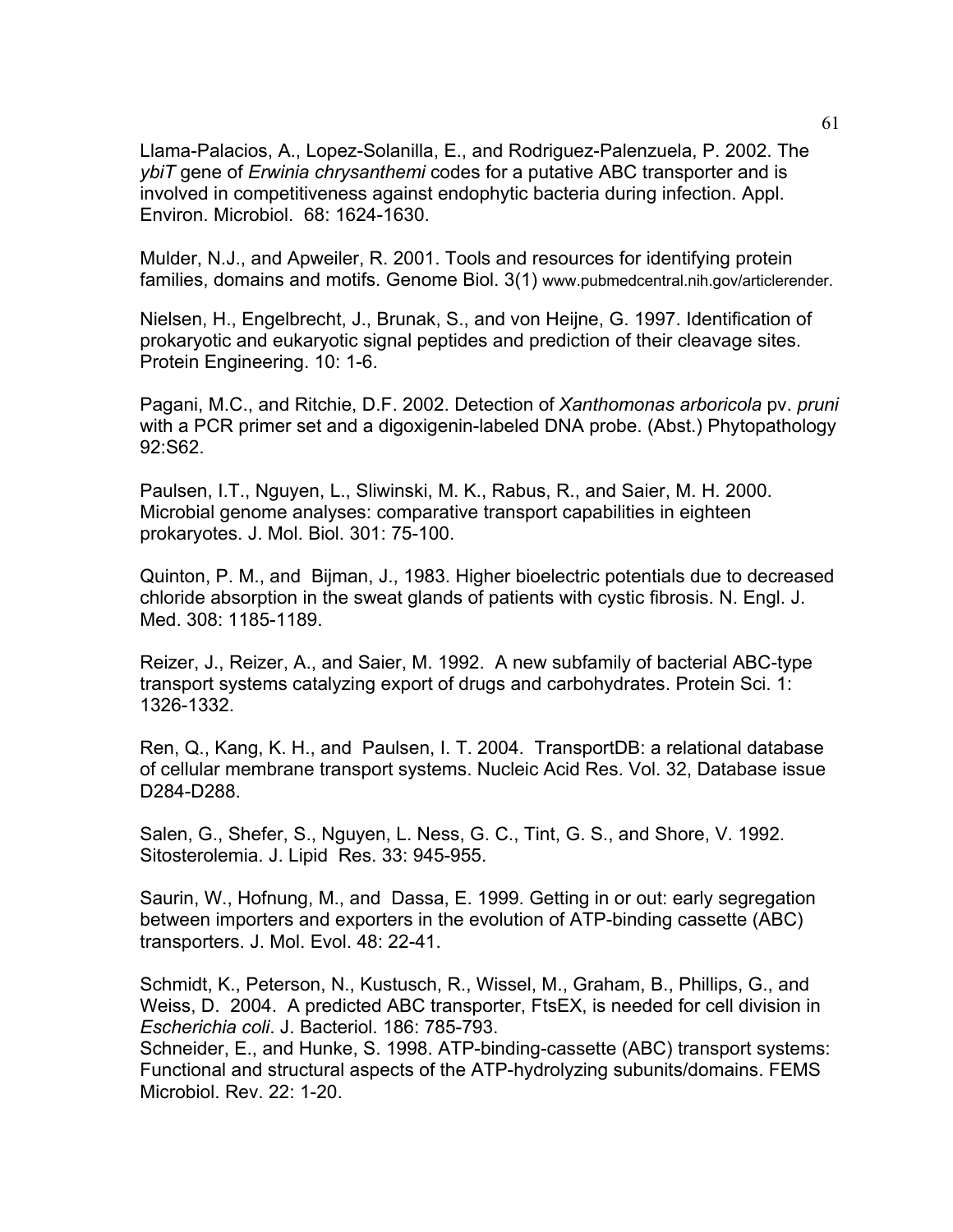Schoonbeek, H., Del Sorbo, G., and De Waard, M. 2001. The ABC transporter *BcathB* affects the sensitivity of *Botrytis cinerea* to the phytoalexin resveratrol and the fungicide fenpiclonil. Mol. Plant-Microbe Interact. 14: 562-571.

Schoonbeek, H., Raaijmakers, J., and De Waard, M. 2002. Fungal ABC transporters and microbial interactions in natural environments. Mol. Plant-Microbe Interact. 15: 1165-1172.

Taglicht, D. and Michaelis, S. 1998. *Saccharomyces cerevisiae* ABC proteins and their relevance to human health and disease. Methods Enzymol. 292: 130-162.

Tekaia, F., Gordon, S. V., Garnier, T., Brosh, R., Barrell, B. G., and Cole, S. T. 1999. Analysis of the proteome of *Mycobacterium tuberculosis in silico*. Tubercle Lung Dis. 79: 329-342.

Thompson, J. D., Higgins, D. G., and Gibson, T. J. 1994. CLUSTAL W: improving the sensitivity of progressive multiple sequence alignment through sequence weighting, positions-specific gap penalties and weight matrix choice. Nucleic Acid Res. 22: 4673-4680.

Tomii, K., and Kanehisa, M. 1998. A comparative analysis of ABC transporters in complete microbial genomes. Gen. Res. 8: 1048-1059.

Tusnády, G. E., and Simon, I. 2001. The HMMTOP transmembrane topology prediction server. Bioinformatics 17: 849-850.

Tyagi, J. S., Das, T., and Kinger, A. 1996. An *M. tuberculosis* DNA fragment contains genes encoding cell division proteins ftsX and ftsE, a basic protein and homologues of PemK and Small protein B. Gene 177: 59-67.

Vauterin, L., Hoste, B., Kersters, K., and Swings, J. 1995. Reclassification of *Xanthomonas*. Int. J. Syst. Bacteriol. 45: 472-489.

Vermeulen, T., Schoonbeek, H., and De Waard, M. 2001. The ABC transporter *BcatrB* from *Botrytis cinerea* is a determinant of the activity of the phenylpyrrole fungicide fludioxonil. Pest Manage. Sci. 57: 393-402.

Walshaw, D.L., Lowthorpe, S., East, A., and Poole, P.S. 1997. Distribution of a subclass of bacterial ABC polar amino acid transporter and identification of an Nterminal region involved in solute specificity. *FEBS* Lett. 414: 397-401.

Wu, C., Nikolskaya, Huang, H., Yeh,L., Natale, D.A., Vinayaka,C.R., Hu, Z., Mazumder, R., Kumar, S., Kourtesis, P., Ledley, R., Suzek, B., Arminski, L., Chen, Y., Zhang,J., Cardenas,J.L., Chung, S., Castro-Alvear, J., Dinkov, G., and Barker,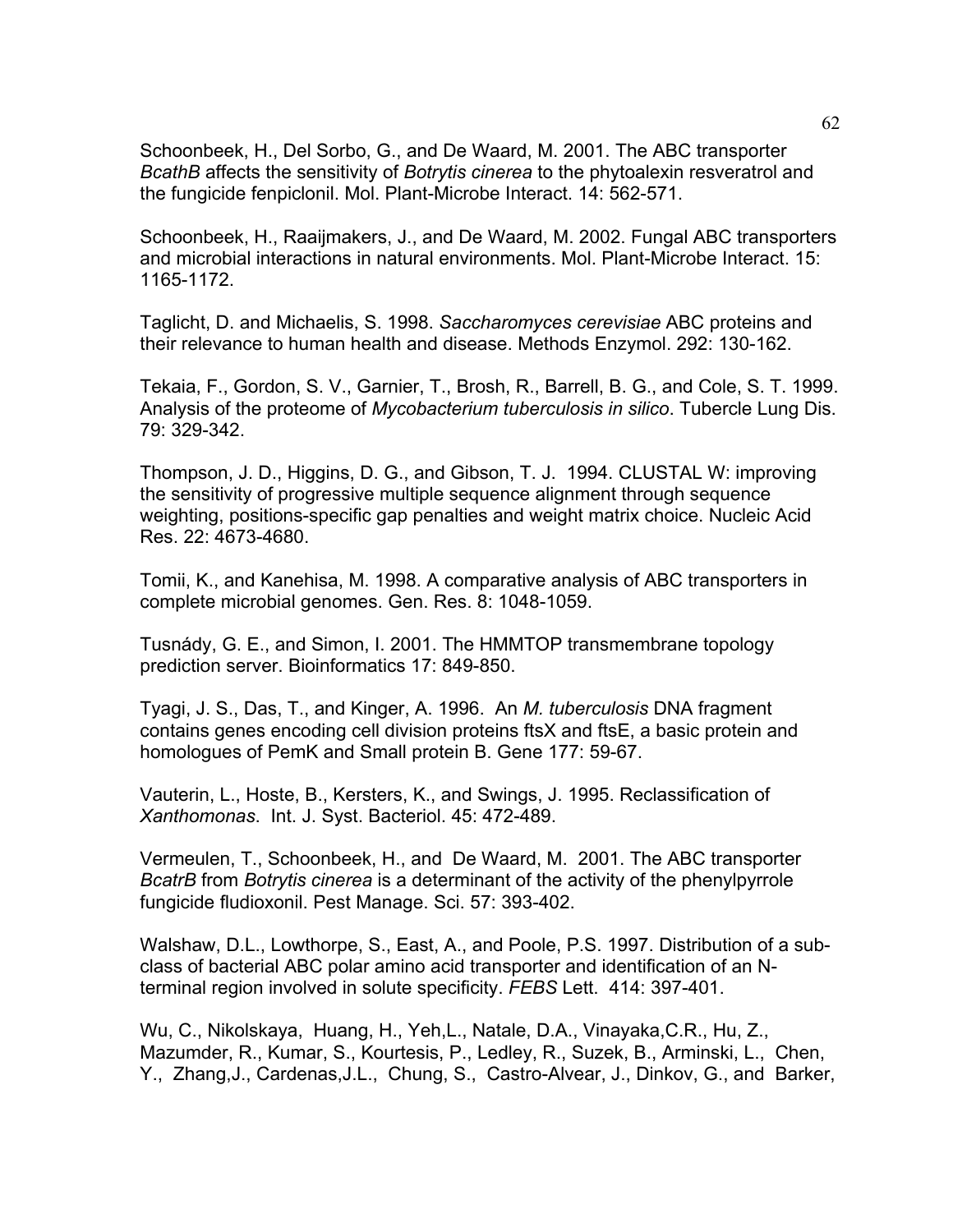W. 2004. PIRSF: family classification system at the Protein Information Resource. Nucleic Acid Res. 32 (Database-Issue): 112-114.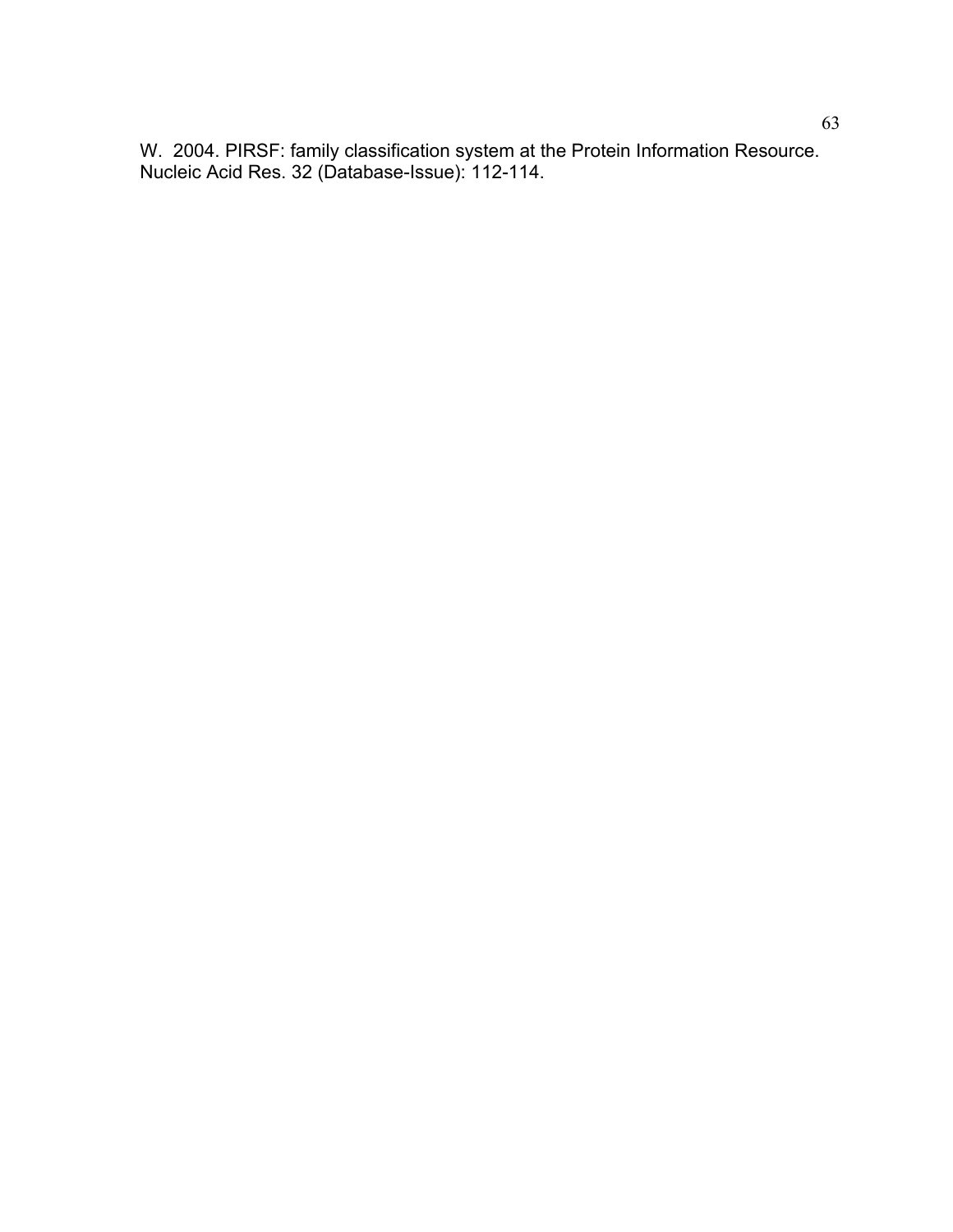# *In vitro* **expression of a putative protein and insertional mutagenesis of a predicted ORF in** *Xanthomonas arboricola* **pv***. pruni* **with similarity to the ABC (ATP-binding cassette) system.**

#### **ABSTRACT**

 An open reading frame (ORF) was earlier identified in a DNA fragment of the plant pathogenic bacterium *Xanthomonas arboricola* pv. *pruni*. This 732 bp-ORF was predicted to encode a protein of 243 amino acids with sequence similarity to two proteins related to the ABC transporter family. The greatest similarity at the amino acid level was to *X. axonopodis* pv*. citri* (39% identity) and *X. campestris* pv. *campestris* (32% identity). *In silico* analysis previously characterized this *X. arboricola* pv. *pruni* putative protein as an integral membrane protein with similarity to the ABC (ie, ATP-binding cassette) system. A database search identified a conserved domain in the *X. arboricola* pv. *pruni* protein, 25% identical and 67% similar to the FtsX Pfam02687, a predicted permease transmembrane protein in *Escherichia coli,* which is part of the operon FtsE/FtsX involved in cell division. In the present study we examined the possible function of the predicted *X. arboricola* pv. *pruni* ORF by gene disruption through homologous recombination with a streptomycin cassette. ORF-disruptants were isolated and their phenotypes recorded. We cloned and analyzed the *X. arboricola* pv. *pruni* ORF designated *Xap*f*tsX* and expressed its gene product designated as *Xap*FtsX*.* The *Xap*FtsX protein was overexpressed in a pET system with *E. coli* cells. SDS-polyacrylamide gel electrophoresis revealed the presence of a protein with a molecular size of 26 kDa . Western and immunoblot analysis confirmed these results. The ORF disruption in *X. arboricola* pv. *pruni* cells resulted in attenuation of cell division and eventually cell death soon after its initial growth, possibly resulting from the depletion of salts in the sucrose-peptone-agar medium. Similar to homologous *fts*X in other organisms, our results suggest the involvement of *Xap*f*tsX* in cell division.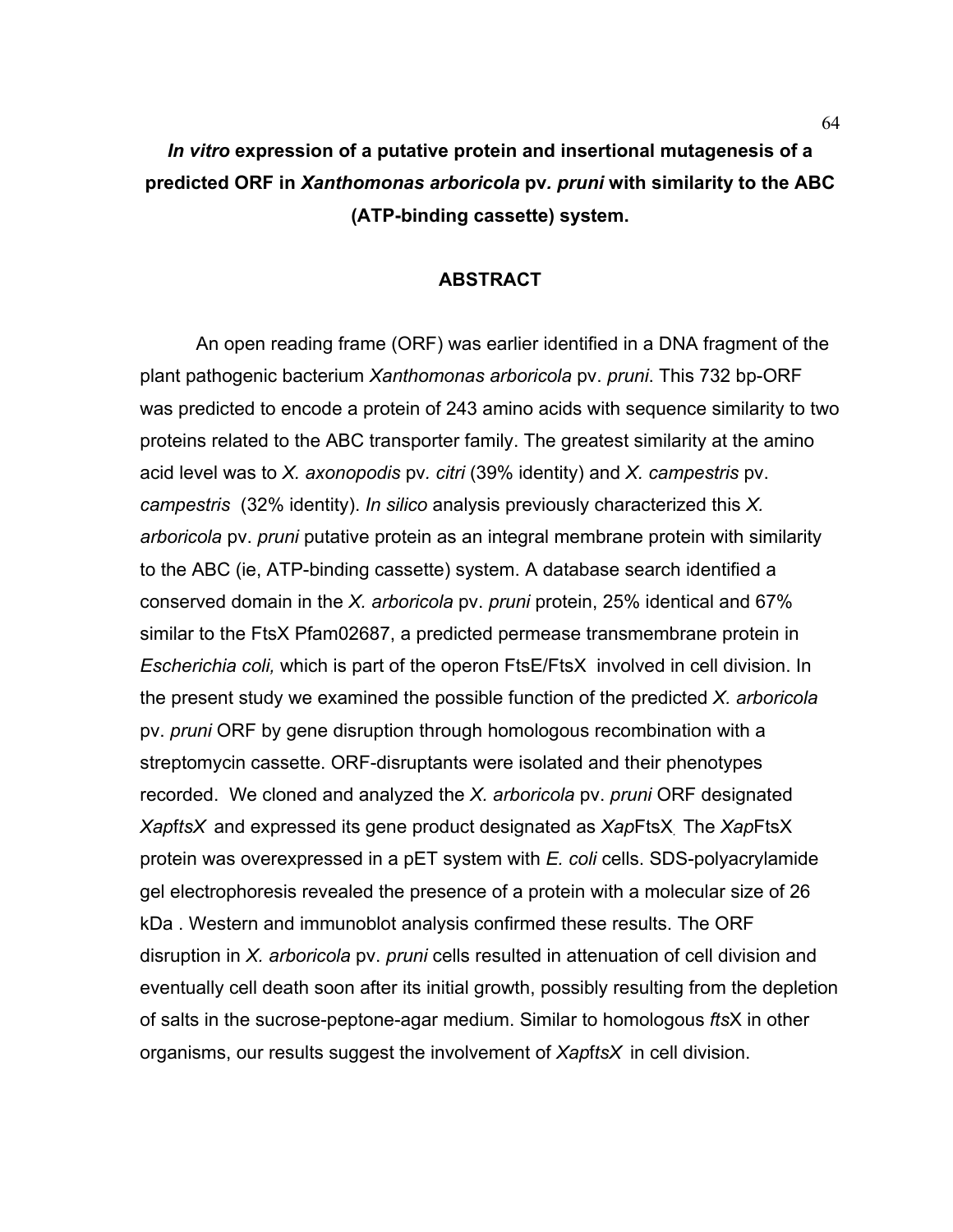#### **INTRODUCTION**

 ABC transporters comprise one of the largest protein families present in a wide variety of organisms from bacteria to humans (Higgins, 1992). They are membrane proteins capable of using the hydrolysis of ATP to energize several functions in the cell (Holland, 2003). ABC transporters have many roles in plant pathogens. They play an essential role in multidrug resistance (MDR), well described in filamentous fungi (Del Sorbo, 1997; Nakaune *et al*., 1998) protecting pathogens against a variety of compounds (Vermeulen *et al*., 2001). ABC transporters can also act as virulence factors; they mediate secretion of virulence factors or provide protection against plant defense compounds during pathogenesis (Zwiers, 2002).

 Cell division and DNA replication are processes central to life. Most rodshaped bacteria divide symmetrically during normal growth, constricting at the middle, by building a central septum across the middle of the cell. (Bramhill, 1997). One of the essential roles of ABC proteins is their involvement in cell division (de Leeuw *et al*., 1999; Schmidt *et al*., 2004). One of the first studies in cell division involving ABC transporter proteins was done by Hirota and others (1968). They identified genes in *Escherichia coli* involved in cell division by isolating conditional lethal mutants that formed long, non-septate filaments at a restrictive temperature (Hirota *et al*. 1968). Collectively, these mutants have been designated *fts* (filamentforming temperature sensitive) due to their ability to continue elongation in the absence of division. The absence of checkpoint controls to ensure the successful conclusion of cytokinesis before continuing with the next round of DNA synthesis allows the filaments to grow even when division is blocked by mutation (Bramhill, 1997).

*ftsX* is one of many (*fts)* filament-forming temperature sensitive genes. *fts* mutants of *E. coli* grow normally at 30º C but stop dividing and rapidly lose viability when shifted to the non-permissive temperature of 41ºC. In the case of the gramnegative bacterium *Flavobacterium johnsoniae*, mutants of the *F. johnsoniae ftsX*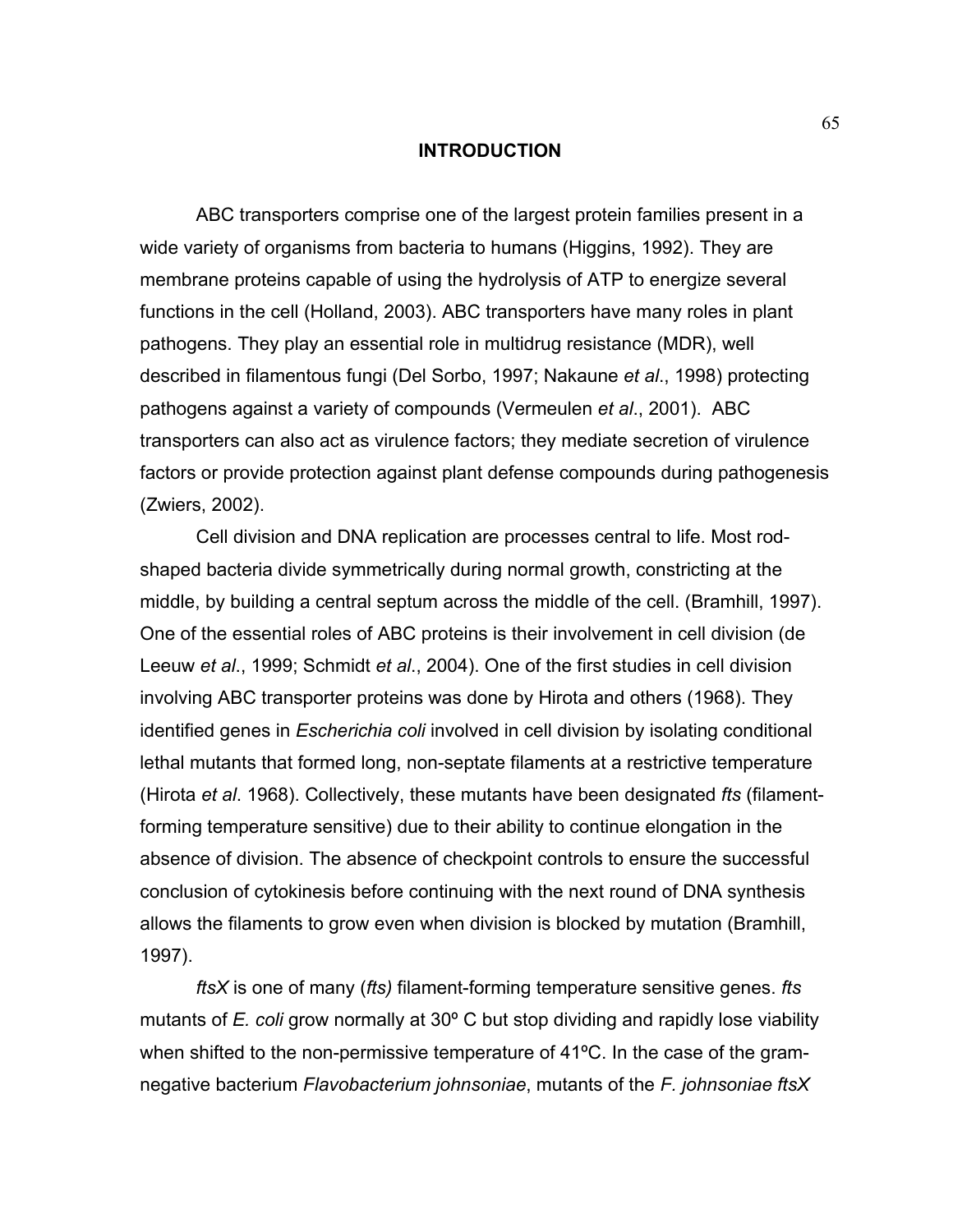gene (similar to *E. coli ftsX*) appear to be blocked at a late stage of cell division, since the filamentous mutants produce cross walls but cells fail to separate (Kempf and McBride, 2000).

 Cell division in *E. coli* involves the coordinated action of many proteins encoded by several different clusters of genes (Gill *et al*., 1986). The *fts*YEX operon in *E. coli* is associated with the inner membrane and encodes three proteins known to be required for cell division, FtsY, FtsE and FtsX . These three proteins are organized in one operon and transcribed in the same direction (Gill and Salmon, 1990). FtsY belongs to the family of signal recognition particle (SRP)-type GTPases, involved in protein targeting (de Leeuw *et al.,* 1999). FtsE appears to be a hydrophilic ATP-binding component of an ABC transporter, and FtsX is supposed to be anchored to the cytoplasmic membrane and interact with FtsE at the cytoplasmic face of the membrane to form the ABC transporter complex (Kempf and McBride, 2000). However it is known that FtsX and FtsE interact and are co-transcribed, their function in cell division is not completely known. They may use the energy of ATP hydrolysis to complete cell separation but also they may act indirectly, translocating proteins involved in potassium transport and probably proteins involved in cell division into the cytoplasmic membrane (Kempf and McBride, 2000). Recently, studies demonstrated that FtsE and FtsX localize to the septal ring, implying that the FtsEX operon participates directly in the division process (Schmidt *et al.,* 2004). A model for the order of assembly of proteins into the septal ring in *E.coli* indicated that FtsEX localizes after FtsZ, FtsA and ZipA, and is important for recruitment of FtsK and other proteins (Schmidt *et al.,* 2004). During the past 10 years, several FtsE and/or FtsX viable mutants have been reported in several organisms exhibiting morphological defects suggestive of impaired division (Merino et al, 2001; Kempf and McBride, 2000).

 There are divergent opinions about the classification of *ftsX* as an essential gene in *E.coli*. One of the sources used to identify essential genes in *E. coli* is described by Gerdes et al. (Gerdes *et al*., 2003). In their work, essentiality is based on the results of the analyses from three sources, the Profiling of *E. coli*

66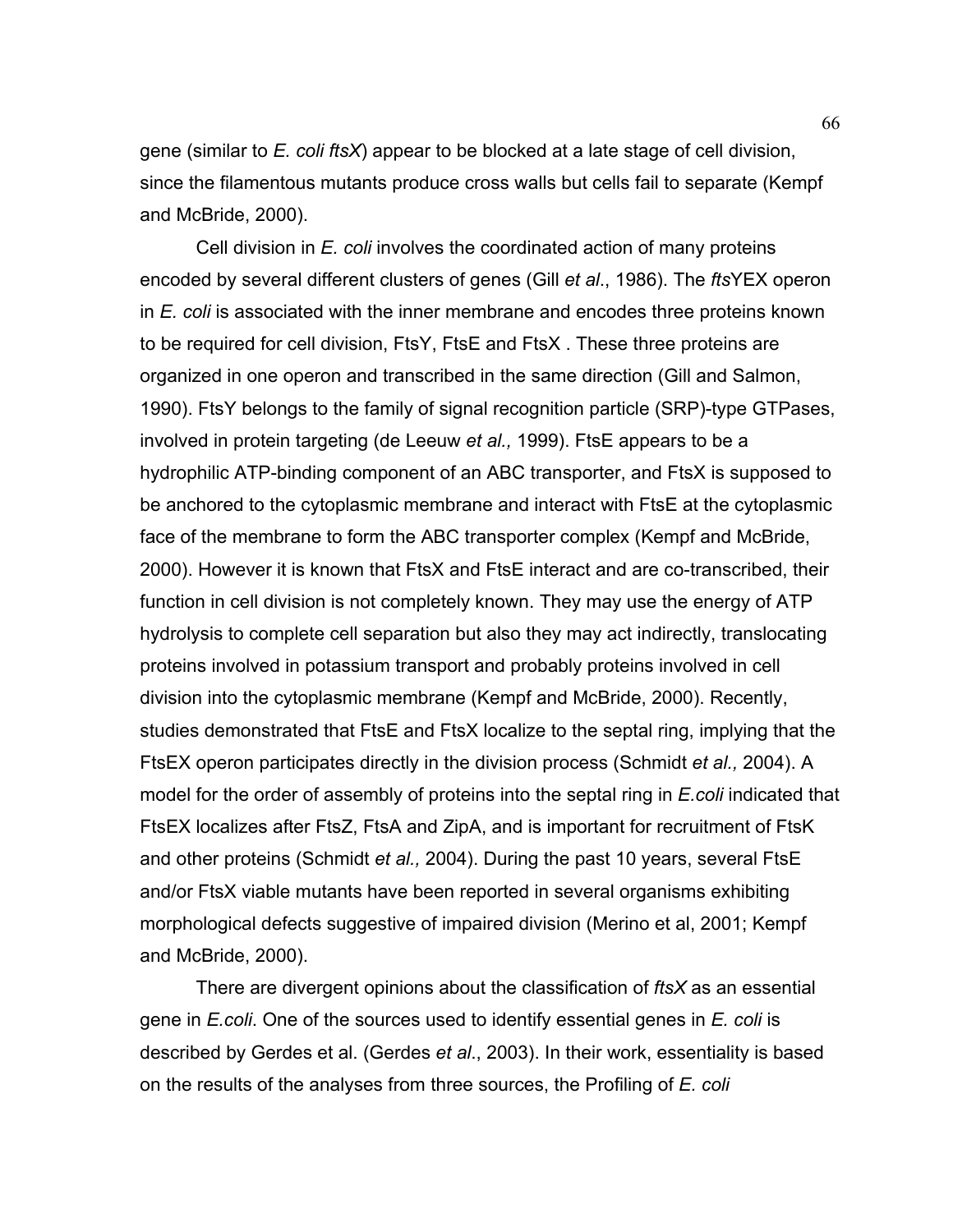chromosome database (PEC database, 2003), the Blattner lab systematic Tn5 mutagenesis project (Blattner *et al*., 1997) and their own work (Gerdes *et al*., 2003). According to Gerdes and others, *ftsX* is classified as a non-essential, D2 gene in *E.coli* due to the fact that some of its mutants are salt remedial. In contrast, the PEC database considers this gene as an essential gene with no viable gene knockouts (PEC database, 2003). The major factor in the essentiality of *ftsX* and other members of the cell division operon in *E.coli* appears to be their dependance on the availability of salts. *fts*E and *fts*X do not appear to be essential genes when *E. coli* cells are grown in medium containing high salt concentration (de Leeuw, 1999). Mutant cells that lack FtsE protein show filamentous growth and require a high salt concentration in the medium, suggesting that FtsE/X complex is directly or indirectly involved in salt transport (de Leeuw, 1999). Several experiments demonstrated restoration of viability of *fts*E and *fts*X mutants obtained by addition of high KCl concentrations (Ukai *et al*., 1998), or NaCl to the culture medium (Schmidt *et al*, 2004). The ability of salts to rescue division in an FtsEX null mutant is explained by its effect on folding, assembly and/or function of one or more of the downstream division proteins FtsK through FtsN. The septal ring that forms at the middle of the cell in the division process fails to assemble or function properly if both salt and FtsEX are lacking, but although poorly, salt can improve the function of the ring in the absence of FtsEX (Schmidt *et al*, 2004).

 The aim of the present study was to analyze a predicted ORF in *X. arboricola*  pv*. pruni* with similarity to the cell division gene *fts*X in *E. coli*. Disruptants were obtained through homologous recombination with a streptomycin cassette in order to understand how this previously undescribed ORF in *X. arboricola* pv*. pruni* relates to the normal function of the cell.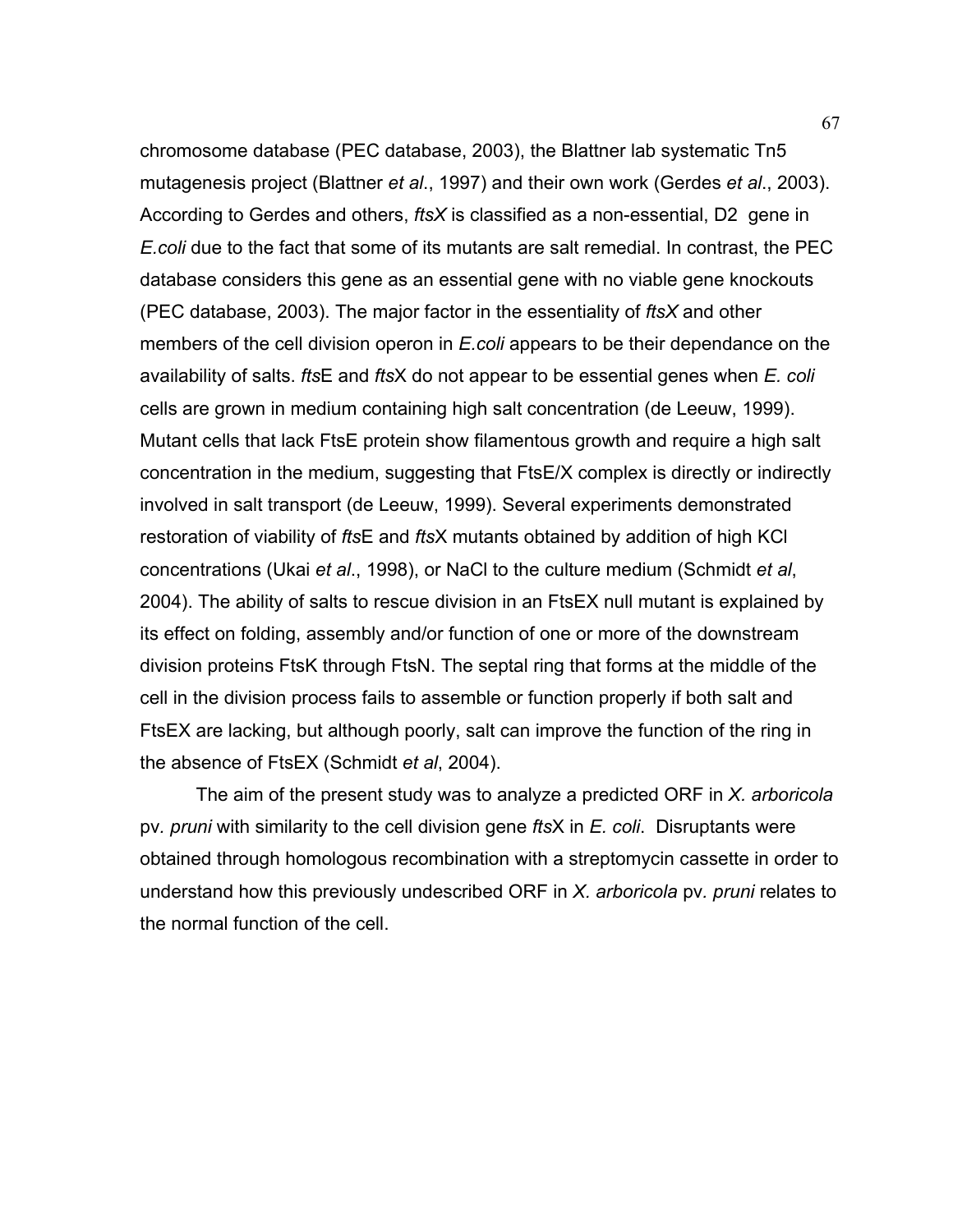### **MATERIALS AND METHODS**

 **Strains, media and bacterial growth.** *X. arboricola pv. pruni* isolate Xap14 was used for this study. *E. coli* DH5α (Invitrogene) was used for routine cloning procedures. *E. coli* strains used in this work were grown aerobically at 37ºC in Luria-Bertani medium (LB) consisting of 10 g of tryptone, 5 g of yeast extract, and 10 g of NaCl, and for plates 15 g of agar per liter. Strain Xap14 was grown aerobically at 28ºC in sucrose-peptone-agar medium (SPA) containing 20 g of sucrose, 5 g of peptone, 0.5 g of dibasic potassium phosphate, 0.25 g magnesium sulfate and 15 g of agar per liter. *X. arboricola* pv*. pruni -*knockout mutants were grown on SPA medium supplemented with 100 µg of spectinomycin/ml. Induction of expression cells was done by adding Isopropyl-β-D-galactopyranoside (IPTG) was added at the concentration of 50 µM.

 **General methods.** Recombinant DNA techniques were carried out following established protocols (Sambrook *et al*., 1989). Plasmids were extracted with Qiagen Plasmid Mini and Maxi Kits (Qiagen, Valencia, CA) according to the manufacturer's instructions**.** Primers Y17CoF (5'-GACGTGGTGATCAGCGAGTCATTC-3') and Y17CoR (5'-GACGTGGTGATGATGATCTGC-3') were used for the PCR amplifications of the 943-bp DNA containing the *X. arboricola* pv*. pruni* ORF. PCR was conducted in a 25-µl reaction volume containing 0.2 mM each of dNTP's (Boehringer-Mannheim), 1.2 U of Fast start Taq polymerase (Roche Diagnostics GmbH), 1  $\mu$ M primers, 2 mM MgCl<sub>2</sub>, 4% dimethyl sulfoxide, 5% glycerol in 10 mM Tris-HCl (pH 8.3) and 50 mM KCl. For colony PCR, a single colony was suspended in the reaction mix. Amplifications were performed with a DNA thermal cycler (M. J. Research) programmed for one cycle of 4 min at 95°C to ensure complete denaturation of the template DNA, and 30 cycles of 1 min at 92°C, 1 min at 53°C, 2 min at 72°C and a final extension period of 5 min at 72°C. After PCR amplification, DNA samples were electrophoresed in 1% agarose gels in 1x TBE buffer (8.9 mM Tris, 0.25 mM  $Na<sub>2</sub>EDTA$ , 0.89 mM boric acid [pH8.3]) stained with ethidium bromide, and photographed. Isolation of DNA fragments from agarose gels was done with a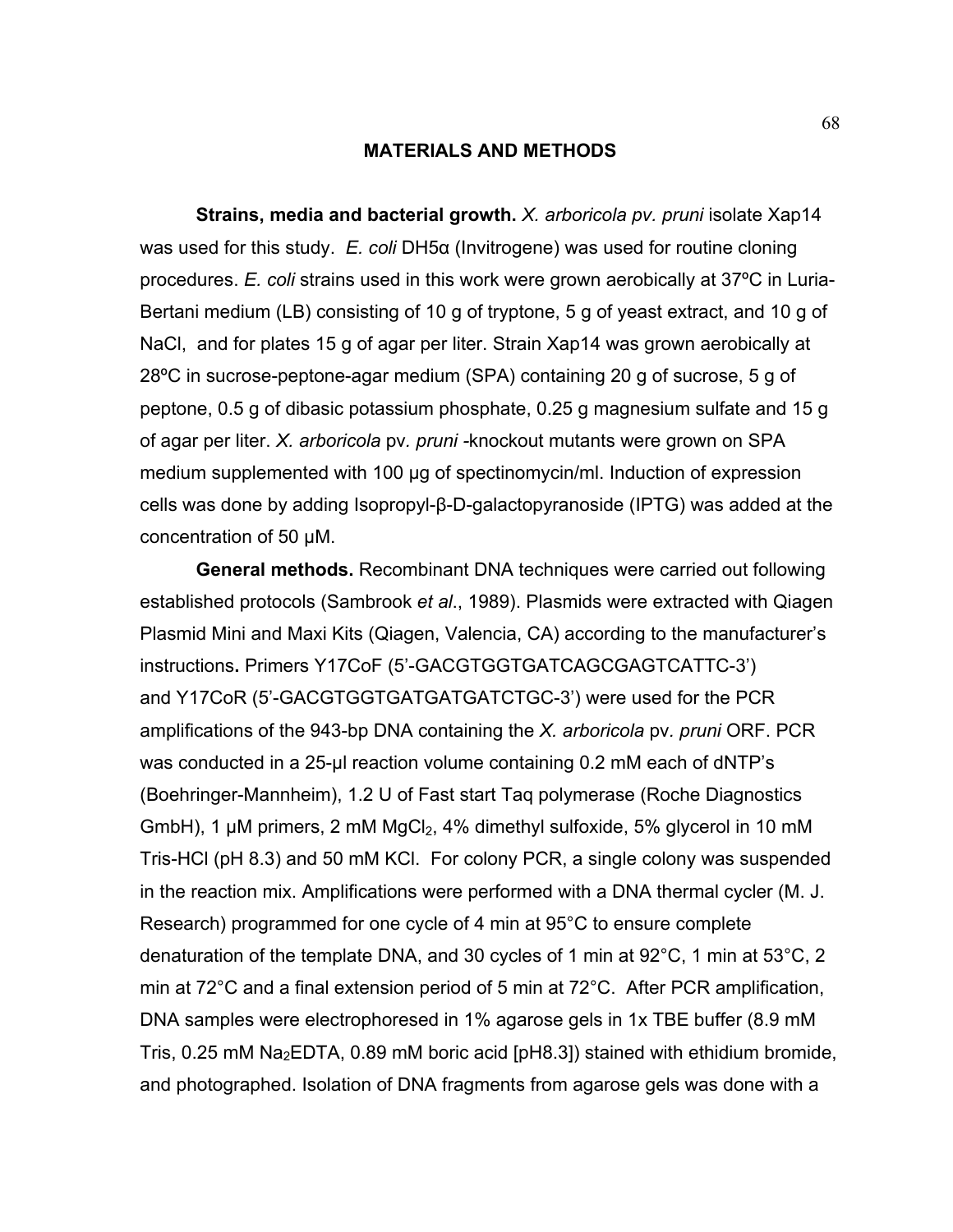Qiagen gel extraction kit (Qiagen, Valencia, CA) according to the manufacturer's instructions. Enzymes used to manipulate DNA were from New England Biolabs (Beverly, Mass). Oligonucleotides were from Integrated DNA technologies (Coralville, Iowa).

 **Restriction fragment length polymorphism (RFLP) analysis.** *X. arboricola pv. pruni* genomic DNA was digested separately with *EcoR*I and *Hind* III according to the conditions defined by the supplier, using 5 U of enzyme per µg of DNA. The resulting DNA fragments were electrophoresed on a 1% agarose gel and immobilized on nitrocellulose membranes (Micron Separations Inc., Westborough, MA) by Southern analysis as described by Sambrook *et al*.1989.

 **Ligations.** One µl of T4 DNA Ligase (New England BioLabs, USA) was added to a total volume of 10 µl. Ligations were performed at 16° C overnight. The molar ratio of vector and insert probed was 1:1 and 1:3.

 **Construction of** *Xap* **knockout mutants.** The *Xap* 943 bp-DNA fragment containing the predicted *XapftsX* ORF was amplified by PCR from strain *Xap*14 with primers Y17CoF and Y17CoR. The PCR product was cleaned and ligated to a pCR®2.1-TOPO vector (Invitrogen, Life technologies, CA) with a TOPO TA cloning kit according to the manufacturer's instructions resulting in plasmid p*Xap*. One shot chemical transformation was performed with chemically competent *E. coli* cells and plated onto LB plates supplemented with X-Gal and 100 µg/ml ampicillin for selection. After 24 h, white colonies were recovered. Colonies were cultured overnight in LB broth containing 100 µg/ml ampicillin and plasmids extracted with Qiagen Plasmid Mini Kit (Qiagen, Valencia, CA). Analysis of plasmids was done by digestion with *Eco*RI and *Hind* III and the resulting fragments subjected to electrophoresis on 1% agarose gels. A unique *Sal* I restriction site was identified in the pXap sequence. This site is located at nucleotide 237 from the predicted *XapftsX* ORF initiation codon. Digestion with *Sal* I resulted in plasmid pXap/*Sal*I. After the fragment was blunt ended with the Klenow enzyme, pXap/*Sal*I/Kl was analyzed on a 1% agarose gel. The resulting 4,874 bp fragment was cleaned and ligated to a 2,082 bp omega (Ω) cassette (Prentki and Krisch, 1984) which encodes for resistance to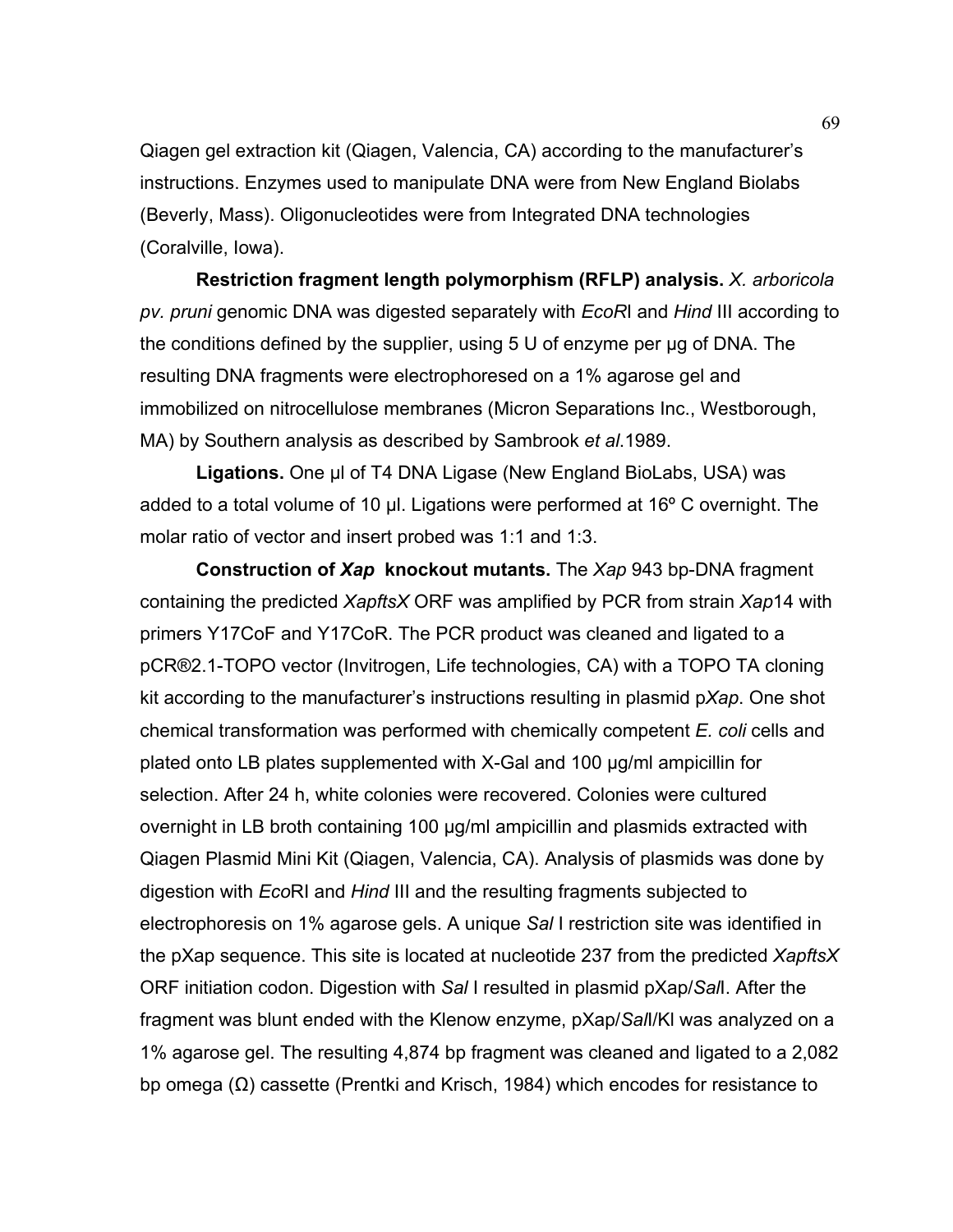spectinomycin and streptomycin. Digestions with *EcoR*I and *Hind* III confirmed the presence of the insert. Transformation was performed with competent *E. coli* cells, and then plated on LB medium containing 100 µg/ml ampicillin and 100 µg/ml spectinomycin. PCR analysis was performed with primers Y17CoF and Y17CoR to confirm the presence of the insert. Transformants were grown overnight on LB broth containing 100 µg/ml ampicillin and 100 µg/ml spectinomycin. Plasmid pXa/*Sal*I/*Kl*/Ω was extracted with Qiagen Plasmid Maxi Kit (Qiagen, Valencia, CA) and electroporated with *X. arboricola pv. pruni* competent cells.

 **Electroporation of** *X. arboricola* **pv***. pruni* **cells**. Electrocompetent *X. arboricola pv. pruni* cells were prepared by the method of Dower *et al*, 1988 and stored in 10% glycerol stock tubes at -80ºC. Stocks were thawed on ice, and plasmid pXa/*Sal*I/*Kl*/Ω (50 ng) added. This mixture was kept on ice for 1 min and was then added to ice-cooled electroporation cuvettes. Electroporation was performed in Gene Pulser/*E.coli* cuvettes with a 0.2 cm electrode gap (Bio-Rad Laboratories Inc. Richmond, Calif.). Electroporator conditions were set to 25  $\mu$ F, 400  $\Omega$ , and 2.5 KV pulse (9 msec delay) on a Gene Pulser (Bio-Rad Laboratories Inc. Richmond, Calif.). One ml of SPA medium was immediately added and mixed with the cell solution. Electroporated cells were pipetted into eppendorf tubes. After growing for 1 h with shaking at 28ºC, cells were plated in 100 µl aliquots on SPA agar plates containing 100 µg/ml spectinomycin and incubated at 28ºC. Transformants were subsequently screened by PCR to confirm a double crossover event.

 **Viability assay.** Knockout mutants XapT13 and XapT15 were stored in 20% glycerol stock tubes at -80ºC. To study the effects of different concentrations of NaCl and different temperatures on the survival of mutants, strains XapT13 and XapT15 were cultured on SPA medium containing 100 µg/ml spectinomycin and 1% NaCl and on SPA standard medium, with plates incubated at 28ºC.

 **Expression of the** *Xap* **putative protein in a pET System (Novagen Inc.).**  *E. coli* BL21(DE3) and *E. coli* BL21(DE3)LysS were used for the expression of the *X. arboricola* pv. *pruni* putative protein cloned in the pET-28a expression vector (Studier *et al.,* 1990). *E. coli* BL21(DE3) is a general purpose expression host with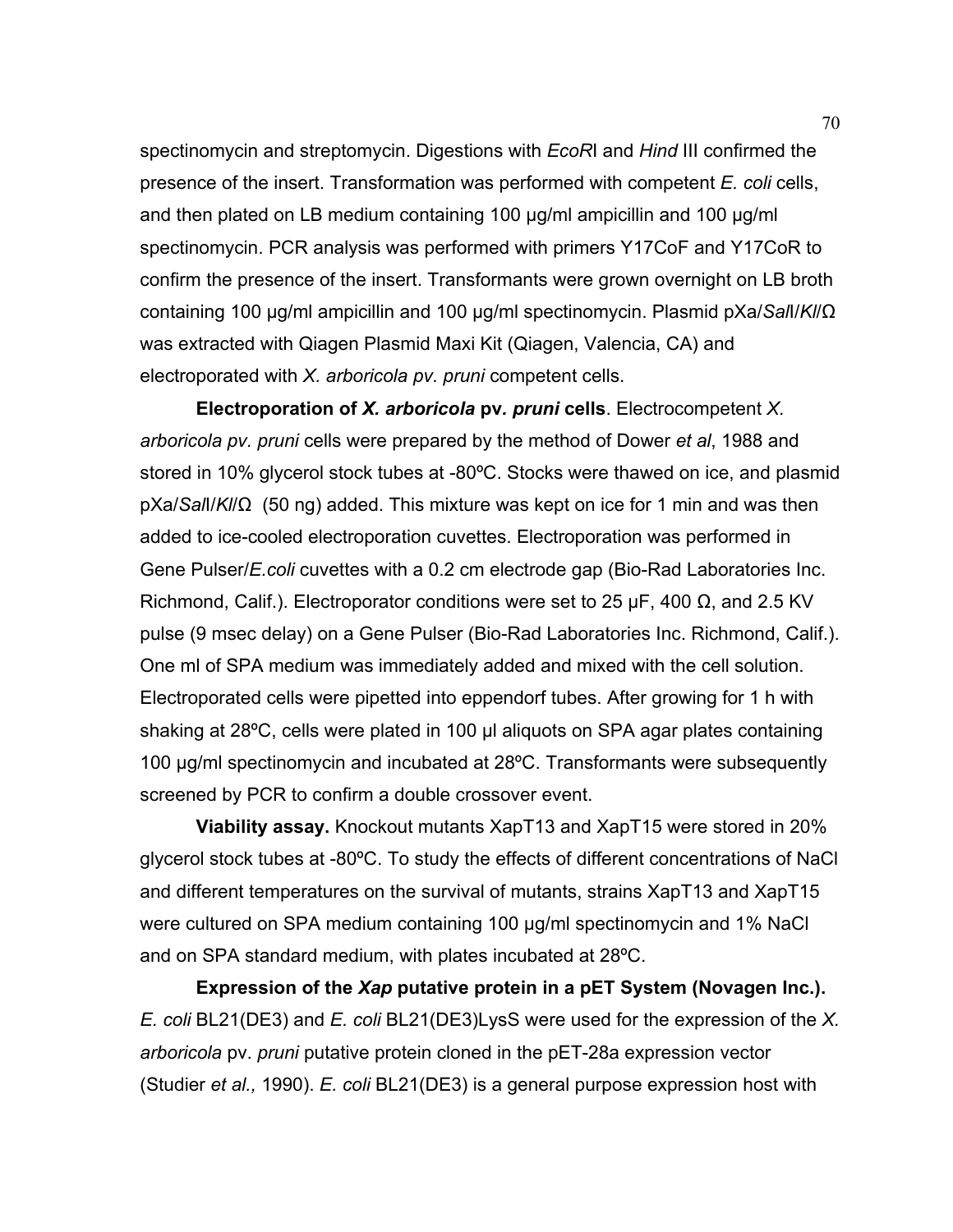no antibiotic resistance. *E. coli* BL21(DE3)LysS is a high-stringency expression host with chloramphenicol resistance, which carries on its chromosome the T7 RNA polymerase gene under the control of the *lac* promoter. pET-28a is a 5,369 bpexpression vector with a T7lac promoter and encoding kanamycin resistance that carries a His-fusion tag. In order to clone the *X. arboricola pv. pruni* putative proteincoding region into a pET expression vector, two primer adaptors (pET*BamH*I and pET*Xho*I) were designed, synthesized, and used in a PCR reaction to amplify the entire *XapftsX*ORF. Primers pET*BamH*I (5'- CGGGATCCATGCCTCGTTTCCAC-3') and pET*Xho*I (5'-CGCTCGAGTCATTCTGCCACCTTG-3') amplified a 747 bp-DNA fragment from the genome of *X. arboricola pv. pruni* and created restriction sites *BamH*I and *XhoI* to allow a directional cloning. After preparation of the vector and the insert according to the manufacturer's instructions, cloning was performed. pET recombinants were analyzed by sequencing and by PCR with primers pETF (5'- ATGCCTCGTTTCCAC-3') and pETR (5'-TCATTCTGCCACCTTG-3') in order to confirm insert orientation and size.

 **Induction of protein expression**. *E. coli* strains BL21(DE3)pLysS and BL21(DE3) were grown aerobically at 37ºC to an optical density at 660 nm of 0.5 and induced with IPTG (1 mM final concentration) for 5 h. Cells were harvested at various time points for analysis of proteins by SDS-PAGE.

 **Polyacrylamide gel electrophoresis.** Sodium dodecyl sulphatepolyacrylamide gel electrophoresis (SDS-PAGE) was performed according to Sambrook *et al*., 1989. Samples were solubilized by the addition of an equal volume of 2 X SDS-sample buffer, boiled for 5 min before loading and electrophoresed. Gels were stained with Coomassie blue.

 **Western blotting and immunostaining.** The SDS-PAGE was blotted onto a polyvinylidene fluoride (PVDF) membrane presoaked in methanol according to Sambrook *et al*., 1989. The expression of the *Xanthomonas arboricola* pv*. pruni* putative protein was examined by immunoblot analysis with His-Tag monoclonal antibody (1:2000 diluted) (Novagen Inc.) and alkaline phosphatase-conjugated antimouse immunoglobulin G (whole molecule; Sigma Corporation, United Kingdom).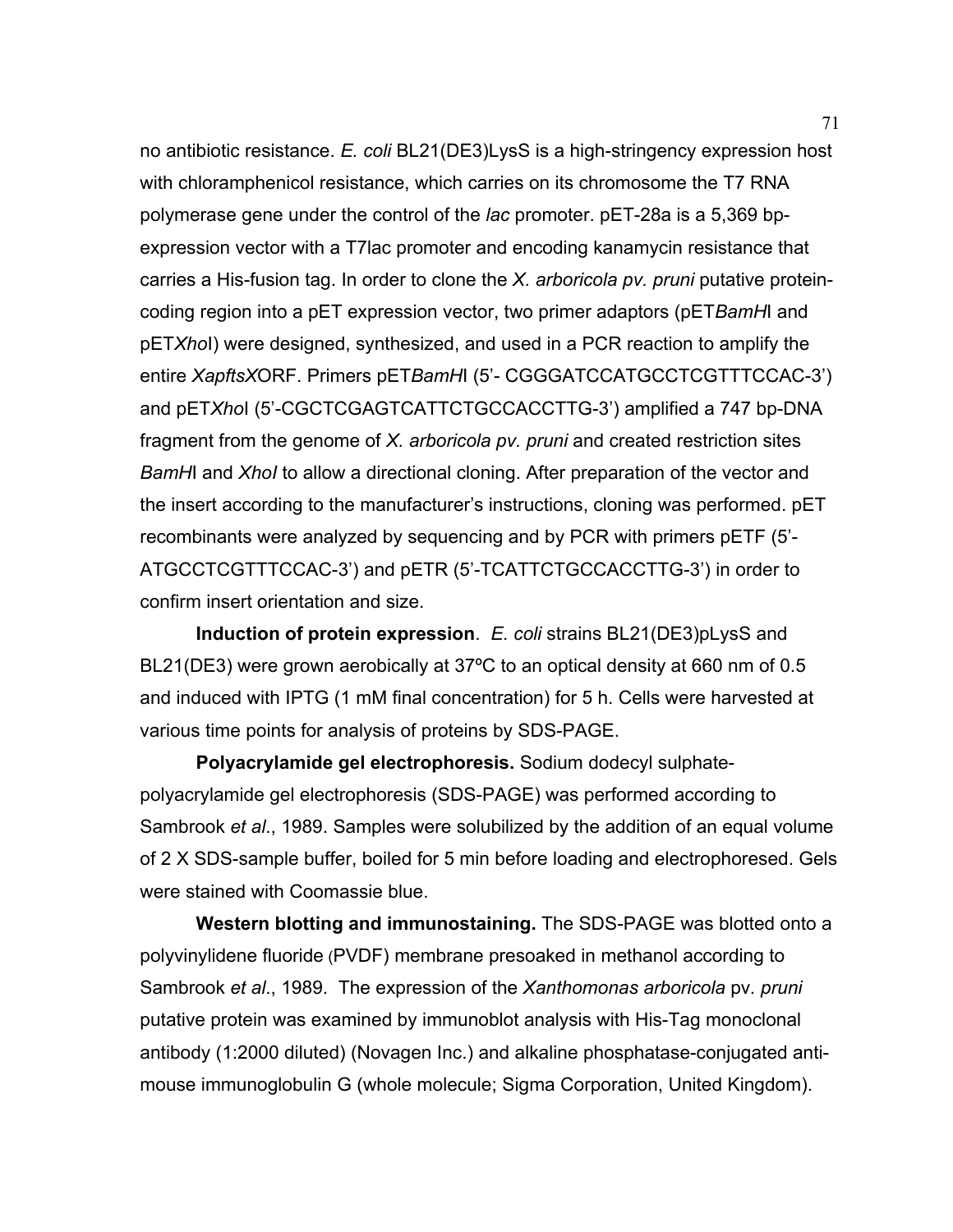**Expression of the** *X. arboricola* **pv.** *pruni* **putative protein with ExpresswayTM Plus Expression System (Invitrogen, Life Tech.).** We utilized pX28 expression vector previously prepared for the expression of this putative protein in the pET system to generate the DNA template in an *in vitro* Expressway expression system*. In vitro* transcription and translation was performed according to the manufacturer's instructions (Invitrogen, Life Tech.). Samples were analyzed on a 12% SDS-PAGE stained with Coomasie blue.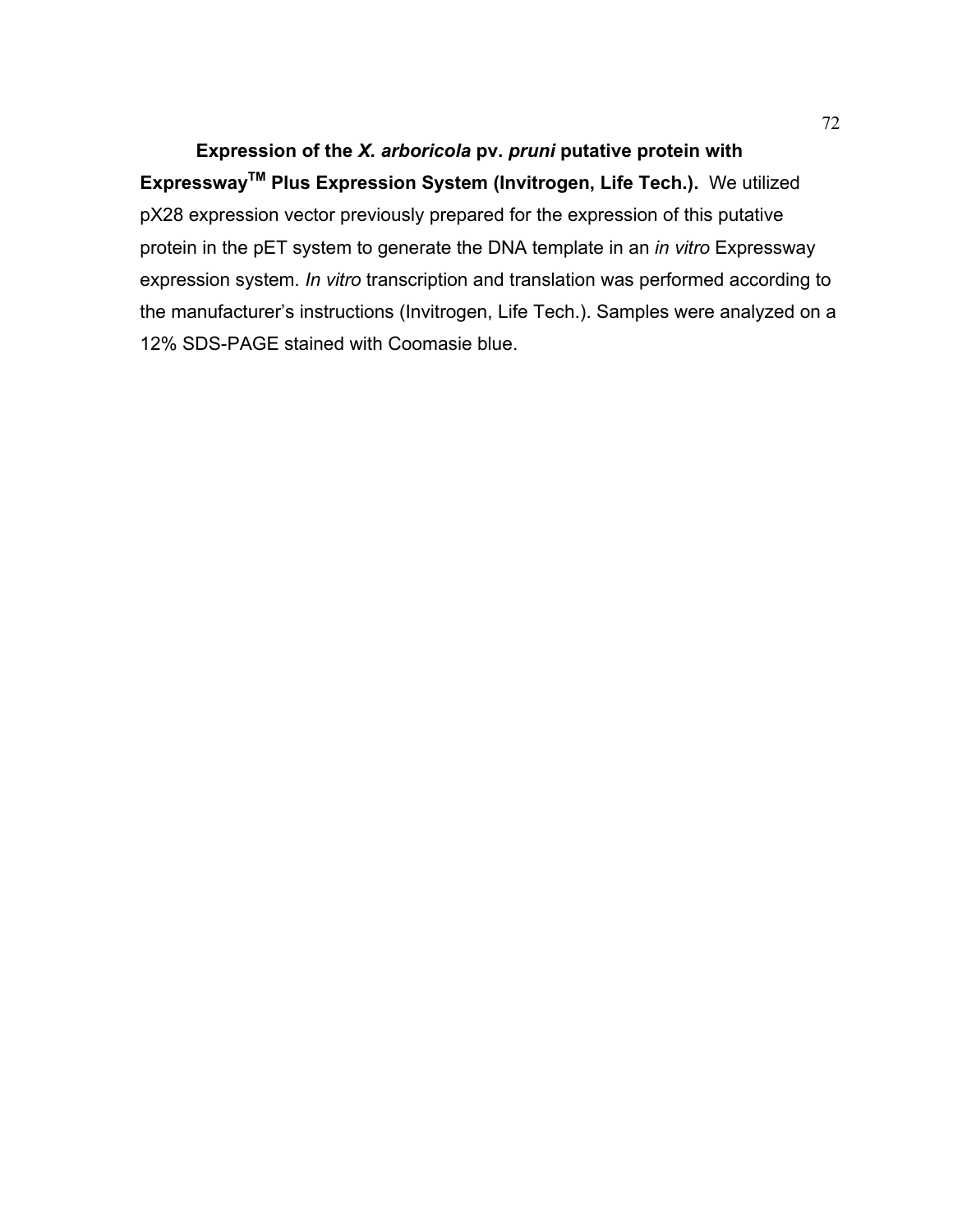#### **RESULTS**

 **Estimation of the** *XapftsX***-like sequence copy number.** Total DNA of strains Xap14 and Xap40 was completly digested with *HindIII* to determine the number of copies of the sequence to be disrupted (Fig.1). *HindIII*- digests were subjected to Southern transfer and hybridization with a XPRUNI14 digoxigeninlabeled DNA probe as previously described (Chapter 1). A single hybridizing band was detected suggesting the presence of only one copy of the *XapftsX*-like sequence (Fig.2).

 **Construction of a knockout mutant.** A 943 bp-DNA fragment was obtained from the PCR amplification of *X. arboricola* pv. *pruni* total genomic DNA with primers Y17CoF and Y17CoR (Fig. 3). This fragment was ligated to a pCR®2.1-TOPO vector resulting in p*Xap* with an expected size of 4,874 bp. The analysis of the p*Xap* nucleotide sequence revealed a single restriction site for *Sal*I at nucleotide 358 from the initiation of the DNA-fragment. Digestion with *Sal*I resulted in plasmid p*Xap*/*Sal*I (Fig.4 ). After blunt ended with the Klenow enzyme, pXa/SalI/Kl was ligated with an omega (Ω) cassette generating pXa/SalI/Kl/Ω whose size was verified by digestion with *EcoRI* and *HindIII*. Digestion with *EcoRI*, resulted in two fragments of 2,948 and 3,984 bp and digestion with *HindIII* produced three fragments of 4,294, 2,014 and 625 bp. Fragment sizes corresponded with the expected values (Fig.5). pXa/SalI/Kl/Ω was introduced into the wild-type *X.arboricola* pv. *pruni* strain Xap14 by electroporation and after incubation, streptomycin-resistant colonies were selected. Since pXa/SalI/Kl/Ω is not able to replicate in *X.arboricola* pv. *pruni*, the streptomycin resistance gene is likely to have been integrated into the chromosome of the cells that were able to survive in the selective media. Several attempts were needed in order to recover transformants. In some cases colonies were never obtained, while in others we could recover colonies and confirm them by PCR, but they rapidly stop growing and died. Despite many efforts in transferring and maintaining these colonies, they resulted in an extremely small colony phenotype and in a rapid cell death. Of the several colonies tested by PCR analysis, three of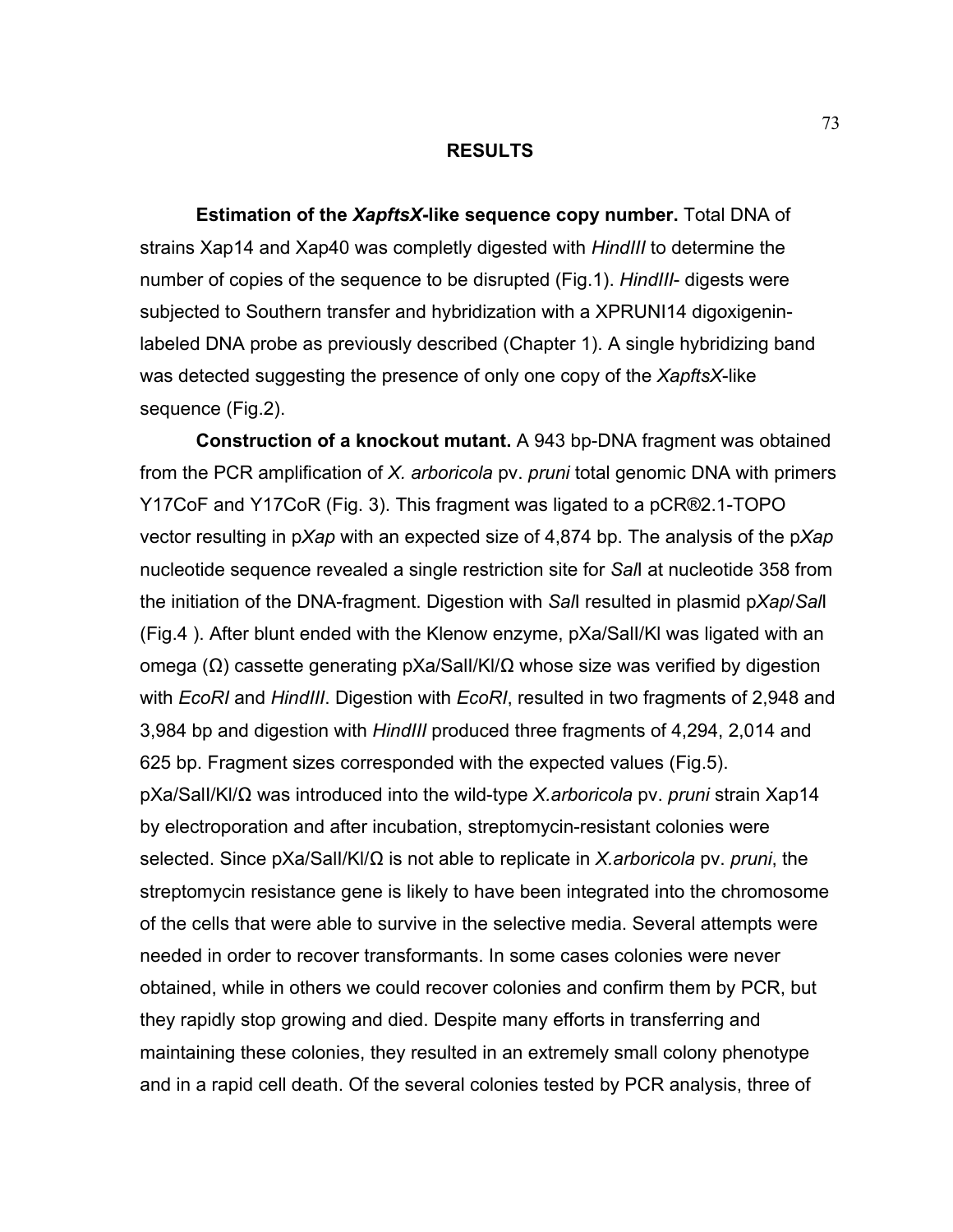them amplified a fragment of approximately 3,000 bp (Fig.6). We were able to keep two transformants, labeled XapT13 and XapT15 in 15% glycerol stocks at -80ºC.

 **Viability assay**. In order to analyze the effect of NaCl on the disrupted mutants, XapT13 and XapT15 were transferred and incubated on SPA medium containing spectinomycin and 1% NaCl at 28ºC. The presence of 1% NaCl in the medium did not restore growth in mutants although wild-type cells of X*. arboricola* pv*. pruni* exhibited no changes in their normal phenotype.

 **Expression of the** *X. arboricola* **pv.** *pruni* **putative protein in a pET System.** The coding sequence for the putative *X. arboricola* pv*. pruni* protein (*Xap*FtsX) was amplified by PCR with adaptor primers pET*BamH*I and pET*Xho*I to introduce restriction sites at appropriate positions in the resulting product (Fig. 7). Digestion of the PCR product with the corresponding restriction enzymes *BamH*I and *Xho*I yielded a 731 bp-fragment (Fig.7),which was then cloned into the T7 expression vector pET-28a to produce pX28. *E. coli* strains BL21(DE3) and BL21 (DE3) LysS were transformed with plasmid pX28, which contains the entire coding region of the putative *X. arboricola* pv*. pruni* protein. pET recombinants were analyzed by PCR with primers pETF and pETR to confirm the presence of the insert and several recombinants were identified (Fig. 8). Furthermore, size and insert orientation was also verified by sequence analysis. Expression of the fusion protein was induced by isopropyl-β-D-thiogalactopyranoside (IPTG). This induction resulted in a very weak expression generating a very weak band (Fig. 9 A.). Growth curves of induced BL21(DE3) and BL21(DE3)LysS *E. coli* cells expressing the putative *Xap*FtsX protein grew more slowly than the non-induced cells and in general after 30 min from the time of induction, the concentration of cells decreased (Fig. 10).

 **Expression of the** *X.arboricola* **pv***. pruni* **putative protein with ExpresswayTM Plus Expression System.** Expression with an *in vitro*, cell-free transcription and translation system successfully revealed the presence of a protein in *E. coli* extracts containing vector pX28. Cell lysates were analyzed using 12% SDS-polyacrylamide gel electrophoresis, and stained with Coomassie blue. A band of 26 kDa was visible only in samples containing vector pX28 (Fig.9 B).These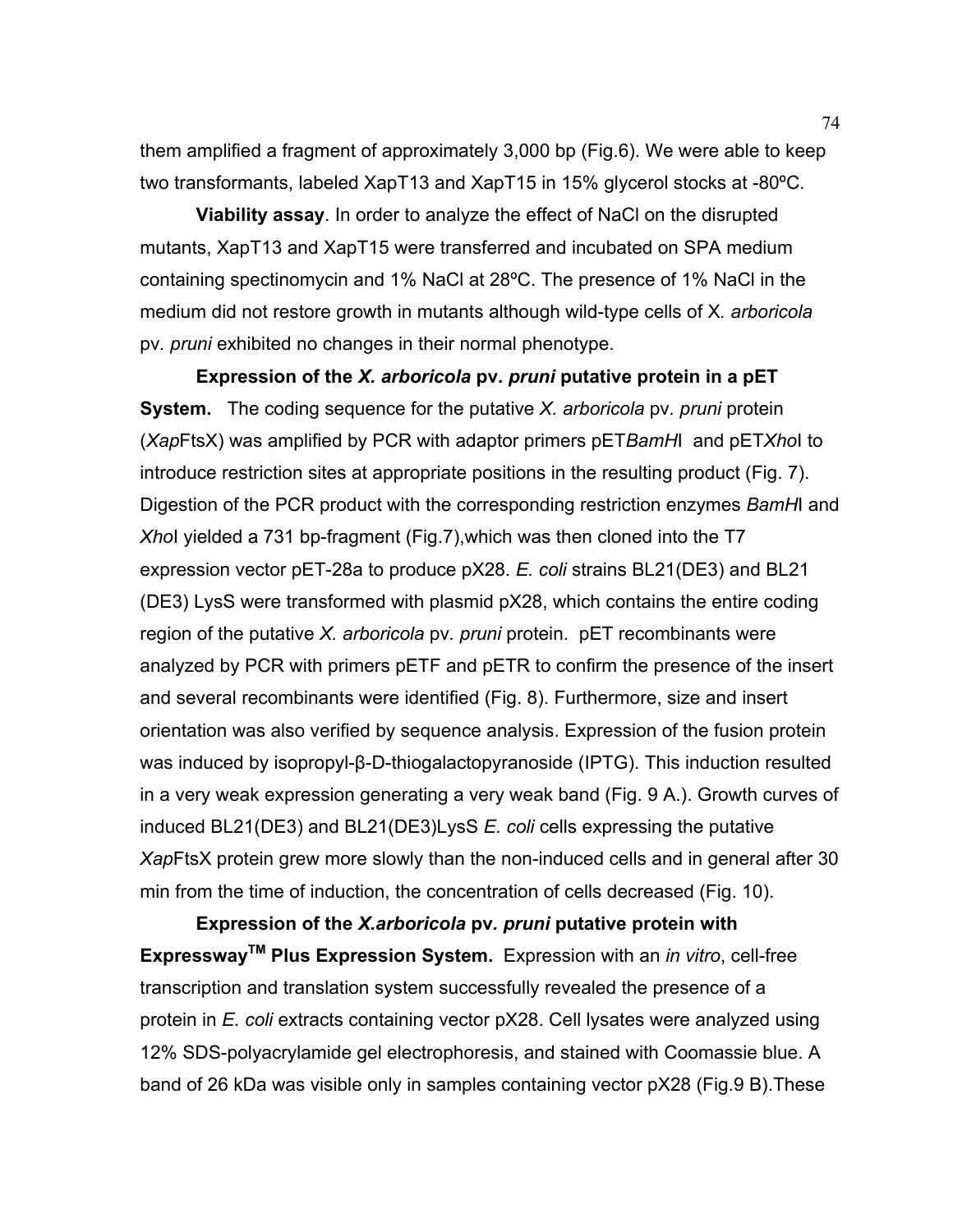results were confirmed by Western blot analysis with an anti-His tag monoclonal antibody (Fig.11).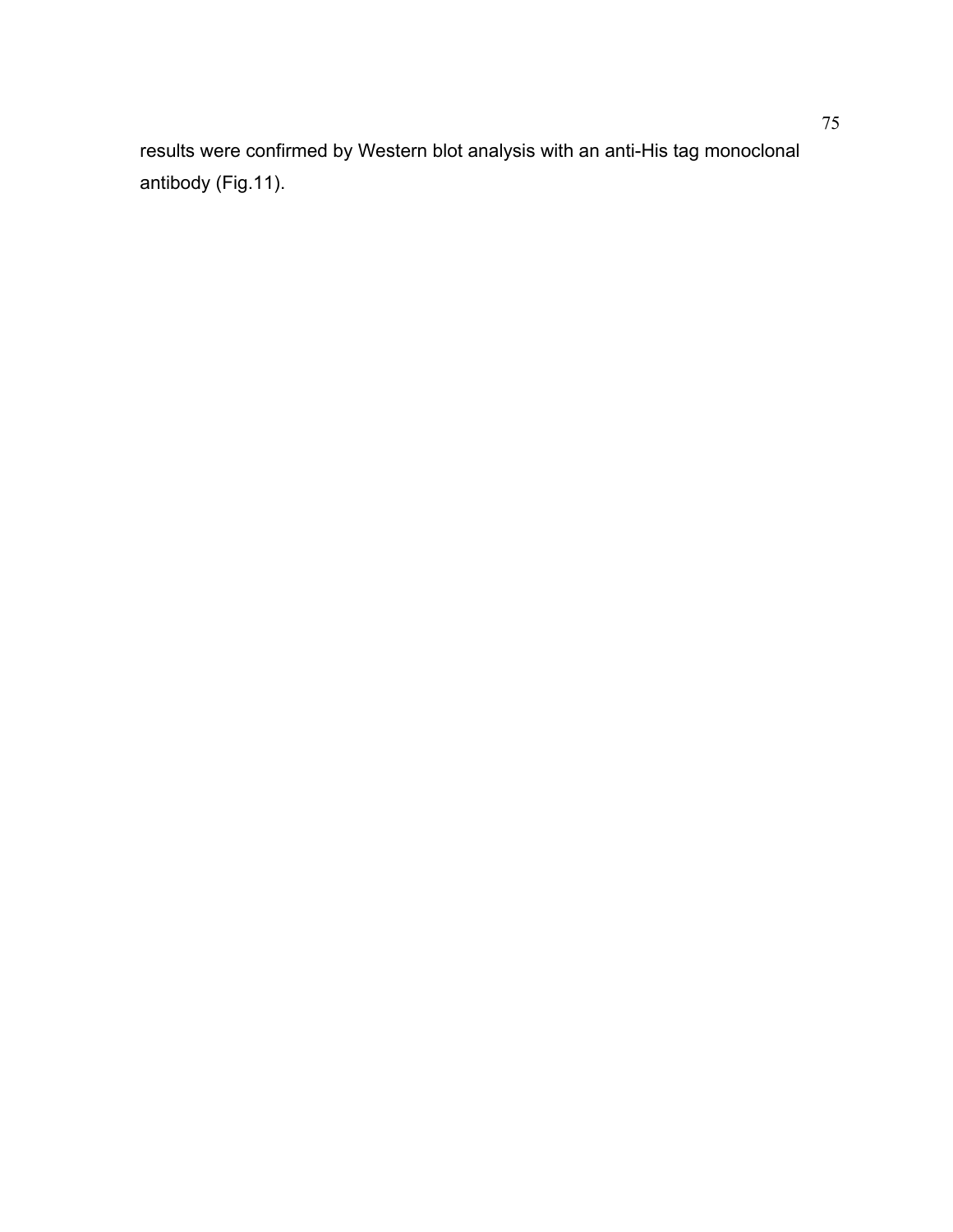

**Fig. 1.** Digestion of total DNA,strains Xap14 and Xap40.Lane 1, Undigested Xap14 total genomic DNA; 2, Undigested Xap40 total genomic DNA; 3, Total Xap14 genomic DNA digested with *HindIII* and 4, Total Xap40 genomic DNA digested with *HindIII*.



**Fig. 3**. Lanes 1 and 2, PCR amplification of strain Xap14 with primers Y17CoF and Y17CoR. Lane M, DNA molecular marker (100-bp ladder).



**Fig. 2.** Southern transfer and hybridization with digoxigenin-labeled DNA Probe XPRUNI14. Lane 1, Total Xap14 genomic DNA digested with *HindIII* ; 2, Total Xap40 genomic DNA digested with *HindIII;* 3,Undigested Xap14 total genomic DNA; 4, Undigested Xap40 total genomic DNA.



**Fig. 4.** *SalI* digestion of plasmid pXap. Lanes 1 and 3, undigested pXap; Lanes 2 and 4, pXa/SalI. Lane M, DNA molecular marker (1 Kb Ladder).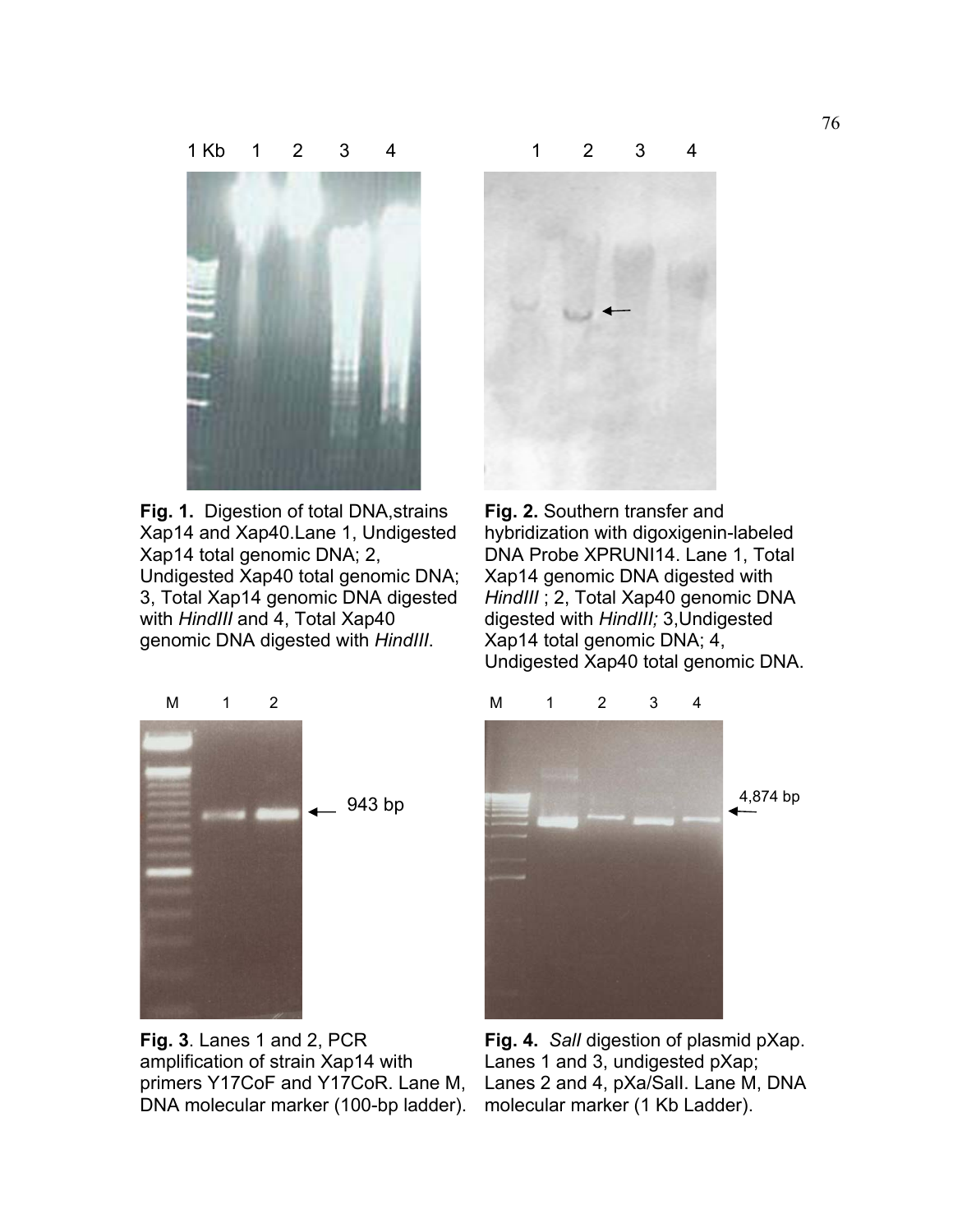

**Fig. 5** *Hind II*I and *EcoR*I digestion of pXa/SalI/Kl/Ω. Lanes 1,2,3 *HindIII* digestion; Lanes 4,5 and 6, *EcoRI* digestion. M, DNA molecular marker (1Kb Ladder)



**Fig. 6.** PCR amplification of knockout mutants with primers Y17CoF and Y17CoR. Lanes 1, transformant XapT12; Lane 2, transformant XapT13 and Lane 3, transformant XapT15. M, DNA molecular marker (1Kb Step Ladder.)





**Fig. 7**. PCR amplification of the predicted ORF in *X. arboricola* pv. *pruni*, with adaptor primers pETBamHI and pETXhol. Lane 1, digested insert; 2,undigested insert; 3, digested vector pET28a and 4,undigested vector pET28a. M, DNA molecular marker.

**Fig. 8**. Recombinants analized by PCR with primers pETF and pETR confirming presence of the insert. Lanes 1,2,3,4,5,6 and7, recombinants. M, DNA molecular marker (1Kb ladder).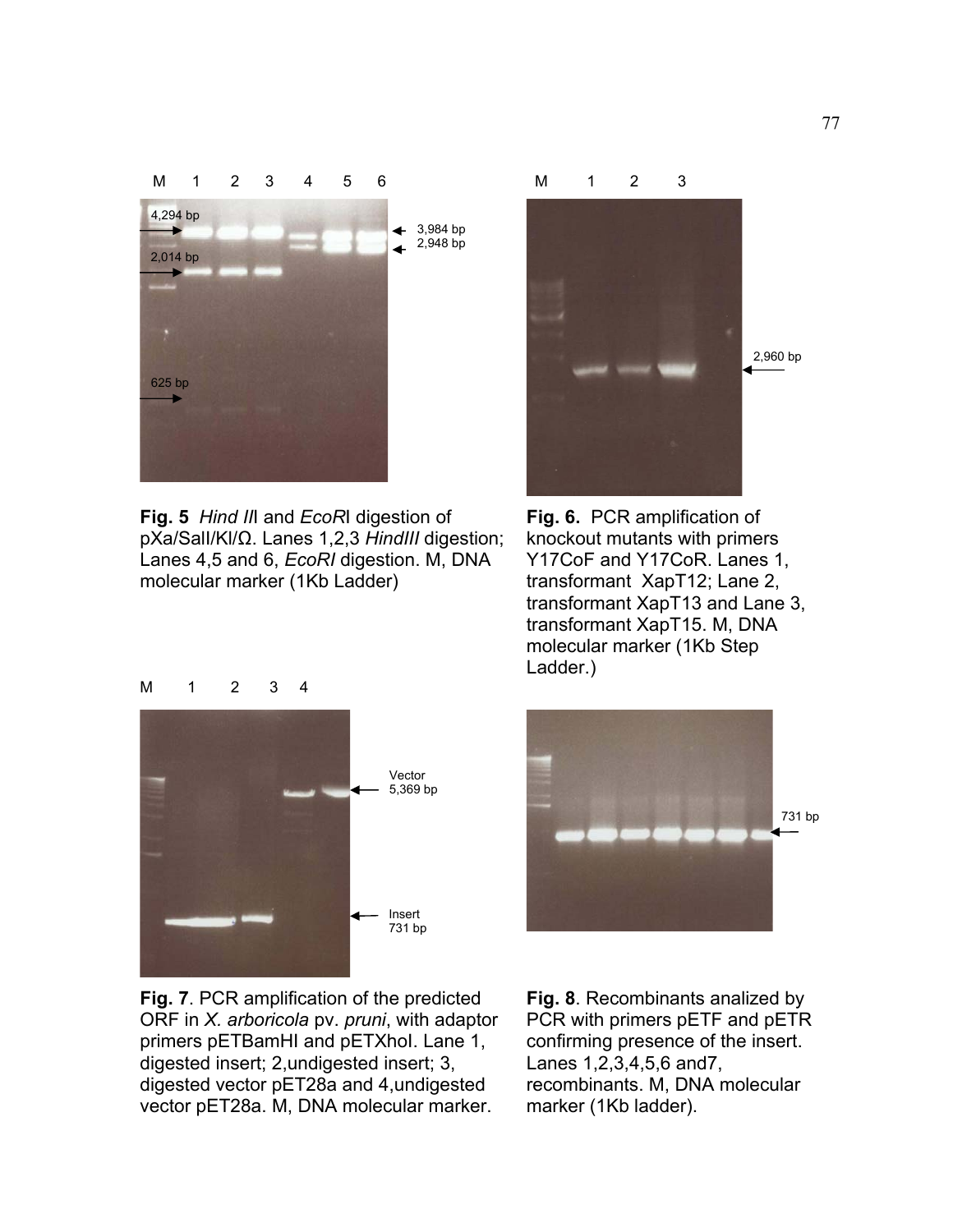

**Fig. 9.** Expression of the *X. arboricola* pv. *pruni*  putative protein on 12% SDS-PAGE. **A,** Protein expression with a pET system. Lane 1, BL21(DE3) cell extracts induced with IPTG; Lane 2, BL21(DE3) cell extracts without IPTG. **B,** Protein expression in a cell-free system. Lane 1, *E.coli* extracts without vector pX28, lanes 2 and 3, *E.coli* extracts with vector pX28.



**Fig. 10.** Growth curves of BL21(DE3) not induced and induced with 1 mM IPTG.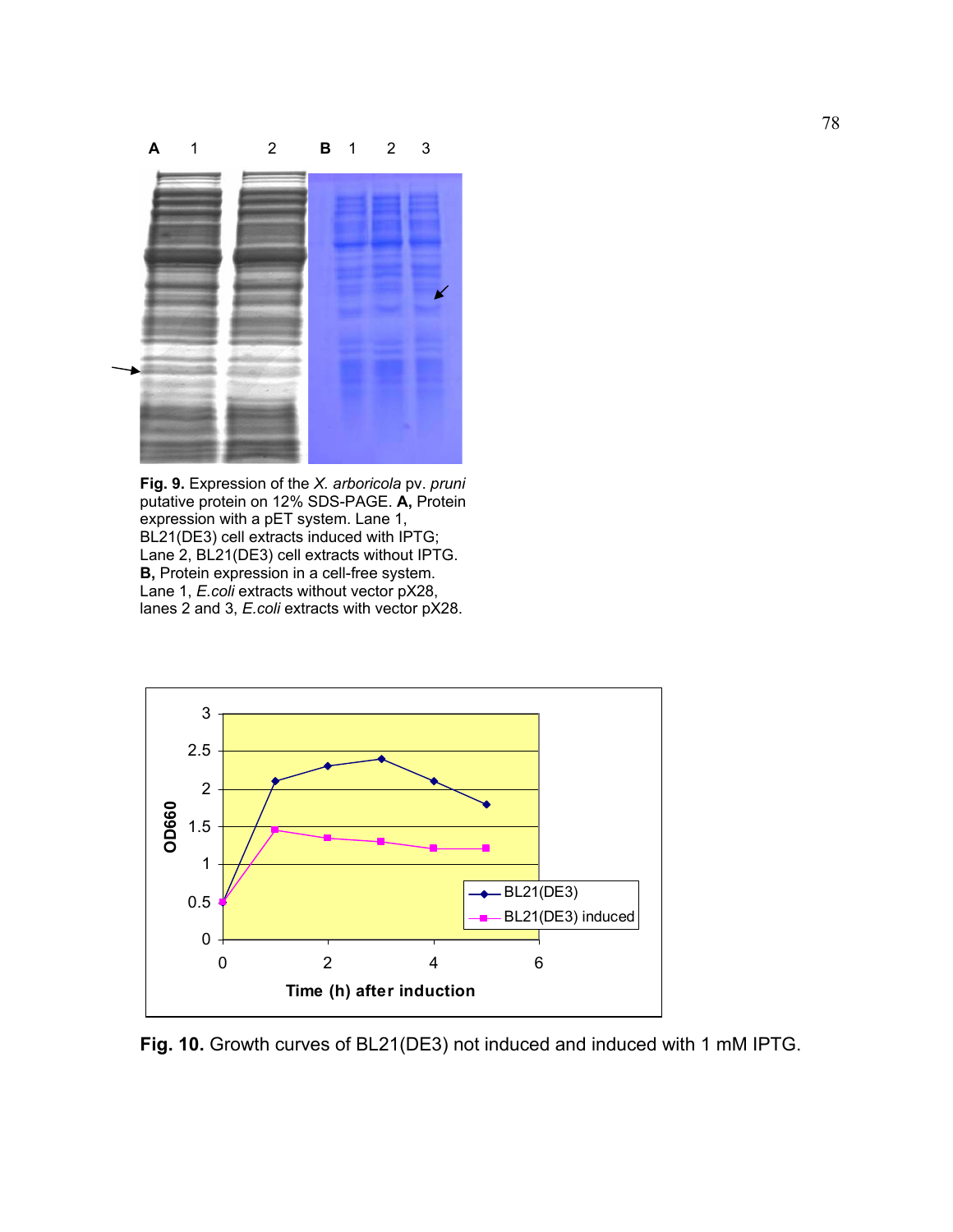

**Fig. 11**. Detection of the 26 kDa protein by Western blotting with anti-His tag antibody. Lanes 1,3 and 4, *E.coli* extracts overexpressed the putative protein. Lane 2, E.coli extracts with no DNA.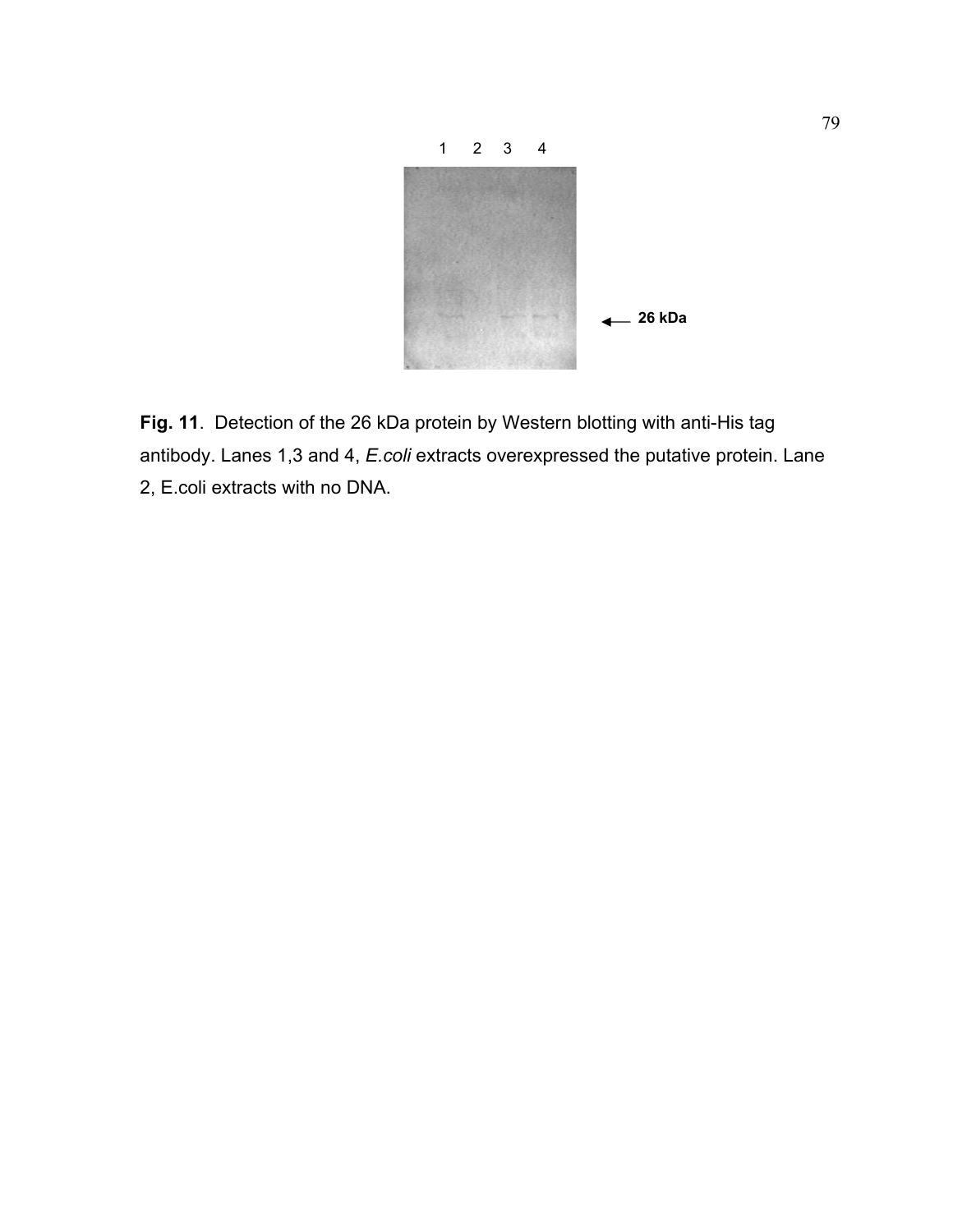#### **DISCUSSION**

 The aim of the present study was to analyze a predicted ORF found in a DNA fragment of *X. arboricola* pv*. pruni* . Previous *in silico* studies suggested that a putative integral membrane protein with similarity to the ABC (ATP-Binding cassette) system was predicted to be encoded by this ORF. Several bioinformatic programs also predicted a domain with high similarity to the FtsX protein in *E. coli* involved in cell division (Chapter 2).

 As an initial step towards the elucidation of the potential role of this predicted ORF, knockout mutants were constructed in an attempt to understand its possible biological function. In order to initially evaluate the likelihood of this goal, we estimated the ORF sequence copy number through hybridization of the digested genome of two strains of *X. arboricola* pv. *pruni* with a probe created using the entire ORF nucleotide sequence. Although there are examples in the literature of duplicate copies of ABC transport genes in some organisms (Holland *et al*., 2003) (Erkeznik et al., 2003), in bacteria, gene duplication events of ABC transporters appears to be uncommon (Erkeznik et al., 2003). Based on our results, the predicted ORF is expected to occur once in the total genome of *X. arboricola* pv. *pruni*. Consequently, mutants were obtained through homologous recombination with a streptomycin/ Spectinomycin cassette. PCR analysis amplified a fragment of 3,028 bp (Fig. 6 ). This fragment size agrees with the assumption that a double crossover between the chromosomal predicted XapftsXORF and the XapORF sequences flanking the streptomycin resistance gene likely occurred.

 Several *ftsX* mutants have been reported in various organisms, although some are described as viable but presenting morphological defects suggestive of impaired division (Kempf and McBride, 2000; Bernatches *et al*., 2000) others were unable to survive particularly in salt-free media (Schmidt *et al*., 2004). Three *XapftsX*-like mutants were identified in our experiments presenting an extremely small colony phenotype, with no evidence of growth or bacterial mass increase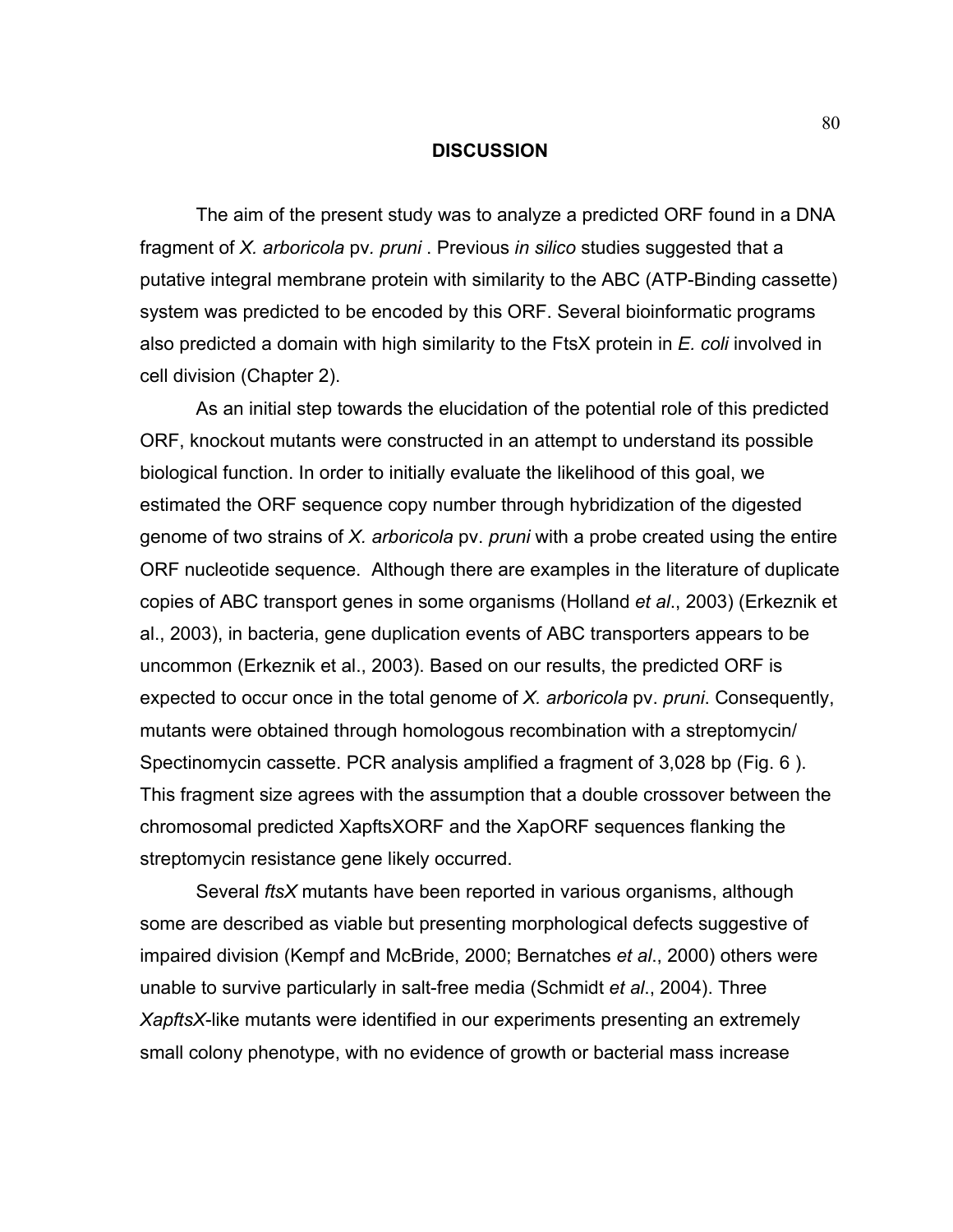suggestive of poor cell division ultimately leading to death. Transfering these mutants to medium amended with 1% NaCl did not result in colony development. Previous studies demonstrated the direct participation of FtsX along with FtsE in the division process of *E. coli* (Schmidt *et al*., 2004). It has been proposed that the capacity of salt to restore viability in *ftsEX* mutants is strain dependent and its effect is explained by the impact that ionic conditions have in folding, assembly and/or function of one or several downstream division proteins (Schmidt *et al*., 2004). Others propose that although the exact role of *E.coli* FtsX in cell division is not known, it is considered to be involved in protein translocation affecting the architecture of the cell (Ukai *et al*., 1998; Kempf and McBride, 2000) In our experiments the transfer of mutants XapT13 and XapT15 to a SPA medium amended with 1%NaCl did not revert the cell tendency for death. We believe that this could be the result of a belated transfer of the mutants to the amended medium, when the cells were already irreversibly damaged.

 Expression of the *X. arboricola* pv. *pruni* putative protein in a pET expression system resulted in a strong inhibition of growth of BL21(DE3) and BL21(DE3)LysS cells (Fig. 9). In our studies, the accumulation of protein with this system was barely discernible. This is coincident with the molecular characterization of FtsX and FtsE in *E. coli* done by de Leeuw *et al*., 1999. They observed a clear growth inhibition and eventually cell death of the same expression host (BL21(DE3)) when FtsX was overexpressed (de Leeuw *et al*., 1999). This effect is supposed to be caused by the accumulation of a β-lactamase precursor that causes an interference with proteins mediated by signal recognition particles. A slight accumulation of β-lactamase precursor was found by the same authors in cells after overexpression of FtsE and/or FtsX.

 Another possible explanation of this growth inhibition is related to the intrinsic properties of integral membrane proteins. High levels of expression of membrane proteins in *E.coli* are considered difficult due to toxic effects exerted by hydrophobic protein domains on the host cells. This explains the fact that bacterial expression of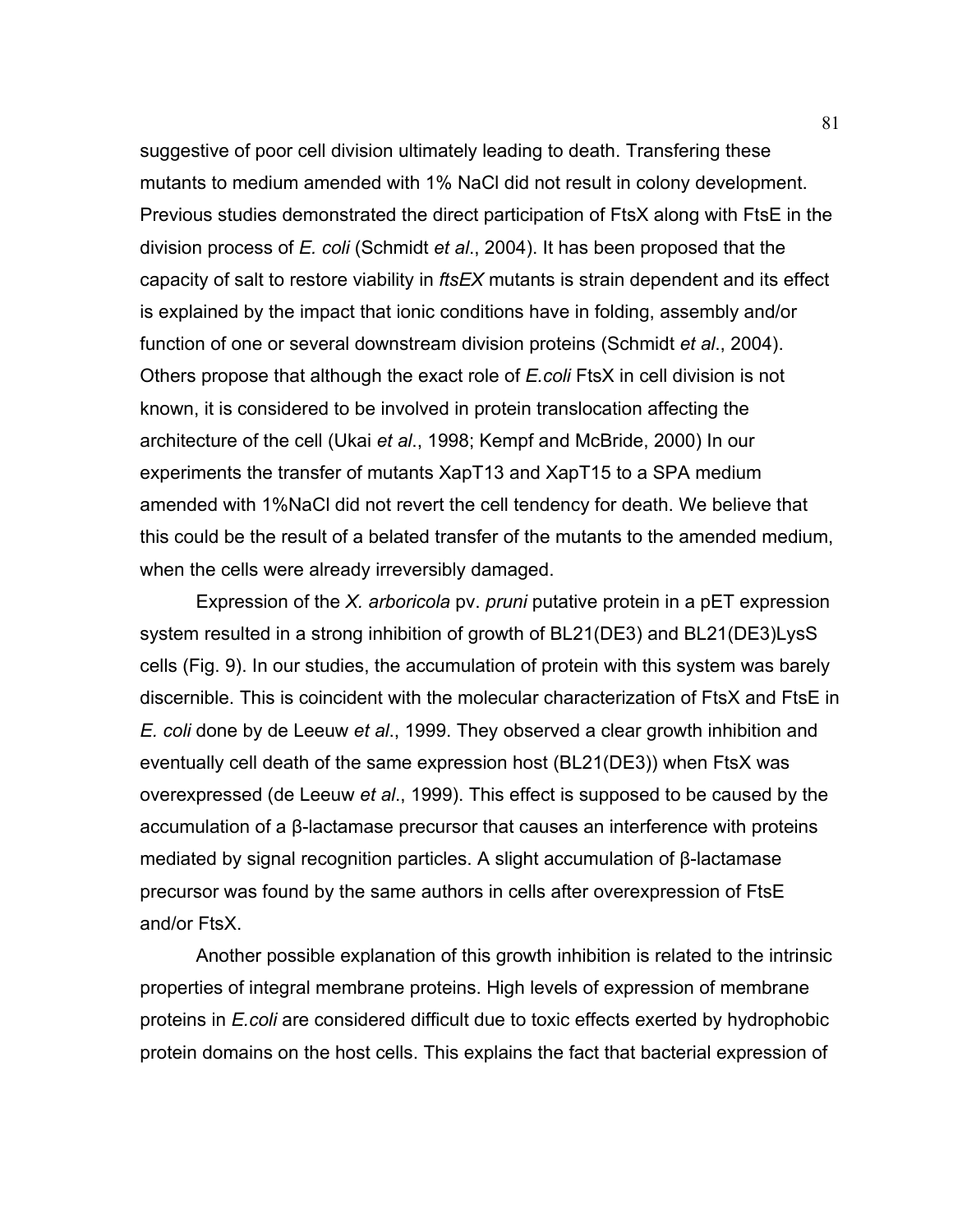membrane proteins has frequently been restricted to their soluble domains (Laage and Langosch, 2001).

 We avoided this problem by using cell-free extracts for the *in vitro* expression of the protein (Wilkinson, 1999). An *in vitro* transcription and translation system was used by expressing the putative protein with an Expressway ™ Plus Expression System. This expression resulted in a moderate overexpression, but could be clearly distinguished upon SDS-PAGE and Western blotting at 26 kDa. (Fig.10).This is basically the same size predicted (26.8 kDa) with bioinformatic programs.

 Previous *in silico* studies provided information to postulate the presence of an ORF in *X. arboricola* pv. *pruni* with the potential to encode an integral membrane protein with similarity to the FtsX involved in cell division in *E. coli.* Although our results are consistent with this hypothesis, additional work is still required to completely define and clarify the role that this predicted protein could have in the normal function of this bacterium.

 Our results are the beginning of the understanding of a previously undescribed ORF in *X. arboricola* pv. *pruni*. The exact function of this FtsX protein remains under study, and is not clear in all bacterial species in which the corresponding gene has been identified (Lutkenhaus and Addinall, 1997; de Leeuw *et al*., 1999).

 The elucidation of its function in *X. arboricola* pv. *pruni*, might contribute to the optimization of new drugs and/or the establishment of the basis of new drug development efforts, now based on a thorough understanding of the relationship between the drug and its target protein.

 To date, no single gene has been associated with this bacterial plant pathogen. This is the first report of a putative gene in the genome of *X. arboricola* pv. *pruni*.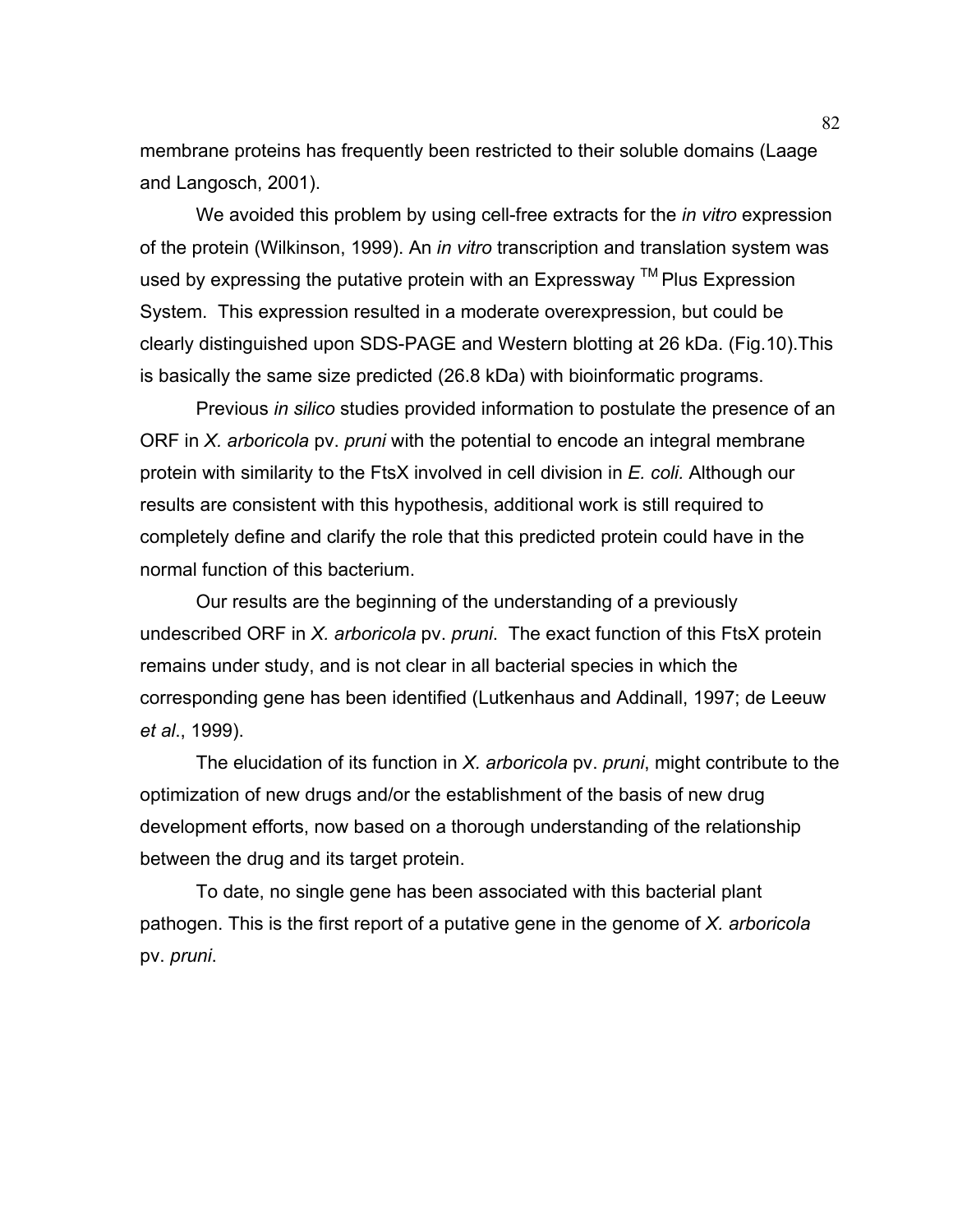## **LITERATURE CITED**

Bernatchez, S., Francis, F., Salimnia, H., Beveridge, T., Li, H., and Dillon, A. 2000. Genomic transcriptional and phenotypic analysis of *ftsE* and *ftsX* of *Neisseria gonorrhoeae*. DNA Res. 7: 75-81.

Blattner, F. R., Plunkett, G., Bloch, C. A., Perna, N. ., Burland, V., Riley, M., Collado-Vides, J., Glasner, J. D., Rode, C. K., Mayhew, G. F., Gregor, J., Davis, N. W., Kirkpatrick, H. A., Goeden, M. A., Rose, D. J., Mau, B., and Shao, Y. 1997. The complete genome sequence of *Escherichia coli* K-12. Science 277: 1453-1474.

Bramhill, D. 1997. Bacterial cell division. Annu. Rev. Cell Develop. Biol. 13: 395-424.

de Leeuw, E., Graham, B., Phillips, G. ten Hagen-Jongman, C, Oudega, B. and Luirink J. 1999. Molecular characterization of *Escherichia coli* FtsE and FtsX. Mol. Microbiol. 31: 983-996.

Del Sorbo, G., Andrade, A. C., Van Nistelroy, J. G. M., Van Kan, J. A. L., Balzi, E., and De Waard, M. A. 1997. Multidrug resistance in *Aspergillus nidulans* involves novel ATP-binding cassette transporters. Mol. Gen. Genet. 254: 417-426.

Dower, W. J., Miller, J. F. and Ragsdale, C. W. 1988. High efficiency transformation of *E. coli* by high voltage electroporation. Nucleic Acid Res. 16: 6127-6145.

Erkeznik, M., Hudson, S., Herrman, A and Strobel, H. 2003. Molecular analysis of the xylFGH operon, coding for xylose ABC transport, in *Thermoanaerobacter ethanolicus*. Curr. Microbiol. 48: 295-299.

Gerdes,S., Scholle,M. D.,D'Souza, M.,Bernal, A.,Baev, M.,Farrell, M.,Kurnasov, O., Daugherty, M., Mseeh,F., Polanuyer,B., Campbell,J., Anantha,S., Shatalin, K., Chowdhury, S., Fonstein, and Andrei, L. 2002. From genetic footprinting to antimicrobial drug targets: examples in cofactor biosynthetic pathways. J. Bacteriol. 184: 4555-4572.

Gill, D. R., Hatfull, G. F., and Salmond, G. P. 1986. A new cell division operon in *Escherichia coli*. Mol. Gen. Genet. 205: 134-145.

Gill, D. R., and Salmond, G.P.C. 1990. The identification of the *Escherichia coli ftsY* gene product: an unusual protein. Mol. Microbiol. 4: 575-583.

Higgins, C. F. 1992. ABC transporters: from microorganisms to man. Annu. Rev. Cell Biol. 8:67-113.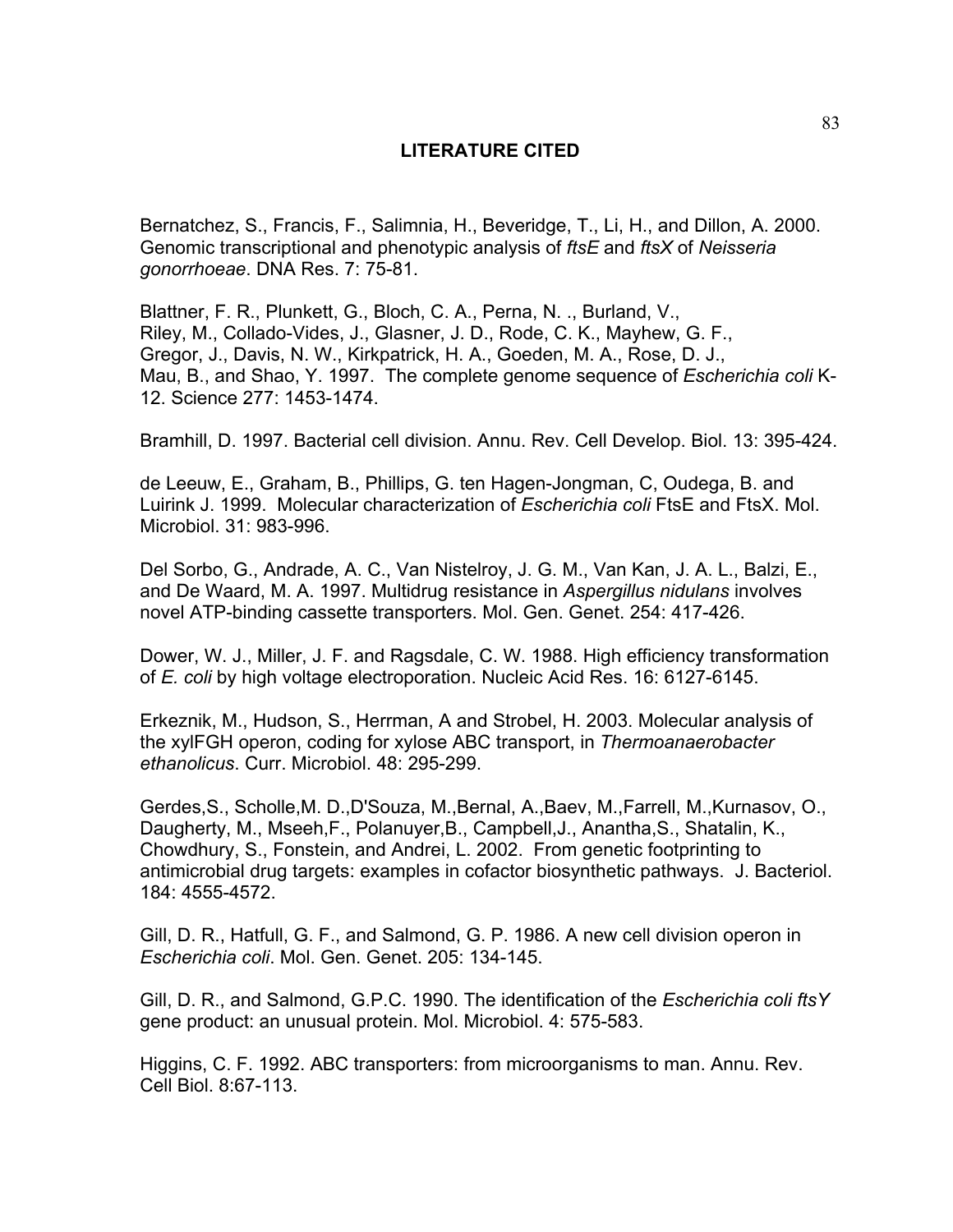Hirota, Y., Ryter, A., and Jacob, F. 1968. Thermosensitive mutants of *E.coli* affected in the process of DNA synthesis and cell division. Cold Spring Harbor Symp. Quant. Biol. 33:677-694.

Holland, I. B., Cole, S. P., Kuchler, K., and Higgins, C. F. 2003. ABC proteins. From bacteria to man. Acad.Press.

Kempf, M., and McBride, M. 2000. Transposon insertions in the *Flavobacterium johnsoniae ftsX* gene disrupt gliding motility and cell division. J. Bacteriol. 182: 1671- 1679.

Laage, R., and Langosch, D. 2001. Strategies for prokaryotic expression of eukaryotic membrane proteins. Traffic. 2: 99-106.

Lutkenhaus, J., and Addinall, S. 1997. Bacterial cell division and the Z ring. Annu. Rev. Biochem. 66: 93-116.

Merino, S., Altarriba, M., Gavin, R., Izquierdo, L., and Tomas, J.M. 2001. The cell division genes (*ftsE and X*) of *Aeromonas hydrophyla* and their relationship with opsonophagocytosis. FEMS Microbiol. Letters. 198: 183-188.

Nakaune, R., Adachi, K., Nawata, O., Tomiyama, M. Akutsu, K., and Hibi, T. 1998. A novel ATP-binding cassette transporter involved in multidrug resistance in the phytopathogenic fungus *Penicillium digitatum*. Appl.Envir.Microbiol. 64: 3983-3988.

PEC 2003 Profiling of *E.coli* chromosome database. National Institute of Genetics. http://www.shigen.nig.ac.jp/ecoli/pec/index.jsp.

Prentki, P., and Krisch, H. 1984. In vitro insertional mutagenesis with a selectable DNA fragment. Gene 29: 303-313.

Sambrook, J., E. F. Fritsch, and T. Maniatis. 1989. Molecular Cloning: A Laboratory Manual, 2nd ed. Cold Spring Harbor Laboratory Press, Cold Spring Harbor, N.Y.

Schmidt, K., Peterson, N., Kustusch, R., Wissel, M., Graham, B., Phillips, G., and Weiss, D. 2004. A predicted ABC transporter, FtsEX, is needed for cell division in *Escherichia coli*. J. Bacteriol. 186: 785-793.

Studier, F. W., Rosenberg, A. H. Dunn, J. J., and Dubendorff, J. 1990. Use of T7 RNA polymerase to direct expression of cloned genes. Methods Enzymol. 185: 60- 89.

Ukai, H., Matsuzawa, H., Ito, K., Yamada, M., and Nishimura, A. 1998. ftsE (Ts) affects translocation of K-pump proteins into the cytoplasmic membrane of *Escherichia coli*. J. Bacteriol. 180: 3663-3670.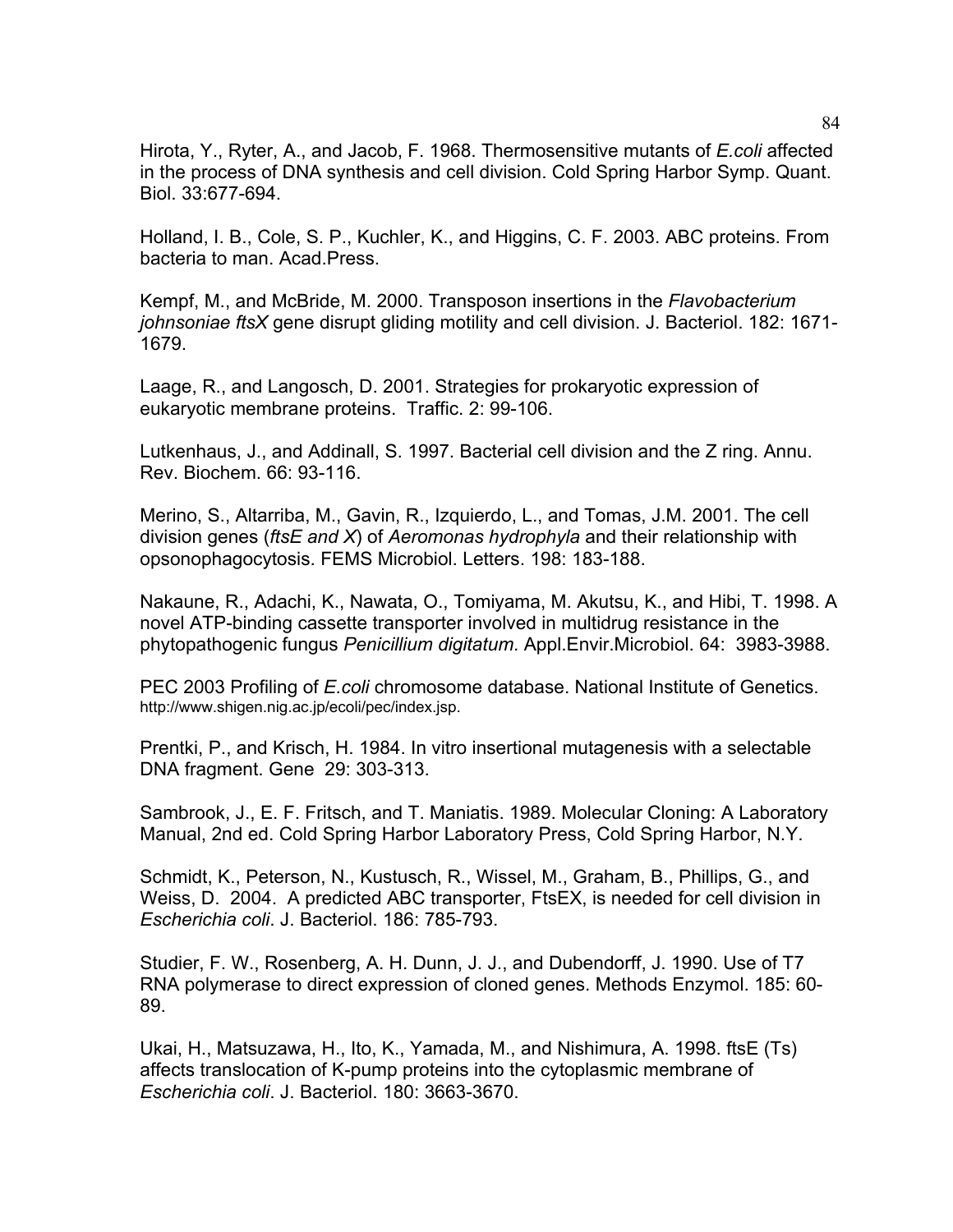Vermeulen, T., Schoonbeek, H., and De Waard, M. 2001. The ABC transporter *BcatrB* from *Botrytis cinerea* is a determinant of the activity of the phenylpyrrole fungicide fludioxonil. Pest Manage.Sci. 57: 393-402.

Wilkinson, D. 1999. Cell-Free and happy: In vitro translation and transcription/translation systems. The Scientist 13: 15.

Zwiers, L.H. 2002. ABC transporters of the wheat pathogen *Mycosphaerella graminicola.* Wageningen University dissertation no. 3189.